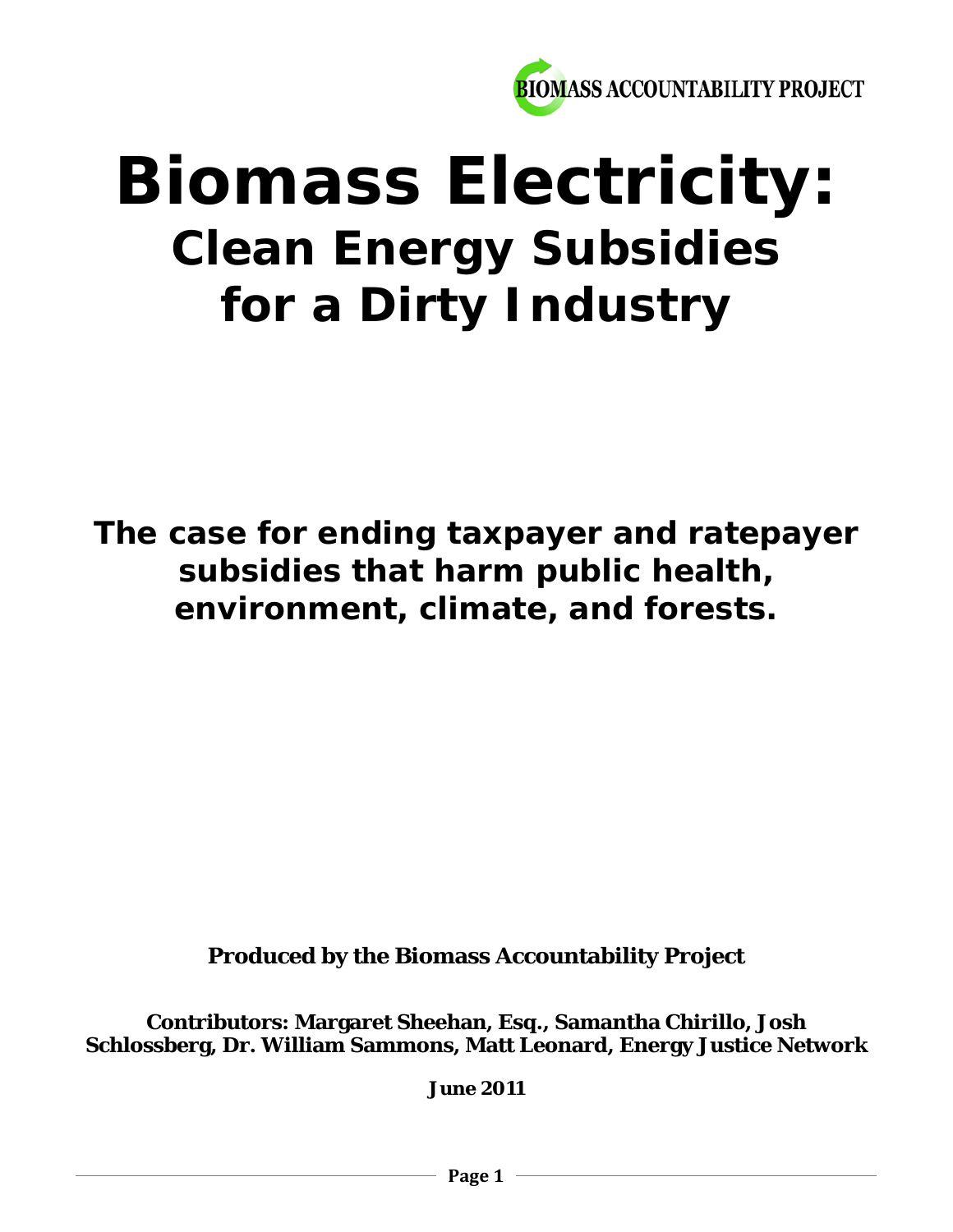

# **TABLE OF CONTENTS**

# *Executive Summary*

## **I. Legal Context and Overview of Impacts**

#### **A. Background**

**B. Legal Definitions of "Biomass"**

#### **C. Public Health and Environmental Impacts**

- 1. Introduction
	- 2. Public Health
- 3. Air Pollution: Criteria and Hazardous Air Pollutants
- 4. Air Pollution: Greenhouse Gases
- 5. Water Consumption and Pollution
- 6. Forest Impacts
- 7. Ash Production and Disposal
- **D. Environmental Justice Impacts**
- **E. Bioenergy Crops and Food Supply**

# **II. Financial Subsidies for Biomass Electricity**

#### **A. Federal Subsidies**

- 1. ARRA, Section 1603 Energy Grants
- 2. Federal Loan Guarantee Program
- 3. Energy Tax Credits
- 4. Biomass Crop Assistance Program (BCAP)
	- a. BCAP CHST Subsidy Program
	- b. BCAP Annual Payments Program
- 5. Pulp and Paper Mill "Black Liquor" Subsidies

#### **B. State Subsidies**

- 1. Renewable Portfolio Standards
- 2. Miscellaneous Incentives

# **III. Green Marketing**

# **IV. Jobs and Economic Impacts**

#### **V. Conclusion**

#### *Appendices:*

- A. List of Stalled or Withdrawn Biomass Proposals
- B. National Listing of Proposed Biomass Projects
- C. State Listing of Proposed Biomass Projects
- D. Letters from Biomass Opponents to Congress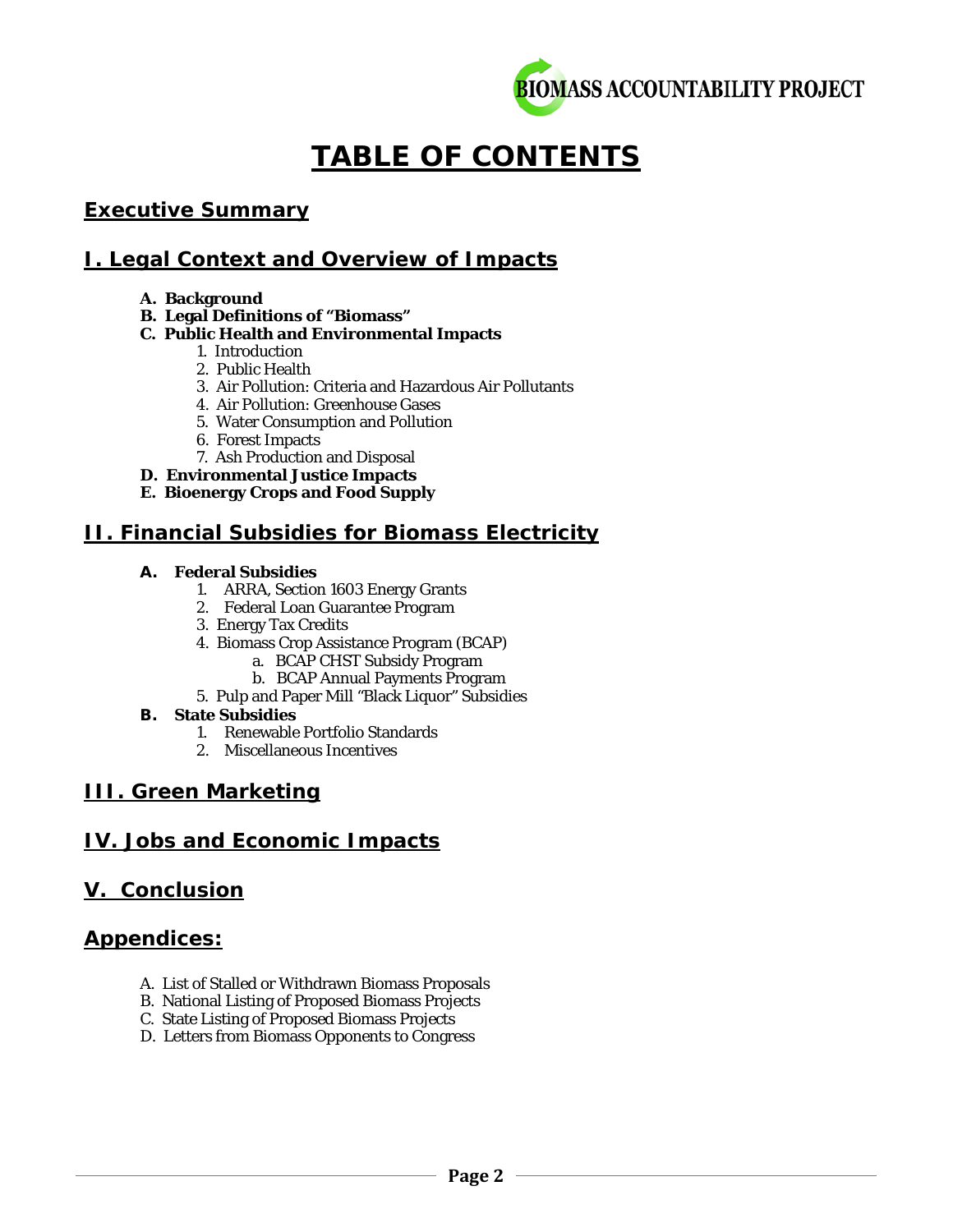

# *Executive Summary*

American taxpayers and ratepayers are subsidizing a form of "renewable" energy—biomass electricity- that causes short and long-term harm to the public health and the environment. There are 234 of these so-called "clean and green" biomass electricity projects proposed for the U.S. The scale of these plants ranges from 25 to more than 100 megawatts (MW), often dwarfing the 255 existing biomass power facilities, which generally range from 2 to 5 MW capacity. This polluting form of electricity production currently accounts for over 50% of the so-called "renewable" energy in the U.S. and 3% of total power generation. Biomass facilities burn wood from forests and a range of other materials defined as "biomass." It is estimated that the U.S. could meet our national energy needs for only 1 year if every tree in this country were to be burned for biomass energy.<sup>[1](#page-2-0)</sup>

Currently, two major federal subsidy programs benefit the biomass electricity industry at the expense of public health, clean air, clean water, and forests. Eliminating federal taxpayer subsidies for biomass commercial biomass electricity can result in more than \$10 billion saved over the next three years, and a minimum of \$3 to \$5 billion every year thereafter.

First, the American Recovery and Reinvestment Act (ARRA) of 2009 is providing cash grants for up to thirty percent of the construction cost of biomass power facilities. To date, the U.S. Treasury Department has been distributed \$102,532,534 to nine corporations to build biomass power facilities, three of which are in disadvantaged communities. Despite significant environmental impacts, there was no review under National Environmental Policy Act (NEPA). If the additional 234 proposed facilities are built, it will cost taxpayers at least \$7,500,000,000 by December 31, 2013 (based on ARRA funding for thirty percent of the capital cost of construction of 234 commercial scale power generation facilities).

Second, under the U.S. Department of Agriculture's "Biomass Crop Assistance Program" (BCAP), \$461 million is allocated to biomass projects. BCAP funding in 2009 and 2010 totaled \$250 million, distributed by USDA without complying with NEPA. In May, 2011, the U.S. House of Representatives Appropriations Committee voted to terminate funding, casting doubt over the future of this program that funds production of energy crops to burn for electricity, but the program has defenders in the Senate. Other biomass subsidies include federal and state investment and production tax credits, and loan guarantees from the U.S. Department of Energy. As of April 2011, four biomass electricity projects have passed initial qualification for DOE loan guarantees.

State renewable portfolio standards provide a market-based incentive program that greatly distorts the market, promoting the use of biomass electricity without the price reflecting the total overall economic, environmental, and health costs. Qualifying facilities are authorized to sell electricity and "renewable energy credits" (RECs), with each qualifying facility being awarded one REC per MWh of power produced each year. The sale of RECs will generate at least \$2 billion per year in income for biomass power producers. (Based on the sale of one REC at \$10 and assuming that the U.S. will generate 20 GW of power from biomass combustion.

<span id="page-2-0"></span>l <sup>1</sup> Harpers Index January 2006[: http://www.harpers.org/archive/2006/01/0080867](http://www.harpers.org/archive/2006/01/0080867)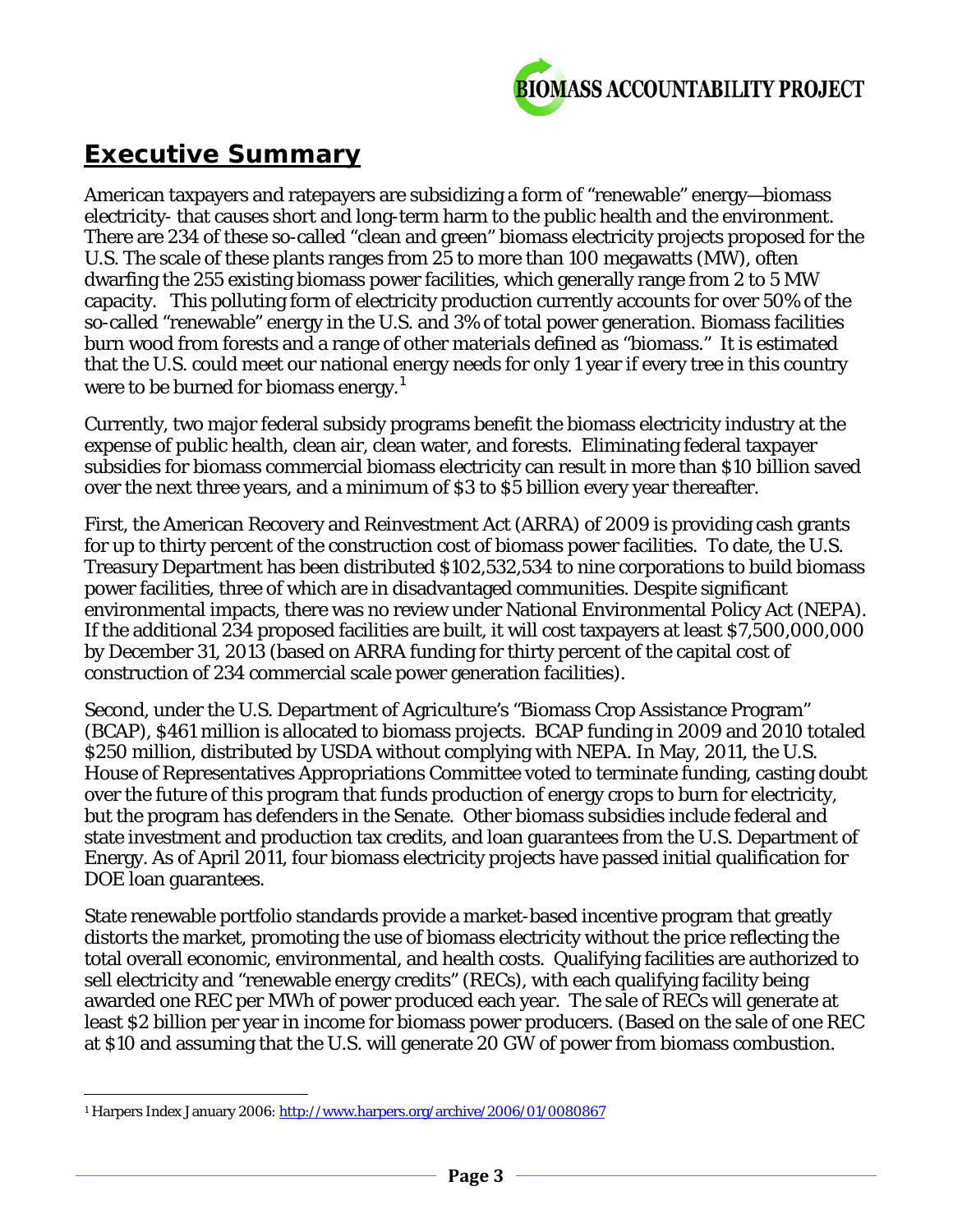

Current market value in the Regional Greenhouse Gas Initiative (RGGI) for the Northeast states exceeds \$20, so the value would be greater than \$4 billion /year.)

The biomass burning industry has fostered the myth of being "clean and green" when, in reality, it is quite the opposite: electricity generated by biomass combustion, per megawatt hour of power produced, emits more climate changing greenhouse gases, including carbon dioxide and NOx, from the smokestack than coal, and pollutes the air with sulfur dioxides, carbon monoxide, particulates, dioxin, mercury and more.

The pollution from biomass power facilities has been termed a danger to public health by major organizations such as the American Heart Association and the American Lung Association. Biomass combustion creates particulate emissions that,

*"increase the risk of premature death, asthma, chronic bronchitis, and heart disease… nitrogen oxides and volatile organic compounds, which are known to increase lung disease and mortality; sulfur dioxides which also contribute to respiratory disease… arsenic which can increase the risk of cancer… mercury which can increase the risk of brain and kidney disease and affect the developing fetus…and dioxins which may increase the risk of cancer, heart disease, diabetes mellitus, developmental delays in children, neurotoxicity, and thyroid disease".[2](#page-3-0)*

These health impacts have an economic cost. Increased illnesses and mortality in Americans will result in decreases in economic activity, lost days at work, increased hospitalizations, and rising burdens upon public health programs such as Medicare and Medicaid. These costs will be incurred every year, potentially totaling billions of dollars annually. The costs will be borne by taxpayers and already-strained government programs, and are external to the corporations benefitting from the subsidies.

In response to the negative impacts of biomass electricity projects, there is a rapidly expanding citizen-led movement to prevent further investment of taxpayer and ratepayer subsidies for biomass electricity.[3](#page-3-1)

The industry defends the subsidies on the grounds of job creation, In reality, the projects are poor job creation vehicles since the investment required to create each job typically exceeds \$3,000,000 per permanent full time job.

In summary: Biomass combustion is neither clean, nor "green." However, it is incredibly expensive. Biomass combustion requires billions of dollars of taxpayer money to be economically viable even as it remains a major health hazard that will result in billions of dollars of increased health care expenditures. In biomass combustion, we find an unique trifecta: fiscal profligacy, environmental irresponsibility, and profound health care hazards.

<span id="page-3-0"></span> $\overline{a}$ **<sup>2</sup>** North Carolina Academy of Physicians letter, April 19th 2010

<http://incineratorfreemecklenburg.files.wordpress.com/2011/03/ncafp-biomass-letter.pdf>

<span id="page-3-1"></span>**<sup>3</sup>** Polsgrove, Carol. "While communities fight biomass plants, Congress pays to build them." Huffington Post. 20 Dec., 2010. [http://www.huffingtonpost.com/carol-polsgrove/while-communities-fight-b\\_b\\_798378.html](http://www.huffingtonpost.com/carol-polsgrove/while-communities-fight-b_b_798378.html)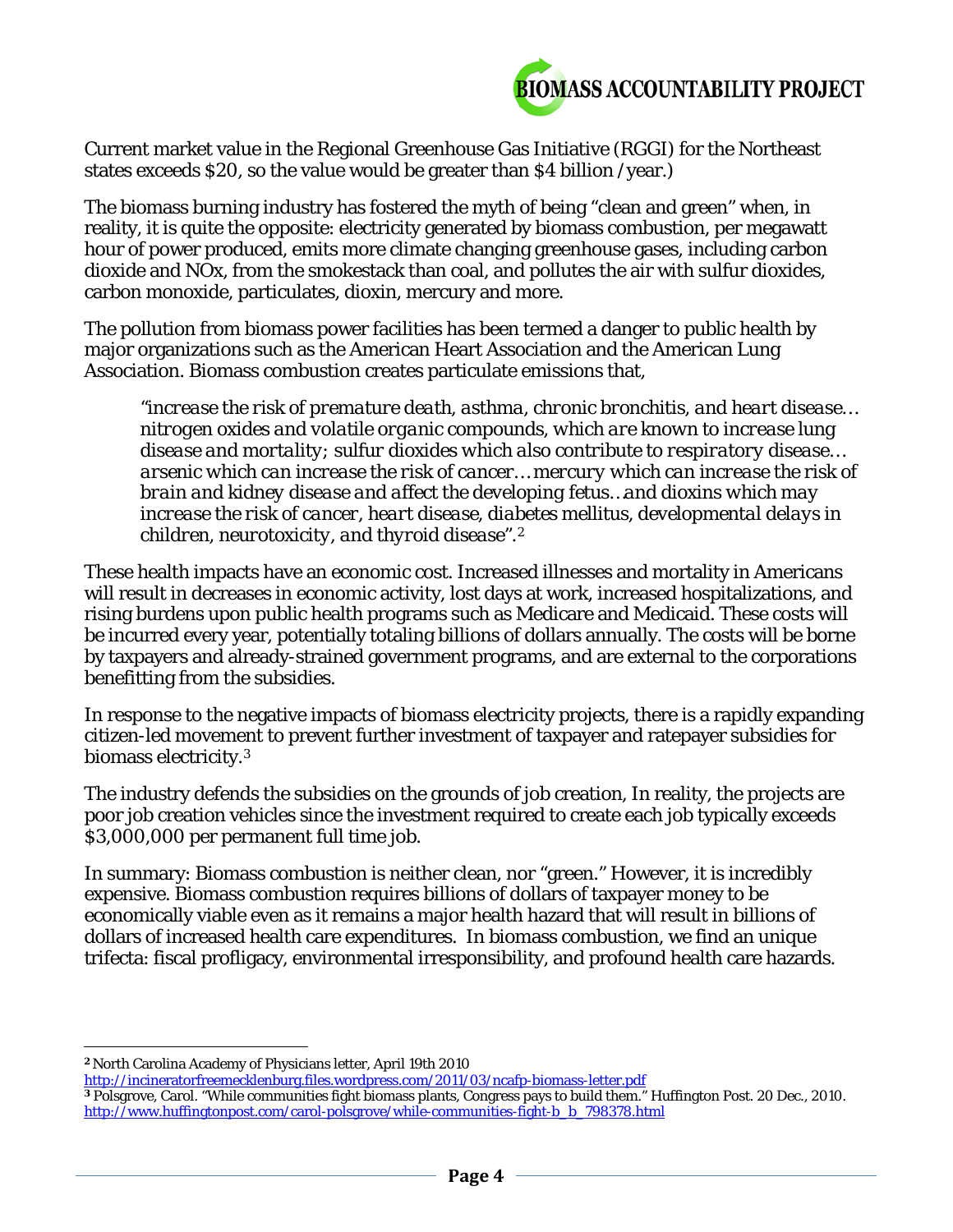

# **I. Legal Context and Overview of Impacts**

# **A. Background**

This report focuses on projects that combust "biomass" to make so-called "green" electricity, usually for sale to the electric grid where it is used to meet quotas for state "renewable portfolio standards" (RPS). This report is a summary of financial incentives for biomass electricity, a survey of proposed and expanding projects, and an overview of the controversy surrounding the projects. This report focuses on electricity generating facilities that are over 14 megawatts (MW).[4](#page-4-0) According to industry reports, there are 234 wood-burning electricity and 162 wood biomass pellet projects proposed in the U.S. as of October, 2010.<sup>[5](#page-4-1)</sup> The facilities are listed in Appendix I, organized by state.<sup>[6](#page-4-2)</sup> Biomass power accounts for over 50% of the so-called "renewable" energy in the U.S. and just over 5% of total power generation.[7](#page-4-3) Between 2009 and early 2011, approximately twenty biomass electricity projects were withdrawn, often after being faced with community opposition.[8](#page-4-4) With more than 220 projects still in the permitting pipeline, however, the toll on local communities and the financial implications for America's budget is staggering.[9](#page-4-5)

Electricity produced from biomass combustion is the prime example that "renewable" is not synonymous with "clean." A fundamental premise underlying subsidies for renewable energy is that such energy production is "cleaner" than what it replaces. Such renewable energy is commonly assumed to have none of the negative air, water, health and ecosystem impacts of the fossil fuels it is promoted to replace. Biomass combustion is, and has been for years, championed by industry as "assumed to be clean", and "assumed to be carbon neutral." Recent, unimpeachable data, however, shows neither assumption to be true. Nevertheless, federal and state laws, programs, and policies that provide taxpayer and ratepayer subsidies for biomass electricity and the use of this electricity to meet state RPS quotas based primarily on the false assumptions that this power is "clean and green" and carbon neutral remain in place.

Increasing community opposition reflects the need to change federal and state laws and policies to end taxpayer and ratepayer subsidies and incentives for electricity generated by biomass combustion. This includes biomass projects that use "staged" combustion (often referred to as "gasification"), burning biomass and then converting it into a synthetic gas, a gas product, or char.

Recent events in Massachusetts provide a model for limiting the negative impacts of biomass electricity. The state has taken a series of steps to ensure that its RPS is consistent with its

<span id="page-4-0"></span> $\overline{a}$ <sup>4</sup> There are smaller biomass burning facilities and "combined heat and power" projects not covered by this project. The production and burning of "biofuels" such as cellulosic ethanol is beyond the scope of this report. For information on biofuels see [http://ww.biofuelwatch.org.uk](http://ww.biofuelwatch.org.uk/)

<span id="page-4-2"></span><span id="page-4-1"></span><sup>&</sup>lt;sup>5</sup> "Forisk Bioenergy Research." Forisk Consulting. 30 Jan. 2011[. http://www.forisk.com/Forisk-Bioenergy-Research-v-42.html](http://www.forisk.com/Forisk-Bioenergy-Research-v-42.html) <sup>6</sup> Sources include: Energy Justice Network mapping project[: http://www.energyjustice.net/map/nationalmap](http://www.energyjustice.net/map/nationalmap) which is based on information from the U.S. Department of Energy and the Combined Heat and Power Installation Database: [http://www.eea-inc.com/chpdata;](http://www.eea-inc.com/chpdata) media reports; first-hand citizen testimonials, and Biomass Busters newsletter:

[http://www.stopspewingcarbon.com](http://www.stopspewingcarbon.com/) <sup>7</sup> Monthly Energy Review. U.S. Energy Information Administration. 29 Dec., 2010.

<span id="page-4-4"></span><span id="page-4-3"></span><sup>8</sup> Appendix 1, list of withdrawn or stalled projects.

<span id="page-4-5"></span><sup>9</sup> [http://www.nobiomassburning.org/BAP/Citizen\\_Stories.html](http://www.nobiomassburning.org/BAP/Citizen_Stories.html)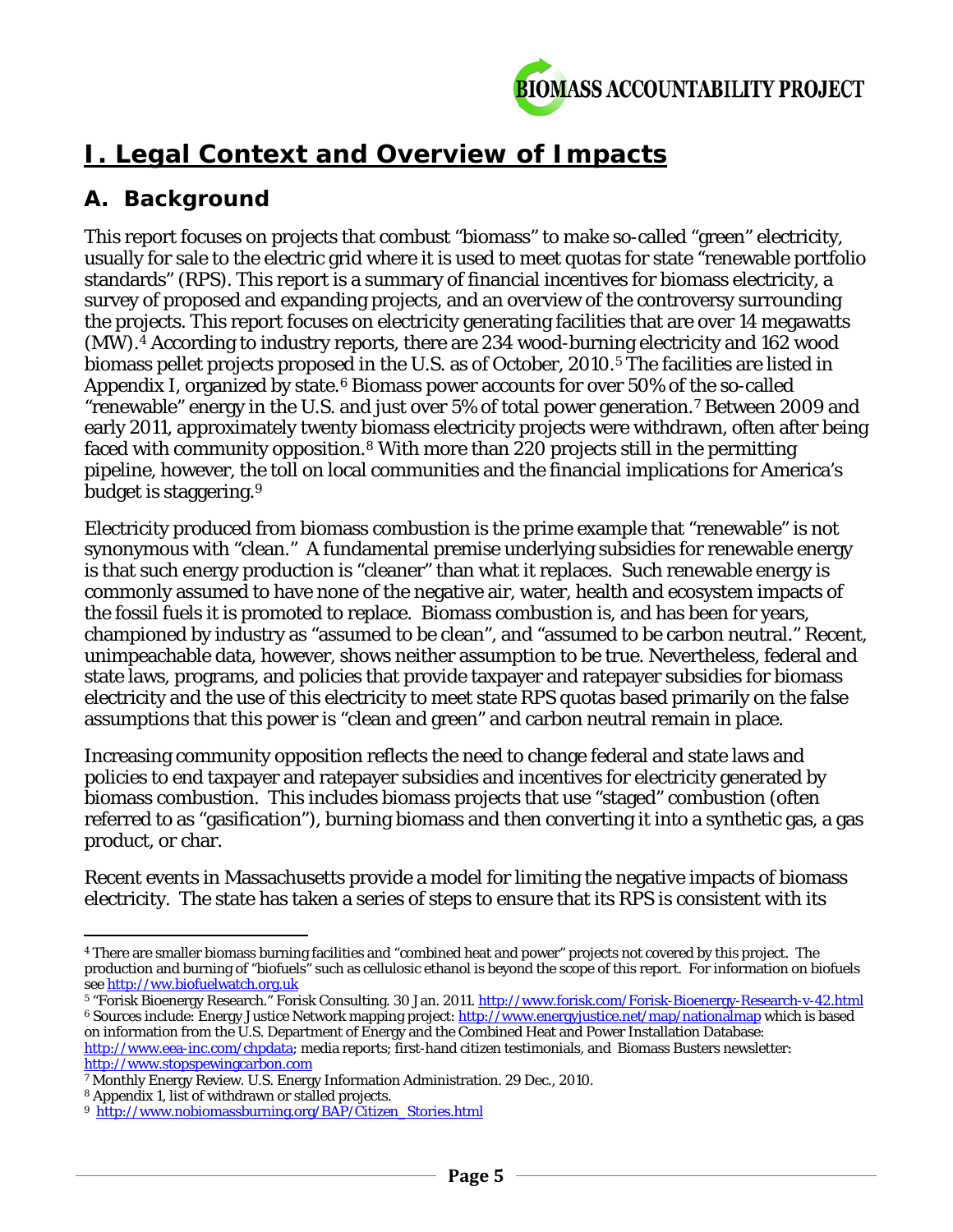

greenhouse gas reduction targets and forest protection laws. In May, 2011 the state released final regulations imposing conditions that commercial biomass electricity projects must meet in order to qualify as "renewable energy" under the RPS.[10](#page-5-0) Earlier, in December 2009, the state imposed a moratorium on issuing new statements of qualification for biomass under the RPS while it commissioned the Manomet Study on carbon policy.<sup>[11](#page-5-1)</sup> Limiting the ability of commercial biomass electricity projects to qualify for renewable energy credits under the RPS is only one step in addressing the issue, however, and in large part because of other lucrative public subsidies, these projects are still moving ahead.

# **B. Legal Definitions of "Biomass"**

The term "biomass" has legal definitions that differ among state and federal laws. Some definitions of "biomass" include materials that are defined as "solid waste", a term usually including municipal solid waste. Some states even allow burning tires to qualify as "biomass" under the renewable portfolio standard.[12](#page-5-2) A Congressional Research Service report in February, 2010 reviews biomass definitions in federal legislation.[13](#page-5-3)

The We Energies/Domtar biomass electricity project in Wisconsin is a particularly illustrative example of how the word "biomass" is exploited by industry, with the complicity of regulators and others, to allow incineration for electricity that would otherwise be prohibited, or at least not promoted as "clean and green." In April 2011, Wisconsin issued an air pollution permit allowing *We Energies* to burn solid waste, including paper mill sludge and construction and demolition debris for electricity that will qualify to meet the state RPS. The materials allowed to be burned under the permit are classified as solid waste under Wisconsin air pollution and solid waste laws.[14](#page-5-4) Yet, the project was able to avoid solid waste incinerator facility siting laws by calling itself a renewable energy "biomass" project. Across the country, biomass facilities often avoid siting laws that would require comprehensive environmental reviews and more community input.

The absence of consistent and accurate definitions for biomass also allows the industry to take advantage of loopholes and employ "green" marketing strategies often supported by state regulators, since "biomass" is commonly thought of as wood. For example, *Taylor Biomass* in New York, which has been approved for a \$100 million U.S. Department of Energy loan guarantee[15,](#page-5-5) plans to burn garbage, construction and demolition debris and other materials for "renewable energy" and markets its project as clean and green.[16](#page-5-6)

l <sup>10</sup> Massachusetts Department of Energy Resources files biomass regulations.

<span id="page-5-0"></span>http://www.mass.gov/?pageID=eoeeaterminal&L=5&L0=Home&L1=Grants+%26+Technical+Assistance&L2=Guidance+%26 +Technical+Assistance&L3=Agencies+and+Divisions&L4=Department+of+Energy+Resources+(DOER)&sid=Eoeea&b=termi nalcontent&f=doer\_renewables\_biomass\_policy-reg-process&csid=Eoeea As of the date of this report, the regulations are not finalized, and the May 2011 proposed regulations have been subject to criticism from at least fifteen state wide and two national groups calling for them to be strengthened.

<span id="page-5-1"></span><sup>11</sup> [http://www.nobiomassburning.org/BAP/Citizen\\_Victories.html](http://www.nobiomassburning.org/BAP/Citizen_Victories.html)

<span id="page-5-2"></span><sup>12</sup> http://www.energyjustice.net/tires/burners

<span id="page-5-4"></span><span id="page-5-3"></span><sup>&</sup>lt;sup>13</sup> Biomass: Comparison of Definitions in Legislation: February 2, 2010.<br><sup>14</sup> Wis. Stat. § 285.01(40) and Wis. Stat. § 289.01(33) and We Energies DNR Air Pollution Control Construction Permit No. 10-SSD-058[. www.nobiomass.org;](http://www.nobiomass.org/) www.pfpi.net

<span id="page-5-5"></span><sup>15</sup> <http://www.recordonline.com/apps/pbcs.dll/article?AID=/20110413/BIZ/104130372/-1/NEWS>

<span id="page-5-6"></span><sup>16</sup> Taylor Biomass Energy. 28, Jan. 2011[. http://www.taylorbiomassenergy.com](http://www.taylorbiomassenergy.com/)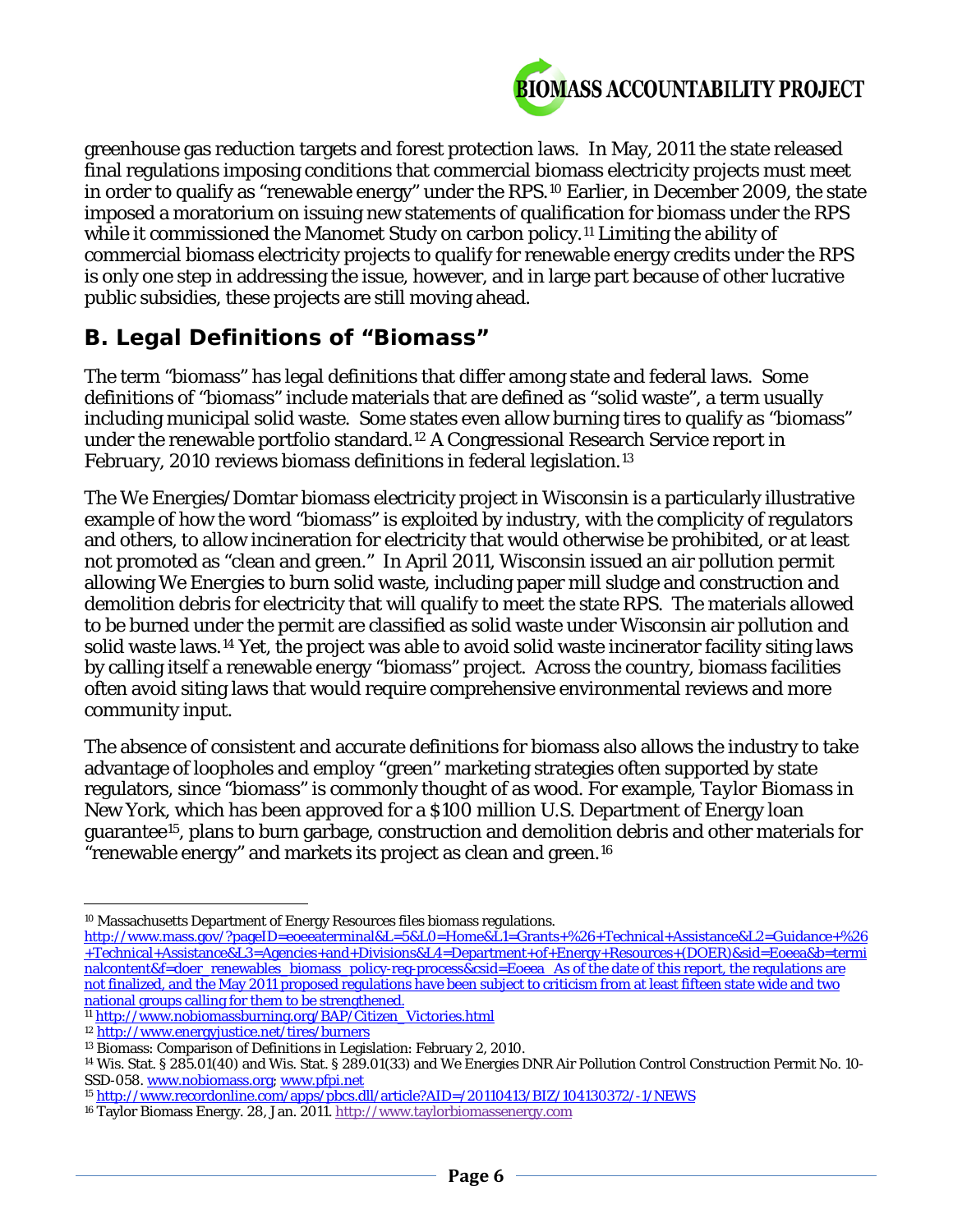

The examples of *We Energies* and *Taylor Biomass* are particularly concerning because the combustion of paper mill sludge and construction and demolition debris has the potential to emit more hazardous air pollutants than burning so-called "green wood." There are also problems with using construction and demolition debris as fuel because at least one study of industry methods for "sorting" debris concludes it is impossible to exclude unwanted materials and to create a "clean" fuel stream for biomass electricity.[17](#page-6-0)

# **C. Public Health and Environmental Impacts**

#### *1. Introduction*

The adverse impacts on air, water, and forest ecosystems from burning "biomass" for electricity are well documented. Current air pollution laws have not been updated to reflect current medical data about the dangers of such pollutants as particulate matter 2.5, nanoparticulates, mercury, and dioxin. This is largely due to industry backlash against efforts to strengthen the Clean Air Act to protect the public health. The facts about public health, air, water, climate and forestry impacts stand in stark contrast to industry claims that biomass burning for electricity is "green" and "emissions free" electricity.

In the permitting processes, biomass electricity projects exploit various loopholes in state and federal laws due to their status as non-fossil fuel combustion power, even though their impacts are the same or worse than burning coal. The Clean Air Act and Clean Water Act permitting procedures are not adequately protective of human or overall environmental well being since the rules have simply not caught up with the science. As an example, for small particulate matter, peer reviewed, published science results show that EPA standards are not protective.<sup>18</sup> Similarly, EPA has delayed for 20 years the implementation of dioxin standards.[19](#page-6-2) Legally, most biomass electricity projects are considered solid waste incinerators under state law, but frequently solid waste siting laws are ignored and the biomass combustion facilities treated as something other than what they are.

The cumulative health and environmental impacts of burning biomass for electricity have not been addressed by state or federal regulators. There have been no cumulative impact reviews under the National Environmental Policy Act (NEPA) or state counterparts. Yet, multiple projects in close proximity to each other are moving ahead throughout the U.S. For example, three proposed facilities in Massachusetts will be located within 50 miles of each other, [20](#page-6-3) and four facilities have been proposed for the Olympic Peninsula in Washington state. Yet the cumulative environmental impacts have not been studied or evaluated. The national implications on air pollution and greenhouse gas emissions have also, to date, avoided scrutiny.

<span id="page-6-0"></span> $\overline{a}$ <sup>17</sup> [http://www.pfpi.net/wp-content/uploads/2011/03/MEEA-commnents-on-Palmer-BUD-11-18-09.pdf;](http://www.pfpi.net/wp-content/uploads/2011/03/MEEA-commnents-on-Palmer-BUD-11-18-09.pdf) [http://www.pfpi.net/wp-content/uploads/2011/03/DPH\\_Comments\\_PRE\\_BUD\\_NOV-18\\_2009.pdf](http://www.pfpi.net/wp-content/uploads/2011/03/DPH_Comments_PRE_BUD_NOV-18_2009.pdf)

<span id="page-6-2"></span><span id="page-6-1"></span><sup>&</sup>lt;sup>18</sup>http://www.nobiomassburning.org/BAP/Air\_Pollution\_files/Levy%20comments%20ALA%20press%20event%204-11.pdf <sup>19</sup> On April 11, 2011, members of Congress wrote to U.S. EPA asking for issuance of dioxin regulations following 20 year delay. [http://www.nobiomassburning.org/BAP/Public\\_Health.html](http://www.nobiomassburning.org/BAP/Public_Health.html)

<span id="page-6-3"></span><sup>&</sup>lt;sup>20</sup> For Massachusetts, see <http://www.massenvironmentalenergy.org/harvestarea.html>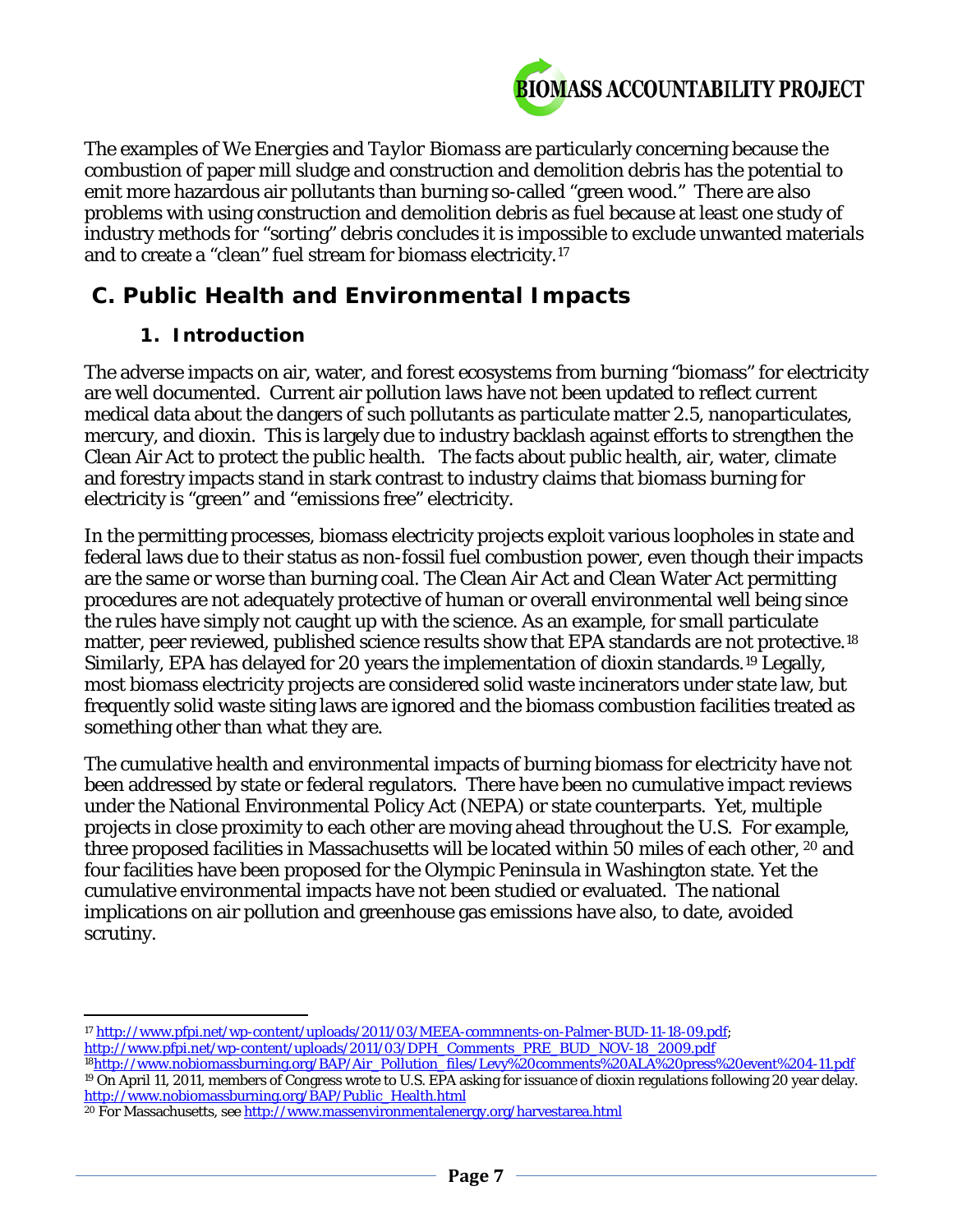

#### *2. Public Health*

In the past two years, national, regional, and local medical organizations and individual physicians have voiced opposition to the air pollution from biomass combustion power plants.[21](#page-7-0) The Massachusetts Medical Society has stated:

*Biomass power plants pose an unacceptable risk to the public's health by increasing air pollution…The burning of biomass releases small particles into the air creating particulate air pollution. Epidemiological studies have demonstrated an association between elevated particulate air pollution levels and adverse health effects and death. Particulate air pollution is associated with increased cardiopulmonary symptoms, asthma attacks, days lost from work due to respiratory disease, emergency room visits, hospitalization rates, and mortality.*

*Biomass combustion also releases nitrogen oxides, which help create ozone, a highly reactive oxidant gas. Ozone reacts in the pulmonary airways causing symptoms of chest pain, shortness of breath, cough, wheeze, increased susceptibility to infection, declines in lung function, increases in asthma attacks, increases in asthma medication use, increased rates of emergency room visits for respiratory disease.[22](#page-7-1)*

And the American Heart Association has stated:

*"Although the dangers to one individual at any single time point may be small, the public health burden derived from this ubiquitous risk is enormous. Short-term increases in PM2.5 levels lead to the early mortality of tens of thousands of individuals per year in the United States alone." [23](#page-7-2)* 

In March 2011, U.S.EPA estimated that the public health and environmental benefits of the 1990 Clean Air Act amendments amounted to over \$1 trillion in 2010, versus a cost of \$53 billion. By 2020 the public health and environmental benefits increase to \$2 trillion, versus a cost of \$65 billion. That is every dollar spent cleaning up or preventing air pollution results in \$30 in health benefits. *"These staggering benefits are almost entirely related to the health benefits of reducing P.M. 2.5 and ozone concentrations"* according to a public health expert. [24](#page-7-3)  Thus, cleaner air is good for the economy. Building and operating hundreds of new biomass power plants will drive up health care costs and negatively impact the economy over the next several decades.

 $\overline{a}$ <sup>21</sup> "Biomass incineration has 'unacceptable health risks' and drives up health care costs."

<span id="page-7-1"></span><span id="page-7-0"></span>[http://www.energyjustice.net/files/biomass/medicalstatements.pdf](http://www.energyjustice.net/files/biomass/medicalstatements.pdf;) See als[o http://www.pfpi.net/air-pollution-2](http://www.pfpi.net/air-pollution-2) <sup>22</sup> MMS Testimony In Support of House No. 4458, "An Act to Limit Carbon Dioxide Emissions from Renewable and Alternative Energy Sources." 25 Feb., 2010 http://www.massmed.org/

<span id="page-7-2"></span><sup>23</sup> *<http://circ.ahajournals.org/cgi/content/full/109/21/2655>* p. 116.

<span id="page-7-3"></span><sup>&</sup>lt;sup>24</sup>http://www.nobiomassburning.org/BAP/Air\_Pollution\_files/Levy%20comments%20ALA%20press%20event%204-11.pdf Emphasis supplied.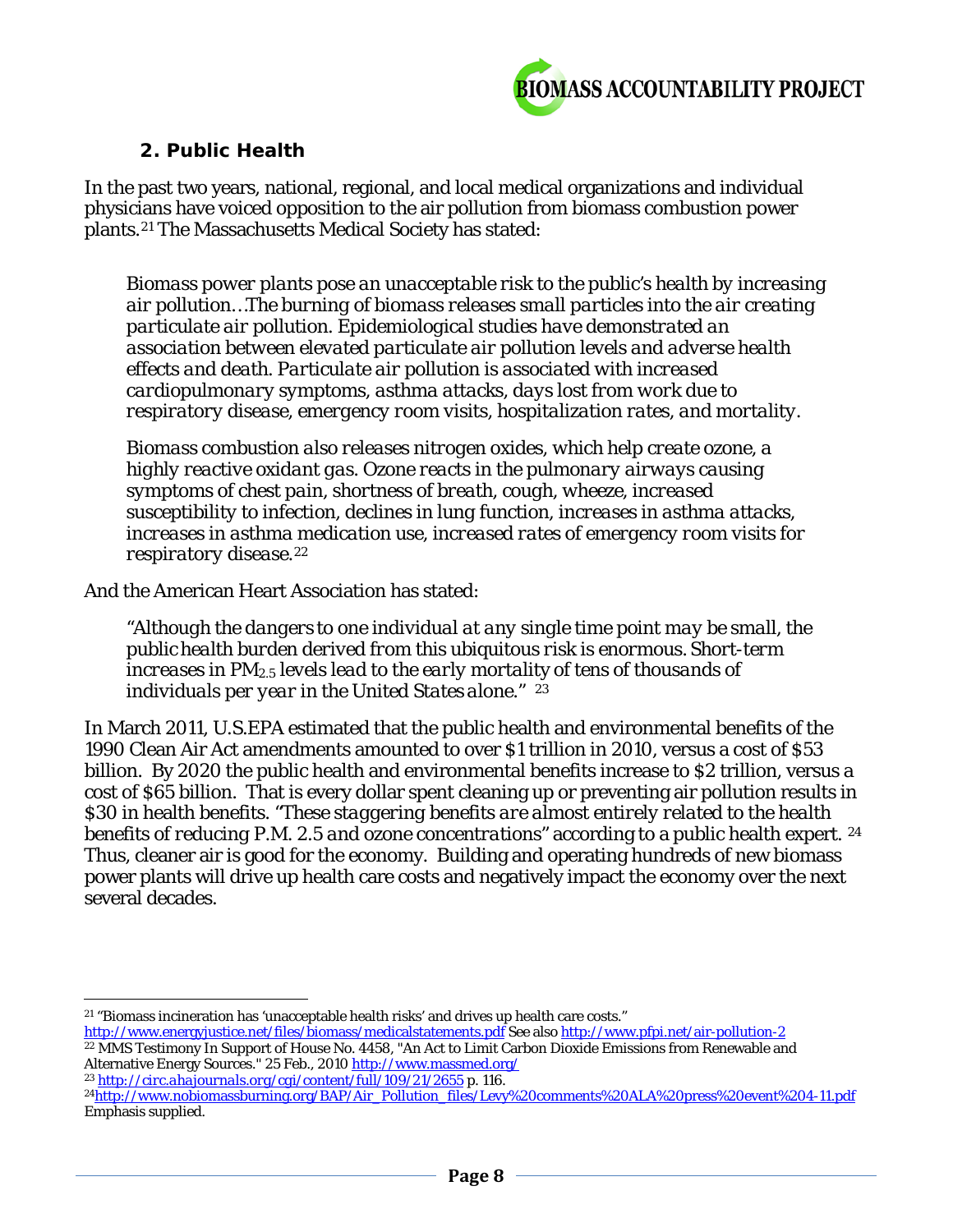

In 2011, U.S EPA is finalizing air pollution rules for commercial and industrial "boilers" such as those that burn biomass for electricity. [25](#page-8-0) There is the potential for a significant weakening of these rules, as a result of industry opposition, which will have negative long term impacts on public health and the economy.

#### *3. Air Pollution: Criteria and Hazardous Air Pollutants*

Smokestack and fugitive emissions from biomass combustion power facilities include particulates, SO2, NOx, carbon monoxide, hydrochloric acid (HCl), volatile organic chemicals, lead, a number of hazardous air pollutants including dioxins, heavy metals, and greenhouse gases. Many proposed facilities appear to be deliberately sized as "synthetic minor" sources of air pollution, allowing the facilities to avoid the most protective air pollution controls required by the Clean Air Act.<sup>[26](#page-8-1)</sup> Additionally, fugitive emissions generated in transporting biomass escape regulation under the Clean Air Act, even though such emissions of particulates and NOx may be of a magnitude similar to the emissions of the plant itself, while all "fugitive emissions" are regulated for fossil fuel power facilities.

In one of the largest air pollution fines in California state history, two biomass facilities (Ampersand Chowchilla and Merced Power) were fined \$835,000[27](#page-8-2) in February 2011 to resolve alleged violations of the Clean Air Act and other pollution regulations.

#### *4. Air Pollution: Greenhouse Gases*

The climate change impacts of greenhouse gases from biomass have been documented in various reports and will not be discussed here. The "Biomass Sustainability and Carbon Policy Study" by the Manomet Center for Conservation Sciences was commissioned by the Commonwealth of Massachusetts. Issued in June, 2010, the Report establishes that in the best case, carbon dioxide emitted by biomass combustion will not be reabsorbed for 40 years.

Carbon dioxide, the most prevalent greenhouse gas, is emitted by burning biomass. Carbon emissions from current biomass combustion power facilities are significant. Calculations derived from the U.S. Department of Energy's Energy Information Administration data on fuel consumption show that in 2009 there were 87 million tons of carbon dioxide emitted by biomass burning power facilities. This is as much as the total power sector carbon emissions from eleven states.<sup>[28](#page-8-3)</sup>

A typical 100 MW wood burning facility emits 1.2 million tons per year of carbon dioxide from the combustion process alone—more, per MWh of power produced, than burning coal.[29](#page-8-4) The following specific examples from recent biomass project air pollution permits reflect the false

l <sup>25</sup> EPA's rules for industrial and commercial boilers and process heaters are found here:

<span id="page-8-0"></span>[http://www.epa.gov/ttn/atw/boiler/boilerpg.html;](http://www.epa.gov/ttn/atw/boiler/boilerpg.html) See als[o http://www.pfpi.net/air-pollution-2](http://www.pfpi.net/air-pollution-2)

<span id="page-8-1"></span><sup>26</sup> See e.g. Clean Air Act construction permits issued for Palmer Renewable Energy, Springfield, MA; Wiregrass, LLC, Valdosta, GA; Port Townsend Paper Company, Port Townsend, WA; Northwest Florida Renewable Energy Center, Port St. Joe, FL.

<span id="page-8-2"></span><sup>27</sup> [http://www.renewableinsights.com/2011/02/california-biomass-plants-fined-835000-decree-cites-failure-to-comply-with](http://www.renewableinsights.com/2011/02/california-biomass-plants-fined-835000-decree-cites-failure-to-comply-with-emissions-standards-and-monitoring-requirements/)[emissions-standards-and-monitoring-requirements/](http://www.renewableinsights.com/2011/02/california-biomass-plants-fined-835000-decree-cites-failure-to-comply-with-emissions-standards-and-monitoring-requirements/)

<span id="page-8-3"></span><sup>28</sup> [www.pfpi.net](http://www.pfpi.net/)

<span id="page-8-4"></span><sup>29</sup> American Renewables, LLC, Permit Application, Gainesville Renewable Energy Center, Appendix A, Table A-1, Annual Potential Emissions Rate Summary. http://www.dep.state.fl.us/Air/emission/bioenergy/gainesville/mEmissionRates.pdf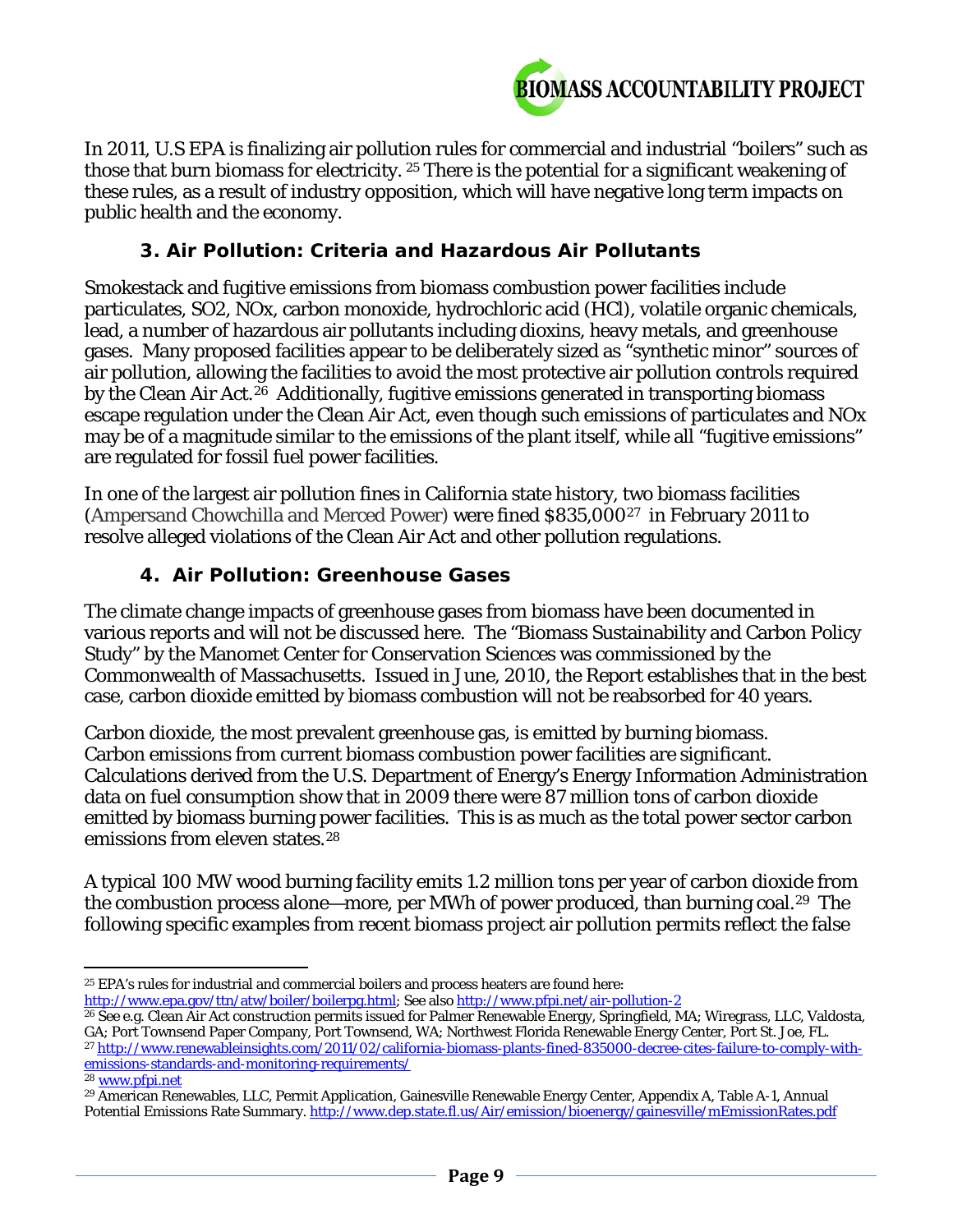

assumption that the combustion process is "carbon neutral" regardless of the level of stack emissions, and clearly show that the generation of biomass electricity is *not* "clean and green."

**Example:** In 2010, Florida issued an air pollution permit for the 100 MW Gainesville Renewable Energy Center (GREC) biomass burning electricity project which is under construction as of the date of this report. In 2007, the adjacent coal plant installed new pollution controls. Per unit of power produced, a comparison of relevant emissions between the two plants shows the biomass combustion plant will emit, per megawatt hour of power produced:[30](#page-9-0)

- *67% more carbon dioxide*
- *367% more particulate matter*
- *62% more NOx*

*Example:* In April 2011, Florida issued an air pollution permit for a biomass electricity project in Port St. Joe that will emit 3,325 pounds of carbon dioxide per megawatt hour while the nearby Crystal River Coal Plant emits 2,197 pounds per megawatt hour and the Long Leaf Coal plant 1,315 pounds per megawatt hour.

*Example:* In March, 2011, Wisconsin permitted the *We Energies* biomass project setting a greenhouse gas emissions limit of 3,050 pounds of carbon dioxide per MWh of gross output, averaged over any consecutive 12-month period, for Boiler 01, which will combust biomass, including solid waste, and natural gas. The nearby Weston Unit 4, a boiler using supercritical pulverized coal, emits 1,853 pounds of carbon dioxide per megawatt hour.

The Clean Air Act requires regulation of greenhouse gas emissions, but U.S. EPA has proposed regulations that treat biomass combustion carbon dioxide emissions differently from other sources of combustion, and EPA has announced an intent to exempt biomass energy from the Clean Air Act greenhouse gas regulation for three years.[31](#page-9-1) EPA has not disclosed any credible science to support this announcement.

Biomass combustion proponents claim that carbon dioxide emissions from burning biomass are "biogenic" and therefore different from the carbon dioxide emissions from fossil fuels or other stationary sources. The simple fact, however, is that "[t]he combustion of fuel made from biomass is a physical chemical process; it has no bio-chemical or biological foundation,<sup>[32](#page-9-2)</sup> that justifies a differential treatment. Hence, the term "biogenic" is largely irrelevant. So-called biogenic carbon is just as harmful to the environment as carbon generated by the combustion of fossil fuel.[33](#page-9-3) Moreover, though not greenhouse gases, particulates, especially those in the

 $\overline{a}$ <sup>30</sup> <http://www.pfpi.net/carbon-emissions>

<span id="page-9-1"></span><span id="page-9-0"></span><sup>31</sup> 76 Fed. Reg. 15249 (March 21, 2011)

<span id="page-9-2"></span><sup>32</sup> "Smoke and Mirrors: A Report on Biomass, Bio-energy and Global Warming," Blue Ridge Environmental Defense League, 2011, [www.bredl.org,](http://www.bredl.org/) p. 32.

<span id="page-9-3"></span><sup>33</sup> For an common sense explanation of the fact that "CO2 is CO2" see

[http://www.nobiomassburning.org/BAP/Climate\\_Change\\_files/CBD%20Biomass%20Call%20for%20Information%20Comm](http://www.nobiomassburning.org/BAP/Climate_Change_files/CBD%20Biomass%20Call%20for%20Information%20Comments.pdf) [ents.pdf](http://www.nobiomassburning.org/BAP/Climate_Change_files/CBD%20Biomass%20Call%20for%20Information%20Comments.pdf)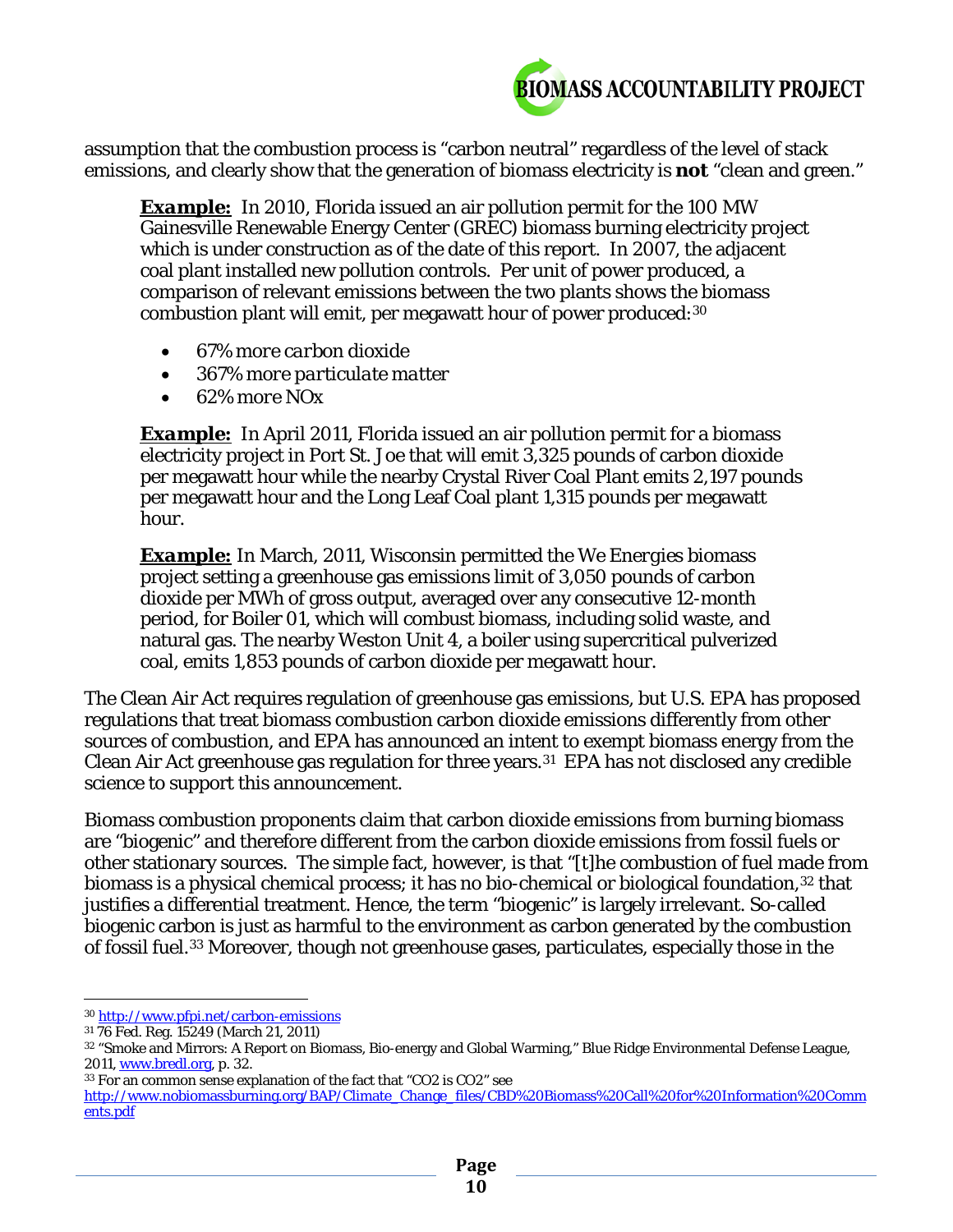

nano and ultrafine range, which come from carbon sources, are extremely harmful to human health regardless of the source.

The decades-old "assumption" that burning biomass is "carbon neutral" and therefore can help curb climate change has skewed international, federal and state laws and policies. The result is that biomass combustion for electricity has an unfair economic and regulatory advantage over fossil fuels, even though its climate, health and environmental impacts are at least equal, if not worse than burning fossil fuels. The "loophole" in carbon accounting which is incorporated in current laws and policies (biomass facilities claim to have no carbon emissions) allows biomass electricity to claim renewable energy status while producing more carbon dioxide than coal plants of the same capacity. Multiple scientists and policy makers have exposed the "biomass loophole."[34](#page-10-0)

Methane, another more potent greenhouse gas, is emitted by decaying wood chip piles at biomass facilities.[35](#page-10-1)The typical 50 MW power facility stores on site a wood chip pile forty feet high and covering four football fields (a 12 to 14 day supply.) Federal and state air pollution programs fail to address methane emissions from wood chip pile storage.

Regulatory and policy changes need to be implemented promptly to undo the egregious error that qualifies biomass as "renewable" and hence "clean and green."

#### *5. Water Consumption and Pollution*

As with fossil fuel and nuclear power plants, biomass combustion requires significant consumptive use of water and evaporates about 85% of the total volume of cooling water. Cooling water is withdrawn from fresh water supplies and/or from sewage treatment facilities.[36](#page-10-2) Using sewer water for cooling is problematic when evaporation occurs. Recent scientific studies have shown that secondary sewage effluent is a highly contaminated solution containing numerous classes of discarded and excreted biologically active chemicals such as active pharmaceutical ingredients and personal care products (PPCPs), endocrine disrupting compounds (EDCs), mutagenic cytotoxins and others.[37](#page-10-3) Using sewer water for cooling biomass power facilities will result in release of some of these compounds into the air, and potentially concentrate others in the wastewater discharge.

<span id="page-10-2"></span>incinerator in Greenfield, MA. "The Case Against the Use of Sewer Water For Wet Cooling [http://www.greenfieldbiomass.info/uploads/Greenfield\\_Effluent\\_as\\_Coolant.pdf](http://www.greenfieldbiomass.info/uploads/Greenfield_Effluent_as_Coolant.pdf) see also http://www.greenfieldbiomass.info/uploads/Water\_Impacts.pdf

<span id="page-10-0"></span>l <sup>34</sup> Extensive information on the carbon neutrality issue has been compiled by the Partnership for Policy Integrity and can be found a[t www.pfpi.net](http://www.pfpi.net/) See also, Searchinger, Timothy D. et al. "Fixing a critical climate accounting error." *Science,* 23 Oct., 2009,<http://www.energyjustice.net/files/biomass/searchinger.pdf> "Smoke and Mirrors, Section 2.1," Debunking Carbon Neutrality, <u>http://www.bredl.org/pdf3/biomass\_report-smoke\_andmirrors.pdf</u>

<span id="page-10-1"></span> $\rm ^{35}$  According to the Partnership for Policy Integrity, "Notably, biomass proponents never mention something that is very likely to be a source of methane emissions: the football field-sized, 30 – 70 foot tall, wet, steaming, and poorly aerated piles of chipped wood fuel at many biomass plants. [\(One study](http://ecpisystems.com/wcms/downloads/ChipDry-fplrn241.pdf) found temperatures in a wood chip pile rose to 230F less than two months after pile completion; temperatures above 180F are considered to produce a high probability of spontaneous combustion. Off-gassing from relatively dry wood fuels can produce, in addition to CO2, carbon monoxide, methane, butane, ethylene, and other toxic gases. The buildup of gases in the holds of ships transporting wood pellets has caused accidents and fatalities. Spontaneous combustion in wood chip piles is not uncommon.)"<http://www.pfpi.net/carbon-emissions> <sup>36</sup> Facilities proposing to take water from sewage treatment facilities include the Pioneer Renewable Energy (PRE) biomass

<span id="page-10-3"></span><sup>37</sup> [http://www.nobiomassburning.org/BAP/Water\\_Pollution\\_files/01-CCFC-The%20Greenfield%20sewage%20overview](http://www.nobiomassburning.org/BAP/Water_Pollution_files/01-CCFC-The%20Greenfield%20sewage%20overview-final.pdf)[final.pdf](http://www.nobiomassburning.org/BAP/Water_Pollution_files/01-CCFC-The%20Greenfield%20sewage%20overview-final.pdf)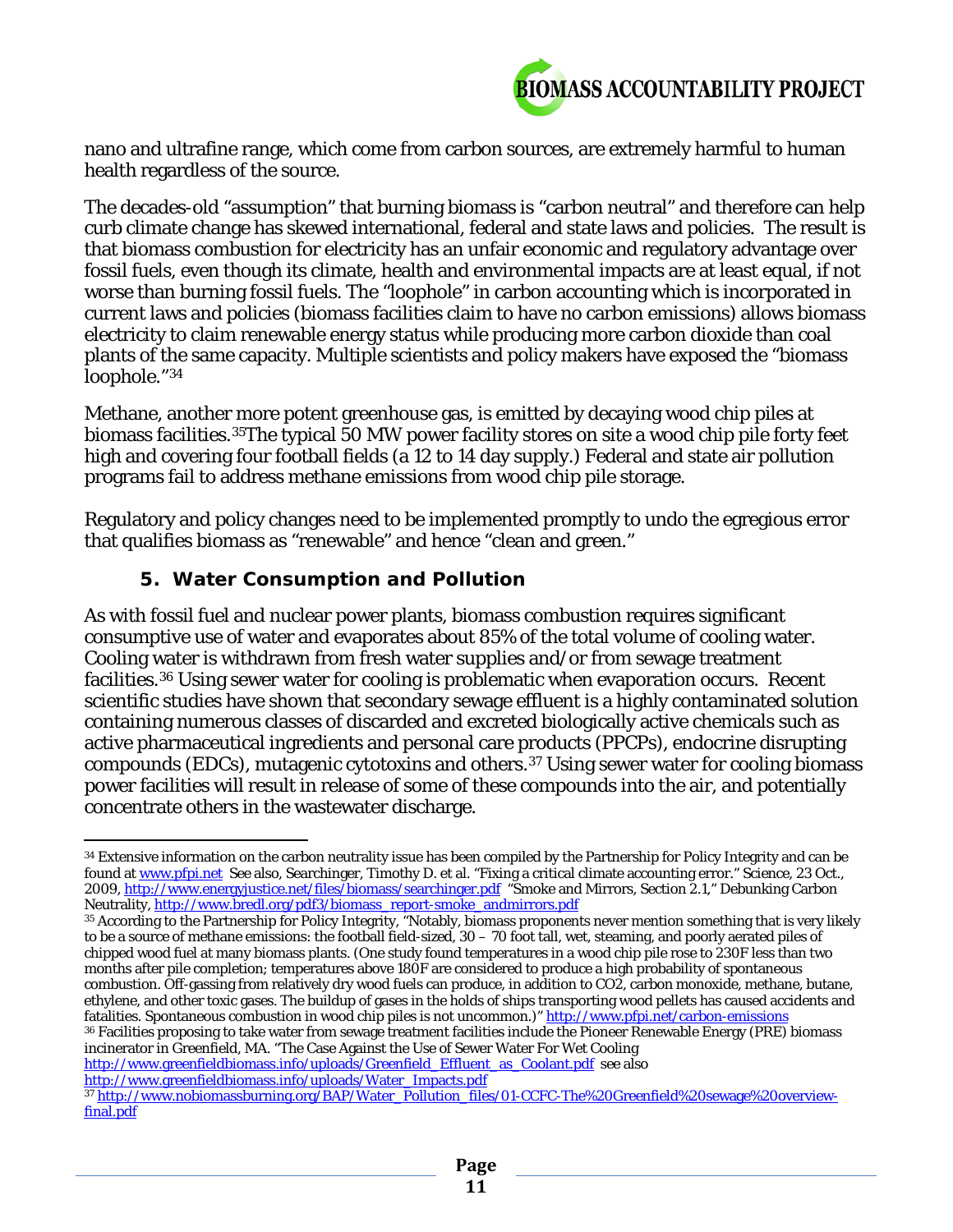

The *Russell Biomass, LLC*, a 50 MW project in Massachusetts is typical for its water consumption. The project seeks to withdraw an average of 885,000 gallons per day from the Westfield River, nationally designated as "Wild and Scenic" and the site of a \$60 million salmon restoration project by the federal government.<sup>[38](#page-11-0)</sup> This facility will evaporate 85% of the water withdrawn from the river, thus reducing total river flow. Air cooling is also an option, but is more expensive and, in the case of Russell Biomass, state regulators have allowed water cooling based on the company's claims that air cooling is cost prohibitive. Expert testimony in the water appeal proceedings shows that the project will make one billion in profits for the thirty year operating life of the plant contradicting the claim that air cooling is cost prohibitive.

Biomass power facilities need to discharge boiler blowdown and cooling water, like other combustion power facilities. In some cases these projects require water pollution discharge permits – another fact calling into question industry claims that this power source is "clean and green."

# *6. Forest Impacts*

The forest and ecosystem impacts of extracting millions of tons of wood every year to burn for electricity are documented in various reports.<sup>39</sup> In assessing forest ecosystem health, it is important to take into account not only the slow growth of tree species viable for commercial timber production, but also the species composition, soil fertility, watersheds, and fish and wildlife habitat. Moreover, and of special importance in determining "sustainability" and carbon balance, since new wood is less carbon dense than old wood, proper accounting would measure the actual carbon flux, not the volume by weight of the wood consumed in biomass plants.

Some current biomass proposals plan to burn non-native "bioenergy crops" such as *arundo donax*, a rapidly growing non-native reed, and *miscanthus giganteus*.[40](#page-11-2) Planting and harvesting the quantity of these crops needed to fuel a biomass facility for decades poses threats to ecosystems and water supplies in part due to significant changes in land use.

# *7. Ash Production and Disposal*

Biomass combustion power facilities generate large quantities of ash, similar to a solid waste incinerator or coal burning power plant. The typical 50 MW biomass combustion electricity project generates about 29,000 tons of ash per year.**[41](#page-11-3)** This ash is hauled off site for disposal. Disposal methods vary from land application on farms to landfilling. Federal, state and local regulation is inconsistent, irregular or nonexistent.

Biomass ash has varying levels of toxic metals depending on the fuel source and the location where the fuel was grown. The primary concerns are elevated levels of cadmium, mercury, and

<span id="page-11-2"></span>[www.gulfbiomassincinerator.org](http://www.gulfbiomassincinerator.org/)

 $\overline{a}$ <sup>38</sup> http://www.nobiomassburning.org/BAP/Water\_Pollution.html

<span id="page-11-1"></span><span id="page-11-0"></span><sup>39</sup> See, e.g.[, www.pfpi.net](http://www.pfpi.net/) "Clearcut Disaster: Carbon Loophole Threatens U.S. Forests." Environmental Working Group. June 2010[, http://static.ewg.org/pdf/EWG-clearcut-disaster.pdf;](http://static.ewg.org/pdf/EWG-clearcut-disaster.pdf) "Forest Not Fuel," http://www.nrdc.org/energy/forestsnotfuel/ <sup>40</sup> See, Northwest Florida Renewable Energy Center, LLC, permit granted April 2011 by Florida DEP.

<span id="page-11-3"></span><sup>41</sup> We Energies Permit Application for Rothschild, WI, p 28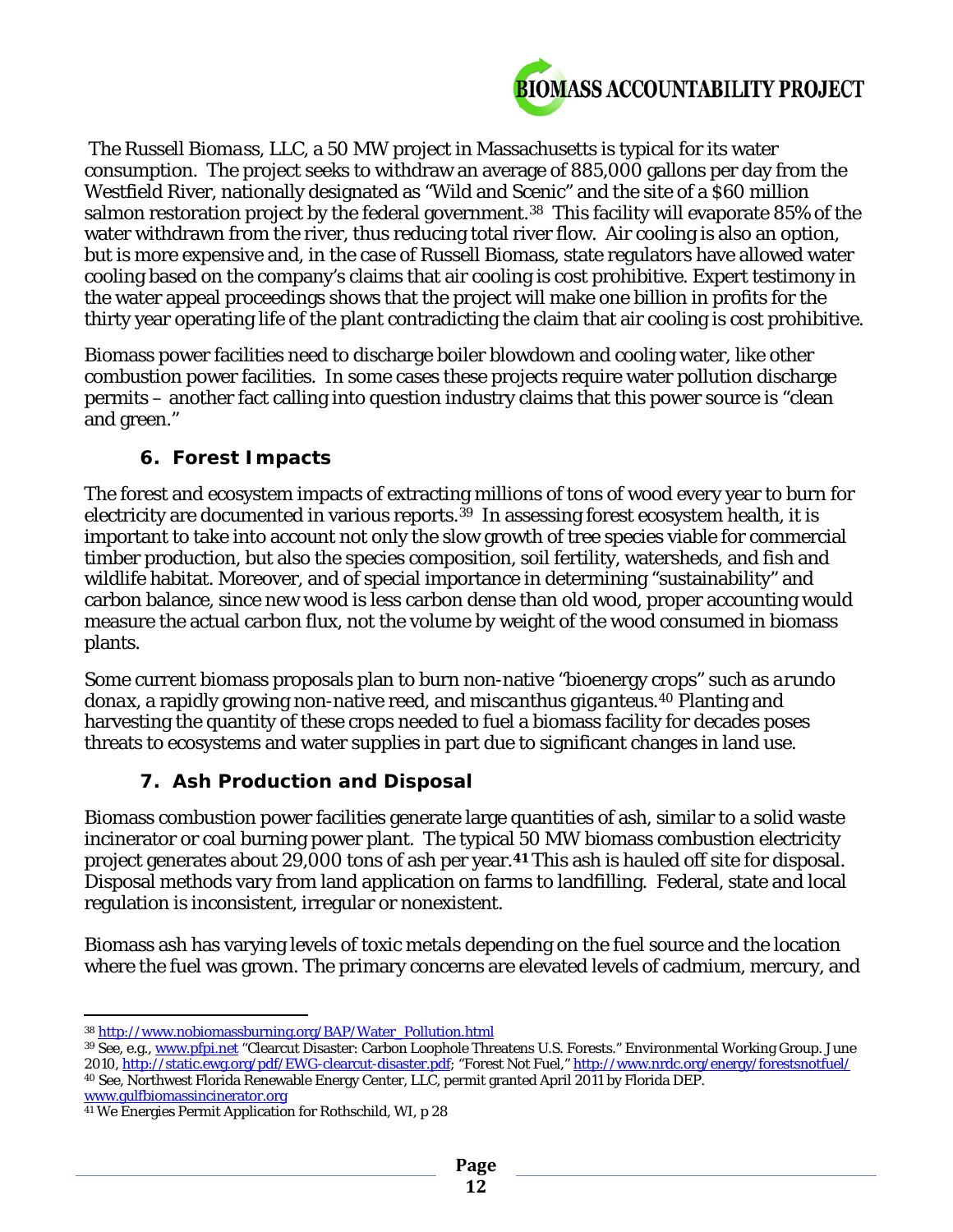

lead. Mercury in the ash can be at a level up to forty times the concentration in the fuel source.[42](#page-12-0)

Project developers often state the ash will be used as a fertilizer, but the concentration of heavy metals and other chemicals in the ash raises questions about this disposal method. One report states, "Wood ashes can thus contain very high heavy metal concentrations. Spreading wood ashes in a forest is a major anthropogenic interference with the natural biogeochemical cycles. As with the use of sewage sludge in agriculture, the use of wood ashes in forests clearly needs regulation."[43](#page-12-1) Some reports also indicate ash from burning wood contains radioactive materials.[44](#page-12-2)

# **D. Environmental Justice Impacts**

The siting of biomass combustion power facilities raises environmental justice concerns around the United States. As is common with all large infrastructure projects, biomass facilities are disproportionately sited near communities of color, tribal communities and low-income communities. These communities bear the bulk of the environmental and health impacts from the resulting pollution, as well as economic impacts associated with these facilities.

For example, in the state of Georgia, 7 of the 12 operating biomass facilities are located in counties whose African American population (58.3%) exceeds the percentage of African Americans in the state (30.2%). Additionally, 3 of the 4 wood biomass incinerators under construction are in majority black counties and, 3 of the 5 proposed plants are located in counties where the percentage of African Americans exceeds the state average. [45](#page-12-3) In Georgia, asthma deaths among African American males are three times greater than among Caucasian males (4.3% to 1.4%), and deaths among African American females are 2.2 times greater (4% to 1.8%) than in Caucasian females. African American children are five times more likely to die from asthma than white children.<sup>[46](#page-12-4)</sup>

In their opposition to a biomass and sludge facility for Valdosta County, Georgia, the Valdosta-Lowndes Chapter of the NAACP wrote to Congress and President Obama - stating that siting a biomass facility in that community is a "clear cut example of environmental racism."<sup>[47](#page-12-5)</sup>

Residents of Lithonia, Georgia recently forced a biomass gasification company, Green Energy Partners, LLC - to move their proposal out of the 80% African American community. They are now helping their rural neighbors of DeKalb County to oppose their further permitting and

 $\overline{a}$ <sup>42</sup> <http://www.flcv.com/IncinAsh.html>

<span id="page-12-1"></span><span id="page-12-0"></span><sup>43</sup> http://www.sciencedirect.com/science?\_ob=ArticleURL&\_udi=B6V78-4RTCV65-

<sup>1&</sup>amp;\_user=10&\_coverDate=04%2F15%2F2008&\_rdoc=1&\_fmt=high&\_orig=search&\_sort=d&\_docanchor=&view=c&\_search StrId=1438360279&\_rerunOrigin=google&\_acct=C000050221&\_version=1&\_urlVersion=0&\_userid=10&md5=dae9addac7 91815a213bc6e548dd5cd1

<span id="page-12-3"></span><span id="page-12-2"></span><sup>44</sup> <http://www.stopspewingcarbon.com/images/content/biomass%20ash%20is%20radioactive.pdf> <sup>45</sup> Dismantling Energy Apartheid in the U.S. - Robert D. Bullard, February 9, 2011:

<http://dissidentvoice.org/2011/02/dismantling-energy-apartheid-in-the-united-states/> <sup>46</sup> <http://www.valdostanaacp.com/>

<span id="page-12-5"></span><span id="page-12-4"></span><sup>47</sup> [http://www.nobiomassburning.org/BAP/Civil\\_Rights.html](http://www.nobiomassburning.org/BAP/Civil_Rights.html)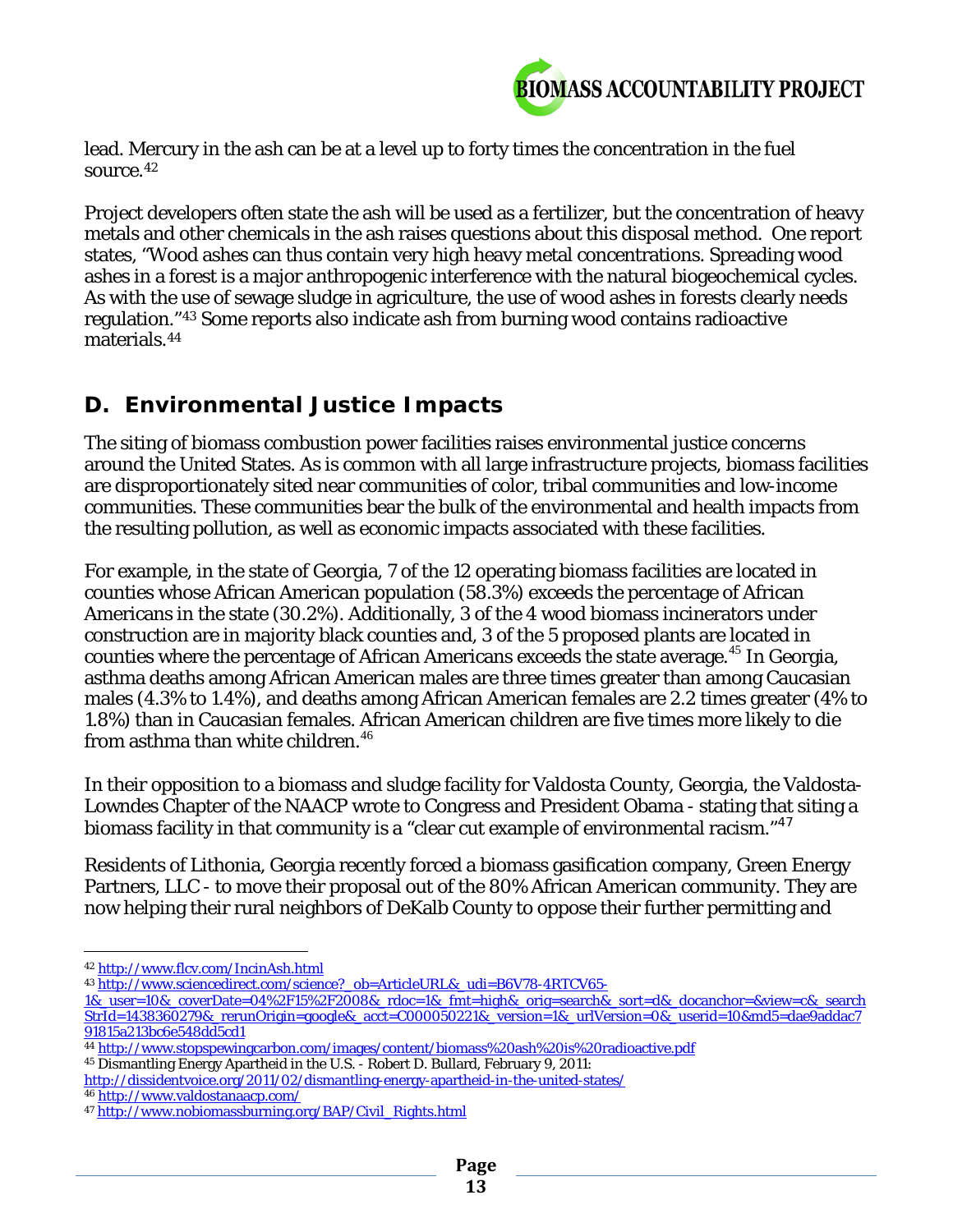

construction, and examining political action and civil rights litigation to stop the \$60 million dollar project.<sup>[48](#page-13-0)</sup>

The first biomass energy facility to be permitted in Texas, the Aspen Power Plant, is being sited in the mostly black and poor community of Lufkin. According to Robert D. Bullard, Director of the Environmental Justice Resource Center at Clark Atlanta University: "The plant is being built on Lufkin's north side which has a long history as a "dumping ground" for polluting facilities. More than 77.4 percent of the residents who live within a one-mile radius of the biomass plant are African Americans…….These findings are consistent with a 2005 Associated Press study showing that African Americans are 79% more likely than whites to live in neighborhoods that are suspected of posing the greatest health danger."<sup>[49](#page-13-1)</sup>

The biomass project proposed by *Rentech, Inc.,* in Port St. Joe, Florida has prompted two notice of intent to sue letters to the state's governor and environmental secretary under Title VI of the Civil Rights Act of 1964.<sup>[50](#page-13-2)</sup> The NAACP in Gainesville, Florida opposes the *American Renewables, LLC* 100 MW wood burning project for that city,<sup>[51](#page-13-3)</sup> and in Tallahassee, Florida a biomass project also prompted a notice of intent to sue under Title VI.<sup>[52](#page-13-4)</sup>

# **E. Bioenergy Crops and Food Supply**

Several biomass combustion projects propose to burn "bioenergy" crops such as *arundo donax*, *miscanthus giganteus*,[53](#page-13-5) or switchgrass. In May, 2011, leading intergovernmental organizations including the World Bank, International Monetary Fund, and the World Trade Organization called for an end to subsidies and mandates for biofuels on grounds of food security.<sup>[54](#page-13-6)</sup> The same rationale applies to growing energy crops to burn for electricity: use of cropland for this purpose reduces the land available for growing food crops and jeopardizes food security.

# **II. Financial Subsidies for Biomass Electricity**

Federal and state financial incentives in the form of tax credits, cash grants, loans and renewable energy credits are driving the current rush to build facilities that burn biomass for electricity. Industry projections say worldwide capital investment in biomass infrastructure will remain steady over the next five years, rising from \$28.2 billion annually in 2010 to \$33.7 billion by 2016<sup>[55](#page-13-7)</sup>

 $\overline{a}$ <sup>48</sup> <http://www.ajc.com/news/dekalb/biomass-proposal-draws-protesters-976960.html>

<span id="page-13-1"></span><span id="page-13-0"></span><sup>49</sup> <http://dissidentvoice.org/2011/02/dismantling-energy-apartheid-in-the-united-states/>

<span id="page-13-2"></span><sup>50</sup> Attorneys Ludder and Gilmore [http://www.dep.state.fl.us/air/emission/bioenergy/northwest\\_renewable.htm](http://www.dep.state.fl.us/air/emission/bioenergy/northwest_renewable.htm)

<span id="page-13-3"></span><sup>51</sup> <http://fltrib.com/articles/burning-down-new-energy-source-running-trouble>

<span id="page-13-4"></span><sup>52</sup> [http://www.nobiomassburning.org/BAP/Civil\\_Rights.html](http://www.nobiomassburning.org/BAP/Civil_Rights.html)

<span id="page-13-5"></span><sup>53</sup> Northwest Florida Renewable Energy Center, LLC, permit granted April 2011 by Florida DEP; [www.gulfbiomassincinerator.org](http://www.gulfbiomassincinerator.org/)

<sup>54 &</sup>quot;Reducing policy conflicts between food and fuel[" http://ictsd.org/downloads/2011/05/finalg20report.pdf](http://ictsd.org/downloads/2011/05/finalg20report.pdf)

<span id="page-13-7"></span><span id="page-13-6"></span><sup>55</sup> Pike Research, [http://www.pikeresearch.com/newsroom/biomass-capital-investment-to-reach-33-7-billion-by-2015.](http://www.pikeresearch.com/newsroom/biomass-capital-investment-to-reach-33-7-billion-by-2015)

<sup>&</sup>quot;Global revenues from WTE (waste to energy) systems will…more than [triple] in size…to almost \$13.6 billion by 2016"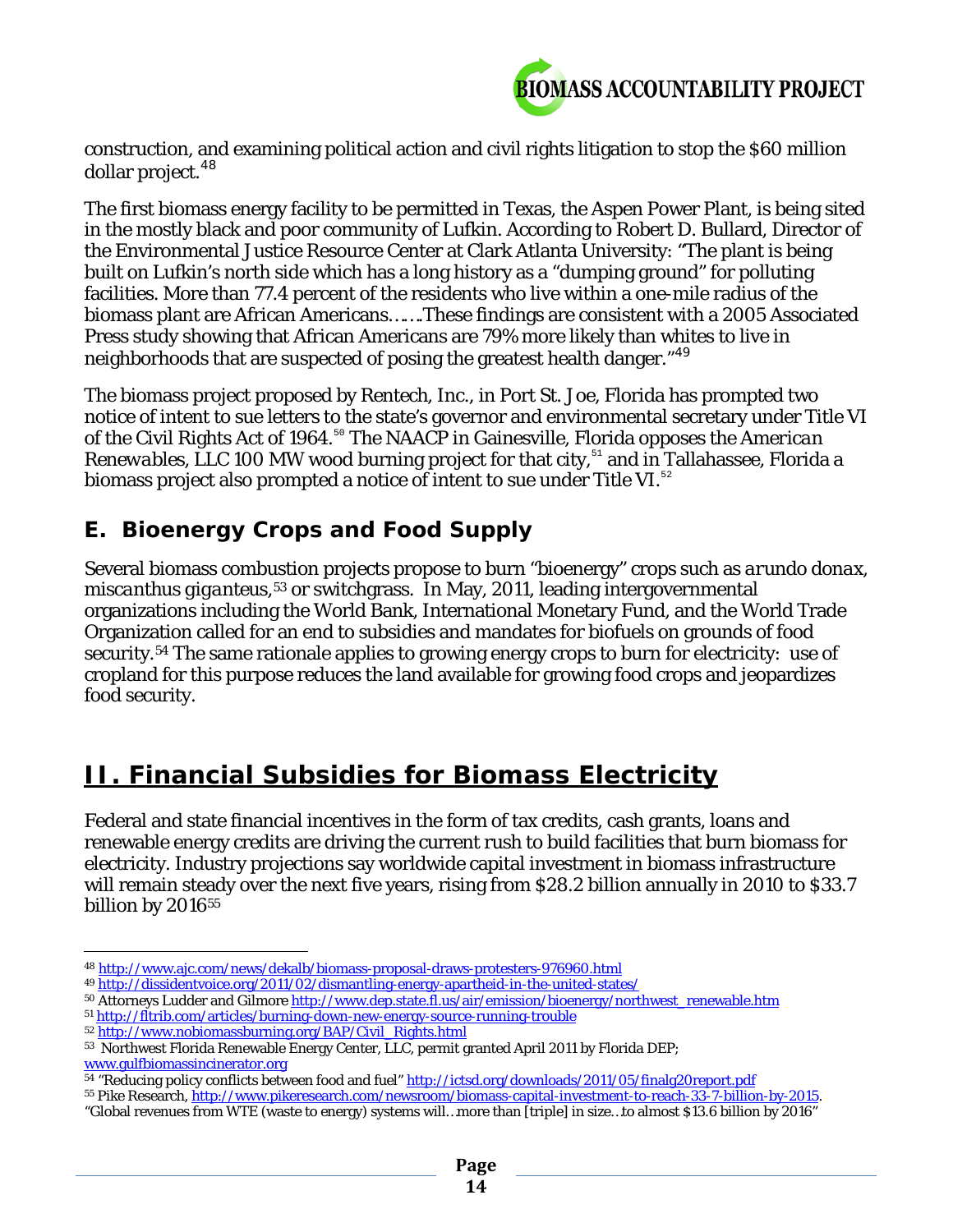

# **A. Federal Subsidies**

# *1. ARRA, Section 1603 Energy Grants*

A federal cash grant under the American Recovery and Reinvestment Act of 2009, (ARRA, P.L. 111-5) for up to thirty percent of the construction cost of a biomass electricity project is the key financial incentive driving the construction of several hundred biomass projects in the pipeline. The cash grant is provided under the provisions of Section 1603 of ARRA and is in lieu of electing to take the investment tax credit. The grant is paid at the later time of submittal of an application or when the project becomes operational. The project must be on line by 2013.

ARRA provides that Section 1603 grants are available for "specified energy property" defined to include biomass electricity. By accepting the cash grant, the project's owner foregoes tax credits under IRC §§ 45 and 48. The program was due to expire on December 31, 2010, but was extended by one year.<sup>[56](#page-14-0)</sup> The extension bill, H.R. 4853 expands benefits for biomass electricity by allowing "expensing," meaning the entire cost of an asset placed in service after September 8, 2010, and before January 1, 2012, can be deducted in the year it is placed in service. Both provisions allow a rapid recovery of initial investment costs which makes the projects very attractive to investors.

The Section 1603 program is administered by the U.S. Department of Treasury (Treasury) whose position is that the National Environmental Policy Act (NEPA) does not apply to projects awarded cash grants. This allows the environmental impacts of biomass combustion power facilities to evade federal oversight and accountability and removes a major regulatory hurdle. As of May 2011, nine commercial electric biomass facilities had received ARRA grants totaling \$102,532,534.[57](#page-14-1)

|                                       | Pennsylvania            |              |
|---------------------------------------|-------------------------|--------------|
| <b>Evergreen Community Power LLC</b>  | (Env. Justice concerns) | \$39,226,475 |
|                                       | Washington              |              |
| Simpson Tacoma Kraft Company, LLC     | (Env. Justice concerns) | \$17,368,882 |
| L'Anse Warden Electric Company LLC    | Michigan                | \$11,690,566 |
| Rio Grande Valley Sugar Growers, Inc. | <b>Texas</b>            | \$10,232,261 |
|                                       | Georgia                 |              |
| Multitrade Rabun Gap LLC              | (Env. Justice concerns) | \$8,503,434  |
| <b>Thompson River Power, LLC</b>      | Montana                 | \$6,465,081  |
| <b>Blue Lake Power, LLC</b>           | California              | \$5,378,717  |
| Multitrade Telogia LLC                | Florida                 | \$2,962,718  |
| <b>Acton Bio Energy LLC</b>           | <b>Massachusetts</b>    | \$704,400    |

l according to Pike Research's 2011 report titled "Waste-to-Energy Technology Markets." "Waste to Energy" refers to burning municipal waste, and as noted, some definitions of biomass include municipal waste.

<http://www.snl.com/InteractiveX/article.aspx?ID=12093651&CDID=A-12093651-13870&KPLT=2&Printable=1>

<span id="page-14-0"></span><sup>56</sup> On Dec. 13, 2010, Section 707 of the Tax Relief, Unemployment Insurance Reauthorization and Job Creation Act of 2010 (H.R. 4853) extended the Section 1603 program. SNL Financial, 13 Dec., 2010.

<span id="page-14-1"></span><sup>57</sup> Other biomass projects that use biogas or capture methane on farms were not included in this study. n total, \$5,794,909,024 has been allocated to renewable energy projects, including wind, solar, geothermal and biomass as of the end of 2010. Qualifying projects are defined by the Internal Revenue Code. U.S. Department of the Treasury, 1603 Program, "List of Awards,[" http://www.treasury.gov/initiatives/recovery/Pages/1603.aspx](http://www.treasury.gov/initiatives/recovery/Pages/1603.aspx)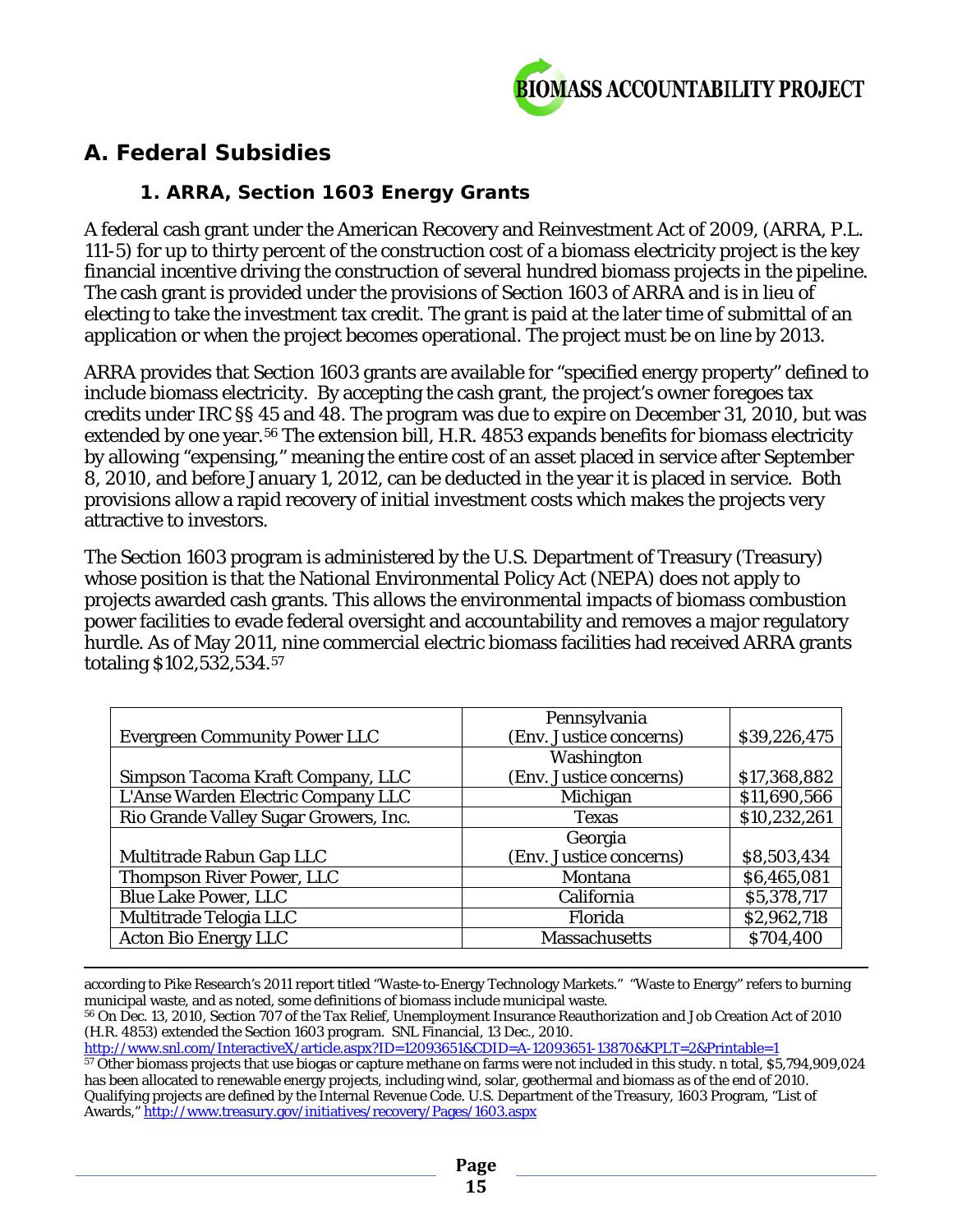

Section 1603 applicants are not publicly identified until after the grants are awarded, undermining Treasury's claims of "transparency" in the ARRA grant process. The largest 1603 grant to date, over \$39 million, was awarded to a private multinational corporation, Indeveco, in Reading, Pennsylvania for the Evergreen project, located in areas with environmental justice concerns. Leaf Clean Energy obtained funding for more than one facility, for a total of \$11.465 million. *Duke Energy*, which has been subject to large fines for polluting, as highlighted by the Center for Public Integrity[58](#page-15-0), is one of the leading companies promoting biomass facilities in various parts of the U.S., in part through a joint venture called *ADAGE,* a partnership with *AREVA,* based in Europe.[59](#page-15-1) 

#### *2. Federal Loan Guarantee Program*

The U.S. Department of Energy implements a renewable energy loan guarantee program that includes biomass electricity. The program was established under the Energy Policy Act of 2005, Title XVII, Section 1703. The loan guarantees are at least partially funded with ARRA resources. The Energy Policy Act limits loan guarantee eligibility to projects that "avoid, reduce, or sequester air pollutants or anthropogenic emissions of greenhouse gases; and employ new or significantly improved technologies as compared to commercial technologies in service in the United States at the time the guarantee is issued."

Currently, four biomass electricity projects have applied for and been pre-approved for DOE loan guarantees. These projects are in Port St. Joe, Florida, Green Bay, Wisconsin, Montgomery, New York, and Port Angeles, Washington. Each uses combustion to convert various fuels, including garbage, construction and demolition debris, urban wood waste, and paper mill byproducts into electricity. Whether combustion of these materials meets the eligibility requirements of the EPA Act 2005 for avoiding, reducing, or sequestering air pollutants or greenhouse gases is at best questionable. In mid-May 2011, several biomass projects received notice from DOE that their applications had been placed on hold due to a shortage of funds at DOE and the inability of the projects to meet the September 31, 2011 start of construction.[60](#page-15-2)

# *3. Energy Tax Credits*

Another key federal subsidy for biomass electric power production is the Renewable Electricity Production Tax Credit which provides \$0.011 per kWh or approximately \$10 per MWh.<sup>61</sup> As noted above, ARRA allows taxpayers eligible for the federal renewable electricity Production Tax Credit (PTC) to take the federal business energy Investment Tax Credit (ITC) or to receive

<span id="page-15-1"></span><span id="page-15-0"></span><sup>59</sup> ADAGE website: "Sustainable energy from nature. Not only can it happen, it can happen right now. ADAGE, a joint venture between AREVA and Duke Energy, is focused on converting woody biomass, a renewable resource, into electricity/biopower. And we are positioned to succeed in today's uncertain economic environment because our model focuses on providing the highest value possible to our customers while working in harmony with nature." 13, Jan., 2011.

[http://www.adagebiopower.com](http://www.adagebiopower.com/) The website states it "supplies solutions for carbon-free power generation" <http://us.areva.com/scripts/home/publigen/content/templates/show.asp?P=470&L=>

 $\overline{a}$ 58 Center for Public Integrity,<http://www.publicintegrity.org/articles/entry/2565/>

<span id="page-15-2"></span><sup>60</sup> [http://blog.energy.gov/blog/2011/05/10/update-department's-loan-programs;](http://blog.energy.gov/blog/2011/05/10/update-department)

<span id="page-15-3"></span><http://biofuelsdigest.com/bdigest/2011/05/18/why-did-my-loan-guarantee-just-die-and-what-do-i-do-about-it/> <sup>61</sup> "Biomass Sustainability and Carbon Policy Study," p. 13. *Manomet Center for Conservation Sciences*. 10 June, 2010. [http://www.manomet.org/sites/manomet.org/files/Manomet\\_Biomass\\_Report\\_Full\\_LoRez.pdf](http://www.manomet.org/sites/manomet.org/files/Manomet_Biomass_Report_Full_LoRez.pdf)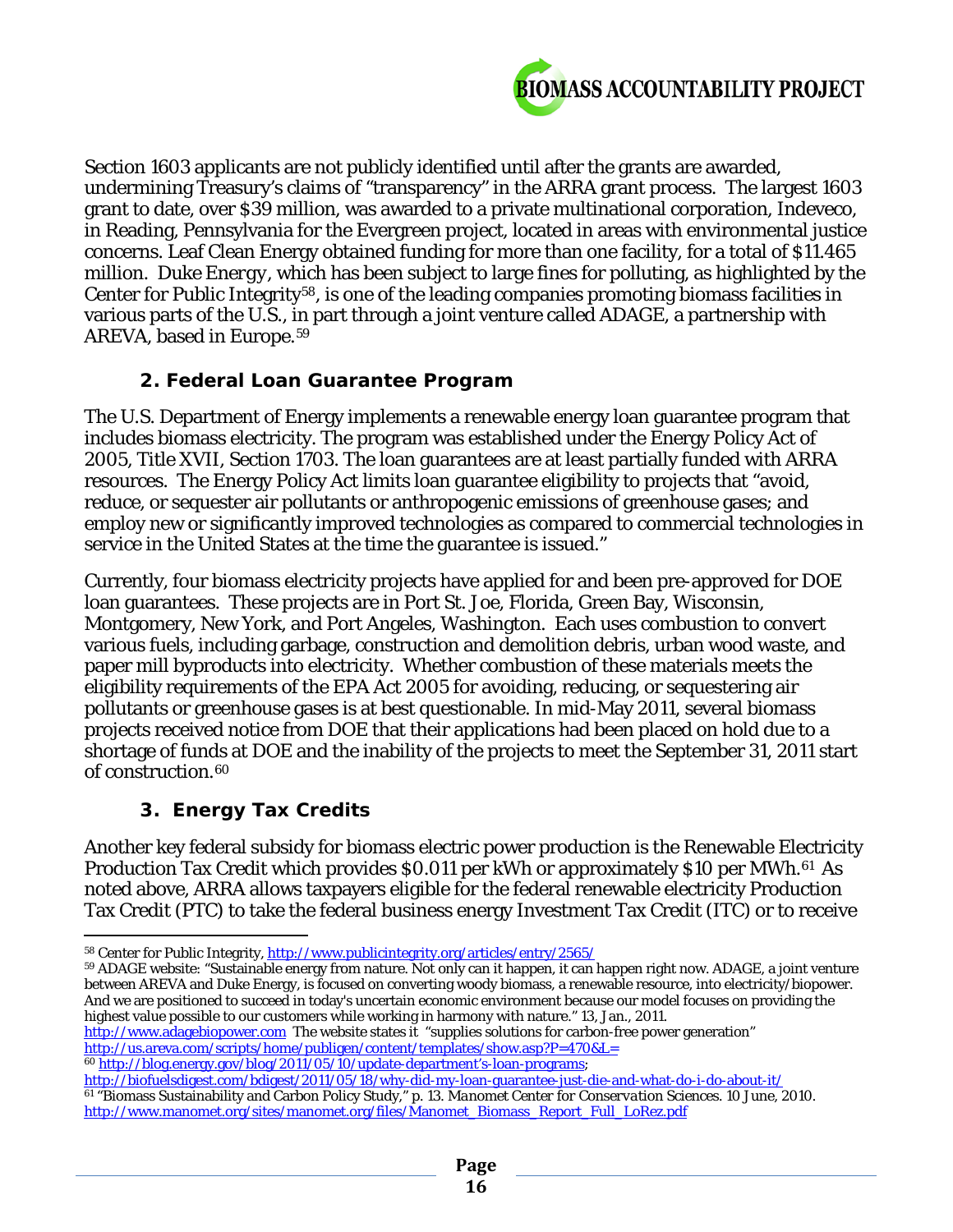

a grant from Treasury instead. ARRA also allows taxpayers eligible for the business ITC to receive a grant from the U.S. Treasury instead of the ITC. Other federal incentives include the Modified Accelerated Cost Recovery System and Clean Renewable Energy Bond program.

Tax credits that benefit biomass electricity generation which are being considered for renewal in 2011 are the production tax credit in IRC Section 45(d) and 48(a)(5) which allows an election to claim the energy credit in lieu of the electricity production credit for renewables.<sup>62</sup>

# *4. Biomass Crop Assistance Program (BCAP)*

This incentive was established under the Food, Conservation, and Energy Act of 2008, Title IX - Section 9001, referred to as the "2008 Farm Bill." BCAP is administered by the U.S. Department of Agriculture (USDA) Farm Service Bureau on behalf of the Commodity Credit Corporation (CCC).<sup>[63](#page-16-1)</sup>

As originally proposed, BCAP was funded for \$2.6 billion through 2013, and \$536 million is allocated for 2010-2012 in the form of "technical assistance."[64](#page-16-2) In December, 2010, the program was criticized by the USDA's Office of Inspector General who found wide-ranging problems with the way the FSA administered the CHST program. In April, 2011, Congress cut BCAP funding for fiscal year 2011 to \$112 million. As of April 19, 2011 matching payments for woody biomass had not been authorized but an announcement about the availability of the subsidies is planned for mid-summer 2011. Project area proposals are due May 27, 2011.[65](#page-16-3)

The biomass industry has placed a high priority on increasing federal funding for the BCAP program. As with the ARRA cash grants for biomass electricity, the primary beneficiaries of the BCAP program are large multinational corporations. Under BCAP, American taxpayers subsidize the fuel supply for biomass electricity all the way from growing it to delivery to the facility.

There are two components to the program. First is the "collection, harvest, storage and transportation" (CHST) component that provides matching payments for the collection, harvest, storage and transportation of biomass fuels that can be burned by biomass projects. Businesses that extract wood from forests or who otherwise collect biomass and bring it to the power facility are eligible for a subsidy. Part of this subsidy is passed on to the biomass power facility. Second, the program subsidizes growing biomass crops for energy use. Funds to establish a crop, and annual payments after that are available for producers who enter into contracts with the Commodity Credit Corporation (CCC) to produce eligible biomass crops on "contract acres" within BCAP "project areas."

BCAP's environmental impacts are described in comment letters to USDA on the BCAP draft and final EIS.<sup>66</sup> These comments highlight the negative environmental impacts as well as the

<span id="page-16-0"></span> $\overline{a}$ <sup>62</sup> Expiring Federal Tax Provisions 2010-2020, by the Staff of the Joint Committee on Taxation. 21 Jan., 2011. <sup>63</sup> [www.fsa.usda.gov/FSA](http://www.fsa.usda.gov/FSA)

<span id="page-16-2"></span><span id="page-16-1"></span><sup>64</sup> Proposed Rule, Table 1, "BCAP Costs by Year"); Programmatic Final Environmental Impact Statement. 8 Feb., 2010. [http://www.fsa.usda.gov/Internet/FSA\\_File/bcapfinalpeis062510;](http://www.fsa.usda.gov/Internet/FSA_File/bcapfinalpeis062510) 75 Fed. Reg. 66202(Oct. 27, 2010); Record of Decision announcement at 75 Fed. Reg. 65995 (Oct. 27, 2010)

<span id="page-16-3"></span>[<sup>65</sup>http://www.fsa.usda.gov/FSA/newsReleases?area=newsroom&subject=landing&topic=ner&newstype=newsrel&type=detail](http://www.fsa.usda.gov/FSA/newsReleases?area=newsroom&subject=landing&topic=ner&newstype=newsrel&type=detail&item=nr_20110420_rel_0044.html) [&item=nr\\_20110420\\_rel\\_0044.html](http://www.fsa.usda.gov/FSA/newsReleases?area=newsroom&subject=landing&topic=ner&newstype=newsrel&type=detail&item=nr_20110420_rel_0044.html)

<span id="page-16-4"></span><sup>&</sup>lt;sup>66</sup>http://www.nobiomassburning.org/BAP/Big\_Bucks\_for\_Biomass\_files/BCAP%20DPEIS%20Comments%20NRDC.pdf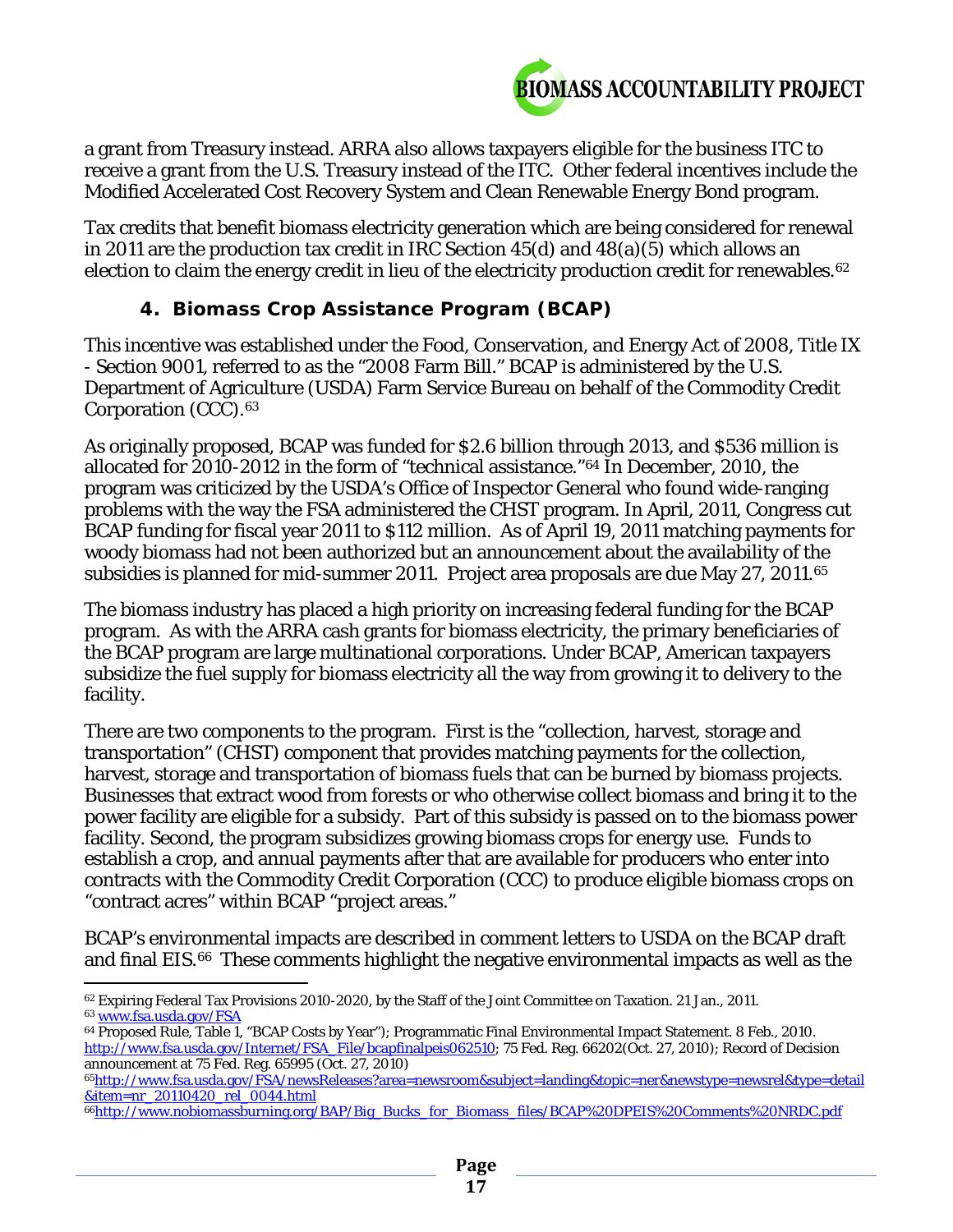

resultant distortions that have resulted in prices in the wood products markets and in food production and marketing.

## *a. BCAP CHST Subsidy Program*

This part of the BCAP program provides a 50/50 matching payment to companies for the "collection, harvest, storage and transportation" of biomass to "qualified" facilities.[67](#page-17-0)

USDA made the 2009 and 2010 payments without conducting an environmental review under the National Environmental Policy Act (NEPA). In February 2010, USDA terminated the payments and completed a programmatic Environmental Impact Statement in July, 2010. The program was restarted in late January, 2011.[68](#page-17-1) 

From 2009-2010, prior to undertaking an effort to comply with NEPA, USDA paid out almost \$250 million under the CHST program.<sup>[69](#page-17-2)</sup>

The primary beneficiaries of CHST subsidies are large corporations such as *Weyerhaeuser, Boise Paper*, *Covanta, Louisiana Pacific*, *Georgia-Pacific*, and *International Paper*.[70](#page-17-3) In Massachusetts, \$991,940 was paid out under the CHST program in 2009-2010 to subsidize biomass fuel for two facilities: *Pinetree Power* (Fitchburg)<sup>[71](#page-17-4)</sup> owned by *Suez Energy*, and *LaSalle Florists* Inc. a very small greenhouse operation.[72](#page-17-5) 

The CHST subsidy program benefits biomass fuel suppliers (timber and logging industry, etc.) and the biomass power plants themselves because biomass suppliers pass on about 50% of the subsidy to the biomass power plant facility in the form of lower prices for the biomass fuel they supply and transport to the power plant.<sup>73</sup>

# *b. BCAP Annual Payments Program*

This part of the BCAP program is intended to assist agricultural and forest land owners and operators to plant and grow crops that will be used to produce energy, including trees for biomass electricity. It pays for up to 75% of the establishment costs of new energy crops. Biomass suppliers participating in a selected "BCAP project area" surrounding a qualifying "biomass conversion facility" can collect 15 years of payments to establish new crops of woody

l <sup>67</sup> Suppliers can only deliver biomass to "qualified" facilities. Eligible fuel types are designated by the USDA.

<span id="page-17-1"></span><span id="page-17-0"></span><sup>68</sup> Simon, Daniel and Kimmerer, Tom. "BCAP relaunch should bring new biomass producers into the supply chain." *Biomass Power and Thermal.* [http://biomassmagazine.com/articles/5256/bcap-relaunch-should-bring-new-biomass-producers-into](http://biomassmagazine.com/articles/5256/bcap-relaunch-should-bring-new-biomass-producers-into-the-supply-chain/)[the-supply-chain/](http://biomassmagazine.com/articles/5256/bcap-relaunch-should-bring-new-biomass-producers-into-the-supply-chain/)

<span id="page-17-2"></span><sup>69 &</sup>quot;BCAP CHST Summary Report, FY 2009 and FY 2010." http://www.fsa.usda.gov/Internet/FSA\_File/<br>bcap\_chst\_summary\_report.pdf

<span id="page-17-3"></span>[<sup>70</sup>http://www.nobiomassburning.org/BAP/Big\\_Bucks\\_for\\_Biomass\\_files/BCAP%20Facilities%20List.pdf](http://www.nobiomassburning.org/BAP/Big_Bucks_for_Biomass_files/BCAP%20Facilities%20List.pdf) <sup>71</sup> Pinetree Power is 100% owned by the multinational company Suez Energy Generation.

<span id="page-17-4"></span><http://wwwsuezenergyna.com/utilities/documents/Fitchburg.pdf> Pinetree burns "whole tree chips," landfill gas, and "paper derived fuel" and has a 17 MW capacity.

<span id="page-17-5"></span>[<sup>72</sup>http://www.nobiomassburning.org/BAP/Big\\_Bucks\\_for\\_Biomass\\_files/BCAP%20Facilities%20List.pdf](http://www.nobiomassburning.org/BAP/Big_Bucks_for_Biomass_files/BCAP%20Facilities%20List.pdf)

<span id="page-17-6"></span><sup>73</sup> "Biomass Sustainability and Carbon Policy Study." Manomet Center for Conservation Sciences. 10 June, 2010. [http://www.manomet.org/sites/manomet.org/files/Manomet\\_Biomass\\_Report\\_Full\\_LoRez.pdf](http://www.manomet.org/sites/manomet.org/files/Manomet_Biomass_Report_Full_LoRez.pdf)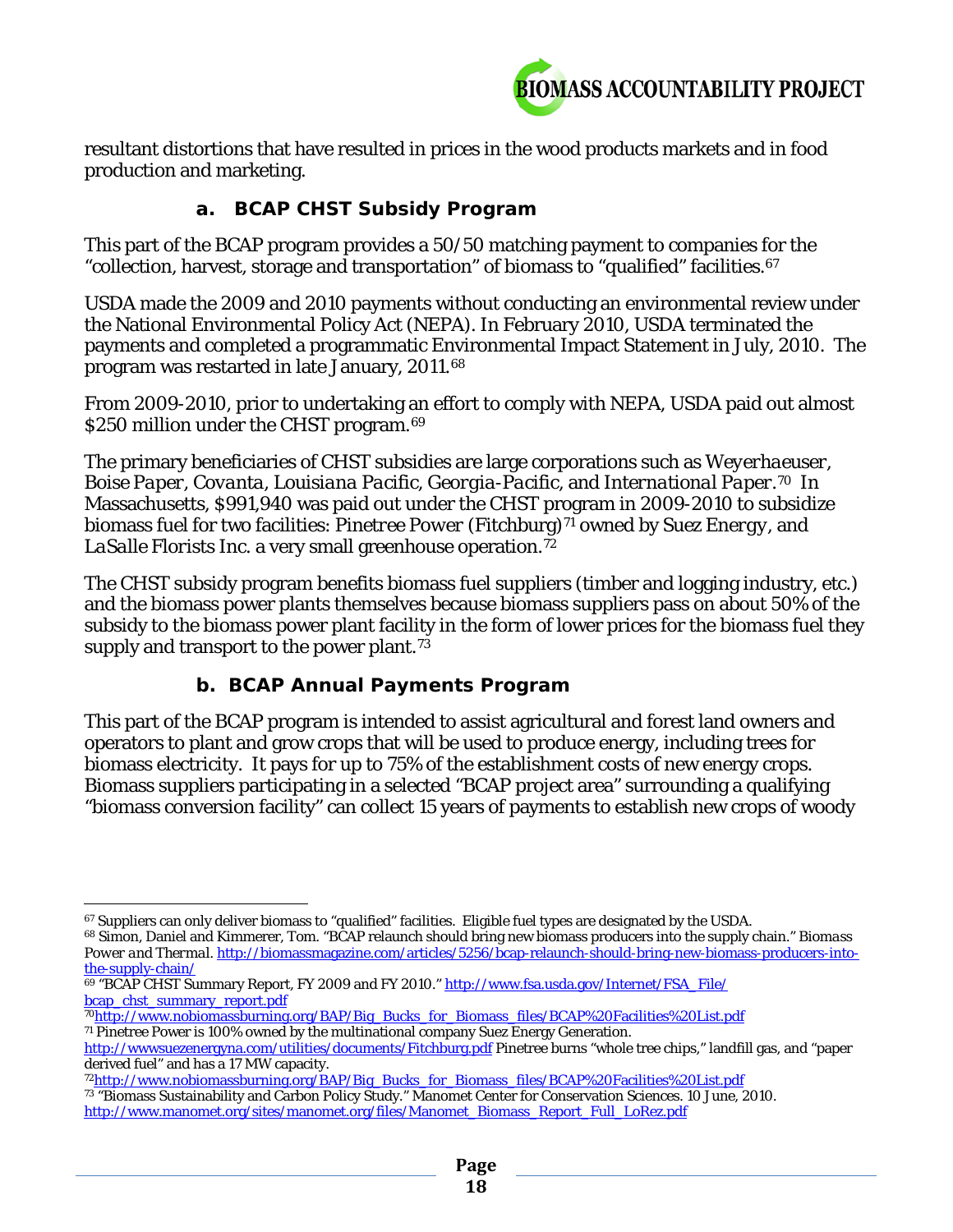

biomass.[74](#page-18-0) Biomass producers contract with the Commodity Credit Corporation (CCC) to produce eligible biomass crops on "contract acres" within so-called "BCAP project areas".[75](#page-18-1)

#### *5. Pulp and Paper Industry "Black Liquor" Subsidies*

The pulp and paper industry has been using a byproduct called "black liquor" as a combustible source of energy for almost a century. IRS rulings in 2009 and June, 2010 enabled the industry to claim more than \$6 billion in tax breaks (claimed by publicly held companies alone) because black liquor is considered an "alternative fuel" eligible for the "cellulosic biofuel producer tax credit". Privately held companies likely claimed additional billions of dollars.**[76](#page-18-2)**

The black liquor tax break is based on the IRS "determination" that black liquor is a cellulosic fuel, and the tax break can be applied through 2015. For some companies, the tax credit in 2009 exceeded total net income. For example, *Smurfit Stone Container* had a black liquor credit of \$654 million with a net income of \$8 million. Domtar Paper, joint developer with We Energies of the biomass electricity project in Rothshild, WI, had a black liquor credit of \$498 million and a net income of \$310 million.

Although Congress ended most of the credit as of December 31, 2009, the industry is still able to benefit from it. According to a recent article:

*Now it turns out that paper companies are still exploiting the tax code to make money from black liquor. The convoluted story begins on June 28, 2010, when IRS lawyers issued an opinion permitting paper manufacturers to retroactively claim a different benefit for the black liquor they burned in 2009: the cellulosic biofuels credit. To be sure, companies choosing to switch to the cellulosic credit would have to give back the money they got from the alternative fuel mixture credit (with interest). But for some companies, that may be profitable, since the cellulosic credit is \$1.01 per gallon — twice as much as the alternative fuel mixture credit. Furthermore, companies can "carry forward" the 2009 cellulosic credit to offset future tax bills well into this decade.[77](#page-18-3)*

When combined with benefits under the Renewable Portfolio Standards, the ability to also claim a producer tax credit for producing black liquor to burn for electricity makes biomass energy projects highly lucrative for the pulp and paper industry.

<span id="page-18-1"></span><sup>75</sup> <http://www.fsa.usda.gov/FSA/webapp?area=home&subject=ener&topic=bcap>

<span id="page-18-0"></span> $\overline{a}$ <sup>74</sup> "Biomass Sustainability and Carbon Policy Study," p. 14. Manomet Center for Conservation Sciences. 10 June, 2010. [http://www.manomet.org/sites/manomet.org/files/Manomet\\_Biomass\\_Report\\_Full\\_LoRez.pdf](http://www.manomet.org/sites/manomet.org/files/Manomet_Biomass_Report_Full_LoRez.pdf)

<span id="page-18-2"></span><sup>76</sup> [http://www.washingtonpost.com/business/economy/paper-industry-pushed-further-into-the-black-by-black-liquor-tax](http://www.washingtonpost.com/business/economy/paper-industry-pushed-further-into-the-black-by-black-liquor-tax-credits/2011/04/19/AFdkrMtE_story.html)[credits/2011/04/19/AFdkrMtE\\_story.html;](http://www.washingtonpost.com/business/economy/paper-industry-pushed-further-into-the-black-by-black-liquor-tax-credits/2011/04/19/AFdkrMtE_story.html) [http://www.risiinfo.com/blogs/Son-of-Black-Liquor-finally-enters-the](http://www.risiinfo.com/blogs/Son-of-Black-Liquor-finally-enters-the-limelight.html?source=email_MT)[limelight.html?source=email\\_MT](http://www.risiinfo.com/blogs/Son-of-Black-Liquor-finally-enters-the-limelight.html?source=email_MT)

<span id="page-18-3"></span><sup>77</sup> [http://www.washingtonpost.com/opinions/a-paper-subsidy-that-must-be-stopped/2011/05/03/AFyO86iF\\_story.html](http://www.washingtonpost.com/opinions/a-paper-subsidy-that-must-be-stopped/2011/05/03/AFyO86iF_story.html)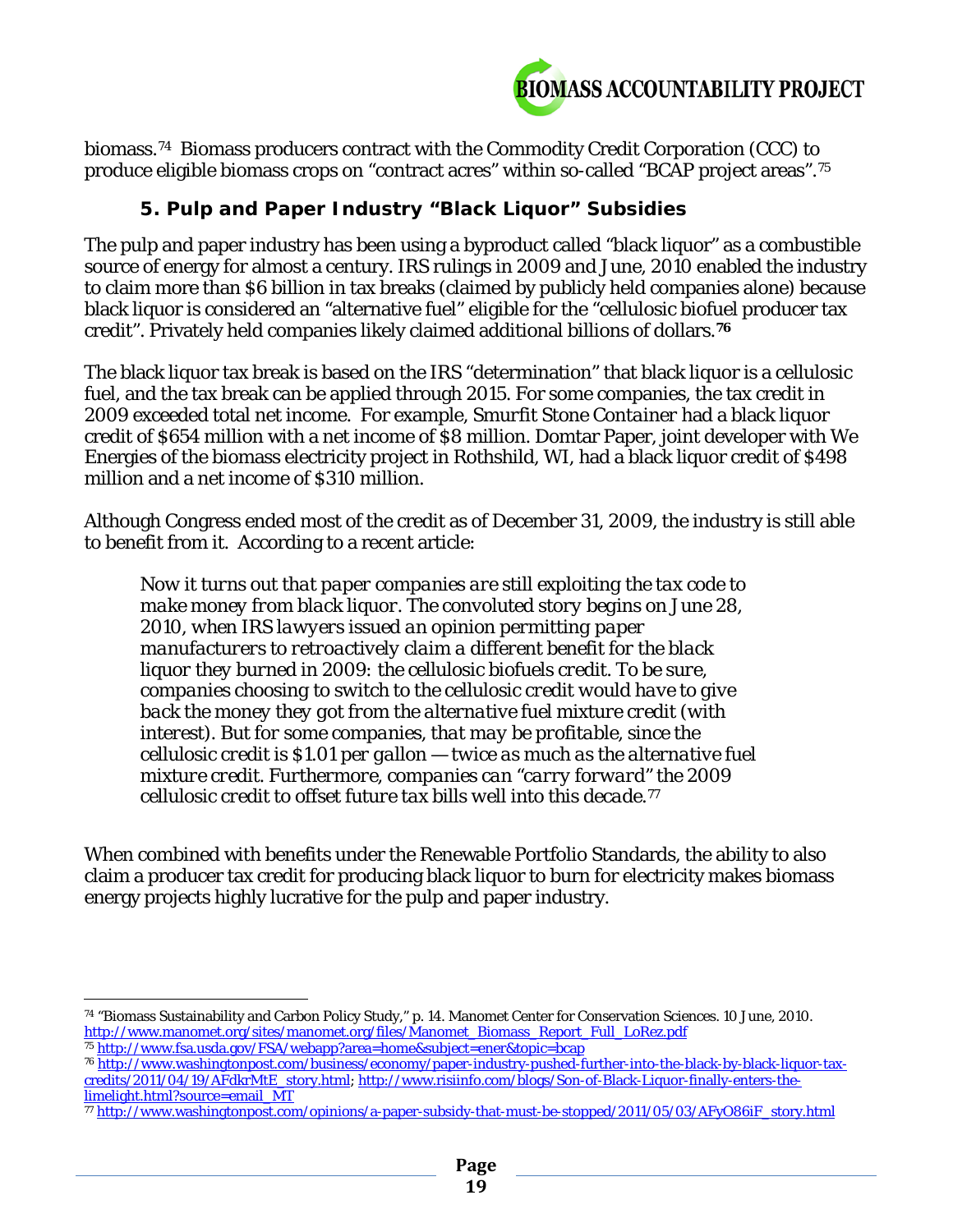

# **B. State Subsidies**

## *1. Renewable Portfolio Standards and other incentives*

With the failure of federal climate legislation in 2009, and the absence of a federal renewable electricity standard, state renewable portfolio standards (RPS) are the governing regulatory programs that mandate the production of "renewable energy." Taxpayer and ratepayer subsidies make it possible for the mandates to be fulfilled by providing the funding to build and operate new renewable energy generating sources.[78](#page-19-0)

About forty states have RPS programs that require utilities to provide customers with a certain percent of "renewable" energy . The production of electricity through the combustion of "biomass" is qualified by most RPS programs as a means of meeting RPS targets.[79](#page-19-1) Other forms of renewable energy generation included in RPS programs are wind, solar, geothermal, and hydropower. Biomass combustion is fundamentally different and should not be included as a form of renewable energy in state RPS programs..

One way for power utilities to meet RPS mandates is to purchase "renewable energy credits" (REC) from renewable energy power generators, including biomass facilities. The ability of a biomass power facility to sell RECs is a major financial incentive, providing millions of dollars of annual income. Corporations such as *Sterling Energy Assets,* a large "green credits" trader, [80](#page-19-2) have entered into joint ventures to develop biomass electricity projects in Port Townsend, Washington and Valdosta, Georgia.

A typical 50 megawatt biomass electricity project can earn about \$10 million per year by selling RECs, depending on the going price. This is calculated as follows:

The average value of a REC in 2010 was between \$20 and \$40 dollars.<sup>[81](#page-19-3)</sup> Using the Greenfield, Massachusetts *"Pioneer Renewable Energy"* project as an example, that would be 47 MW x 24 hours x 365 days =  $411,720 \times 30.00 = $12,351,600$ . Since the facility is expected to operate at 80%-90%, the sum is \$10,498,860.00 annually. Biomass electricity projects expect to operate for at least 30 years.

There are also other state grants, loans and incentives for biomass combustion power plants, which provide myriad avenues of support for biomass projects at the sub-national level. A comprehensive database is maintained via the DSIRE website. [82](#page-19-4)

<span id="page-19-0"></span> $\overline{a}$ <sup>78</sup> In mid-2011, low natural gas prices are making the price of renewables high by comparison and hence unattractive. Financial Times, May 23, 2011…

<span id="page-19-1"></span><sup>79</sup> Database of State Incentives for Renewable Energy (DSIRE)[. http://www.dsireusa.org/RPS](http://www.dsireusa.org/RPS)

<span id="page-19-2"></span><sup>80</sup> Aspen Power's 50 MW Biomass Green Power Generator[. http://www.youtube.com/watch?v=KeRWuGH5SRE](http://www.youtube.com/watch?v=KeRWuGH5SRE)

<span id="page-19-3"></span><sup>81</sup> "Biomass Sustainability and Carbon Policy Study," p. 16. Manomet Center for Conservation Sciences. 10 June, 2010. [http://www.manomet.org/sites/manomet.org/files/Manomet\\_Biomass\\_Report\\_Full\\_LoRez.pdf](http://www.manomet.org/sites/manomet.org/files/Manomet_Biomass_Report_Full_LoRez.pdf)

<span id="page-19-4"></span><sup>82</sup> See,http:// www.dsireusa.org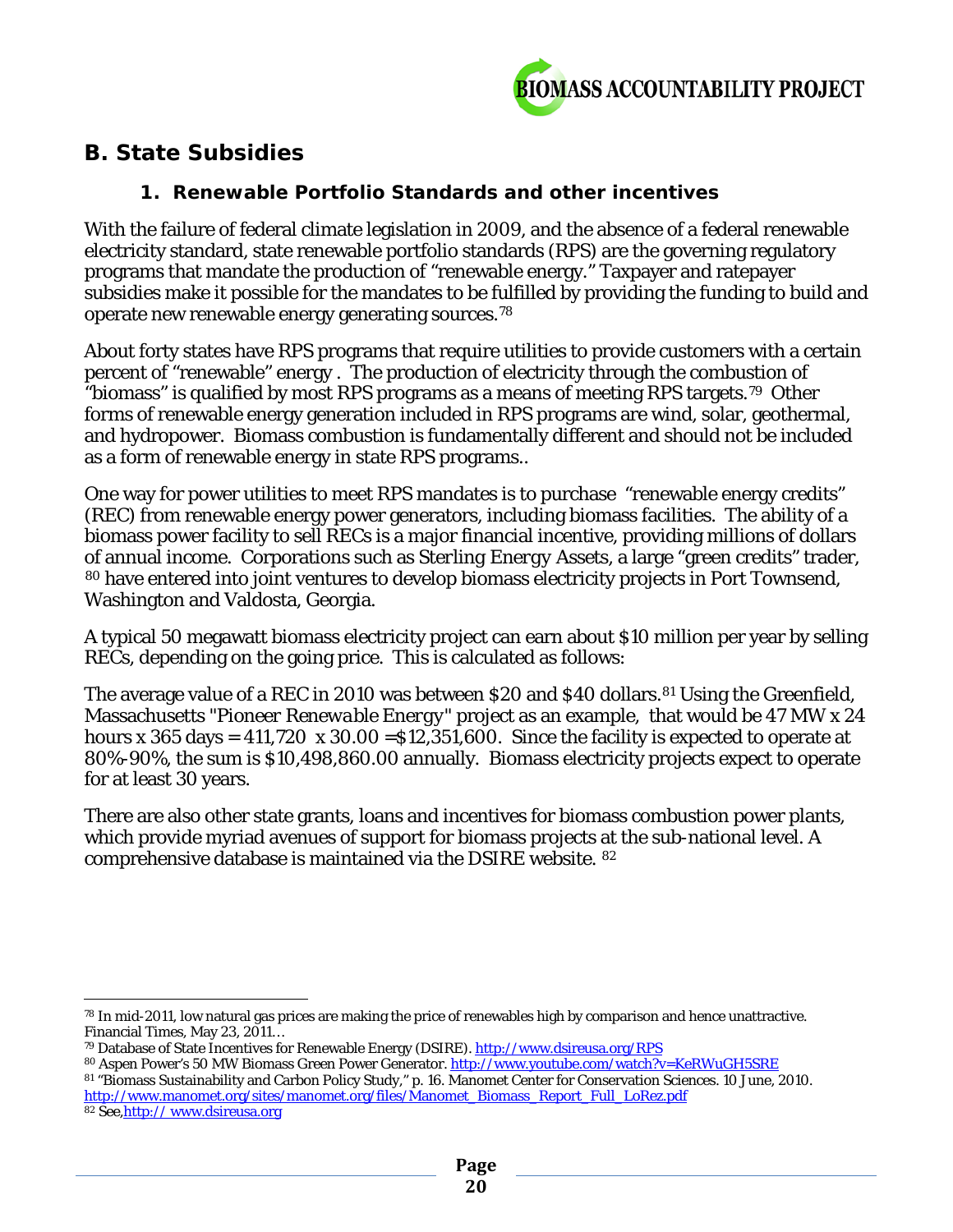

# **III. Green Marketing**

The increasing popular and resultant political drive for "alternative", "renewable", or "clean" energy is a factor that has led to the recent surge in proposals of biomass projects. The industry public relations campaign seeks to convince the public, media, and policy-makers that biomass combustion projects are environmentally beneficial and entitled to continued status as "renewable energy". In 2009, the biomass industry association led a \$250,000 marketing campaign to ensure the continuation of federal tax subsidies for biomass energy.[83](#page-20-0) In addition, the industry has fought U.S. EPA's effort to include carbon dioxide emissions from biomass combustion in the Clean Air Act greenhouse gas "Tailoring Rule" which led the EPA to propose a three year delay in regulating the emissions.[84](#page-20-1)

Industry marketing materials claim that biomass burning is "carbon neutral" which creates the impression that carbon dioxide emissions from biomass do not contribute to climate change or otherwise endanger human health and the environment. Since 2008, however, numerous reports have shown that the environmental and climate impacts from biomass are significant, and achieving carbon neutrality for biomass combustion takes many decades, if not more than a century, before such balance might be achieved.

For example, *Liberty Green Renewables, LLC* alleges on its website that "increasing the use of biomass in the United States will reduce air pollution, greenhouse gases, and reliance on imported oil."[85](#page-20-2) *Buena Vista Biomass Power* claims that its wood-burning facility in California provides environmental benefit - stating "Electricity produced by biomass reduces the threat of global climate change."[86](#page-20-3) "But their Environmental Impact Statement (EIS) is a 346 page detailed description of impacts on traffic, air quality, noise, biological and forest resources, water, soils, public health and global climate change and mitigation. It states that the facility will emit approximately 169,979 tons (154,203 MT) of CO2e per year. The impacts described in the EIS stand in stark contrast to claims that biomass electricity will reduce threats of global climate change.

It is vital for the public and policy-makers to critically evaluate such industry claims, and recognize that claims of "cleaner" do not mean clean, or green, or healthy, or even fiscally prudent. Biomass advocates are attempting to ride the coat-tails of public concern over the environment and health. As outlined throughout this Report, industry claims regarding biomass combustion are decidedly untrue. Facts are often obscured by clever marketing and lobbying.

<span id="page-20-1"></span><span id="page-20-0"></span>84 [http://www.tucsonsentinel.com/nationworld/report/042911\\_pollution/biomass-power-may-not-so-green-after-all/;](http://www.tucsonsentinel.com/nationworld/report/042911_pollution/biomass-power-may-not-so-green-after-all/)

 $\overline{a}$ <sup>83</sup> <http://www.eriewire.org/archives/11316/section/wire/>

<sup>&</sup>quot;Deferral for CO2 emissions from bioenergy and other biogenic sources under the Prevention of Significiant Deterioration (PSD) and Title V programs," 40 CFR 15249 ( March 21, 2011)

<span id="page-20-3"></span><span id="page-20-2"></span><sup>85</sup> Liberty Green is developing three biomass electric facilities in Indiana[. http://www.libertygreenrenewables.com](http://www.libertygreenrenewables.com/) Dominion Resources asserts that "biomass-powered electricity is 'emissions free.'" Smoke & Mirrors Report: page 9: Dimensions 2008 2009: Corporate Responsibility Report, Dominion Resources, pg 20. [http:///www.dom.com](http://www.dom.com) <sup>86</sup> Buena Vista Biomass Power[. http://www.bv-biomass.com/](http://www.bv-biomass.com/)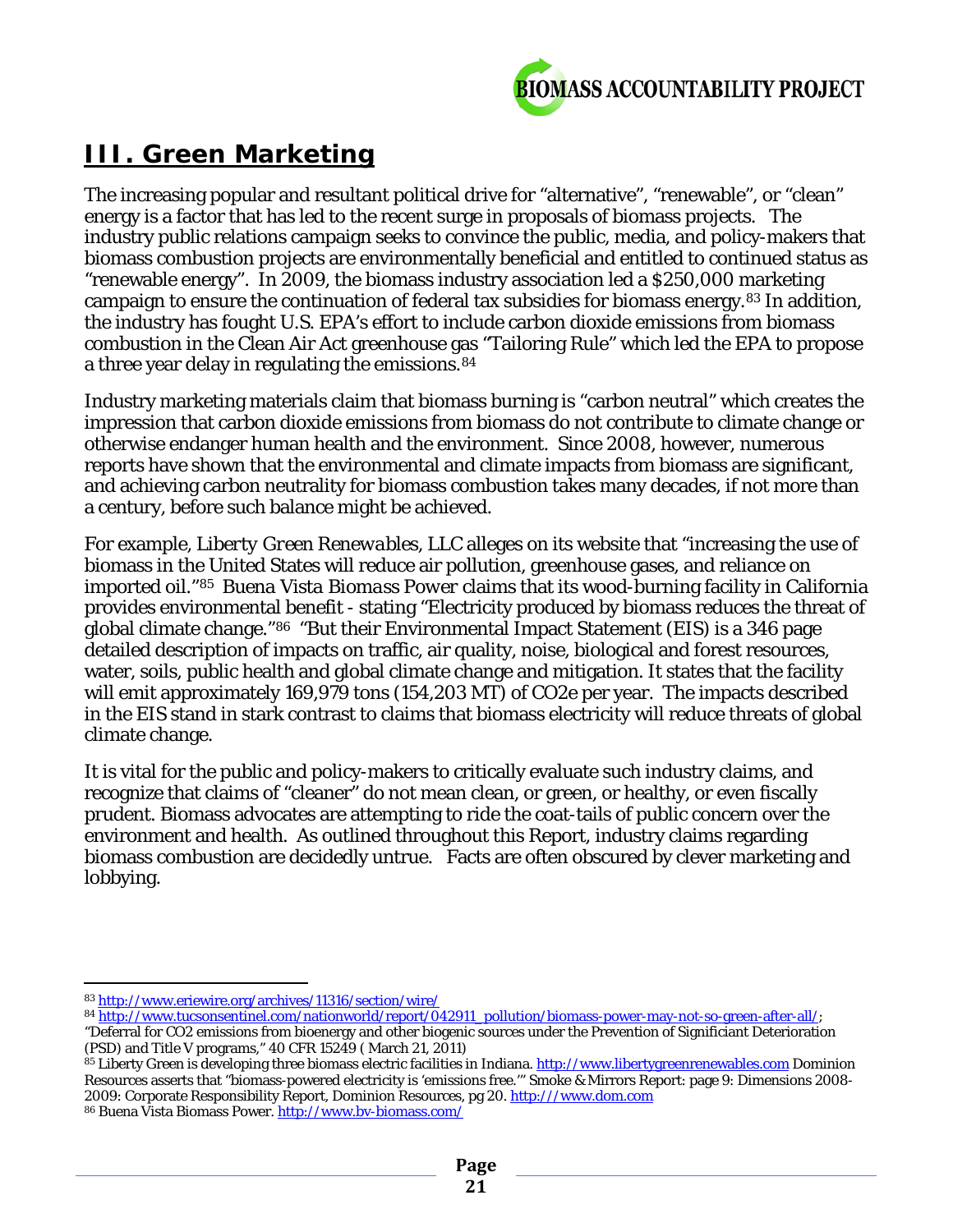

# **IV. Jobs and Economic Impacts**

Biomass electricity projects are often promoted as job creation. In reality they are an extremely expensive and inefficient job creation vehicle, especially when viewed in terms of the amount of taxpayer money spent per job, accompanied by an expected rise in health care and environmental cleanup expenditures from air, water, and ash disposal costs. A large range of biomass feedstock including forest industry waste (from paper mills, saw mills), construction and demolition waste (C&D) and municipal solid waste is also readily recyclable and compostable, practices that produce 6-10 times the number of jobs per tonnage of material than combustion.<sup>[87](#page-21-0)</sup> Public subsidies for burning these materials creates a barrier for much needed investments and precious resources from going to a resource recovery economy that could provide long term employment for millions of Americans<sup>[88](#page-21-1)</sup>.

The cost of constructing a typical 50 megawatt biomass electricity project is about \$200 million. This investment creates only about 22 to 25 full time, permanent jobs to run the facility over the 30 year life of the project. According to industry documents for facilities proposed for the following communities, these are the numbers of permanent jobs that will be created:

| <b>Project Name</b>                           | <b>Location</b>            | # of Permanent<br><b>Jobs to Operate</b><br><b>Facility</b> | <b>Est. Capital</b><br>Cost | MW of<br><b>Electricity</b><br>(net to grid) |
|-----------------------------------------------|----------------------------|-------------------------------------------------------------|-----------------------------|----------------------------------------------|
| <b>Liberty Green</b><br>Renewables, LLC       | Milltown,<br>IN            | $\leq 40$                                                   | \$200 million               | About 50                                     |
| <b>Liberty Green</b><br>Renewables, LLC       | Scottsburg,<br>IN          | $<$ 40                                                      | \$200 million               | About 50                                     |
| <b>Russell Biomass,</b><br><b>LLC</b>         | Russell, MA                | 25                                                          | \$200 million               | About 50                                     |
| Pioneer<br>Renewable<br>Energy, LLC           | Greenfield,<br>MA          | 25 to 30                                                    | \$200 million               | About 45                                     |
| <b>Palmer Renewable</b><br>Energy, LLC        | Springfield,<br>MA         | 20                                                          | \$200 million               | About 40                                     |
| American<br>Renewables, LLC                   | Gainesville,<br><b>FL</b>  | 40                                                          | \$350 million               | 100                                          |
| Northwest Florida<br>Renewable<br>Energy, LLC | Port St. Joe,<br><b>FL</b> | 25                                                          | \$250 million               | 55                                           |

<span id="page-21-1"></span><span id="page-21-0"></span>l <sup>87</sup> Jobs and Zero Waste, Global Alliance for Incinerator Alternatives: <u>http://www.no-burn.org/article.php?id=475</u> 88 Jobs and Zero Waste, Global Alliance for Incinerator Alternatives[: http://www.no-burn.org/article.php?id=475](http://www.no-burn.org/article.php?id=475)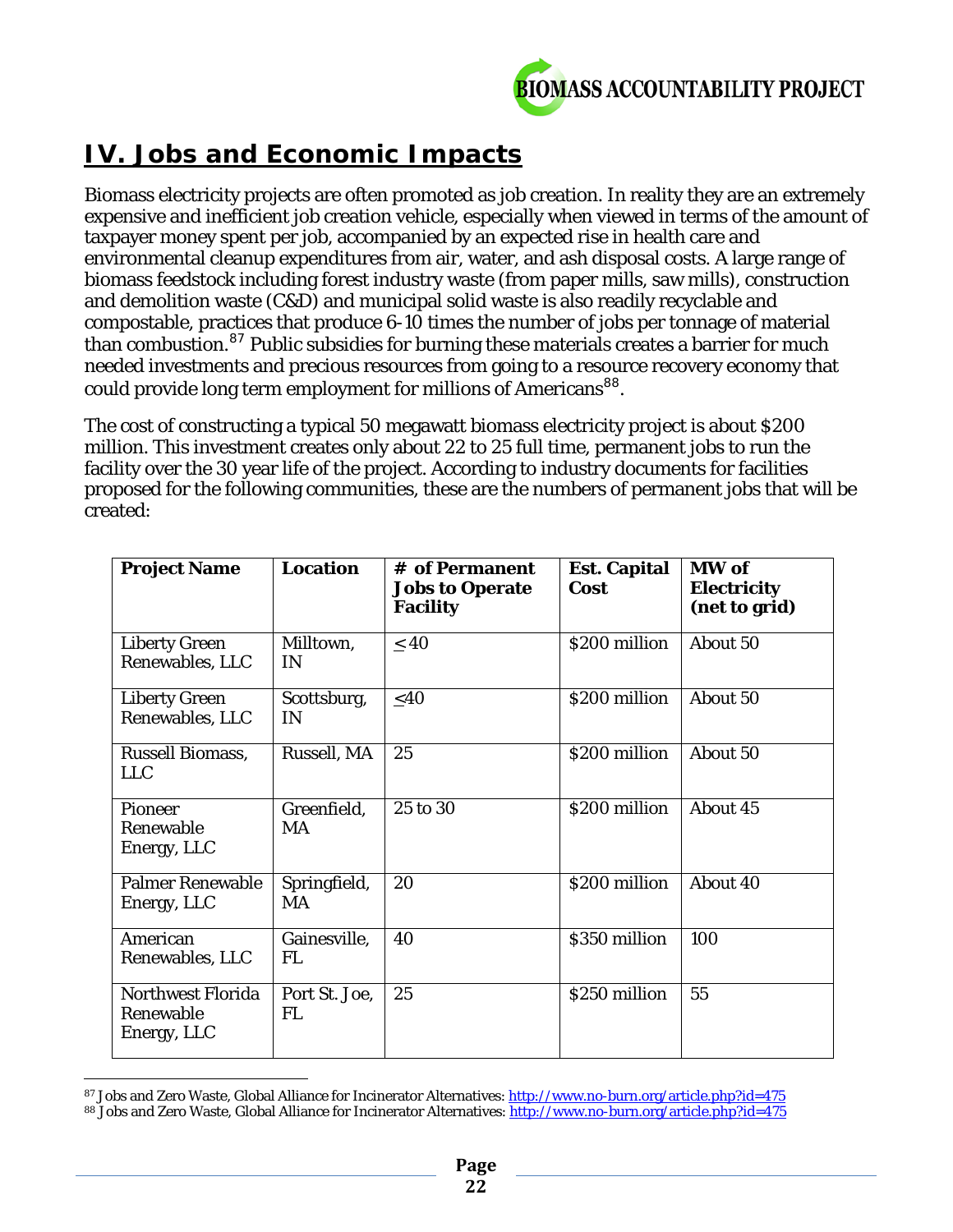

Considering only the ARRA cash grant of thirty percent of the capital cost for construction of a new 50 MW biomass facility, this translates into about \$3.5 million per job.[89](#page-22-0) When other ratepayer and taxpayer subsidies, including higher electric rates, loan guarantees, and BCAP payments are considered, the taxpayer investment is even more than \$3.5 million per permanent job.

Biomass industry proponents claim that there will be hundreds of indirect jobs and community benefits created via logging or fuel-collection. There are several flaws in this argument.

Firstly, the entire forest biomass supply across the country would be only be able to provide one year's worth of energy for current U.S. energy consumption rates. As a result, most biomass combustion plants are required to use a range of biomass feedstock, not only woody forest biomass. A wide array of organic waste materials such as paper and saw mill residues; C&D waste; animal manure; railway ties and municipal solid waste are used to fire these facilities. The majority of such materials are easily recycled or composted - for far less cost than combustion and resulting in considerably more long-term jobs. For the handful of seasonal, short-term jobs that are created in logging, forestry and the combustion facilities themselves, multiples of long-term, community-based jobs stand to be created in a range of collection, reuse, recycling, recycling-manufacturing and composting industries.

Second, studies of the forest industry show that jobs in these sectors are in rapid decline to automation and mechanization, not due to environmental regulation as claimed by industry.<sup>[90](#page-22-1)</sup> Facilities that burn secondary manufacturing rejects, or paper mill rejects, such as the projects in Rothschild, Wisconsin and Port Townsend, Washington will create few new forestry or trucking jobs for those feedstocks, and few new biomass collection, harvesting and trucking jobs overall.

Third, when municipal solid waste, C&D waste and other recyclable and compostable materials are used as feedstock for biomass combustion, this directly undermines recycling efforts. Over 92% of all such waste in the U.S. can be easily recycled or composted. Recent studies show that by investing in a resource recovery economy that would double the current national recycling rate (33%), over 1 million new jobs could be created in this sector<sup>[91](#page-22-2)</sup>. Despite biomass industry claims to be compatible with recycling, studies of EU waste trends show that regions/countries that burn the least are able to recycle the most<sup>[92](#page-22-3)</sup>. More importantly, the high capital costs, and operating and maintenance costs of biomass combustion draw away much needed public funds and private financing from the investments needed in resource recovery jobs<sup>[93](#page-22-4)</sup>. Additionally, the use of wood industry residues, wood fibers and paper waste for biomass energy is emerging

- <span id="page-22-1"></span><sup>90</sup> Working for the Environment: A growing Source of Jobs - Worldwatch Institute <http://www.worldwatch.org/system/files/EWP152.pdf>
- <span id="page-22-2"></span><sup>91</sup> Recycling Jobs reports available for download at Recycling Works Campaign website: [http://www.recyclingworkscampaign.org/?page\\_id=10](http://www.recyclingworkscampaign.org/?page_id=10)

<span id="page-22-0"></span> $\overline{a}$ <sup>89</sup> The typical 50 MW plant costs about \$200 million to build and ARRA (2009 Stimulus Bill) or investment tax credits will pay for about one-third of that cost. That means at least \$70 million in taxpayer dollars will be invested to create for 20 permanent jobs – about \$3.5 million per job.

<span id="page-22-3"></span><sup>92</sup> Incinerator Myths vs. Facts, Global Alliance for Incinerator Alternatives, 2010: [http://www.no-burn.org/incinerators](http://www.no-burn.org/incinerators-myths-vs-facts-1)[myths-vs-facts-1](http://www.no-burn.org/incinerators-myths-vs-facts-1)

<span id="page-22-4"></span><sup>93</sup> Federal Policy Recommendations by 130 U.S. unions, environmental groups and social justice groups: [http://www.recyclingworkscampaign.org/?page\\_id=20](http://www.recyclingworkscampaign.org/?page_id=20)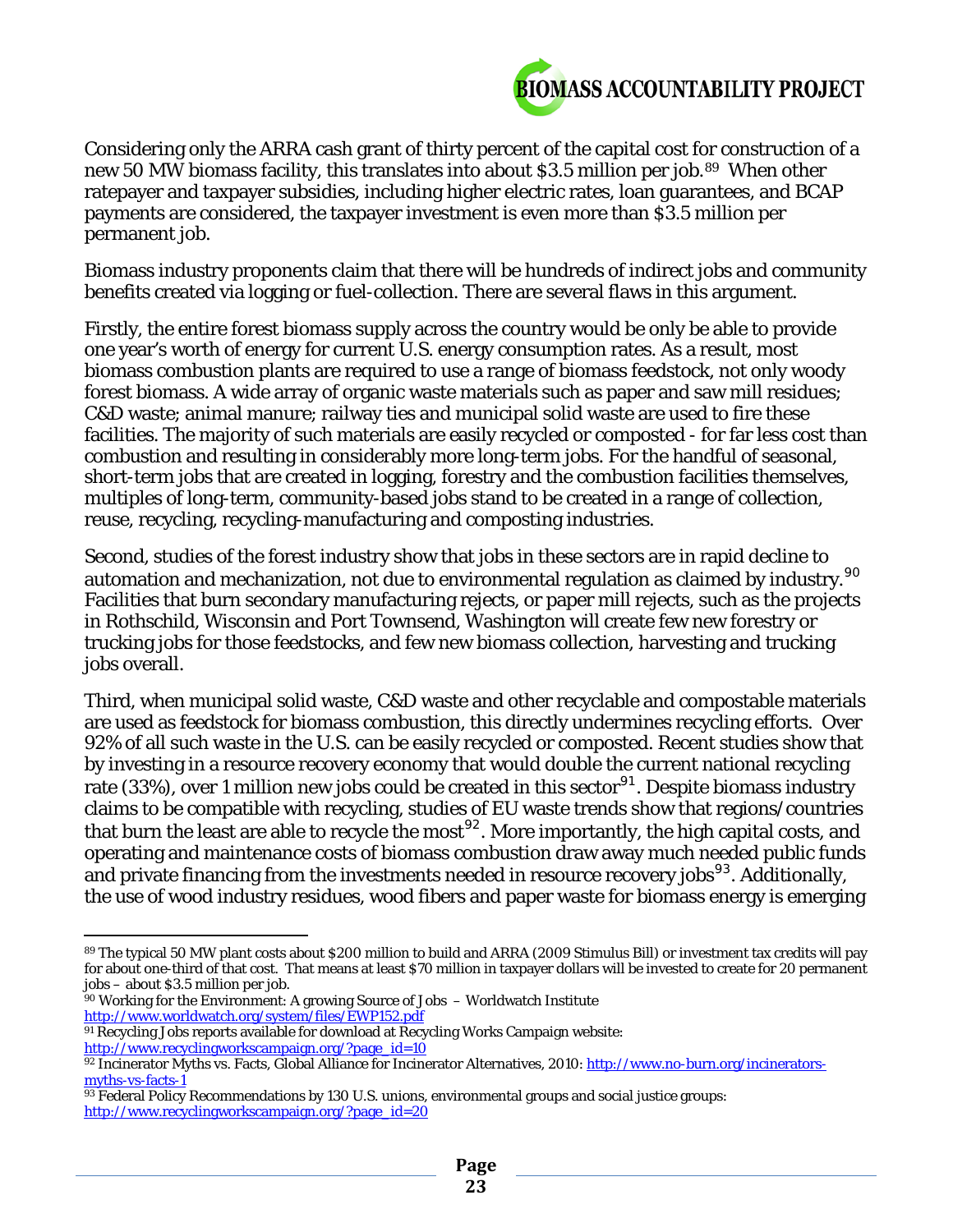

as a potential threat to many traditional wood and paper products industries. A growing number of companies in these sectors, such as those making particle-board, charcoal, and paper have reported that burning wood biomass for electricity threatens their industries, and have opposed biomass electricity projects. <sup>[94](#page-23-0)</sup>

In December, 2010, a biomass electricity project for Salem, Missouri was opposed by a competing wood user, Royal Oaks Charcoal. Representatives of the composite panel industry have expressed concerns about competition for a limited supply of forest products in connection with BCAP subsidies for biomass energy. "BCAP would redirect wood from the manufacture of valuable wood products that supports 350,000 American jobs to an industry that supports a fraction of this number of jobs to burn it." according to John Bradfield of the *Composite Panel Association [95](#page-23-1)*

Similarly, Packaging Corporation of America, which runs a paper mill that will face competition from the biomass electricity project in Rothschild, WI, provided testimony to the Public Service Commission of Wisconsin that the biomass electricity project will adversely impact the availability and cost of woody biomass needed for its operations  $96$ 

Legislation such as the Home Star Energy Retrofit Act of 2010, by encouraging homeowners to invest in energy efficiency retrofits, would create 170,000 manufacturing and construction jobs that could not be outsourced to China. This is a common sense idea for job creation that will also boost local economies, while helping families afford their energy bills. It would also help more than 3 million Americans invest in energy-saving technology, saving families close to \$10 billion on their energy bills over 10 years. By implementing similar efficiency programs, Vermont created 430 jobs in 2007 and 2008, generating more than \$40 million in income. In the seven years of its state efficiency program, Vermont cut energy use by 7 percent, reducing costs for homes and businesses by \$31 million annually. A national energy retrofit and efficiency program could save as much energy as taking three coal-fired power plants offline or hundreds of thousands of cars off the road.

<span id="page-23-0"></span> $\overline{a}$ <sup>94</sup> Elperin, Juliet, "Unintended ripples from the biomass subsidy program," Washington Post, Jan. 20, 2010. [http://www.washingtonpost.com/wp-dyn/content/article/2010/01/09/AR2010010902023\\_2.html](http://www.washingtonpost.com/wp-dyn/content/article/2010/01/09/AR2010010902023_2.html)

<span id="page-23-1"></span><sup>95</sup> Bradfield's PowerPoint presentation, BCAP Unwound: What Can Happen When Government Policies Impact Competition for Wood criticizes the USDA for having "redirected fully utilized materials already in the stream of commerce to lower value uses," as in burning mill waste for electricity. Biomass Busters, Jan. 2011

<span id="page-23-2"></span><sup>96</sup> <http://www.nobiomassburning.org/BAP/Forests.html>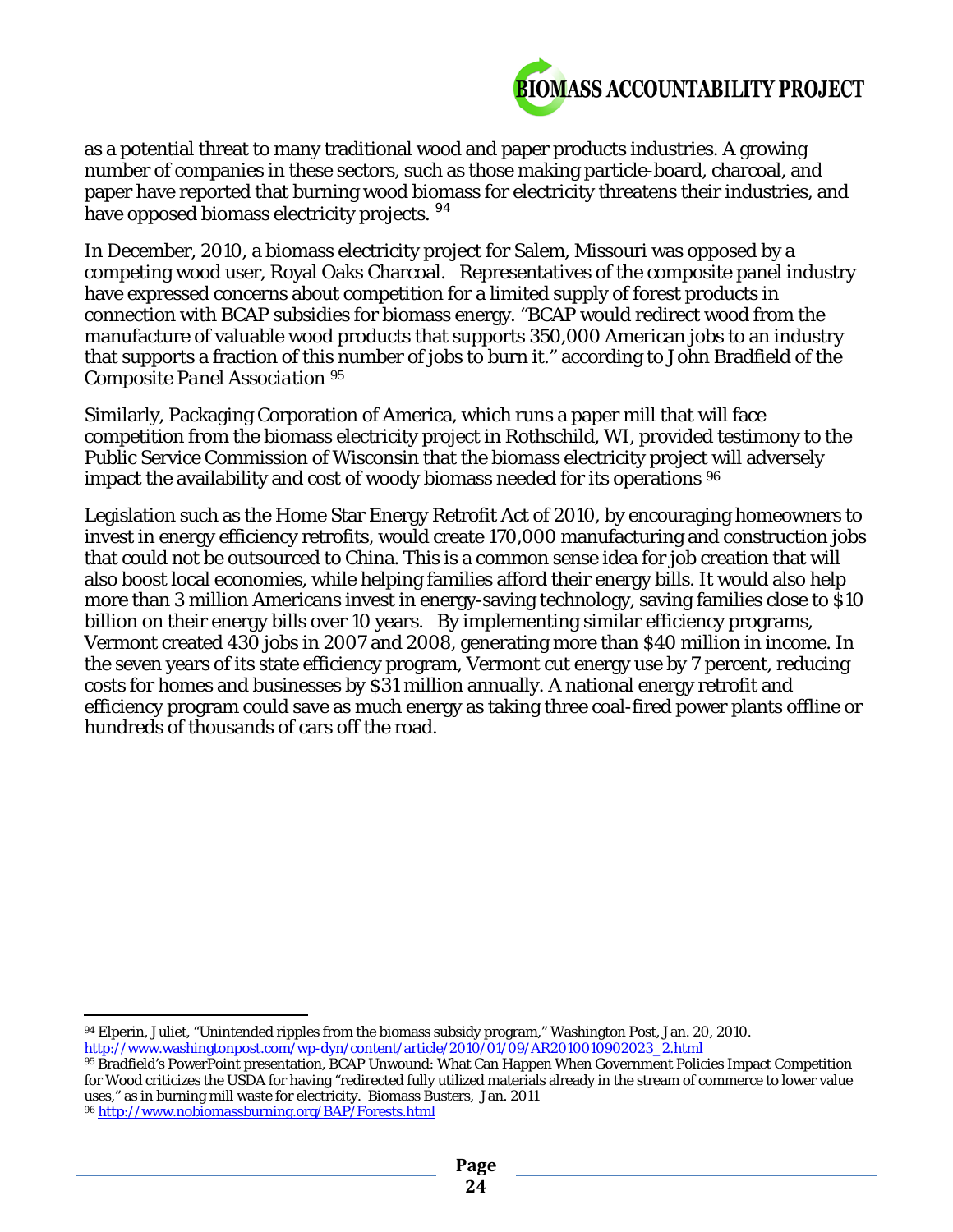

# **V. Conclusion**

Federal and state legislation and policies should be changed to reflect the latest science concerning the dangers of biomass combustion. Biomass electricity should be excluded from programs that promote and subsidize "renewable energy." This requires change in IRC §§ 45 and 48 pursuant to which biomass qualifies for tax credits and related subsidies. While amending the tax code may take time, the Departments of Treasury and Energy should immediately exercise their discretionary authority to ensure that only "biomass" projects that do not have negative climate, public health, and environmental impacts are provided with scarce taxpayer resources under programs such as the ARRA and Loan Guarantee programs. Among other things this requires accurate carbon accounting.

Simultaneously, state renewable portfolio standards should be amended to exclude "biomass" from the list of qualifying energy generating sources. RPS programs should be aligned with greenhouse gas reduction targets and forest protection measures, as is being attempted in the changes in the Massachusetts RPS regulations.

Directing taxpayer and ratepayer subsidies away from polluting biomass combustion is sound public policy. Continuing existing federal and state policies that direct taxpayer money to build biomass combustion infrastructure will have unacceptable short and long-term negative impacts on public health, the environment and the nation's budget.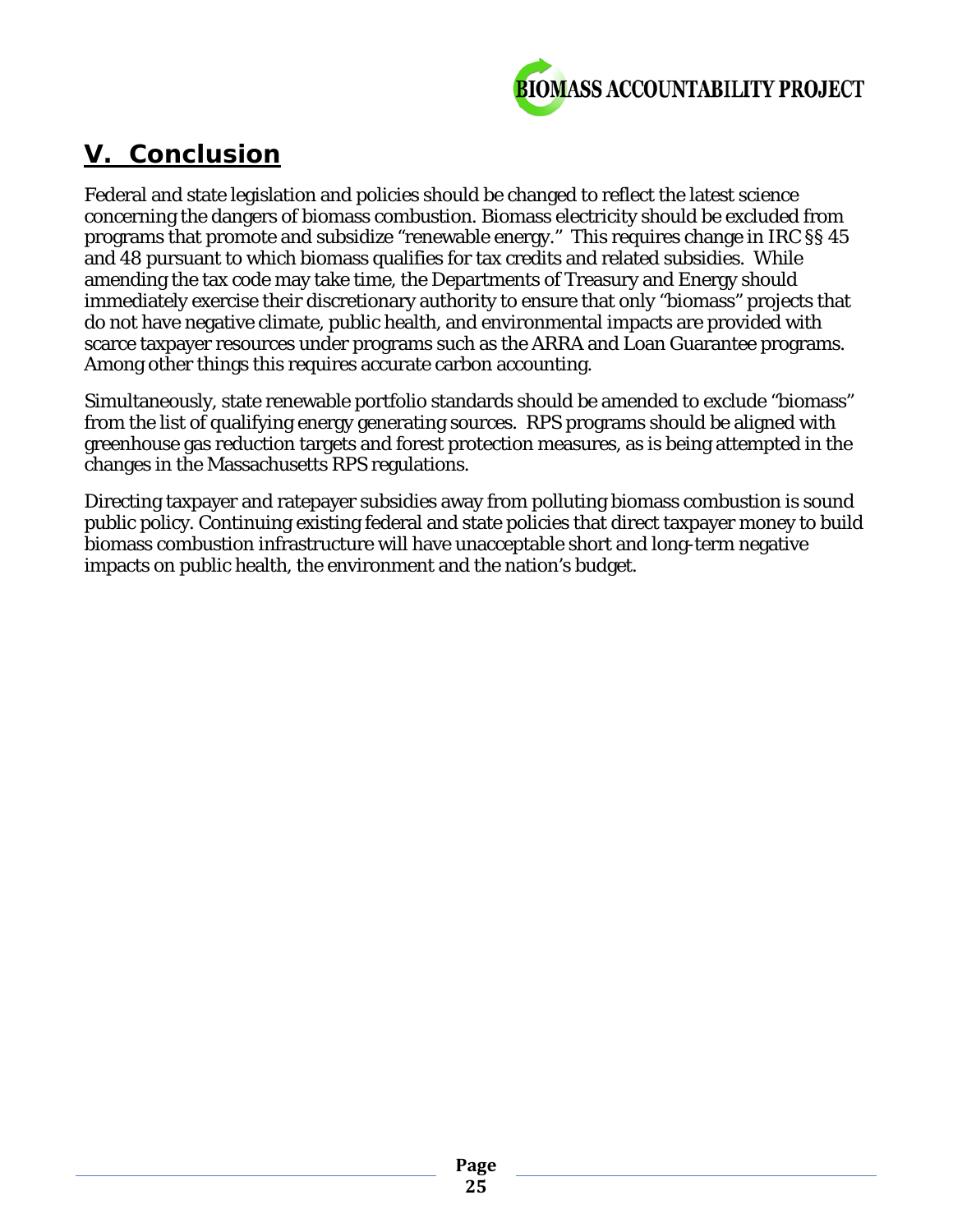

*Appendix A:* 

# **List of Stalled or Withdrawn Biomass Proposals**

This is a listing of proposed biomass facilities that have been significantly stalled, withdrawn or rejected within the past three years. (June 2008 - June 2011) Increasing opposition to such proposals from citizen, health, and environmental groups has consistently halted proposals, encouraging the adoption of clean, renewable alternatives.

#### **Hamilton County, FL – Adage (Areva & Duke Energy)**

*June 2011* Adage's third 55 MW biomass proposal (after Shelton, WA and Gretna, FL) is currently shelved, and its permits are expected to expire in June 2011.[97](#page-25-0) Media reports state: "We are in a holding pattern there, but the permit will expire in June", and that "The company intends to let it lapse." [98](#page-25-1)

#### **Valdosta, GA – Wiregrass Power LLC**

*June 2011* – After repeatedly missing permit deadlines, the proposed \$110 million, 40 MW plant looks to be cancelled after construction timelines were not met. Opposition from community and health groups, as well as local politicians repeatedly dogged the project.[99](#page-25-2)

#### **Springfield, MA - Palmer Renewable Energy**

*May 2011-* On Monday May 23rd, Springfield city Council voted 10-2 to revoke the special permit given to PRE to develop a \$150 million, 35 MW wood-burning facility. Citizen groups and health organizations actively opposed the project.[100](#page-25-3)

#### **Mecklenburg County, NC– ReVenture**

*May 2011* - Plans to burn municipal waste in a 20 MW project near Charlotte, NC faced opposition from citizens and politicians. The project has been at least cut in half (to 10M MW) and will no longer use residential waste for fuel, nor use the local landfill for the facility's residual waste.[101](#page-25-4)

#### **Attleboro, MA** *– ZE-Gen Inc.*

*May 2011* - After Attleboro Residents with Important Safety Concerns organized hundreds of people to attend Conservation Commission Hearings, expressing concerns about water pollution, air quality, and health impacts. The facility was intended to burn railroad ties, wooden utility poles, plastics and dried anti-freeze using commercially un-tested technology.<sup>[102](#page-25-5)</sup>

<span id="page-25-3"></span><span id="page-25-2"></span>100 [http://www.masslive.com/news/index.ssf/2011/05/springfield\\_biomass\\_plant\\_deve.html](http://www.masslive.com/news/index.ssf/2011/05/springfield_biomass_plant_deve.html) ;

 $\overline{a}$ <sup>97</sup> <http://biomassmagazine.com/articles/5352/adage-cancels-washington-biopower-plant>

<span id="page-25-1"></span><span id="page-25-0"></span><sup>98</sup> [http://www.bizjournals.com/charlotte/blog/power\\_city/2011/03/duke-energy-biomass-venture-suspends.html?page=all](http://www.bizjournals.com/charlotte/blog/power_city/2011/03/duke-energy-biomass-venture-suspends.html?page=all) <sup>99</sup> <http://valdostadailytimes.com/local/x1190399100/Burning-issue-put-to-rest>

[http://www.springfieldincinerator.info/;](http://www.springfieldincinerator.info/) [http://www.wwlp.com/dpp/news/local/hampden/springfield-revokes-biomass](http://www.wwlp.com/dpp/news/local/hampden/springfield-revokes-biomass-permit)[permit](http://www.wwlp.com/dpp/news/local/hampden/springfield-revokes-biomass-permit)

<span id="page-25-4"></span><sup>101</sup> [http://www.bizjournals.com/charlotte/blog/going\\_green/2011/05/reventure-drops-county-deal.html?page=all](http://www.bizjournals.com/charlotte/blog/going_green/2011/05/reventure-drops-county-deal.html?page=all)

<span id="page-25-5"></span><sup>102</sup> <http://www.thesunchronicle.com/articles/2011/05/25/news/9603700.txt>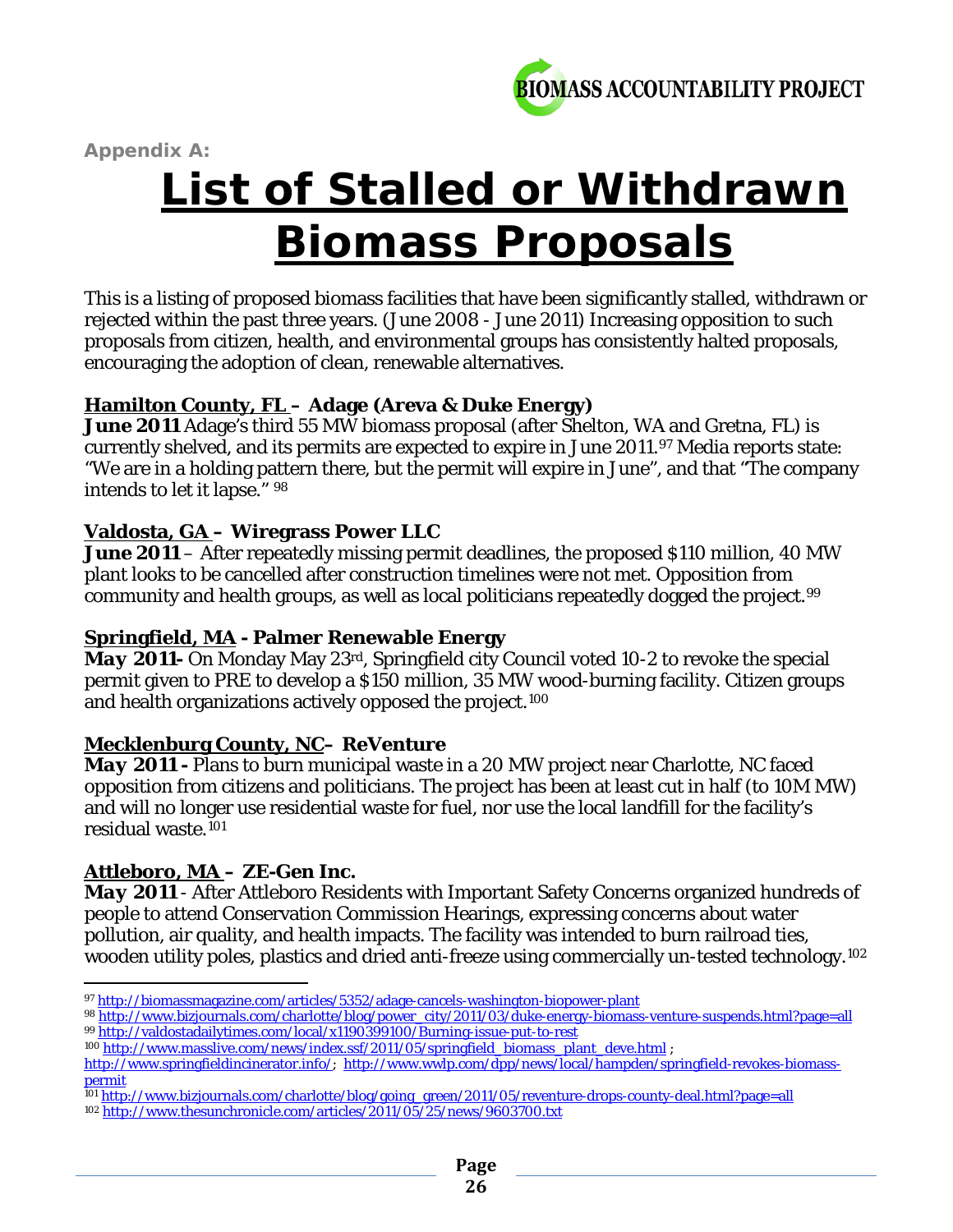

#### **Pownall, VT – Beaver Wood Energy**

*April, 2011* **–** Plans for a 29.5 MW wood pellet have been indefinitely suspended after facing fierce opposition from local residents.[103](#page-26-0)

#### **Olympia, WA – Evergreen State College**

*April 2011* - After extensive opposition from citizen groups, County Commissioners passed a 1-year moratorium on the proposed \$14 million wood-burning facility in December 2010. In April 2011, the school declined to pursue financing for the plant, and stated the project is no longer moving forward.[104](#page-26-1)

#### **Shelton, WA – Adage (Areva & Duke Energy)**

*March 2011* **–** A \$250 million, 55 MW project was dropped citing "increased economic uncertainties, a poor market for new projects and other factors". Local opposition from citizen groups fought the project over concerns of air pollution, health, and environmental impacts.[105](#page-26-2) A similar proposal in Gretna, FL by Adage was also cancelled in March 2010. Adage has a stated goal of building 10-12 biomass facilities by 2013, but has yet to begin construction on any. Due to continued opposition they have withdrawn several proposals already.[106](#page-26-3)

#### **DeKalb County, GA– Green Energy Partners**

*March 2011* – Plans for a \$60 million wood chip gasification facility are stalled out, as county commissioners deferred approval of the project to further review health and environmental concerns.[107](#page-26-4) The developed is still looking for suitable locations.

#### **Somerset, MA – NRG Energy**

**February 2011** – Plans to repower a previously shuttered coal/oil facility were abandoned, leaving the plant permanently closed. Experimental plasma gasification technology was intended to burn coal, construction debris, and woody biomass.[108](#page-26-5)

#### **Madison, WI - University of Wisconsin – Madison**

*January 2011* – While continuing plans to close existing coal-fired burners, the proposal to convert them to biomass was canceled after a \$250 million price tag was deemed too costly.[109](#page-26-6)

#### **Elbert County, GA – GreenFirst LLC**

**December 2010** – The proposed 50 MW, \$400 million proposal to burn wood waste and municipal waste was abandoned, as the intended operator (Covanta) cited economic concerns. Opposition from citizen groups had worked to force a referendum on the proposal.[110](#page-26-7)

<span id="page-26-0"></span> $\overline{a}$ <sup>103</sup> <http://biomassmagazine.com/articles/5362/beaver-wood-suspends-development-in-pownal-vt>

<sup>104</sup> <http://www.theolympian.com/2011/04/05/1604568/biomass-project-torpedoed.html>

<span id="page-26-3"></span><span id="page-26-2"></span><span id="page-26-1"></span><sup>105</sup> <http://www.vcstar.com/news/2011/mar/15/plans-dropped-for-proposed-wash-biomass-plant/>

<sup>106</sup> [http://www.bizjournals.com/triad/news/2011/03/17/duke-energy-biomass-venture-halts-work.html?ana=e\\_vert](http://www.bizjournals.com/triad/news/2011/03/17/duke-energy-biomass-venture-halts-work.html?ana=e_vert)

<span id="page-26-4"></span><sup>107</sup> [http://www.crossroadsnews.com/view/full\\_story/12490604/article-Gasification-plant-on-hold](http://www.crossroadsnews.com/view/full_story/12490604/article-Gasification-plant-on-hold)

<span id="page-26-5"></span><sup>108</sup> [http://www.clf.org/newsroom/somerset-station-coal-plant-shuts-down-permanently-ending-pollution-legacy-in](http://www.clf.org/newsroom/somerset-station-coal-plant-shuts-down-permanently-ending-pollution-legacy-in-somerset/)[somerset/](http://www.clf.org/newsroom/somerset-station-coal-plant-shuts-down-permanently-ending-pollution-legacy-in-somerset/)

<span id="page-26-6"></span><sup>109</sup> <http://biomassmagazine.com/articles/5238/new-wisconsin-governor-ends-uw-madison-biomass-project>

<span id="page-26-7"></span><sup>110</sup> [http://www.waste-management-world.com/index/display/article-display/6949293802/articles/waste-management](http://www.waste-management-world.com/index/display/article-display/6949293802/articles/waste-management-world/waste-to-energy/2010/12/Waste_to_Energy_Incinerator_Dropped_in_Georgia.html)[world/waste-to-energy/2010/12/Waste\\_to\\_Energy\\_Incinerator\\_Dropped\\_in\\_Georgia.html](http://www.waste-management-world.com/index/display/article-display/6949293802/articles/waste-management-world/waste-to-energy/2010/12/Waste_to_Energy_Incinerator_Dropped_in_Georgia.html)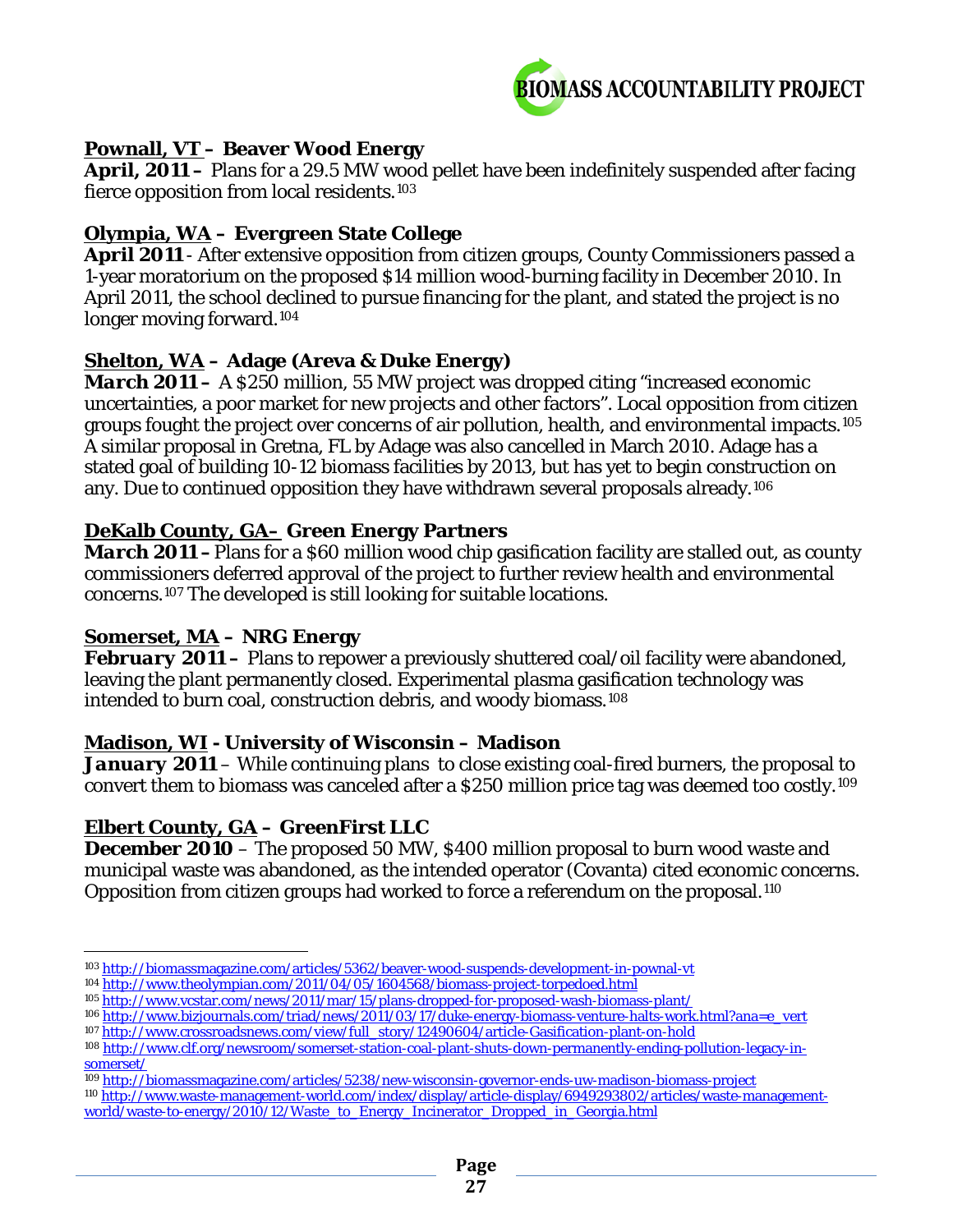

#### **Salem, MO – ProEnergy Services**

*December 2010* – Salem's Board of Alderman unanimously rejected ProEnergy's proposal for a \$35 million, 20 MW wood-burning facility. Citizen groups cited pollution and health concerns, as well as logging impacts at the key reasons for opposing the project.[111](#page-27-0)

#### **Ashland, WI – Xcel Energy**

*December 2010* – Xcel cancelled what would have been the largest wood-burning facility in the Midwest. Rising construction costs drove the price tag for the gasification plant to \$79 million. Citing that "renewable resources are becoming more cost effective" the company abandoned their plans.<sup>[112](#page-27-1)</sup>

#### **Shadyside, OH – FirstEnergy**

*November 2010* – A \$200 million plan to repower two existing coal units at their Burger Plant with biomass were cancelled, citing falling market prices for electricity. The burners will instead be retired.[113](#page-27-2)

#### **Clackamas County, OR – S&H Logging**

*November 2010 –* Expecting 1200 protestors at a county commission hearing, developer withdrew their proposal for a wood-waste bioenergy project located in an agricultural area. Water and air pollution, along with increased trucking t concerns were a primary issues raised by local citizens. Not a single person spoke in favor of the project at the first hearing. [114](#page-27-3)

#### **Loyalton, CA – Sierra Pacific Industries**

*August, 2010* – SPI shuttered its operating plant here citing economic conditions, as well as fuel sourcing issues from the Forest Service. The plant was originally closed in 2009, re-opened in Jan 2010 after re-negotiating rates for energy provided and fuel sourcing, only to close a few months later permanently.<sup>[115](#page-27-4)</sup>

#### **Hart County, GA - Fibrowatt**

l

*August 2010 –* After extensive opposition from community groups, and an inability to secure a power purchase agreement, Fibrowatt withdrew plans for a biomass facility that would burn chicken manure.[116](#page-27-5) This was Fibrowatt's third withdrawn proposal in 2010. (See Elkin, GA and Page County, VA)

#### **Traverse City, MI – Traverse City Power & Light**

*June 2010* – After a series of community forums and local opposition, plans for a \$30 million Traverse City wood-burning plant were "shelved" to explore other generating options.[117](#page-27-6)

<span id="page-27-0"></span><sup>111</sup> <http://www.columbiatribune.com/news/2010/dec/17/wood-energy-proposal-gets-the-ax/>

<span id="page-27-1"></span><sup>112</sup> <http://www.startribune.com/business/111221084.html?page=1&c=y>

<span id="page-27-2"></span><sup>113</sup> [http://www.renewableenergyworld.com/rea/news/article/2010/11/no-biomass-at-burger-as-firstenergy-opts-to-close](http://www.renewableenergyworld.com/rea/news/article/2010/11/no-biomass-at-burger-as-firstenergy-opts-to-close-coal-fired-units)[coal-fired-units](http://www.renewableenergyworld.com/rea/news/article/2010/11/no-biomass-at-burger-as-firstenergy-opts-to-close-coal-fired-units)

<span id="page-27-3"></span><sup>114</sup> [http://www.oregoncitynewsonline.com/news/story.php?story\\_id=128986736067806000](http://www.oregoncitynewsonline.com/news/story.php?story_id=128986736067806000) 

[http://www.oregonlive.com/clackamascounty/index.ssf/2010/10/about\\_350\\_redland\\_area\\_residen.html](http://www.oregonlive.com/clackamascounty/index.ssf/2010/10/about_350_redland_area_residen.html) <sup>115</sup> <http://www.sierrasun.com/article/20100820/NEWS/100829987>

<span id="page-27-6"></span><span id="page-27-5"></span><span id="page-27-4"></span><sup>116</sup> <http://www.independentmail.com/news/2010/aug/06/fibrowatt-chicken-litter-energy-plant-not-coming-h/>

<sup>117</sup> <http://record-eagle.com/local/x336268172/Biomass-plan-shelved>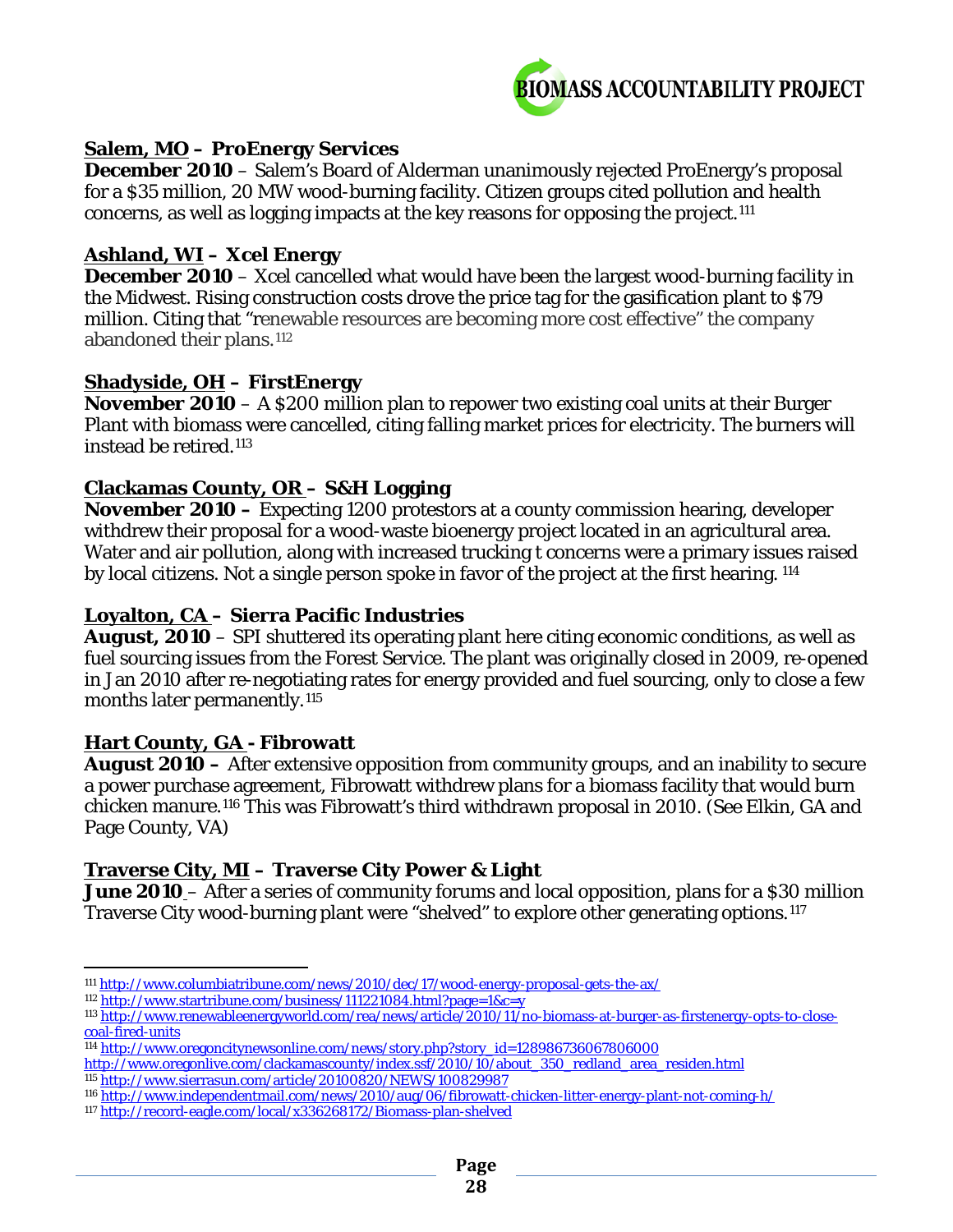

#### **Elkin, GA (Surry County) - Fibrowatt**

*May 2010 –* County Commissioners unanimously voted to end negotiations with Fibrowatt to develop a chicken-manure burning facility, after extensive citizen opposition.<sup>[118](#page-28-0)</sup> Fibrowatt argued that burning poultry waste is "carbon neutral" but local officials rejected the proposals nonetheless.[119](#page-28-1) This was Fibrowatt's second defeated proposal in 2010 (see Page County, VA).

#### **Page County, VA - Fibrowatt**

*March 2010* **–** County Supervisors rejected Fibrowatt's proposal to locate a chicken-manure facility there. Extensive community opposition at public meetings on the matter was heard by public officials.[120](#page-28-2)

#### **Gretna, FL – Adage (Areva & Duke Energy)**

*March 2010* – A \$250 million, 55MW proposed biomass facility was cancelled after city officials demanded a 6-month review to study impacts of the proposal. Developers suspended all work upon this request, and city officials consider the project withdrawn<sup>[121](#page-28-3)</sup>

#### **Tallahassee, FL – Biomass Gas & Electric**

*January 2009 –* A controversial 35 MW proposal was withdrawn after concerns from local residents and city commissioners regarding environmental and health impacts.[122](#page-28-4)

 $\overline{a}$ <sup>118</sup> [http://www.mtairynews.com/printer\\_friendly/7458816](http://www.mtairynews.com/printer_friendly/7458816)

<span id="page-28-2"></span><span id="page-28-1"></span><span id="page-28-0"></span><sup>119 &</sup>quot;Fibrowatt Environmental Lies." Page County Citizens. 6 March, 2010. [http://www.youtube.com/watch?v=-BSD\\_Jt2IfI](http://www.youtube.com/watch?v=-BSD_Jt2IfI) <sup>120</sup> <http://www.energyjustice.net/files/fibrowatch/VA-Page-County-rejection-letter.pdf>

<span id="page-28-4"></span><span id="page-28-3"></span><sup>121</sup> <http://gretnaflorida.biomess.us/2010/03/16/termination-of-consideration-of-adage-biomass-project-in-gretna-florida/> [http://www.bizjournals.com/charlotte/blog/2010/03/duke\\_energy-areva\\_joint\\_biomass\\_plant\\_scratched.html](http://www.bizjournals.com/charlotte/blog/2010/03/duke_energy-areva_joint_biomass_plant_scratched.html) <sup>122</sup> <http://www.wctv.tv/news/headlines/38223249.html><http://www.prweb.com/releases/2006/10/prweb449155.htm>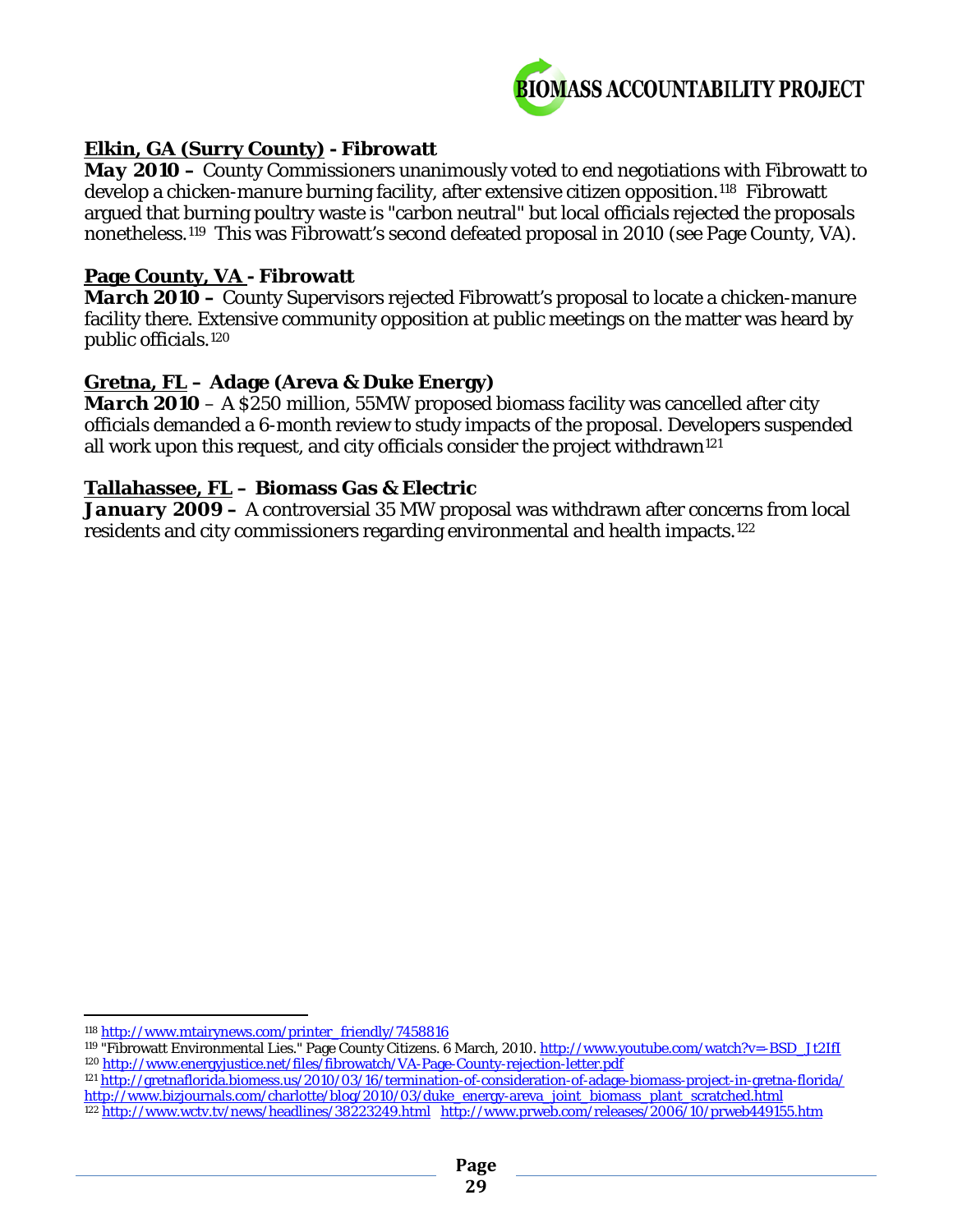

*Appendix B:* 

# **National Listing of Proposed Biomass Projects**

*(Detailed information available on state listings)*

While some proposals lack detailed public information, Biomass Accountability Project is currently tracking over 100 projects that intend to burn wood-based biomass. If built, these projects would create 3,100 MW of electricity.

| <b>LOCATION</b>          | <b>FACILITY NAME</b>                                    | <b>GENERATING</b><br><b>CAPACITY</b> | <b>FUEL TYPE</b>                                                                      |
|--------------------------|---------------------------------------------------------|--------------------------------------|---------------------------------------------------------------------------------------|
| <b>Blue Lake, CA</b>     | <b>Blue Lake Power</b> (dba Renewable Energy Providers) | 13.5 MW                              | Wood                                                                                  |
| Ione, CA                 | <b>Buena Vista Biomass Power</b>                        | <b>18 MW</b>                         | Wood                                                                                  |
| Weed, CA                 | <b>Roseburg Forest Products</b>                         | <b>15 MW</b>                         | Wood                                                                                  |
| Ione, CA                 | <b>Jackson Valley Energy</b>                            | <b>18 MW</b>                         | Wood waste (primary); agricultural waste,<br>energy crops, forest biomass (secondary) |
| Stockton, CA             | <b>DTE Energy</b>                                       | <b>45 MW</b>                         | Wood waste                                                                            |
| Plainfield, CT           | <b>Plainfield Renewable Energy LLC</b>                  | <b>43 MW</b>                         |                                                                                       |
| Port Manatee, FL         | <b>Florida Biomass Energy LLC</b>                       | <b>60 MW</b>                         | Wood                                                                                  |
| Port St. Joe, FL         | <b>Northwest Florida Renewable Energy Center</b>        | 67 MW, 55 MW (net)                   | Wood and/or fuel crops                                                                |
| Auburndale, FL           | <b>Decker Energy International</b>                      | <b>40 MW</b>                         | Wood, tires, yard waste                                                               |
| Perry, FL                | <b>Buckeye Florida LP</b>                               | 25 MW expansion                      | Wood                                                                                  |
| St. Lucie County, FL     | <b>St. Lucie County Renewable Energy Project</b>        | <b>18 MW</b>                         | Municipal trash using plasma arc gasification                                         |
| <b>Citrus County, FL</b> | <b>Progress Energy / Trans World Energy</b>             | <b>40 MW</b>                         | Wood                                                                                  |
| Hamilton County, FL      | <b>ADAGE</b>                                            | 55.5 MW                              | Wood                                                                                  |
| Gainesville, FL          | <b>Gainesville Renewable Energy Center LLC</b>          | <b>100 MW</b>                        | Wood                                                                                  |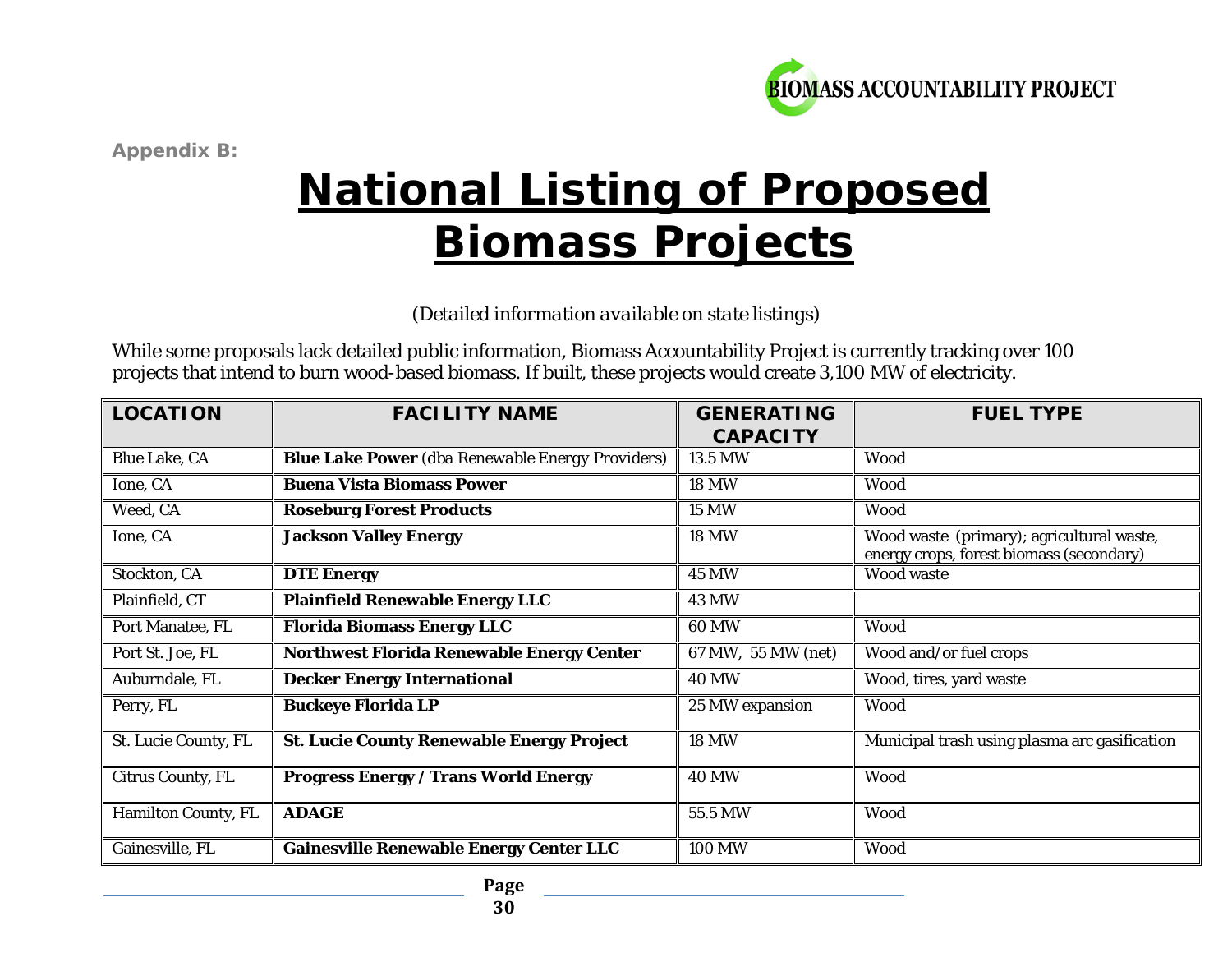

|                          | (American Renewables, LLC)                                |                           |                                                                                               |
|--------------------------|-----------------------------------------------------------|---------------------------|-----------------------------------------------------------------------------------------------|
| Valdosta, GA             | <b>Wiregrass Power, LLC</b> (with Sterling Energy Assets) | <b>40 MW</b>              | Wood and sewage sludge.                                                                       |
| Rabun Gap, GA            | <b>Multitrade Rabun Gap, LLC</b>                          | 20 MW (expansion)         | Wood                                                                                          |
| Appling, County, GA      | <b>Oglethorpe Power</b>                                   | <b>100 MW</b>             | Wood                                                                                          |
| <b>Warren County, GA</b> | <b>Oglethorpe Power</b>                                   | <b>100 MW</b>             | Wood                                                                                          |
| <b>Echols County, GA</b> | <b>Oglethorpe Power,</b>                                  | <b>100 MW</b>             | Wood                                                                                          |
| Fort Gaines, GA          | <b>Yellow Pine Energy Company LLC</b>                     | <b>110 MW</b>             | Co-firing coal with wood.                                                                     |
| Fitzgerald, GA           | <b>Ben Hill Plant</b>                                     | <b>850 MW</b>             | Co-firing with coal                                                                           |
| <b>Blakely</b> , GA      | <b>Longleaf Energy Station</b>                            | 1200 MW                   | Coal co-firing with wood.                                                                     |
| <b>Elbert County, GA</b> | <b>GreenFirst, LLC</b>                                    | <b>50 MW</b>              | <b>Municipal Waste and Wood</b>                                                               |
| Sandpoint, ID            | <b>Adage Sanpoint</b>                                     | <b>50 MW</b>              | Wood                                                                                          |
| Boise, ID                | <b>Adage Boise</b>                                        | <b>50 MW</b>              | Wood                                                                                          |
| Robbins, IL              | <b>Robbins Community Power LLC</b>                        | <b>56 MW</b>              | Wood                                                                                          |
| Oakland, IL              | <b>American Clean Coal Fuels</b>                          |                           | Co-firing with wood                                                                           |
| Brazil, IN               | <b>Bioenergy Power LLC</b>                                | <b>30 MW</b>              | Wood                                                                                          |
| Milltown, IN             | <b>Liberty Green Renewables, LLC</b>                      | <b>28 MW</b>              | Wood                                                                                          |
| Scottsburg, IN           | <b>Liberty Green Renewables, LLC</b>                      | <b>28 MW</b>              | Wood                                                                                          |
| Dubois County, IN        | <b>Jasper Utility Service Board</b>                       | 15-35 MW                  | Miscanthus grass                                                                              |
| <b>Iowa City, IA</b>     | <b>Iowa State University</b>                              |                           | Coal/wood co-fire in 85:15 mix.                                                               |
| Goodland, KS             | <b>Energy Holdings</b>                                    | <b>25 MW</b>              | Coal (primary) biomass including railroad ties,<br>tires and other waste products (secondary) |
| Hazard, KY               | ecoPower Generation                                       | $\leq 50$ MW              | Wood                                                                                          |
| Maysville, KY            | <b>HL</b> Spurlock                                        | 1,118 MW (268 MW<br>wood) | Coal co-firing with wood                                                                      |
| Russell, MA              | <b>Russell Biomass, LLC</b>                               | <b>50 MW</b>              | Wood                                                                                          |
| Springfield, MA          | <b>Palmer Renewable Energy</b>                            | <b>38 MW</b>              | Wood                                                                                          |
| Greenfield, MA           | <b>Pioneer Renewable Energy</b>                           | <b>47 MW</b>              | Wood                                                                                          |
| Attleboro, MA            | <b>ZE-Gen</b>                                             |                           | <b>Industrial Waste</b>                                                                       |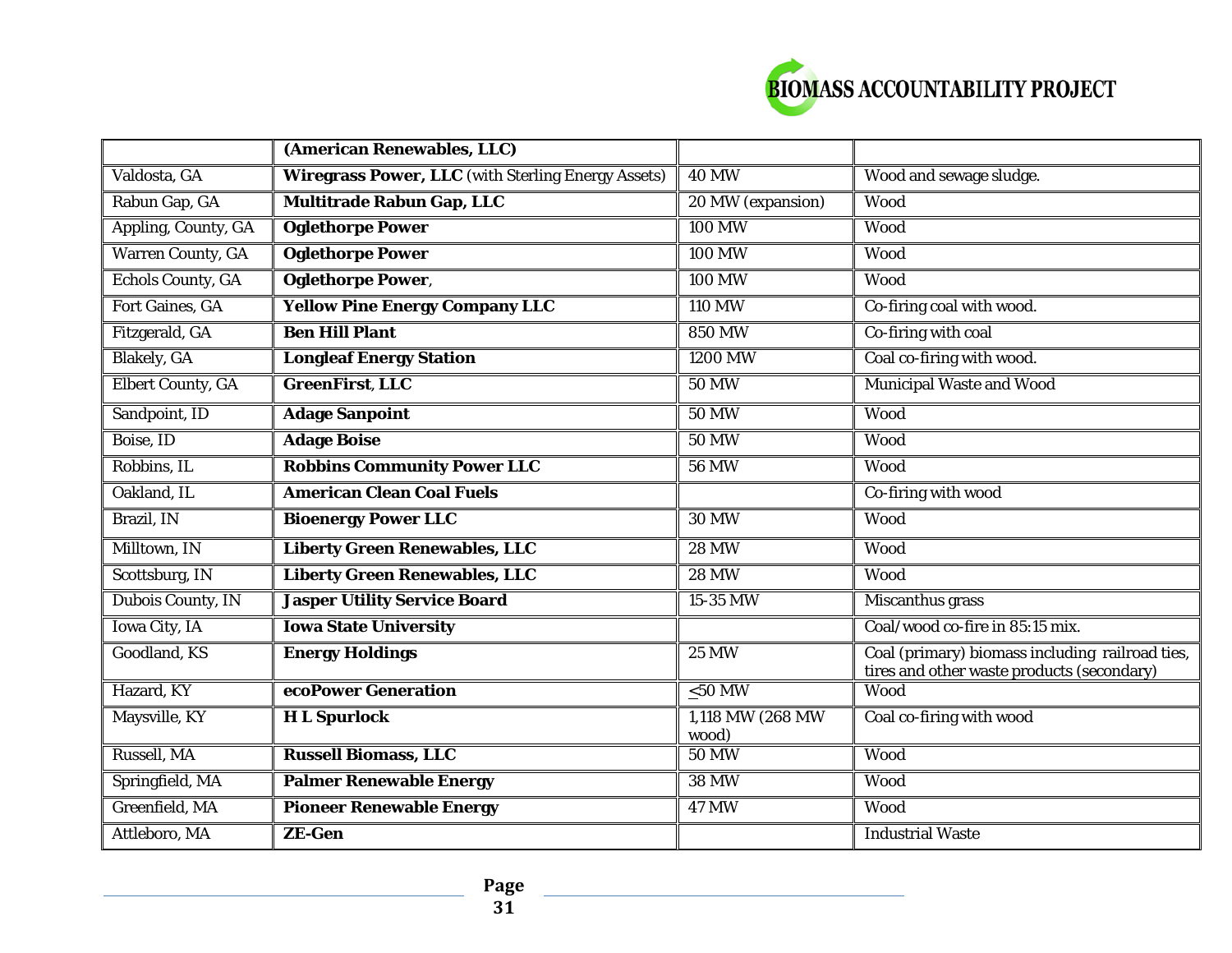

| Pittsfield, MA             | <b>Tamarack Energy</b>                            | <b>40 MW</b>                   | Wood                                       |
|----------------------------|---------------------------------------------------|--------------------------------|--------------------------------------------|
| <b>MD</b>                  | <b>Fibrowatt</b>                                  |                                | Fielding inquiries for MD poultry facility |
| L'Anse, MI                 | L'Anse Warden Electric Co                         | <b>80 MW</b>                   | Wood or co-fire with fossil fuel           |
| <b>Ottawa Country, MI</b>  | <b>West Michigan Co-Gen</b>                       | 4 MW                           | Poultry litter and animal waste            |
| Lansing, MI                | <b>Michigan Co-Gen</b>                            |                                |                                            |
| Two Harbors, MN            | <b>Hedstrom Lumber</b>                            | <b>71 MW</b>                   | Cogeneration, burns wood and natural gas.  |
| Perryville, MO             | <b>LG Biomass</b>                                 | <b>32 MW</b>                   | Wood                                       |
| Noel, MO                   | <b>Noel Renewable Energy Solutions</b>            |                                | Poultry litter & animal waste              |
| <b>Thompson River, MT</b>  | <b>Thompson River Power LLC</b>                   | Expansion (currently<br>16 MW) | Coal co-fired with biomass                 |
| Missoula, MT               | <b>Nexterra Systems</b>                           |                                |                                            |
| Columbus, NE               | <b>Archer Daniels Midland</b>                     | 71 MW                          | Wood secondary                             |
| Berlin, NH                 | <b>Laidlaw Berlin BioPower</b>                    | <b>70 MW</b>                   | Wood                                       |
| Berlin, NH                 | <b>Power Development, LLC and Gestamp Biomass</b> | <b>29 MW</b>                   | Wood                                       |
| Winchester, NH             | <b>Clean Power Development / Gestamp Biomass</b>  | <b>20MW</b>                    | Wood                                       |
| South Kearny, NJ           | <b>RTC Properties,</b>                            | <b>14 MW</b>                   | Wood                                       |
| Jersey City, NJ            | Jefferson Renewable Energy Trash Incinerator      |                                | Municipal Waste (primary) Wood (secondary) |
| Montgomery, NY             | <b>Taylor Biomass</b>                             | <b>20 MW</b>                   | Municipal Trash, C&D etc.                  |
| Rome, NY                   | <b>Griffiss Utility Services Biomass</b>          | 9.6 MW                         | Wood                                       |
| Jamestown, NY              | <b>Jamestown Oxy-Coal Project</b>                 | <b>43 MW</b>                   | Wood, proposed co-firing with coal.        |
| Rowan County, NC,          | <b>Buck Power, Duke energy</b>                    |                                | Wood co-firing with coal                   |
| <b>Sampson County, NC</b>  | <b>Fibrowatt Sampson County</b>                   | <b>55 MW</b>                   | Mix of poultry litter and wood waste       |
| Biscoe, NC                 | <b>Poultry Power / Progress Energy</b>            | <b>36 MW</b>                   | <b>Poultry litter</b>                      |
| <b>Spring Hope, NC</b>     | <b>ALP Generation, LLC</b>                        |                                | Wood                                       |
| <b>Hertford County, NC</b> | <b>Hertford Renewable Energy LLC</b>              | <b>50 MW</b>                   | <b>Wood burning</b>                        |
| Riegelwood, NC             | <b>Sterling Planet / International Paper</b>      | 40-50 MW                       | Wood                                       |
| Charlotte, NC              | <b>ReVenture Park Incinerator</b>                 | <b>10 MW</b>                   | Wood                                       |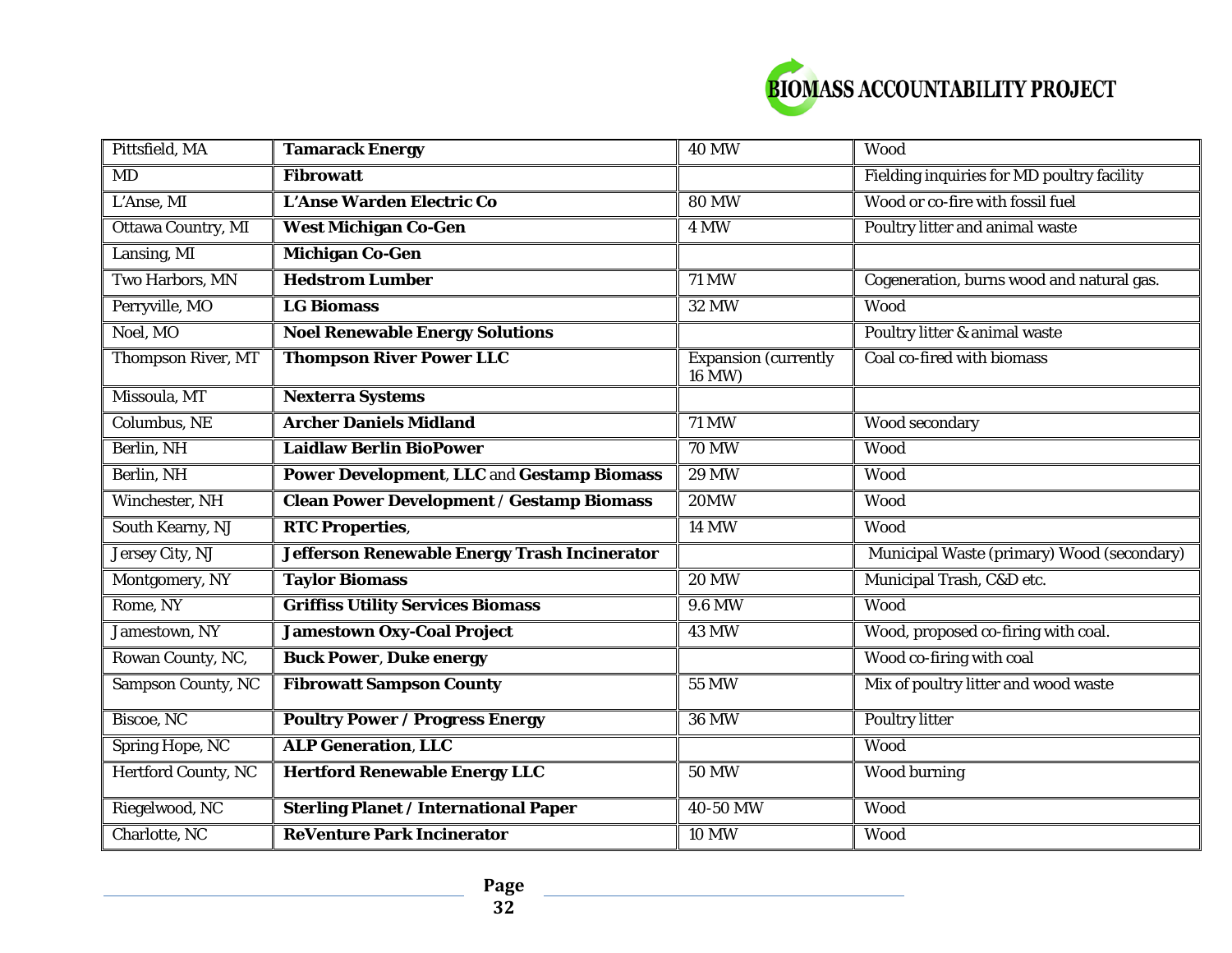

| Klamath Falls, OR               | <b>Northwest Energy Systems Company, LLC</b>                          | 37 MW                                           | Wood                                                                    |
|---------------------------------|-----------------------------------------------------------------------|-------------------------------------------------|-------------------------------------------------------------------------|
| Klamath Falls, OR               | <b>Northwest Energy Systems Company, LLC</b>                          | <b>35 MW</b>                                    | Wood                                                                    |
| Warm Springs, OR                | <b>Northwest Energy Systems Company, LLC</b>                          | <b>40 MW</b>                                    | Wood                                                                    |
| Eugene, OR                      | <b>University of Oregon</b>                                           |                                                 |                                                                         |
| LaPine, OR                      | <b>Biogreen</b>                                                       | <b>25 MW</b>                                    | Wood                                                                    |
| Reading, PA                     | <b>Evergreen Community Energy (Indveco)</b>                           | 25 MW (gross)                                   | Wood                                                                    |
| Mt. Carmel<br>Township, PA      | <b>IntelliWatt Renewable Energy</b>                                   | <b>13 MW</b>                                    | Wood                                                                    |
| Williamston, SC                 | <b>Lee (Duke Energy)</b>                                              |                                                 | Wood (including whole trees)                                            |
| <b>Orange County, SC</b>        | <b>Orangeburg County Biomass</b>                                      | <b>35 MW</b>                                    | Wood                                                                    |
| Hartsville, SC                  | <b>Peregrine Biomass Development Company</b>                          | <b>50 MW</b>                                    | Wood                                                                    |
| Aiken, SC                       | <b>US DOE Savannah River Site (D Area)</b>                            | Expanding up to 20<br><b>MW</b>                 | Wood                                                                    |
| Florala/Lockhart, SC            | <b>Southeast Renewable Energy (SRE)</b>                               | <b>15 MW</b>                                    |                                                                         |
| <b>TBD</b>                      | <b>Southeast Renewable Energy (SRE)</b>                               | <b>15 MW</b>                                    | Wood (may also still plan to burn natural gas).                         |
| Dorchester County,<br><b>SC</b> | <b>Southeast Renewable Energy (SRE)</b>                               | <b>15 MW</b>                                    | Wood                                                                    |
| <b>Kershaw County, SC</b>       | <b>Southeast Renewable Energy (SRE)</b>                               | <b>15 MW</b>                                    | Wood                                                                    |
| Santa Rosa, TX                  | <b>Rio Grande Valley Sugar Growers</b>                                | 7.5 MW                                          | Agricultural waste / energy crops (primary),<br>natural gas (secondary) |
| Pownal, VT                      | <b>Beaver Wood Energy - on hold</b>                                   | 29.5 MW                                         | Wood                                                                    |
| Fairhaven, VT                   | <b>Beaver Wood Energy</b>                                             | 29.5 MW                                         | Wood                                                                    |
| Montpelier, VT                  | <b>Montpelier Community Renewable Energy</b><br><b>Project</b>        | 1.25 MW                                         | Wood                                                                    |
| Virginia City, VA               | <b>Virginia City Hybrid Energy Center (Wise County</b><br>Coal Plant) | 585 MW (coal), up to<br>20% biomass (117<br>MW) | Wood co-firing with coal                                                |
| Dendron, VA                     | <b>Cypress Creek (Surry County Coal Plant)</b>                        | 750-1,000 MW (coal)<br>15 MW Wood (2%)          | Wood co-firing with coal                                                |
| Radford, VA                     | <b>American Cogeneration, LLC</b>                                     | <1 MW by gasification                           | Utility poles, railroad ties.                                           |
| Hurt, VA                        | <b>Dominion Pittsylvania Power Station</b>                            | <b>80 MW</b>                                    | Wood chips.                                                             |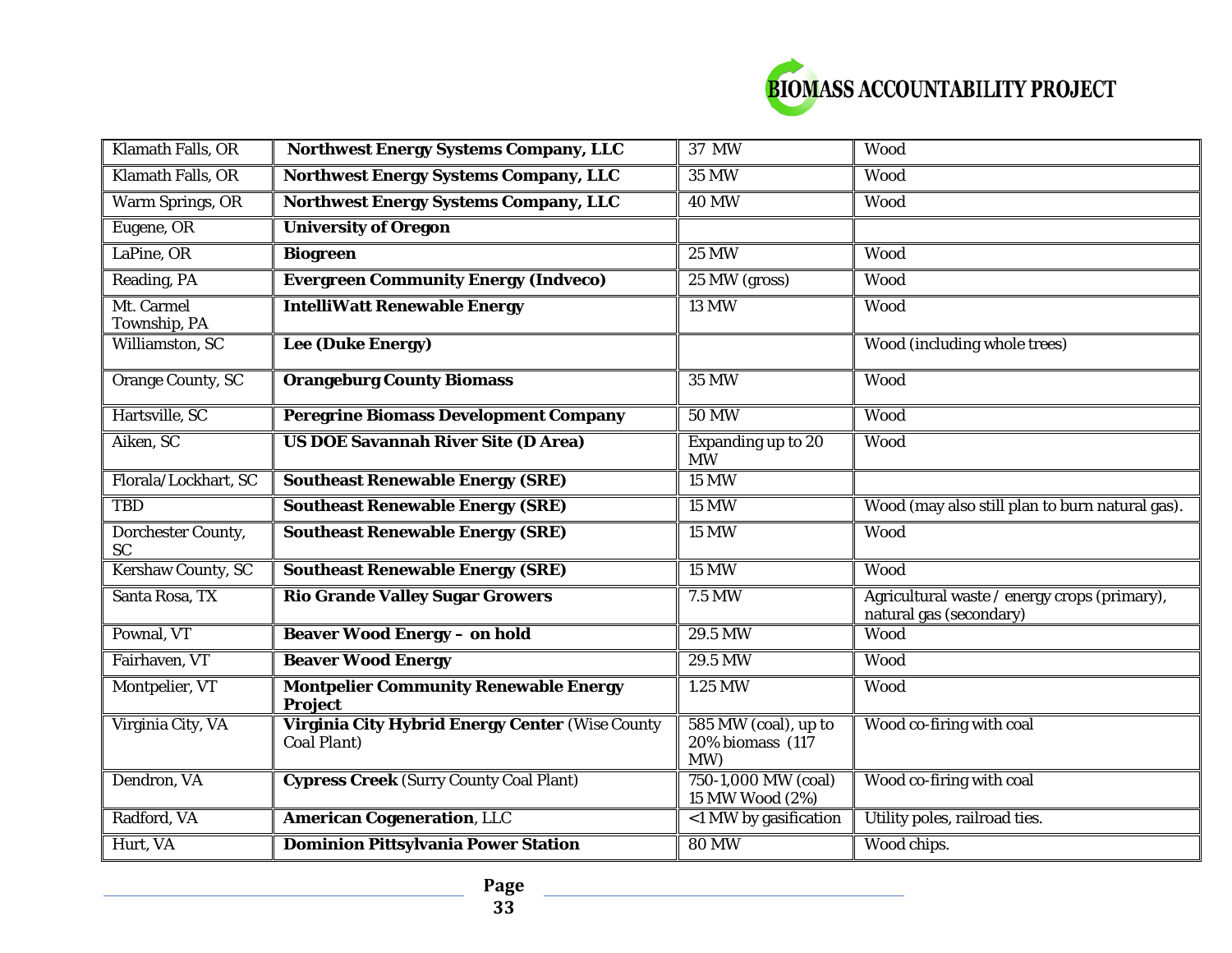

| Altavista, VA     | <b>Dominion Virginia Power</b>                                                    | <b>50 MW</b>      | <b>Waste Wood</b>                   |
|-------------------|-----------------------------------------------------------------------------------|-------------------|-------------------------------------|
| Hopewell, VA      | <b>Dominion Virginia Power</b>                                                    | <b>50 MW</b>      | <b>Waste Wood</b>                   |
| Southhampton, VA  | <b>Dominion Virginia Power</b>                                                    | <b>50 MW</b>      | <b>Waste Wood</b>                   |
| <b>VA</b>         | <b>Fibrowatt</b>                                                                  | 40-55 MW          | <b>Poultry Litter</b>               |
| Port Townsend, WA | <b>Port Townsend Paper/PT Holdings (Sterling</b><br><b>Energy Assets)</b>         | 25 MW (expansion) | Wood                                |
| Port Angeles, WA  | <b>Nippon Paper Industries</b>                                                    | <b>20 MW</b>      | Wood                                |
| Forks, WA         | <b>Quilayeute School</b>                                                          |                   |                                     |
| Ellensburg, WA    | <b>Central Washington University</b>                                              |                   |                                     |
| Seattle, WA       | <b>Simpson Lumber Company / Seattle Steam</b>                                     | <b>8 MW</b>       | Primarily urban waste wood.         |
| Longview, WA      | <b>Northwest Renewables, LLC</b>                                                  | <b>24 MW</b>      | Wood                                |
| Longview, WA      | <b>Mint Farm Industrial Park</b>                                                  | <b>24 MW</b>      | Wood                                |
| Longview, WA      | <b>Longview Fibre, LLC</b>                                                        | 65 MW             | Wood                                |
| Longview, WA      | <b>Swanson Bark</b>                                                               | <b>25 MW</b>      | Wood                                |
| Rothschild, WI    | WE Energies at Domtar Corp. Paper Mill                                            | <b>50 MW</b>      | Wood                                |
| Madison, WI       | <b>Madison's Charter Street Power</b>                                             |                   | Conversion to biomass as fuel.      |
| Cassville, WI     | <b>Nelson Dewey Generating Station (WI Power &amp;</b><br>Light / Alliant Energy) | <b>200 MW</b>     | biomass/coal co-firing in 50:50 mix |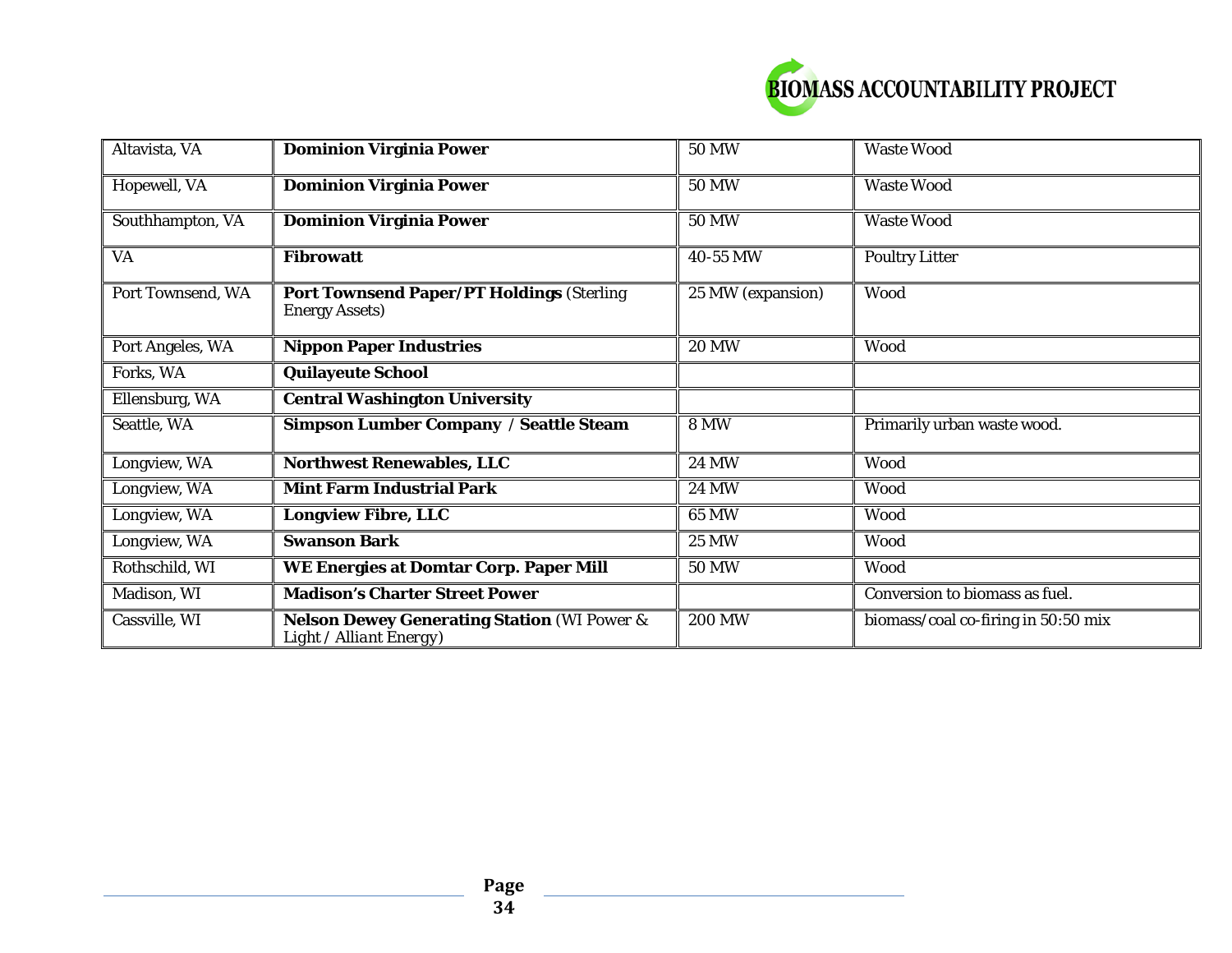<span id="page-34-1"></span><span id="page-34-0"></span>

*Appendix C:*  **State Listing of Proposed Biomass Projects**

This listing includes proposed wood-based biomass projects that the Biomass Accountability Project and others are currently tracking. These are at varying levels of development, but have generally moved beyond a mere "hypothetical" stage, and have begun at least the initial steps of siting or permitting. This list focuses only on projects that use wood as a primary fuel. Projects are continually changing status, please contact BAP for updates. Energy Justice Network also maintains a mapped database of projects at<http://www.energyjustice.net/map/biomassproposed>

# **CALIFORNIA**

At least two facilities (Humboldt County and Shasta County) have received a total of \$4.7 million in ARRA grants.<sup>[123](#page-34-0)</sup> Among the groups opposing biomass power facilities are the Center for Biological Diversity and Sequoia ForestKeeper.

| <b>LOCATION</b>      | <b>FACILITY NAME</b>                  | <b>GENERATING</b> | <b>FUEL TYPE</b> | <b>NOTES</b>                                      |
|----------------------|---------------------------------------|-------------------|------------------|---------------------------------------------------|
|                      |                                       | <b>CAPACITY</b>   |                  |                                                   |
| <b>Blue Lake, CA</b> | <b>Blue Lake Power, LLC</b>   13.5 MW |                   | <b>Wood</b>      | On October 5, 2010, this company in Shasta County |
|                      | (Renewable Energy)                    |                   |                  | received a \$5,378,717.00 ARRA 1603 grant. It     |
|                      | Providers) <sup>124</sup>             |                   |                  | retrofitted an existing facility.                 |
| Ione, CA             | <b>Buena Vista Biomass</b>            | <b>18 MW</b>      | <b>Wood</b>      | This re-powering project converting to woody      |
| (Amador              | <b>Power</b>                          |                   |                  | biomass has generated substantial opposition from |
| County)              |                                       |                   |                  | the Center for Biological Diversity (CBD). The    |
|                      |                                       |                   |                  | company was required to prepare an environmental  |
|                      |                                       |                   |                  | impact statement in August 2010 which identifies  |

[%20Biomass/Documents/Government%20Information/ARRA\\_Woody\\_Biomass\\_projects%5B1%5D.pdf](http://www.saveamericasforests.org/Forests%20-%20Incinerators%20-%20Biomass/Documents/Government%20Information/ARRA_Woody_Biomass_projects%5B1%5D.pdf)

 $\overline{a}$ <sup>123</sup> [http://www.saveamericasforests.org/Forests%20-%20Incinerators%20-](http://www.saveamericasforests.org/Forests%20-%20Incinerators%20-%20Biomass/Documents/Government%20Information/ARRA_Woody_Biomass_projects%5B1%5D.pdf)

<sup>&</sup>lt;sup>124</sup> Renewable Energy Providers, Inc. [http://renewableenergyprovidersinc.com/home/BlueLakePower/tabid/54/ Default.aspx](http://renewableenergyprovidersinc.com/home/BlueLakePower/tabid/54/%20Default.aspx)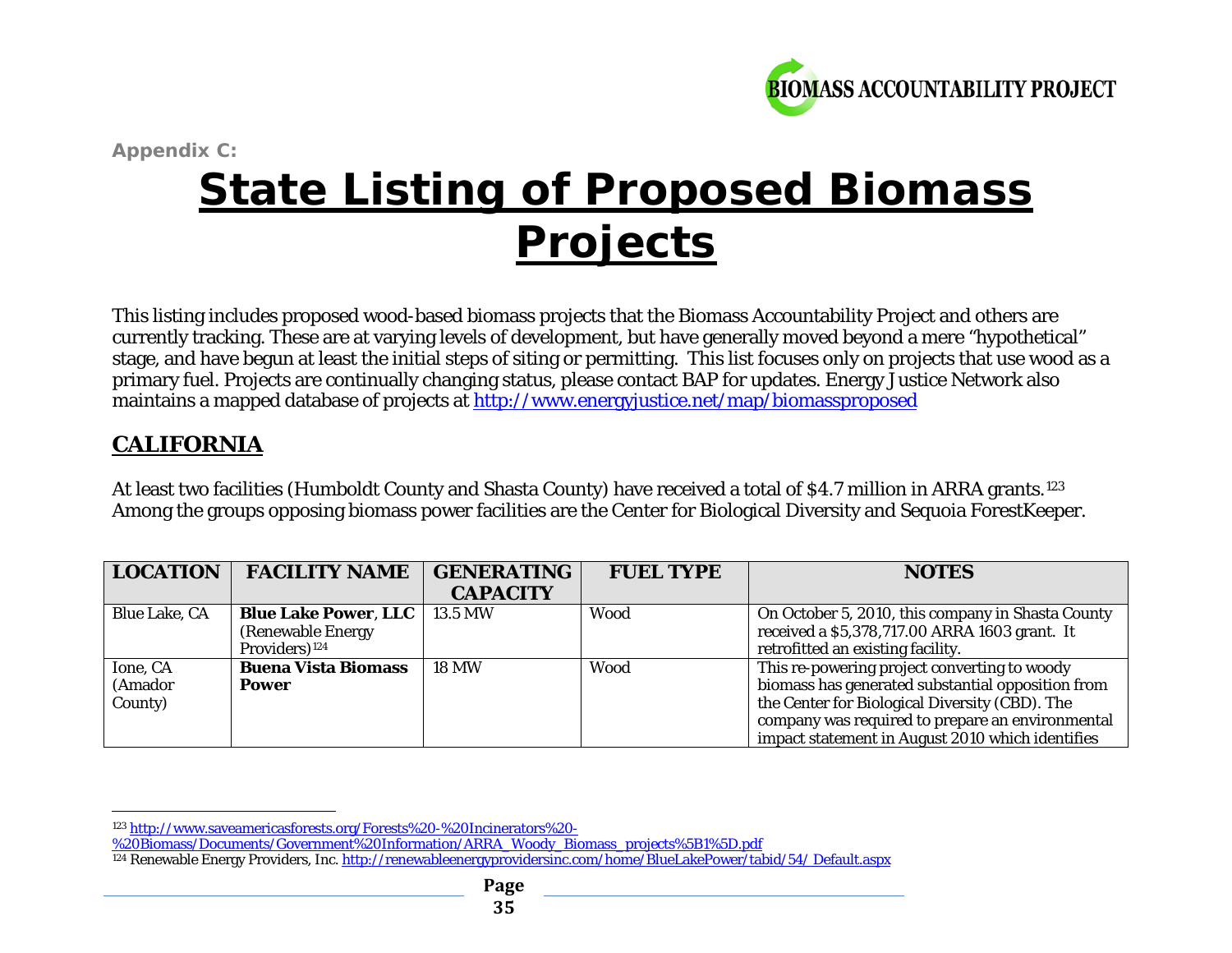<span id="page-35-4"></span><span id="page-35-3"></span><span id="page-35-2"></span><span id="page-35-1"></span><span id="page-35-0"></span>

|              |                                           |              |                                                                                                | how the facility is seeking ARRA funding from a<br>wildfire management program of the USDA. <sup>125</sup> It is<br>expected to begin hiring workers in summer 2011. 126                                                                                                                                                                       |
|--------------|-------------------------------------------|--------------|------------------------------------------------------------------------------------------------|------------------------------------------------------------------------------------------------------------------------------------------------------------------------------------------------------------------------------------------------------------------------------------------------------------------------------------------------|
| Weed, CA     | <b>Roseburg Forest</b><br><b>Products</b> | <b>15 MW</b> | Wood                                                                                           | Roseburg Forest Products is one of the largest<br>privately owned wood-products companies in the<br>U.S. The facility is opposed by The Ecology Center<br>and Concerned Citizens of Weed California. The<br>plant would burn the equivalent of 250 cords of<br>wood daily, and is located extremely close to<br>neighborhoods and schools."127 |
| Ione, CA     | <b>Jackson Valley</b><br><b>Energy</b>    | <b>18 MW</b> | Wood waste<br>(primary);<br>agricultural waste,<br>energy crops, forest<br>biomass (secondary) | <b>Owned by Reading Energy.</b>                                                                                                                                                                                                                                                                                                                |
| Stockton, CA | <b>DTE Energy Services</b>                | <b>45 MW</b> | Wood                                                                                           | DTE will convert an existing coal-fired plant to burn<br>wood, tree trimmings, and agricultural residues. The<br>plant will provide power to PG&E to meet the state<br>Renewable Portfolio standards. <sup>128</sup>                                                                                                                           |

# **COLORADO**

 $\overline{a}$ 

**San Juan Bioenergy**, LLC, Dove Creek, CO Received a \$296,977.00 ARRA 1603 grant in March 2010 for a bioenergy project using sunflower waste to provide more than one third of the electricity powering its sunflower oil production facility.<sup>[129](#page-35-4)</sup>

<sup>125</sup> In September 2009, the project applicant submitted a proposal to the USDA Forest Service (USFS) for consideration regarding American Recovery and Reinvestment Act (ARRA) grant funding for the proposed project.

<sup>126</sup> [http://www.recordnet.com/apps/pbcs.dll/article?AID=/20110525/A\\_NEWS/105250311](http://www.recordnet.com/apps/pbcs.dll/article?AID=/20110525/A_NEWS/105250311)

<sup>&</sup>lt;sup>127</sup> Clean Weed. <u>http://www.cleanweed.org</u>

<sup>128</sup> <http://www.zacks.com/stock/news/55196/DTE+Energy+in+Bio+Drive>

<sup>&</sup>lt;sup>129</sup> San Juan Bioenergy. <u>http://www.sanjuanbio.com</u>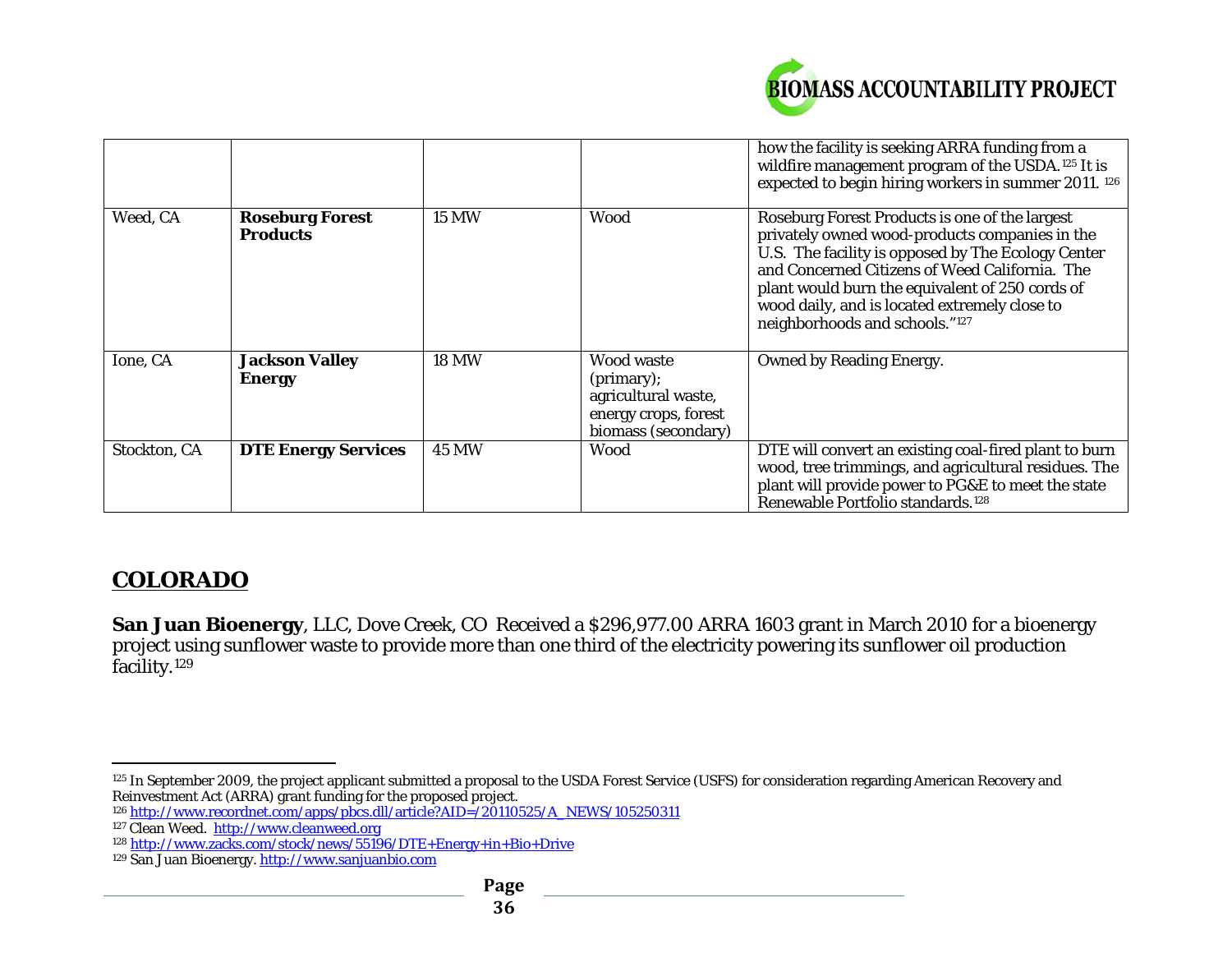<span id="page-36-4"></span><span id="page-36-3"></span><span id="page-36-2"></span><span id="page-36-1"></span><span id="page-36-0"></span>

# **CONNECTICUT**

**Nexterra Systems** is expanding its gasification technology across the U.S. with a biomass system that may involve electricity production, contracted by the City of Stamford, CT, for the Stamford Water Pollution Control Authority (SWPCA). The proposal is to switch from natural gas to burning "locally procured woody biomass waste."[130](#page-36-0) Media reports state that it will be funded by US Dept. of Energy grants.[131](#page-36-1)

| <b>LOCATION</b> | <b>FACILITY NAME</b>        | <b>GENERATING</b><br><b>CAPACITY</b> | <b>FUEL</b><br><b>TYPE</b> | <b>NOTES</b> |
|-----------------|-----------------------------|--------------------------------------|----------------------------|--------------|
| Plainfield, CT  | <b>Plainfield Renewable</b> | <b>43 MW</b>                         | <b>Wood</b>                |              |
|                 | Energy                      |                                      |                            |              |

# **FLORIDA**

Florida has some of the largest proposed biomass burning facilities in the U.S. These include proposals by Adage, a joint venture of Duke Energy and Areva, and by Boston-based American Renewables, LLC.[132](#page-36-2) At least two biomass power plants have cancelled their plans, following citizen opposition.[133](#page-36-3)

| <b>LOCATION</b> | <b>FACILITY</b><br><b>NAME</b>                        | <b>GENERATING</b><br><b>CAPACITY</b> | <b>FUEL</b><br><b>TYPE</b> | <b>NOTES</b>                                                                                                                                                                                                                                                                                                 |
|-----------------|-------------------------------------------------------|--------------------------------------|----------------------------|--------------------------------------------------------------------------------------------------------------------------------------------------------------------------------------------------------------------------------------------------------------------------------------------------------------|
| Port Manatee,   | <b>Florida</b><br><b>Biomass</b><br><b>Energy LLC</b> | 60 MW                                | Wood                       | The company plans to obtain ARRA 1603 grant funding for its \$200<br>million biomass combustion facility. It would use 1.3 million gallons<br>per day of water for cooling and obtained an agreement from Manatee<br>County to share the cost of a \$7.6 million water pipeline. <sup>134</sup> The facility |

l <sup>130</sup> Bryenton, Lori. "Nexterra: Gasification system for Stamford, CT." Water and Wastewater. 17 September, 2009. [http://www.waterandwastewater.com/www\\_services/news\\_center/publish/article\\_001840.shtml](http://www.waterandwastewater.com/www_services/news_center/publish/article_001840.shtml)

 $131$  The press states, "By selecting Nexterra's gasification technology, Stamford projects that it will lower its fuel costs by up to \$1 million per year and reduce its greenhouse gas emissions by approximately 4,000 tons annually, the equivalent of taking 1,000 cars off the road. The system will be designed to meet or outperform local air emissions standards."

<sup>132</sup> American Renewables, LLC is also developing a facility in Texas. Florida Department of Environmental Protection. <http://www.dep.state.fl.us/air/emission/bioenergy/BioJuly202010.pdf>

 $133$  Ibid.

<sup>&</sup>lt;sup>134</sup> Florida Department of Environmental Protection. [http://www.dep.state.fl.us/Air/emission/bioenergy/port\\_ manatee/FBEnergyPermit.pdf](http://www.dep.state.fl.us/Air/emission/bioenergy/port_%20manatee/FBEnergyPermit.pdf)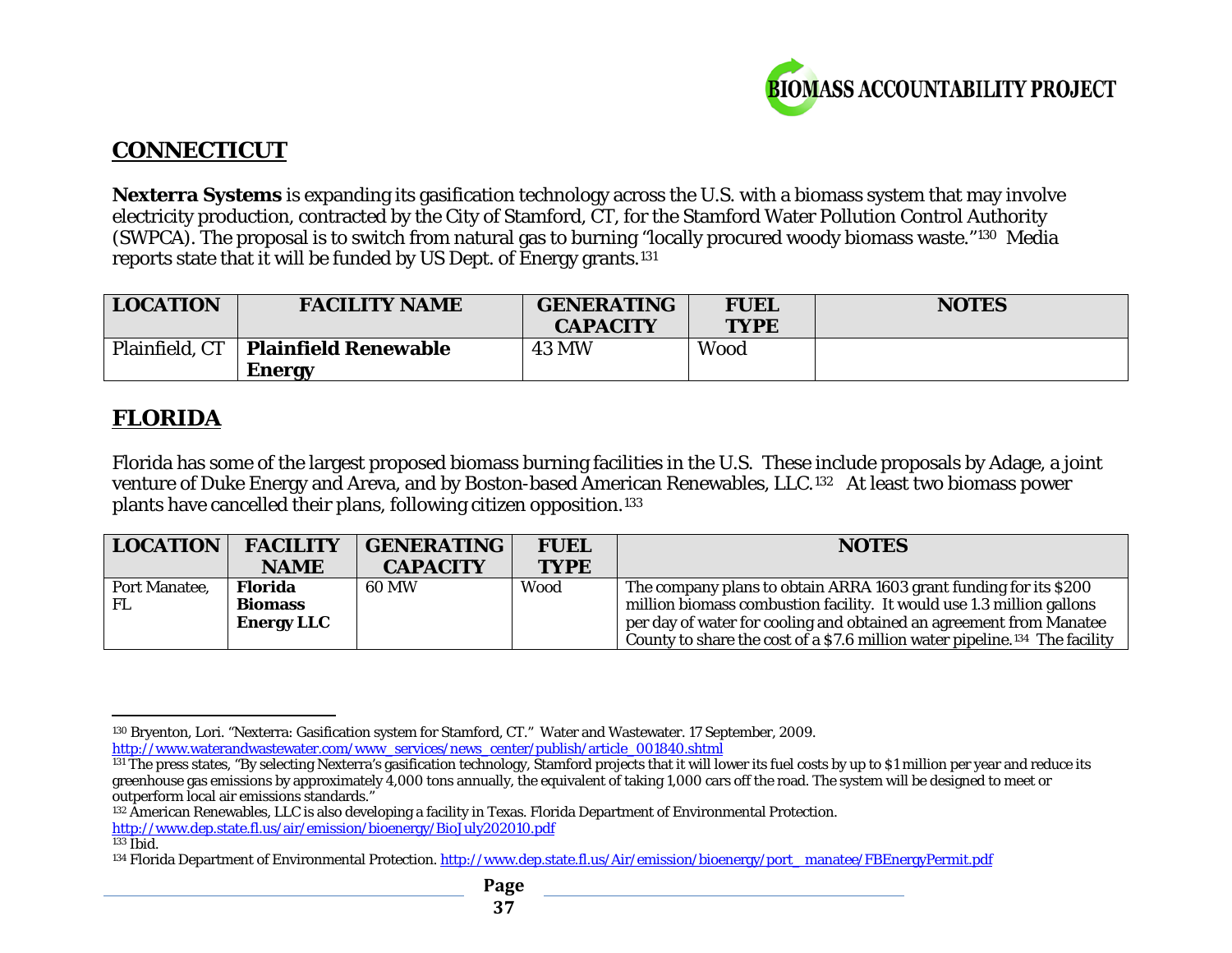<span id="page-37-7"></span><span id="page-37-6"></span><span id="page-37-5"></span><span id="page-37-4"></span><span id="page-37-3"></span><span id="page-37-2"></span><span id="page-37-1"></span><span id="page-37-0"></span>

|                                                   |                                                                                          |                               |                                                        | is under construction, but advocacy group ManaSota-88 and others are<br>opposing it. <sup>135</sup>                                                                                                                                                                                                                                                                                 |
|---------------------------------------------------|------------------------------------------------------------------------------------------|-------------------------------|--------------------------------------------------------|-------------------------------------------------------------------------------------------------------------------------------------------------------------------------------------------------------------------------------------------------------------------------------------------------------------------------------------------------------------------------------------|
| Port St. Joe, FL<br>(Gulf County)                 | <b>Northwest</b><br><b>Florida</b><br><b>Renewable</b><br><b>Energy</b><br><b>Center</b> | 67 MW (gross), 55<br>MW (net) | Wood<br>and/or fuel<br>crops <sup>136</sup>            | Plans to use a gasification process to convert biomass to gas, however<br>the technology is unproven on a commercial scale. The facility has<br>received preliminary approval from the DOE Loan Guarantee Program<br>and taken over by Rentech, LLC in April, 2011. Groups opposed include<br>the NAACP, Apalachicola Riverkeeper, and Gulf Citizens for Clean<br>Renewable Energy. |
| Auburndale,<br>FL <sup>137</sup> (Polk<br>County) | <b>Decker</b><br><b>Energy</b><br><b>International</b>                                   | <b>40 MW</b>                  | Wood, tires,<br>yard waste                             |                                                                                                                                                                                                                                                                                                                                                                                     |
| Perry, FL <sup>138</sup>                          | <b>Buckeye</b><br><b>Florida</b>                                                         | 25 MW expansion               | Wood                                                   |                                                                                                                                                                                                                                                                                                                                                                                     |
| St. Lucie<br>County, FL                           | <b>St. Lucie</b><br><b>County</b><br><b>Renewable</b><br><b>Energy</b><br>Project        | <b>18 MW</b>                  | Municipal<br>trash using<br>plasma arc<br>gasification | The air permit has been issued. <sup>139</sup>                                                                                                                                                                                                                                                                                                                                      |
| Hamilton<br>County, FL                            | <b>ADAGE</b>                                                                             | 55.5 MW                       | Wood                                                   | The final air permit was issued and the facility was set to open in<br>2012. <sup>140</sup> As of $4/2011$ – the project is expected to be abandoned. <sup>141</sup>                                                                                                                                                                                                                |
| Citrus, FL                                        | <b>Trans World</b><br>Energy /<br><b>Progress</b><br><b>Energy</b>                       | <b>40 MW</b>                  | Wood                                                   | A 20-year power purchase agreement with Progress Energy has been<br>signed. <sup>142</sup>                                                                                                                                                                                                                                                                                          |
| Gainesville, FL                                   | <b>Gainesville</b>                                                                       | <b>100 MW</b>                 | Wood                                                   | American Renewables, LLC is building a similar plant in Sacul, Texas.                                                                                                                                                                                                                                                                                                               |

 $\overline{a}$ <sup>135</sup> Wolfrum, Timothy. "County, Biomass Firm Agree to Build Water Line." *Brandenton Herald.* 10 Nov. 2010. <http://www.istockanalyst.com/article/viewiStockNews/articleid/4655515>

<sup>141</sup> <http://www.forest2market.com/f2m/us/f2m1/free/forest2fuel-archive/story/2011-Apr-BioPower>

<sup>&</sup>lt;sup>136</sup> Energy Justice Network. <u>http://www.energyjustice.net/map/nationalmap; www.gulfbiomassincinerator.org</u>

 $137$  Ibid.

<sup>138</sup> Ibid.

<sup>139</sup> Ibid.

<sup>&</sup>lt;sup>140</sup> ADAGE withdrew a biomass project from Gadsden County on March 19, 2010. After citizen opposition, an Adage proposal for Gretna, FL was withdrawn in March 2010. (The facility has since tried to relocate in Shelton WA, also facing opposition, and eventual withdrawal.

<sup>&</sup>lt;sup>142</sup> <http://www.businessweek.com/ap/financialnews/D9NDTQJG0.htm>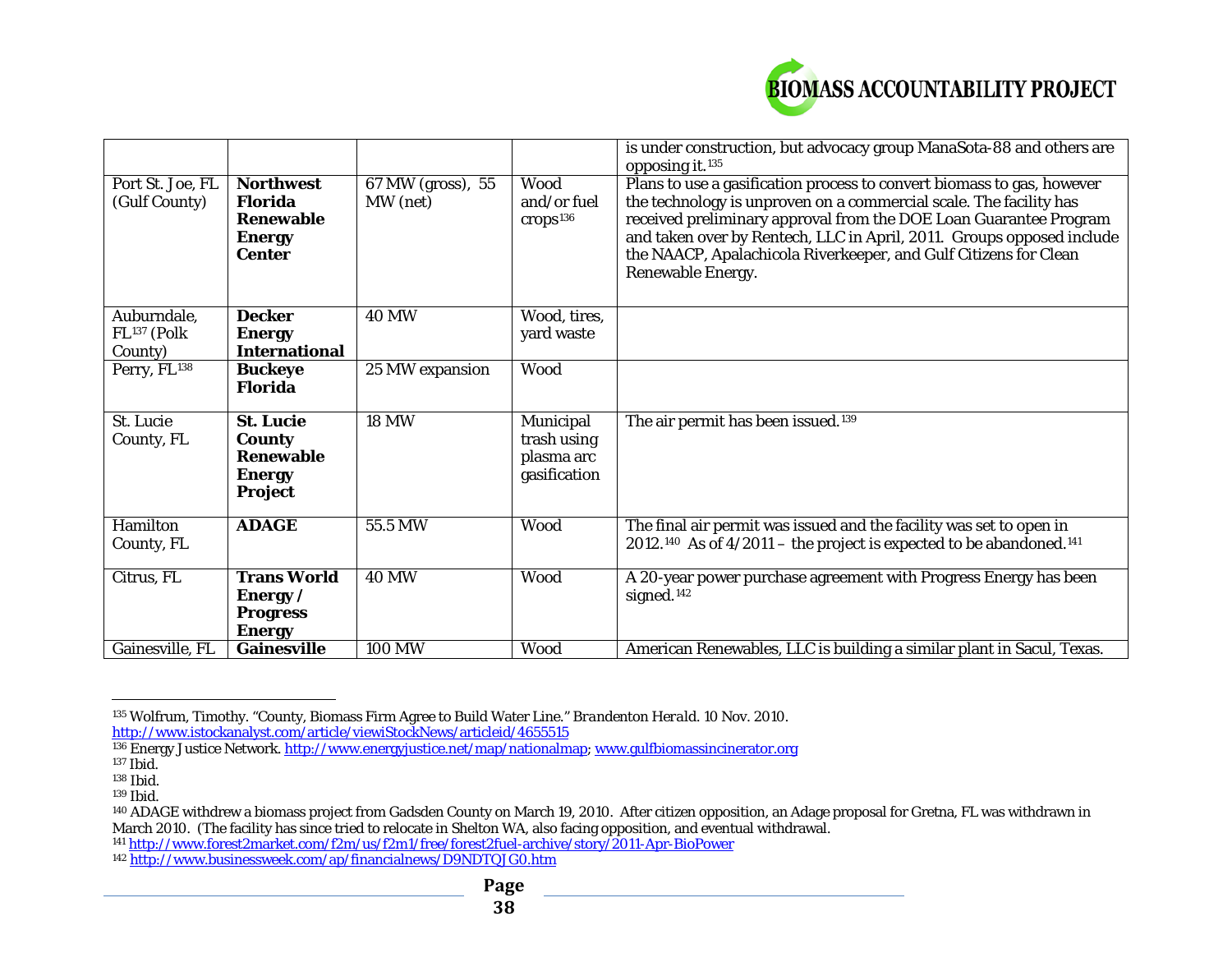<span id="page-38-8"></span><span id="page-38-7"></span><span id="page-38-6"></span><span id="page-38-5"></span><span id="page-38-4"></span><span id="page-38-3"></span><span id="page-38-2"></span><span id="page-38-1"></span><span id="page-38-0"></span>

| <b>Renewable</b>  | Electricity will be sold to the Gainesville Regional Utility. The facility is      |
|-------------------|------------------------------------------------------------------------------------|
| <b>Energy</b>     | expected to receive \$200 million in ARRA funding. 143 There was no                |
| <b>Center LLC</b> | NEPA process. <sup>144</sup> Citizens challenged the facility with three lawsuits, |
|                   | including siting and air permits <sup>145</sup> In 12/2010 Governor Charlie Crist  |
|                   | and the State cabinet voted to approve the project. 146 A major concern            |
|                   | of citizen opponents is the adverse financial impact on the City of                |
|                   | Gainesville and ratepayers. Citizen advocates allege that the total cost of        |
|                   | American Renewables' electricity contract with the city is estimated at            |
|                   | more than \$2 billion, making the power much more expensive than                   |
|                   | other forms of energy. <sup>147</sup> The financial incentives offered to the      |
|                   | developer include leasing 113 acres of public land for \$100 per year for          |
|                   | the facility site. <sup>148</sup> In March a settlement was reached requiring      |
|                   | increased pollution controls and other modifications from the original             |
|                   | proposal. Expected to begin operations by the end of 2013.                         |

# **GEORGIA**

| <b>LOCATION</b> | <b>FACILITY</b>           | <b>GENERATING</b>     | <b>FUEL</b>   | <b>NOTES</b>                                                              |
|-----------------|---------------------------|-----------------------|---------------|---------------------------------------------------------------------------|
|                 | <b>NAME</b>               | <b>CAPACITY</b>       | <b>TYPE</b>   |                                                                           |
| Valdosta, GA    | <b>Wiregrass</b>          | <b>40 MW</b>          | Wood and      | Stalled in June, 2011, following opposition form several                  |
|                 | Power, LLC <sup>149</sup> |                       | sewage sludge | groups.                                                                   |
|                 |                           |                       |               | State chapter of the NAACP and the Lowndes-Valdosta NAACP                 |
|                 |                           |                       |               | chapter oppose the project and consider it a "clear cut case of           |
|                 |                           |                       |               | environmental racism."150                                                 |
| Rabun Gap, GA   | <b>Multitrade</b>         | 20 MW, expansion      | Wood          | On May 3, 2010, this project received an \$8,503,434.00 ARRA              |
|                 | <b>Rabun Gap, LLC</b>     | of wood-only facility |               | 1603 grant. <sup>151</sup> According to the website, Multitrade Rabun Gap |
|                 |                           |                       |               | is a special purpose entity formed to construct and operate a             |

 $\overline{a}$ <sup>143</sup> <http://www.forest2market.com/f2m/us/f2m1/free/forest2fuel-archive/story/2011-Apr-BioPower>

<sup>144</sup> Maple, Tommy. "Biomass Plant to Use Ancient Technology." *Alligator*. 16 November, 2010.

<sup>145</sup> Smith, Chad. "Tug of War Over Biomass Plant." *Gainesville Sun*. 2 August, 2010.

<sup>&</sup>lt;sup>146</sup> Boll, Aaron. "GRU Closer to Building Biomass Plant." WCJB-TV. 9 December, 2010. http://www.wcjb.com/news/8298/gru-closer-to-building-biomass-plant <sup>147</sup> GREC opponents also cite increased electricity rates, increased pollution and emission of dioxins. The Gainesville City Commission approved a 30-year energy contract between Gainesville Regional Utilities (GRU) and Gainesville Renewable Energy Center, LLC (GREC), many pages of which have been blacked out. <sup>148</sup> "Stop the Gainesville Biomass Plant." <u>http://biomess.us/gainesville/Stop%20the%20Gainesville%20Biomass% 20Plant.pdf</u>

<sup>&</sup>lt;sup>149</sup> Wiregrass Power, LLC is wholly owned by Sterling Energy Assets of Atlanta, GA and is developing the biomass burning facility proposed to be added to the Port Townsend Paper Company site in Washington State. According to its website Sterling Energy Assets, "leads the nation in sale" of renewable energy credits (RECs). http://docs.google.com/viewer?a=v&q=cache:J8RdCQrbI4oJ:www.ptpc.com/Biomass\_Handout. pdf

<sup>150</sup> Touchton, Leigh. Letter to President Obama and US Congress. 23 September, 2010. http://nobiomassburning.org/docs/NAACP-Valdosta\_GA.pdf <sup>151</sup> Leaf Clean Energy Company[. http://www.leafcleanenergy.com/portfolio.html](http://www.leafcleanenergy.com/portfolio.html)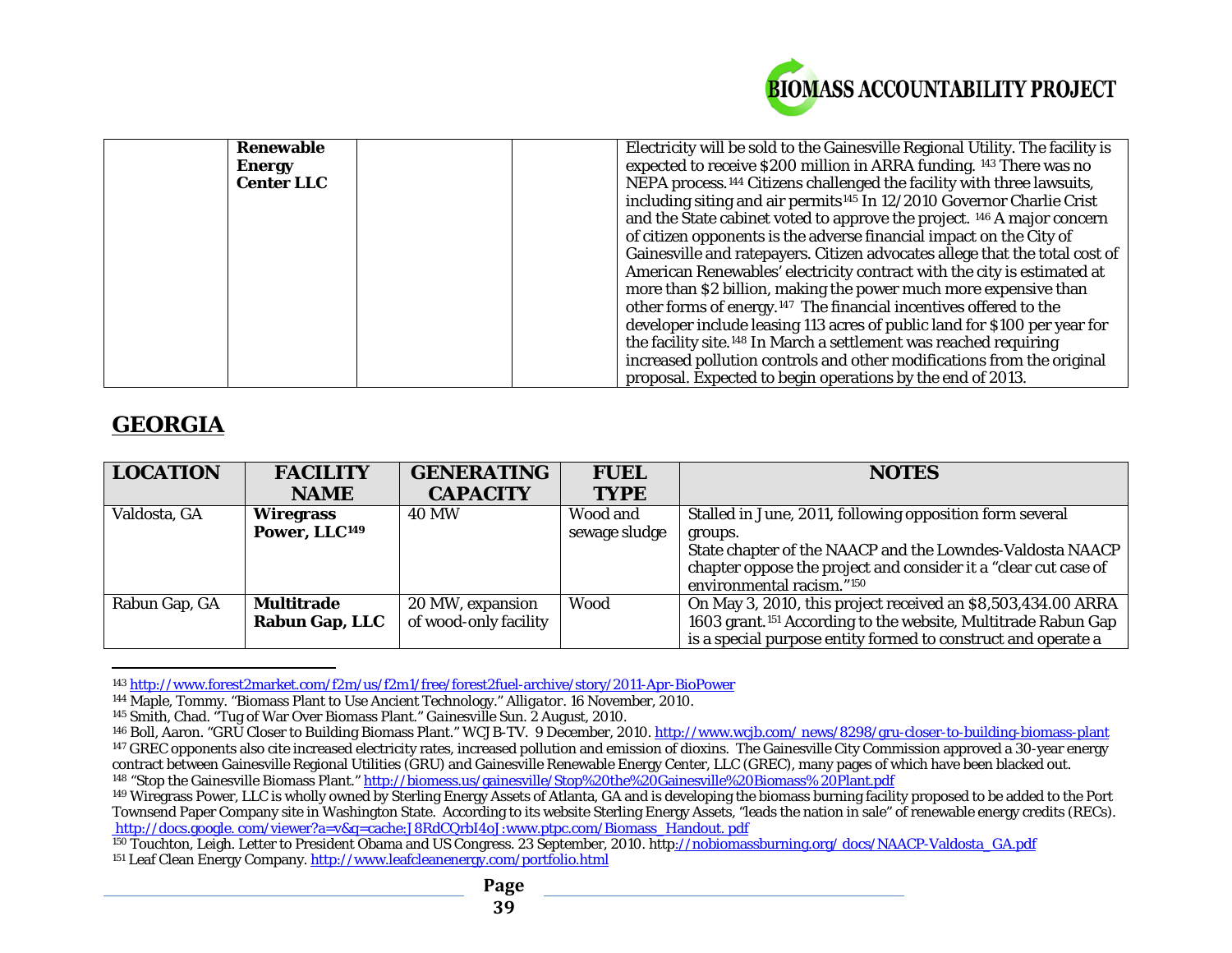<span id="page-39-6"></span><span id="page-39-5"></span><span id="page-39-4"></span><span id="page-39-3"></span><span id="page-39-2"></span><span id="page-39-1"></span><span id="page-39-0"></span>

|                             |                            |               |                           | facility that "will use native renewable fuel from the local forest<br>industry" and is expected to sell power to a Georgia co-op                                                                                                      |
|-----------------------------|----------------------------|---------------|---------------------------|----------------------------------------------------------------------------------------------------------------------------------------------------------------------------------------------------------------------------------------|
|                             |                            |               |                           | under a long-term PPA.                                                                                                                                                                                                                 |
| Appling, County,<br>GA      | Oglethorpe<br><b>Power</b> | <b>100 MW</b> | Wood                      | Oglethorpe Power plans to build two wood-fired biomass<br>electric facilities in Appling and Warren Counties, and possibly<br>a third plant in Echols County. As of April 2011 - this project is<br>on indefinite hold. <sup>152</sup> |
| <b>Warren County,</b><br>GA | Oglethorpe<br><b>Power</b> | <b>100 MW</b> | Wood                      |                                                                                                                                                                                                                                        |
| <b>Echols County,</b><br>GA | Oglethorpe<br><b>Power</b> | <b>100 MW</b> | Wood                      |                                                                                                                                                                                                                                        |
| Fort Gaines, GA             | <b>Yellow Pine</b>         | <b>110 MW</b> | Coal co-firing            |                                                                                                                                                                                                                                        |
|                             | <b>Energy Company</b>      |               | with wood. <sup>153</sup> |                                                                                                                                                                                                                                        |
| Carnesville, GA             | <b>Earth Resources</b>     | 28.5 MW       | <b>Woody</b>              | A \$70 million, 28.5 MW facility is hoping to begin operations                                                                                                                                                                         |
|                             | Inc. / Sterling            |               | biomass $\angle$          | in 2013, nearly 8 years after it was first proposed. Construction                                                                                                                                                                      |
|                             | <b>Planet</b>              |               | <b>Poultry Litter</b>     | has still not started yet. 154                                                                                                                                                                                                         |
| Fitzgerald, GA              | <b>Ben Hill Plant</b>      | <b>850 MW</b> | Co-firing with            | Some organizations are arguing for it to convert to a biomass                                                                                                                                                                          |
|                             |                            |               | coal                      | incinerator. <sup>155</sup>                                                                                                                                                                                                            |
| Blakely, GA <sup>156</sup>  | <b>Longleaf Energy</b>     | 1200 MW       | Coal co-firing            |                                                                                                                                                                                                                                        |
|                             | <b>Station</b>             |               | with wood.                |                                                                                                                                                                                                                                        |

# **HAWAII**

| <b>LOCATION</b> | <b>FACILITY NAME</b>                        | <b>GENERATIN</b><br><b>G CAPACITY</b> | <b>FUEL TYPE</b>            | <b>NOTES</b> |
|-----------------|---------------------------------------------|---------------------------------------|-----------------------------|--------------|
| Kapolei, HI     | <b>Campbell Industrial</b><br>Park          | <b>113 MW</b>                         | Biodiesel. <sup>157</sup>   |              |
| Kaua'I, HI      | <b>Kaua'I Island Utility</b><br>Cooperative |                                       | Agricultural "waste"<br>158 |              |

 $\overline{a}$ <sup>152</sup> <http://www.forest2market.com/f2m/us/f2m1/free/forest2fuel-archive/story/2011-Apr-BioPower>

<sup>153</sup> Wood Pellet Guru. 14 January, 2008.<http://woodpelletguru.blogspot.com/2008/01/yellow-pine-energy-contracts-with.html>

<sup>154</sup> <http://www.independentmail.com/news/2011/mar/22/sc-company-wants-build-plant-turn-poultry-waste-en/?print=1>

<sup>155</sup> Energy Justice Network[. http://www.energyjustice.net/map/displayfacility-74188.htm](http://www.energyjustice.net/map/displayfacility-74188.htm)

<sup>156</sup> "Petition Identifies Flaws in Longleaf Coal-Fired Power Plant Permit." Southeast Green. 19 January, 2010. [http://www.southeastgreen.com/index.php?option=com\\_content&id= 3199&view= article &Itemid=51](http://www.southeastgreen.com/index.php?option=com_content&id=%203199&view=%20article%20&Itemid=51)

<sup>&</sup>lt;sup>157</sup> Energy Justice Network. <u>http://www.energyjustice.net/map/nationalmap</u>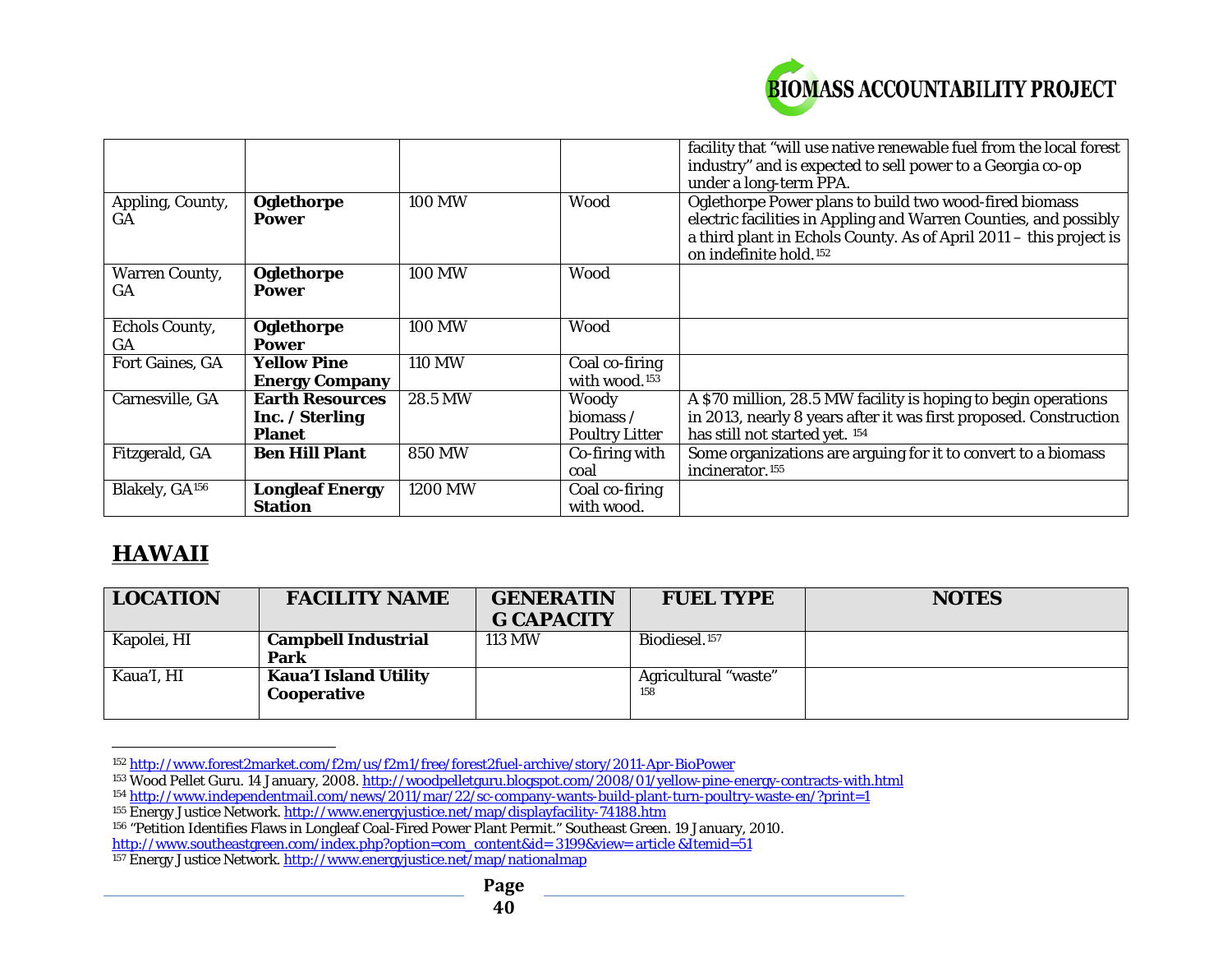<span id="page-40-3"></span><span id="page-40-2"></span><span id="page-40-1"></span><span id="page-40-0"></span>

| Pepeekeo Point, HI   Hu Honua Bioenergy<br><b>LLC</b> |  | For over 3 years, Keep Our Island Clean has<br>opposed reopening of the facility citing the<br>lack of an EIS and the company's |
|-------------------------------------------------------|--|---------------------------------------------------------------------------------------------------------------------------------|
|                                                       |  | unwillingness to use the best available                                                                                         |
|                                                       |  | technology for pollution control. <sup>159</sup>                                                                                |

# **IDAHO**

| <b>LOCATION</b> | <b>FACILITY</b>    | <b>GENERATING</b> | <b>FUEL</b> | <b>NOTES</b>                                                           |
|-----------------|--------------------|-------------------|-------------|------------------------------------------------------------------------|
|                 | <b>NAME</b>        | <b>CAPACITY</b>   | <b>TYPE</b> |                                                                        |
| Sandpoint, ID   | <b>Adage</b>       | 50 MW             | Wood        | Adage, a joint venture of Areva and Duke Energy, announced an          |
|                 | <b>Sandpoint</b>   |                   |             | agreement with Energy Northwest in February 2010 and to build two      |
|                 |                    |                   |             | wood burning biomass power facilities in Idaho by 2013 (per deadlines  |
|                 |                    |                   |             | for the ARRA Section 1603 grants.) The facilities are in Sandpoint (50 |
|                 |                    |                   |             | MW) and north of Boise (50 MW). Adage also has proposed facilities in  |
|                 |                    |                   |             | Florida and Washington. <sup>160</sup>                                 |
| Boise, ID       | <b>Adage Boise</b> | <b>50 MW</b>      | Wood        |                                                                        |

# **ILLINOIS**

| <b>LOCATION</b> | <b>FACILITY NAME</b>       | <b>GENERATING CAPACITY</b> | <b>FUEL TYPE</b>    | <b>NOTES</b> |
|-----------------|----------------------------|----------------------------|---------------------|--------------|
| Robbins, IL     | <b>Robbins Community</b>   | <b>56 MW</b>               | Wood <sup>161</sup> |              |
|                 | <b>Power LLC</b>           |                            |                     |              |
| Oakland, IL     | <b>American Clean Coal</b> |                            | Coal co-firing with |              |
|                 | <b>Fuels</b>               |                            | wood <sup>162</sup> |              |

 $\overline{a}$ <sup>158</sup> "KIUC signs biomass deal." PR Newswire. 25 Jan., 2011. <u>http://www.prnewswire.com/news-releases/kiuc-signs-biomass-deal-114604869.html</u>

<sup>159</sup> HuHonua Exhibits. [https://docs.google.com/leaf?id=0B2v0inb\\_IIzvNjFkYWFmYzgtYWE5OC00NTVjLWI4 NGItMzk3Z mJkM2FlOGUz&hl=en](https://docs.google.com/leaf?id=0B2v0inb_IIzvNjFkYWFmYzgtYWE5OC00NTVjLWI4%20NGItMzk3Z%20mJkM2FlOGUz&hl=en)

<sup>160</sup> Wire, Sarah D. "Energy company looks for biomass location in Idaho." *Seattle Times*. 26 February, 2009. [http://seattletimes.nwsource.com/html/localnews/2008791211\\_apidxgrarevabiomass2ndldwritethru.html](http://seattletimes.nwsource.com/html/localnews/2008791211_apidxgrarevabiomass2ndldwritethru.html)

<sup>161</sup> Energy Justice Network[. http://www.energyjustice.net/map/nationalmap](http://www.energyjustice.net/map/nationalmap)  $162$  Ibid.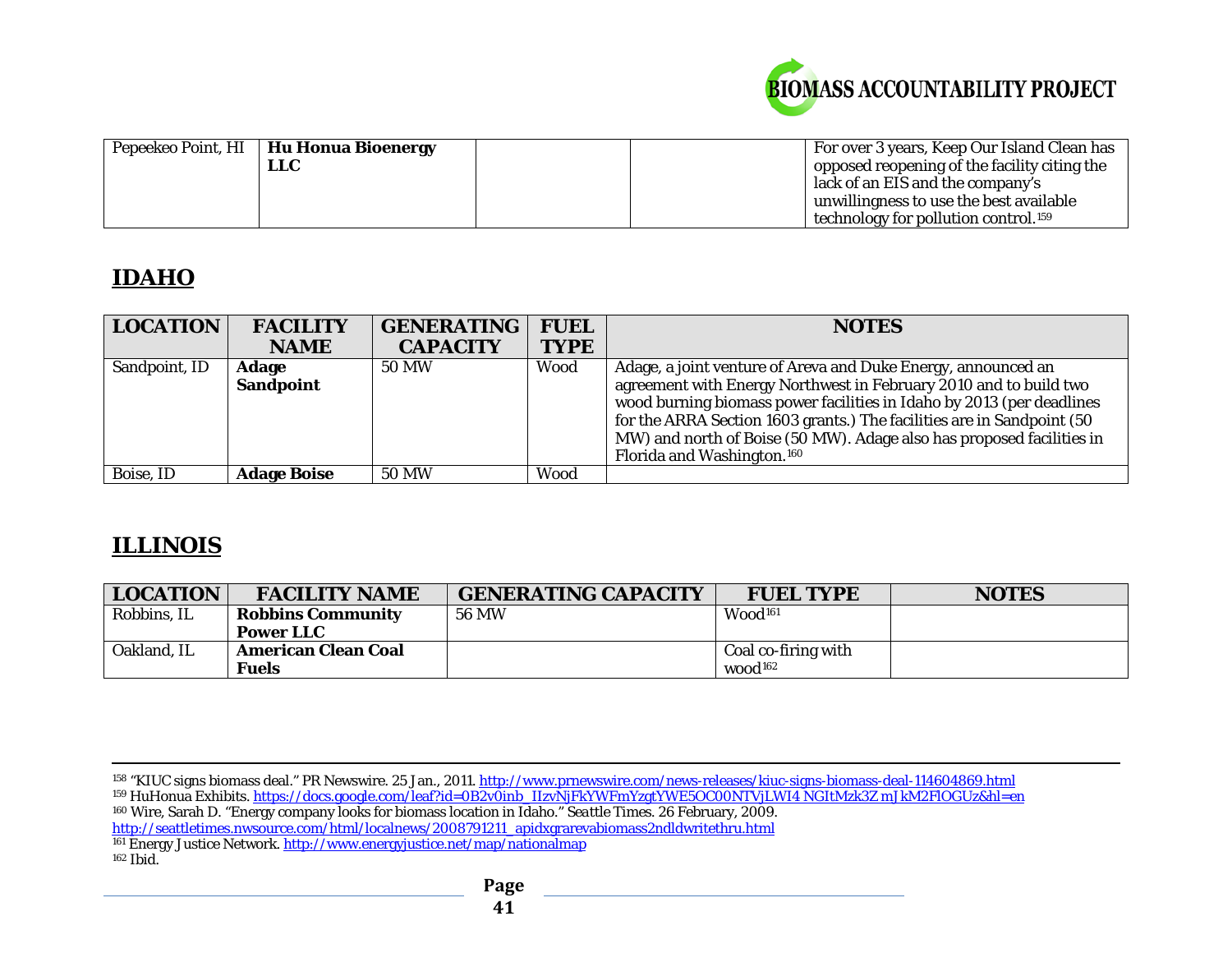<span id="page-41-4"></span><span id="page-41-3"></span><span id="page-41-2"></span><span id="page-41-1"></span><span id="page-41-0"></span>

# **INDIANA**

For the past two years, a range of citizens have been engaged in campaign involving three wood burning proposals by Liberty Green Renewables, LLC in Southern Indiana (Scottsburg, Milltown, and an undisclosed location).<sup>163</sup> Efforts included community organizing, legal challenges, and political campaigns. There is at least one current lawsuit seeking to ensure that zoning laws prevent air pollution. The opposition includes groups formed specifically to oppose the facility (Concerned Citizens of Crawford County and Concerned Citizens of Scott County) and regional groups such as Hoosier Environmental Council, Pike Gibson Citizens for Clean Environment, and Heartwood.

| <b>LOCATION</b>                     | <b>FACILITY</b>                               | <b>GENERATING</b> | <b>FUEL</b>         | <b>NOTES</b>                                                                                                                                                                                                                                                                                                                                                                                                   |
|-------------------------------------|-----------------------------------------------|-------------------|---------------------|----------------------------------------------------------------------------------------------------------------------------------------------------------------------------------------------------------------------------------------------------------------------------------------------------------------------------------------------------------------------------------------------------------------|
|                                     | <b>NAME</b>                                   | <b>CAPACITY</b>   | <b>TYPE</b>         |                                                                                                                                                                                                                                                                                                                                                                                                                |
| Brazil, IN                          | <b>Bioenergy Power</b>                        | <b>30 MW</b>      | Wood <sup>164</sup> |                                                                                                                                                                                                                                                                                                                                                                                                                |
| Milltown, IN                        | <b>Liberty Green</b>                          | <b>28 MW</b>      | Wood <sup>165</sup> |                                                                                                                                                                                                                                                                                                                                                                                                                |
| Scottsburg, IN                      | <b>Liberty Green</b>                          | <b>28 MW</b>      | Wood <sup>166</sup> |                                                                                                                                                                                                                                                                                                                                                                                                                |
| Dubois County,<br>IN <sup>167</sup> | <b>Jasper Utility</b><br><b>Service Board</b> | 15-35 MW          |                     | The Jasper Utility Service Board is looking to convert an existing coal fired<br>plant (which is on stand-by and not in active use) to biomass. Proposed fuel<br>supplies include wood, coal co-firing, switchgrass/miscanthus grass. Includes<br>a 40 MW on demand unit natural gas unit. Currently final negotiations are in<br>progress with Twisted Oak, LLC from Texas. No permit applications yet filed. |

# **IOWA**

| <b>LOCATION</b>      | <b>FACILITY</b><br><b>NAME</b> | <b>GENERATING</b><br><b>CAPACITY</b> | <b>FUEL TYPE</b> | <b>NOTES</b>                                   |
|----------------------|--------------------------------|--------------------------------------|------------------|------------------------------------------------|
|                      |                                |                                      |                  |                                                |
| <b>Iowa City, IA</b> | <b>Iowa State</b>              |                                      | Coal/wood 85:15  | CHP plant proposing to use a wood biomass mix. |

 $\overline{a}$ <sup>163</sup> Liberty Green Renewables[. www.libertygreenrenewables.com](http://www.libertygreenrenewables.com/)

<sup>164</sup> Energy Justice Network.<http://www.energyjustice.net/map/nationalmap>

<sup>165</sup> Renewable Energy Development[. http://renewableenergydev.com/red/biomass-milltown-power-plant/](http://renewableenergydev.com/red/biomass-milltown-power-plant/)

<sup>166</sup> Scottsburg Renewable Energy Center. 3 November 2009[. http://www.scottsburgbiomass.com/uploads/ LGR\\_Public\\_Informational\\_Packet.pdf](http://www.scottsburgbiomass.com/uploads/%20LGR_Public_Informational_Packet.pdf)

<sup>167</sup> Greene, Linda. "Biomass invades, threatens Southern Indiana. *Bloomington Alternative*. 27 November, 2010.

<http://www.bloomingtonalternative.com/node/10609>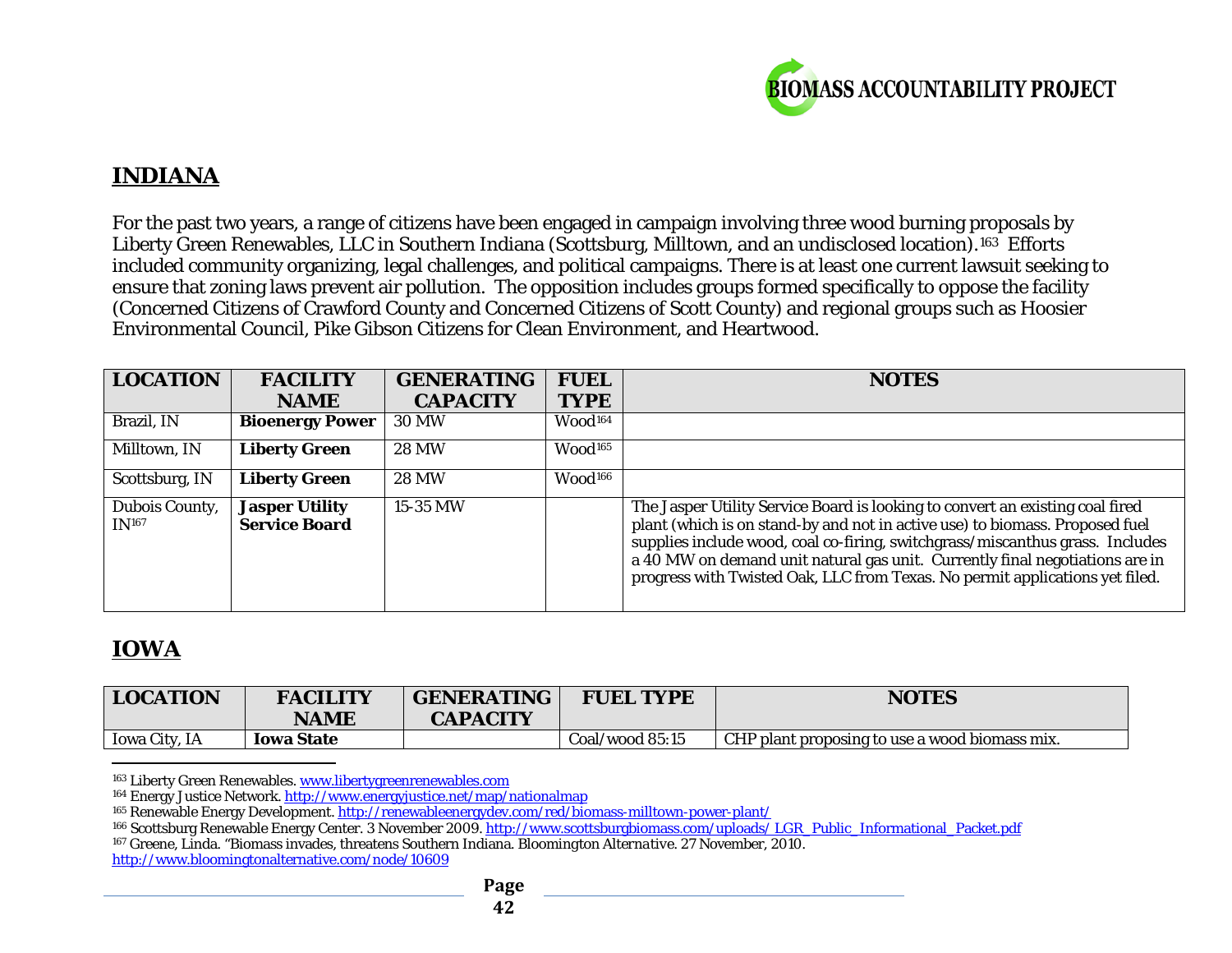<span id="page-42-5"></span><span id="page-42-4"></span><span id="page-42-3"></span><span id="page-42-2"></span><span id="page-42-1"></span><span id="page-42-0"></span>

|                          | $\overline{\phantom{0}}$ | mix |  |
|--------------------------|--------------------------|-----|--|
| -----<br><b>IZANICAC</b> |                          |     |  |

# **KANSAS**

| <b>LOCATION</b> | <b>FACILITY NAME</b>   | <b>GENERATING</b><br><b>CAPACITY</b> | <b>FUEL TYPE</b> | <b>NOTES</b>                                                       |
|-----------------|------------------------|--------------------------------------|------------------|--------------------------------------------------------------------|
| Goodland, KS    | <b>Energy Holdings</b> | <b>25 MW</b>                         | Coal and biomass | Also railroad ties, tires and other waste products. <sup>168</sup> |

# **KENTUCKY**

| <b>LOCATION</b>           | <b>FACILITY NAME</b> | <b>GENERATING</b>                                       | <b>FUEL TYPE</b>          | <b>NOTES</b> |
|---------------------------|----------------------|---------------------------------------------------------|---------------------------|--------------|
|                           |                      | <b>CAPACITY</b>                                         |                           |              |
| Hazard, KY <sup>169</sup> | ecoPower Generation  | Less than 50 MW                                         | Wood                      |              |
| Maysville, KY             | <b>H</b> L Spurlock  | 1,118 MW total. 268<br>MW co-firing wood <sup>170</sup> | Wood co-fire with<br>coal |              |

# **MAINE**

Maine has a number of currently operating biomass combustion power facilities. According to Maine Gov. John Baldacci, Maine has the second-highest number of biomass facilities in the country after California.[171](#page-42-3) For the 2009 to 2010 period, Maine received the most BCAP funding of any state: \$34.8 million.<sup>172</sup> Maine has 26 BCAP qualified biomass facilities. Almost all the Massachusetts RPS-qualified biomass generation is located in Maine and New Hampshire. [173](#page-42-5)There is significant concern over the fact that Maine forests are being disproportionally used to meet RPS targets in Massachusetts.

<sup>172</sup> Leary, Mal. "Maine gets most federal biofuel help of any state." *Bangor Daily News.* 12 December, 2010. <http://new.bangordailynews.com/2010/12/12/politics/maine-gets-most-federal-biofuel-help-of-any-state>

l <sup>168</sup> "NC's Energy Holdings buying Kansas energy plant for \$42M." *Tech Journal South*. 16 April, 2008.

<http://www.techjournalsouth.com/2008/04/nc%E2%80%99s-energy-holdings-buying-kansas-energy-plant-for-42m/>

<sup>169</sup> Eco Power Generation.<http://www.ecopg.com/?p=1>

<sup>170</sup> [http://webcache.googleusercontent.com/search?q=cache:fVPYcXttwIEJ:www.eia.doe.gov/cneaf/solar.renewables/page/trends/table1\\_9.xls](http://webcache.googleusercontent.com/search?q=cache:fVPYcXttwIEJ:www.eia.doe.gov/cneaf/solar.renewables/page/trends/table1_9.xls)

<sup>171</sup> "Maine benefits heavily from federal biomass subsidy." *Bangor Daily News*. 12 December, 2010. [http://www.woodbiomass.com/woodbiomass/news/North-](http://www.woodbiomass.com/woodbiomass/news/North-America/Wood-Energy/Maine-federal-biomass-subsidy-BCAP.html)[America/Wood-Energy/Maine-federal-biomass-subsidy-BCAP.html](http://www.woodbiomass.com/woodbiomass/news/North-America/Wood-Energy/Maine-federal-biomass-subsidy-BCAP.html)

<sup>173</sup> Page 13. http://www.mass.gov/Eoeea/docs/doer/rps/RPS\_and\_APS\_2009\_Annual\_Compliance\_Report\_DOER\_20311.pdf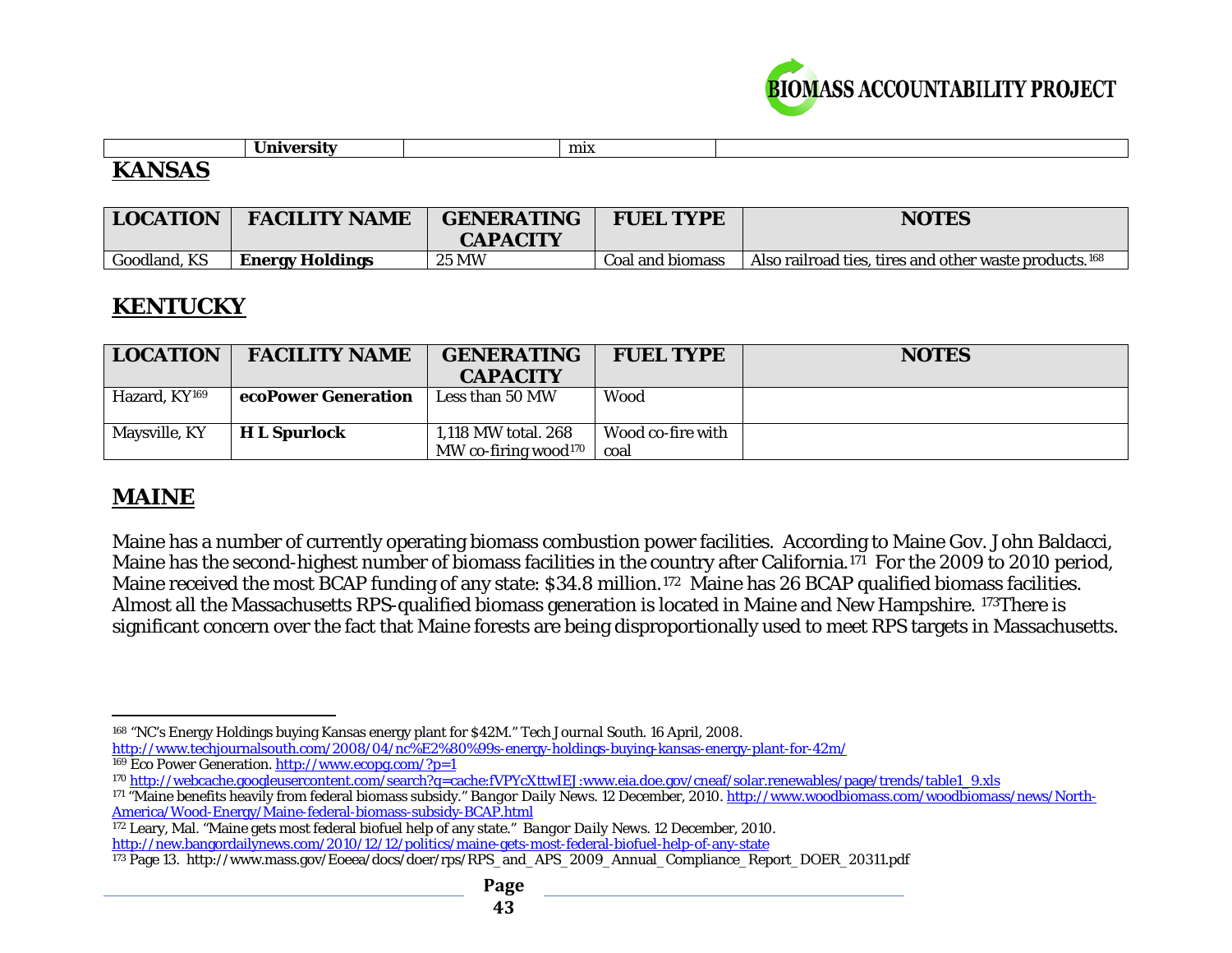<span id="page-43-2"></span><span id="page-43-1"></span><span id="page-43-0"></span>

# **MARYLAND**

Fibrowatt has expressed renewed interest in building a poultry litter incinerator in Maryland. There is a request-forproposal listed on their website.[174](#page-43-0) As of May 2011, Governor Martin O'Malley expressed intent in signing Senate Bill 690, which among other issues, would classify Municipal Waste as a Tier 1 "renewable" fuel, making trash eligible for renewable energy credits and subsidies. [175](#page-43-1)

# **MASSACHUSETTS**

Over the past five years, five biomass facilities have been proposed for the Western part of the state, catalyzing community-based opposition. The state commissioned the Manomet Center for Conservation Science to conduct the *Biomass Sustainability and Carbon Policy Study*[176](#page-43-2), completed in June 2010. Subsequently Massachusetts DOER began the process of changing the state's Renewable Portfolio Standard (RPS) regulations to comport with state law on greenhouse gas reduction targets and sound forest practices.

| <b>LOCATION</b> | <b>FACILITY</b>  | <b>GENERATING</b> | <b>FUEL</b> | <b>NOTES</b>                                                             |
|-----------------|------------------|-------------------|-------------|--------------------------------------------------------------------------|
|                 | <b>NAME</b>      | <b>CAPACITY</b>   | <b>TYPE</b> |                                                                          |
| Russell, MA     | <b>Russell</b>   | 50                | Wood        | This facility on the banks of the Westfield River was first proposed in  |
|                 | <b>Biomass</b>   |                   |             | 2006 and has generated substantial community opposition. Legal           |
|                 |                  |                   |             | challenges include appeals of the air pollution permit, the water        |
|                 |                  |                   |             | withdrawal permit and local zoning requirements.                         |
| Springfield, MA | <b>Palmer</b>    | 38                | Wood        | Proposed in 2008 to burn biomass along with construction and             |
|                 | <b>Renewable</b> |                   |             | demolition debris but now states it will burn only wood biomass. It has  |
|                 | <b>Energy</b>    |                   |             | generated substantial public controversy as Springfield is designated by |
|                 |                  |                   |             | U.S. EPA and Massachusetts as an environmental justice community.        |
|                 |                  |                   |             | Seeking an air pollution permit as a "non-major" stationary source for   |
|                 |                  |                   |             | Prevention of Significant Deterioration (PSD) and New Source Review      |

 $\overline{a}$ <sup>174</sup> <http://www.fibrowattusa.com/projects/maryland/>

<sup>175</sup> <http://biomassmagazine.com/articles/5527/maryland-governor-to-sign-bill-making-msw-renewable-source>

<sup>176</sup> "Biomass Sustainability and Carbon Policy Study." *Manomet Center for Conservation Sciences*. 10 June, 2010. [http://www.manomet.org/sites/manomet.org/files/Manomet\\_Biomass\\_Report\\_Full\\_LoRez.pdf](http://www.manomet.org/sites/manomet.org/files/Manomet_Biomass_Report_Full_LoRez.pdf)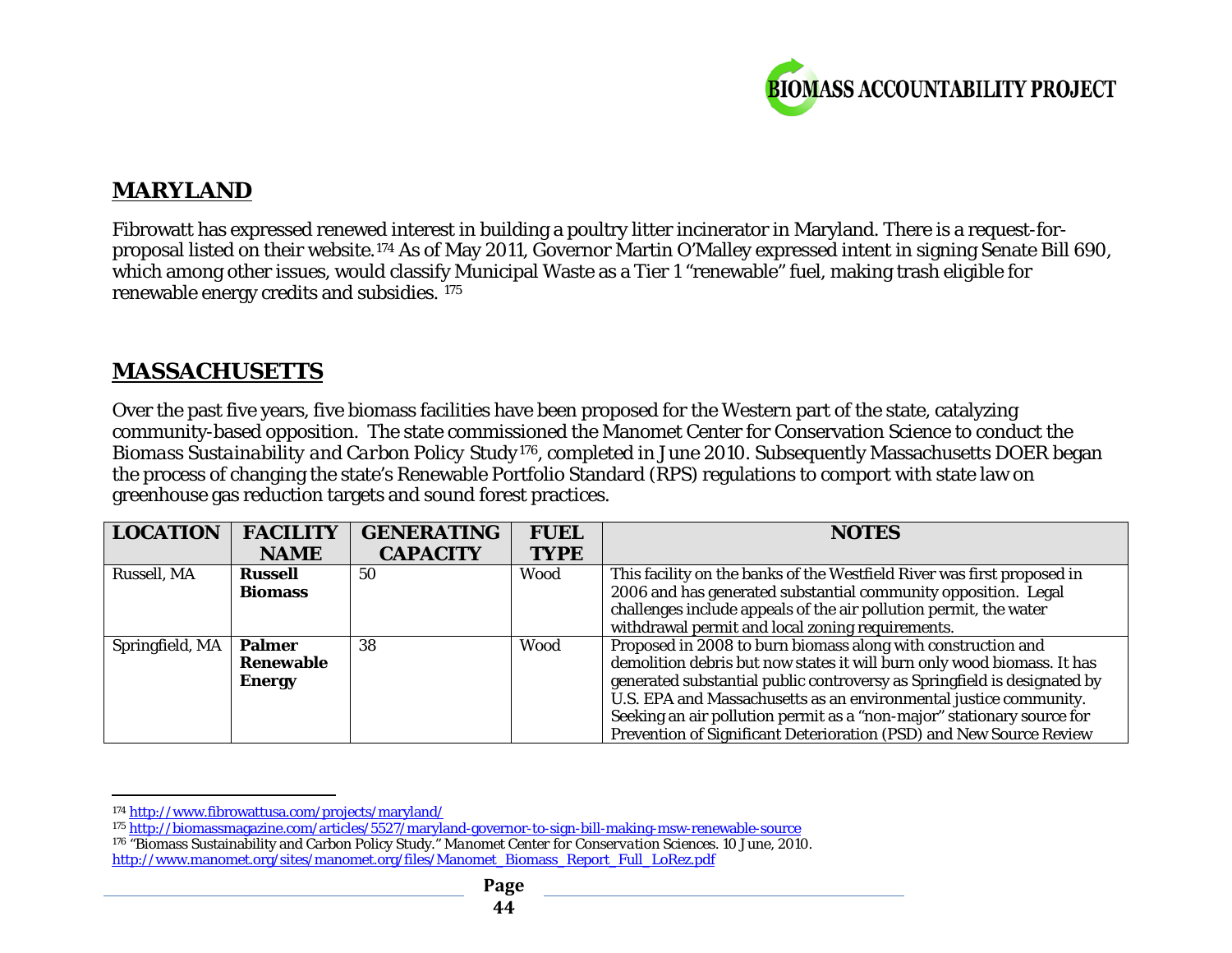<span id="page-44-5"></span><span id="page-44-4"></span><span id="page-44-3"></span><span id="page-44-2"></span><span id="page-44-1"></span><span id="page-44-0"></span>

|                |                                              |    |                            | (NSR). A previously issued special permit was revoked by the City<br>Council in May 2011 due to substantial changes in the project. <sup>177</sup>                                                                                                                                                                                                                      |
|----------------|----------------------------------------------|----|----------------------------|-------------------------------------------------------------------------------------------------------------------------------------------------------------------------------------------------------------------------------------------------------------------------------------------------------------------------------------------------------------------------|
| Greenfield, MA | <b>Pioneer</b><br>Renewable<br><b>Energy</b> | 47 | Wood                       | Among the challenges to the facility is a citizen led city-wide referendum<br>in June 2010 to overturn the city's decision to sell sewer water to the<br>biomass facility for cooling. 85% of citizens voting opposed the city's<br>decision and the biomass facility. <sup>178</sup>                                                                                   |
| Atttleboro, MA | <b>ZE-Gen Inc.</b>                           |    | Industrial<br><b>Waste</b> | This \$20 million project would utilize commercially un-tested gasification<br>technology, burning 150 tons of toxic waste daily including railroad ties,<br>telephone poles, non-recyclable plastics, carpets remnants and wooden<br>pallets. Facing opposition for community groups and local politicians, this<br>proposal was withdrawn in May 2011. <sup>179</sup> |
| Pittsfield, MA | <b>Tamarack</b><br><b>Energy</b>             | 40 | Wood                       | Proposal in preliminary stages. <sup>180</sup>                                                                                                                                                                                                                                                                                                                          |

# **MICHIGAN**

| <b>LOCATION</b>        | <b>FACILITY NAME</b>     | <b>GENERATING</b> | <b>FUEL TYPE</b>            | <b>NOTES</b>                             |
|------------------------|--------------------------|-------------------|-----------------------------|------------------------------------------|
|                        |                          | <b>CAPACITY</b>   |                             |                                          |
| L'Anse, MI             | <b>L'Anse Warden</b>     | 80 MW             | wood or co-fire with fossil | 20 MW expansion of a 60 MW plant that    |
|                        | <b>Electric</b>          |                   | fuel                        | currently uses coal and oil. The project |
|                        |                          |                   |                             | received an \$11,690,566.00 ARRA 1603    |
|                        |                          |                   |                             | grant on March 22, 2010.                 |
| <b>Ottawa Country,</b> | <b>West Michigan Co-</b> | <b>4 MW</b>       | poultry litter and animal   |                                          |
| MI                     | Gen                      |                   | waste                       |                                          |
| MI                     | <b>Michigan Co-Gen</b>   |                   |                             | Biomass-burning facility. <sup>181</sup> |
| Lansing, MI            |                          |                   |                             | Biomass-burning facility. 182            |

 $\overline{a}$ <sup>177</sup> "City Council to Review Biomass Permit." *CBS 3 Springfield News.* 8 December, 2010. [http://www.cbs3springfield.com/news/local/City-Council-to-Review-](http://www.cbs3springfield.com/news/local/City-Council-to-Review-Biomass-Permit-111556234.html)[Biomass-Permit-111556234.html](http://www.cbs3springfield.com/news/local/City-Council-to-Review-Biomass-Permit-111556234.html)

<sup>&</sup>lt;sup>178</sup> Concerned Citizens of Franklin County. www.greenfieldbiomass.info

<sup>179</sup> <http://attleboro.patch.com/articles/attleboro-residents-to-ze-gen-not-in-my-backyard>[http://www.bizjournals.com/boston/real\\_estate/2011/05/ze-gen](http://www.bizjournals.com/boston/real_estate/2011/05/ze-gen-drops-plan-for-attleboro-facility.html)[drops-plan-for-attleboro-facility.html](http://www.bizjournals.com/boston/real_estate/2011/05/ze-gen-drops-plan-for-attleboro-facility.html)

<sup>180</sup> Issler, MacKenzie. "Feeling the Burn: Developer plans biomass power plant." *Greenfield Recorder.* [http://www.recorder.com/story.cfm?id\\_no=5676106](http://www.recorder.com/story.cfm?id_no=5676106)

<sup>181</sup> Energy Justice Network[. http://www.energyjustice.net/map/nationalmap](http://www.energyjustice.net/map/nationalmap)

 $182$  Ibid.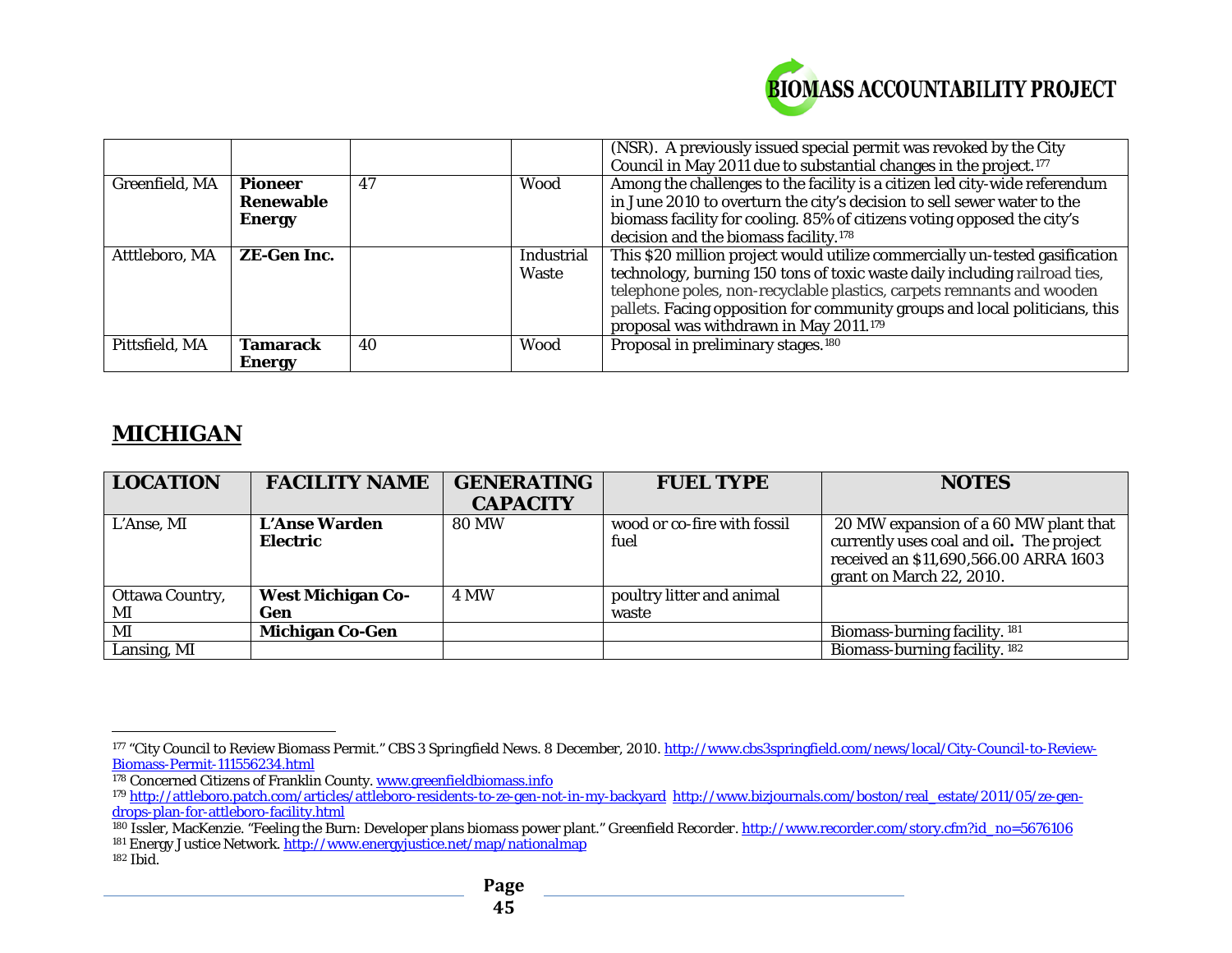<span id="page-45-3"></span><span id="page-45-2"></span><span id="page-45-1"></span><span id="page-45-0"></span>

# **MINNESOTA**

| <b>LOCATION</b>                | <b>FACILITY</b><br><b>NAME</b> | <b>GENERATING</b><br><b>CAPACITY</b> | <b>FUEL TYPE</b>           | <b>NOTES</b>                                          |
|--------------------------------|--------------------------------|--------------------------------------|----------------------------|-------------------------------------------------------|
| Two Harbors, MN <sup>183</sup> | Hedstrom<br>Lumber             | <b>71 MW</b>                         | Cogen, wood / natural gas. | Wants to add second wood fired boiler. <sup>184</sup> |

## **MISSOURI**

| <b>LOCATION</b>               | <b>FACILITY</b><br><b>NAME</b> | <b>GENERATING</b><br><b>CAPACITY</b> | <b>FUEL TYPE</b>              | <b>NOTES</b> |
|-------------------------------|--------------------------------|--------------------------------------|-------------------------------|--------------|
| Perryville, MO <sup>185</sup> | <b>LG Biomass</b>              | 32 MW                                | Wood                          |              |
| Noel, MO                      | <b>Noel Renewable</b>          |                                      | Poultry litter & animal waste |              |
|                               | <b>Energy Solutions</b>        |                                      |                               |              |

# **MONTANA**

| <b>LOCATION</b> | <b>FACILITY</b>    | <b>GENERATING</b> | <b>FUEL</b>   | <b>NOTES</b>                                                              |
|-----------------|--------------------|-------------------|---------------|---------------------------------------------------------------------------|
|                 | <b>NAME</b>        | <b>CAPACITY</b>   | <b>TYPE</b>   |                                                                           |
| <b>Thompson</b> | <b>Thompson</b>    | <b>Expansion</b>  | coal co-fired | Qualified BCAP Conversion Facility. The company received a                |
| River, MT       | <b>River Power</b> | (currently 16 MW) | with biomass  | \$6,465,081.00 ARRA 1603 grant on June 28, 2010.                          |
| Missoula, MT    | <b>Nexterra</b>    |                   |               | This proposed \$16 million biomass facility at the University of          |
|                 | <b>Systems</b>     |                   |               | Montana <sup>186</sup> received an \$180,000 grant from the MT Department |
|                 |                    |                   |               | of Natural Resources and Conservation and the U.S. Forest Service.        |
|                 |                    |                   |               | Local officials have expressed concern about air pollution, since the     |
|                 |                    |                   |               |                                                                           |

 $\overline{a}$ <sup>183</sup> All Minnesota facilities. Energy Justice Network. <u>http://www.energyjustice.net/map/nationalmap</u>

<sup>184</sup> Air Emission Permit No. 07500001-00. Hedstrum Lumber Company, Inc. 17 December, 1998.

[http://www.pca.state.mn.us/index.php/component/option,com\\_docman/task,doc\\_view/gid,1216](http://www.pca.state.mn.us/index.php/component/option,com_docman/task,doc_view/gid,1216)

<sup>&</sup>lt;sup>185</sup> All Missouri facilities. Energy Justice Network. <u>http://www.energyjustice.net/map/nationalmap</u>

<sup>&</sup>lt;sup>186</sup> Energy Overviews. 14 October, 2010. <u>http://epoverviews.com/articles/visitor.php?keyword=Wood%20Biomass</u>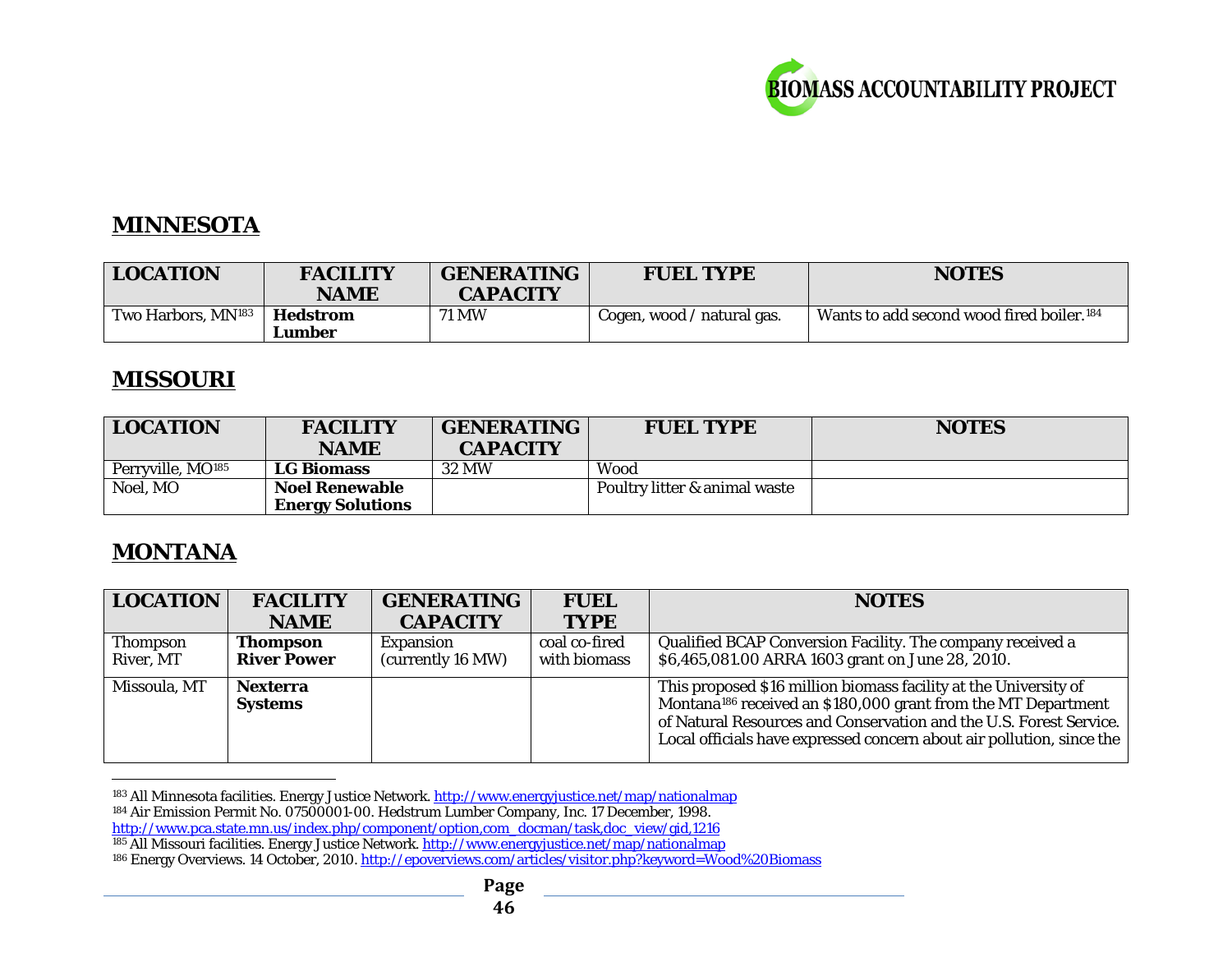<span id="page-46-2"></span><span id="page-46-1"></span><span id="page-46-0"></span>

|  |  | city has banned woodstoves. |
|--|--|-----------------------------|
|  |  |                             |
|  |  |                             |
|  |  |                             |

# **NEBRASKA**

| <b>LOCATION</b> | <b>FACILITY NAME</b>          | <b>GENERATING</b><br><b>CAPACITY</b> | <b>FUEL TYPE</b>                | <b>NOTES</b> |
|-----------------|-------------------------------|--------------------------------------|---------------------------------|--------------|
| Columbus, NE    | <b>Archer Daniels Midland</b> | 71 MW                                | Wood (secondary) <sup>187</sup> |              |

## **NEW HAMPSHIRE**

In July 2010, Gestamp Biomass, a division of Gestamp Renewables, which operates facilities in 25 countries and in several Southern U.S. states, signed an agreement with Clean Power Development, LLC, (of Concord, NH) to develop biomass energy projects across the northeastern U.S. [188](#page-46-1)

The agreement covers ME, NH, VT, MA, RI, CT, NY, PA and anticipates developing as much as 180 megawatts of new biomass energy while "improving the region's carbon footprint." In February 2010, petitions to intervene by Concord Steam, the Town of Winchester, State Representatives Borden, Read, Spang and McClammer, Robert Perry, Carbon Action Alliance and Sierra Club in CPD's attempt to negotiate with the NH's public utility siting board were denied after CPD filed a complaint against the board upon its alleged refusal to negotiate.[189](#page-46-2)

| <b>LOCATION</b> | <b>FACILITY NAME</b>           | <b>GENERATING</b><br><b>CAPACITY</b> | <b>FUEL</b><br><b>TYPE</b> | <b>NOTES</b>                                                                                                   |
|-----------------|--------------------------------|--------------------------------------|----------------------------|----------------------------------------------------------------------------------------------------------------|
| Berlin, NH      | <b>Laidlaw Berlin BioPower</b> | 70                                   | Wood                       | Proposed by NY based Laidlaw Energy Group (affiliated<br>with the waste disposal corporation), the plant faces |

 $\overline{a}$ <sup>187</sup> Energy Justice Network.<http://www.energyjustice.net/map/nationalmap>

<sup>188</sup> Gestamp Biomass<http://www.cleanpowerdevelopment.us/documents/release19July2010-gestamp.pdf>

<sup>&</sup>lt;sup>189</sup> The State of New Hampshire Public Utilities Commission[. http://www.puc.nh.gov/Regulatory/CaseFile/2009/09-067/ORDERS/09-067%202010-02-](http://www.puc.nh.gov/Regulatory/CaseFile/2009/09-067/ORDERS/09-067%202010-02-24%20Order%20No%2025,075%20Order%20Commencing%20Adjudicative%20%20Proceeding.PDF) [24%20Order%20No%2025,075%20Order%20Commencing%20Adjudicative %20Proceeding.PDF](http://www.puc.nh.gov/Regulatory/CaseFile/2009/09-067/ORDERS/09-067%202010-02-24%20Order%20No%2025,075%20Order%20Commencing%20Adjudicative%20%20Proceeding.PDF)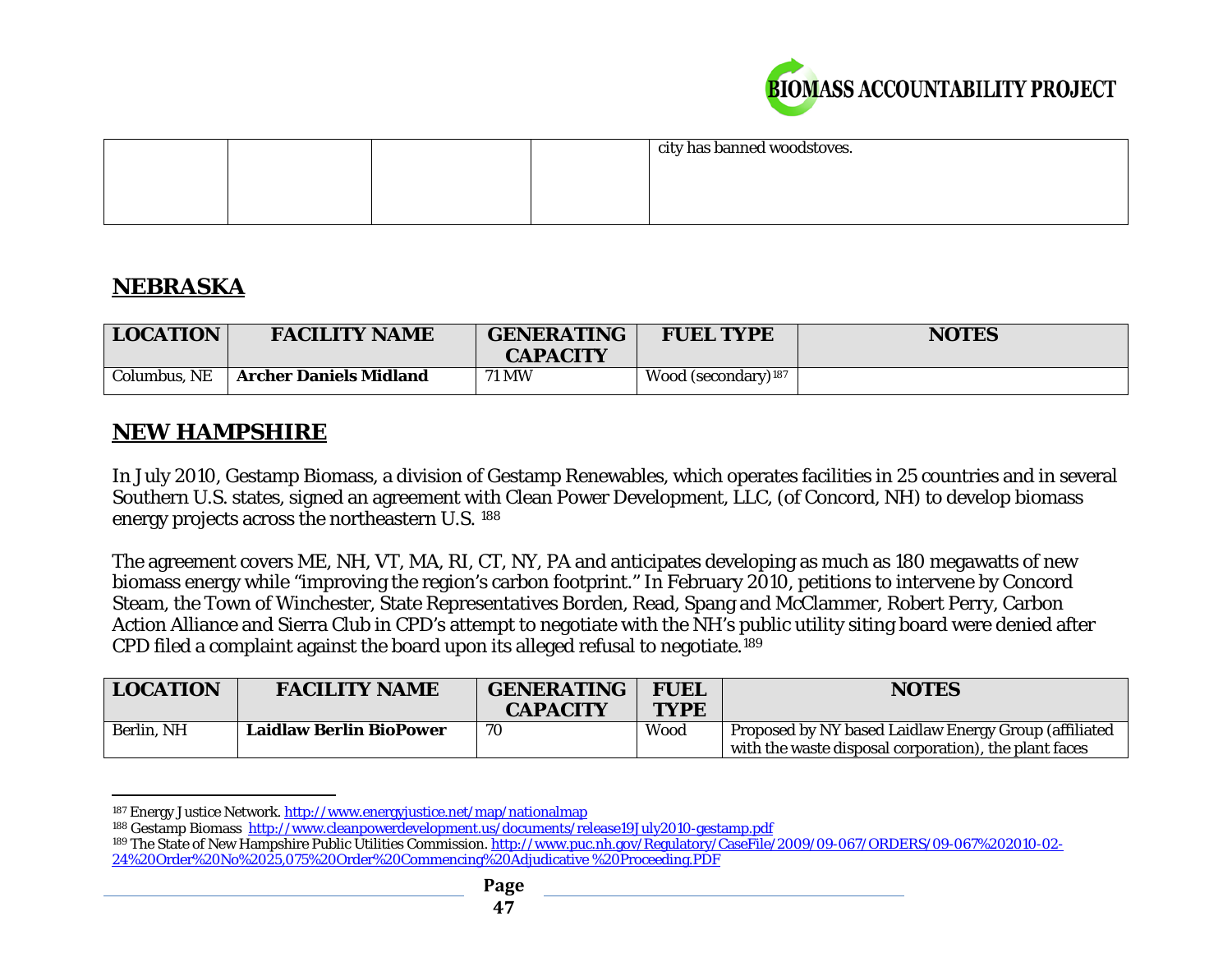<span id="page-47-4"></span><span id="page-47-3"></span><span id="page-47-2"></span><span id="page-47-1"></span><span id="page-47-0"></span>

|                |                                  |    |      | opposition from competitors alleging there is an                      |
|----------------|----------------------------------|----|------|-----------------------------------------------------------------------|
|                |                                  |    |      | inadequate wood supply. <sup>190</sup> The Center for Biological      |
|                |                                  |    |      | Diversity and New Hampshire Sierra Club filed                         |
|                |                                  |    |      | comments on the air permit and/or siting approval in                  |
|                |                                  |    |      | October 2010 <sup>191</sup> . The facility plans to chip whole trees, |
|                |                                  |    |      | and is located near the White Mountain National Forest.               |
|                |                                  |    |      | NH has an RPS and the company will sell electricity to                |
|                |                                  |    |      | the grid. $192$                                                       |
| Berlin, NH     | <b>Power Development, LLC /</b>  | 29 | Wood | This project is proposed as a combined heat and power                 |
|                | <b>Gestamp Biomass</b>           |    |      | installation. <sup>193</sup>                                          |
| Winchester, NH | <b>Clean Power Development /</b> | 20 | Wood |                                                                       |
|                | <b>Gestamp Biomass</b> 194       |    |      |                                                                       |

#### **NEW JERSEY**

| <b>LOCATION</b>     | <b>FACILITY NAME</b>       | <b>GENERATING</b><br><b>CAPACITY</b> | <b>FUEL TYPE</b>       | <b>NOTES</b> |
|---------------------|----------------------------|--------------------------------------|------------------------|--------------|
| South Kearny,<br>NJ | <b>RTC Properties</b>      | 14 MW                                | Wood                   |              |
| Jersey City, NJ     | <b>Jefferson Renewable</b> |                                      | <b>Municipal Waste</b> |              |
|                     | <b>Energy Trash</b>        |                                      | (primary); Wood        |              |
|                     | <b>Incinerator</b>         |                                      | (secondary)            |              |

# **NEW YORK**

| <b>LOCATION</b> | <b>FACILITY</b> | GENERATING   FUEL TYPE | <b>NOTES</b> |
|-----------------|-----------------|------------------------|--------------|
|                 | <b>NAME</b>     | <b>CAPACITY</b>        |              |

 $\overline{a}$ <sup>190</sup> "Biomass Industry Fights New Hampshire Biomass Incinerator." *Biomass Busters Newsletter.* December 2010. New England Power Generators Association, Inc., and the City of Berlin filed petitions for intervention in the power purchase agreement proceeding. They challenged the agreement because it allows Laidlaw to pay more for wood fuel. The Laidlaw facility received its air permit in the summer of 2010 and siting approval. Clean Power Development, LLC, has also proposed a 29-MW biomass combustion facility for Berlin, NH and a fa

<sup>&</sup>lt;sup>191</sup> Bioenergy Insight. [http://www.bioenergy-news.com/index.php?/Industry-News?item\\_id=2637](http://www.bioenergy-news.com/index.php?/Industry-News?item_id=2637)

<sup>192</sup> Laidlaw Energy.<http://www.laidlawenergy.com/berlin-nh-project.html>

<sup>&</sup>lt;sup>193</sup> Gestamp Biomass. <u>http://www.cleanpowerdevelopment.us/documents/release19July2010-gestamp.pdf</u>

<sup>194</sup> Davis, Richie. "Winchester N.H. May Get Biomass Plant." *Greenfield Recorder*. 17 August, 2010.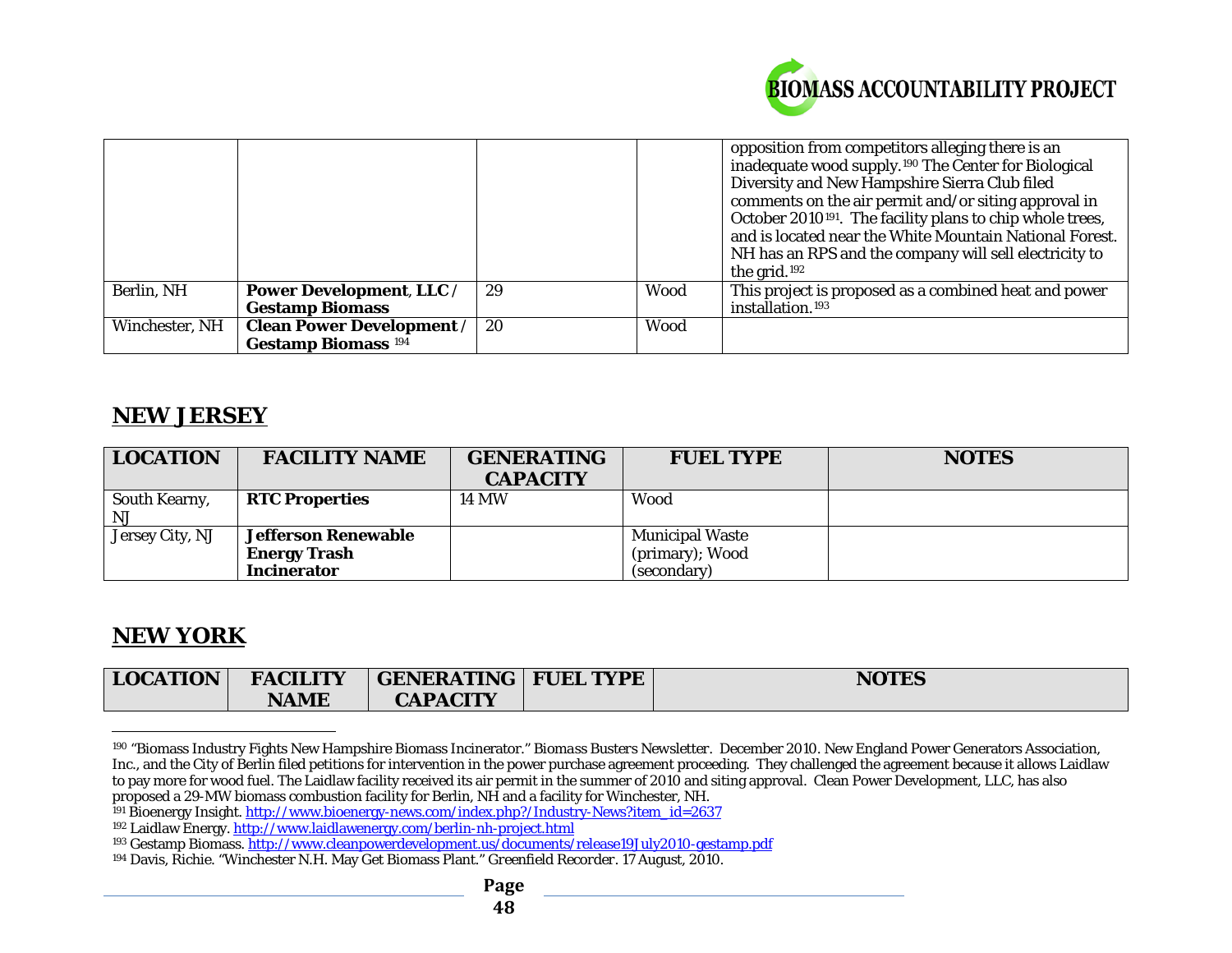<span id="page-48-6"></span><span id="page-48-5"></span><span id="page-48-4"></span><span id="page-48-3"></span><span id="page-48-2"></span><span id="page-48-1"></span><span id="page-48-0"></span>

| Montgomery,<br>NY | <b>Taylor</b><br><b>Biomass</b>                              | <b>20 MW</b>  | Municipal<br>Trash           | Received a \$100 million loan guarantee from the U.S. DOE. <sup>195</sup><br>Although the facility plans to burn trash, it is being promoted as<br>"biomass." Opponents include Citizens' Environmental Coalition<br>in Albany, New York. The company claims that by burning<br>biomass it will decrease "air pollutants" by 70 tons annually when<br>compared to burning fossil fuels. <sup>196</sup> The company also has a<br>project under construction in Canada. |
|-------------------|--------------------------------------------------------------|---------------|------------------------------|------------------------------------------------------------------------------------------------------------------------------------------------------------------------------------------------------------------------------------------------------------------------------------------------------------------------------------------------------------------------------------------------------------------------------------------------------------------------|
| Rome, NY          | <b>Griffiss Utility</b><br><b>Services</b><br><b>Biomass</b> | <b>9.6 MW</b> | Wood                         | This cogeneration generation facility was approved by the NY<br>State Public Services to provide a Rome business park with energy.<br>GUSB claims that the facility will provide about 75% of the park's<br>heating and electricity needs and reduce CO2 emissions by 46,000<br>tons annually. <sup>197</sup>                                                                                                                                                          |
| Jamestown, NY     | <b>Jamestown</b><br>Oxy-Coal<br><b>Project</b>               | <b>43 MW</b>  | Wood co-firing<br>with coal. | Proposed carbon dioxide capture and storage project. 198 199                                                                                                                                                                                                                                                                                                                                                                                                           |

# **NORTH CAROLINA**

| <b>LOCATION</b>        | <b>FACILITY</b>        | <b>GENERATING</b> | <b>FUEL TYPE</b>              | <b>NOTES</b>                                                   |
|------------------------|------------------------|-------------------|-------------------------------|----------------------------------------------------------------|
|                        | <b>NAME</b>            | <b>CAPACITY</b>   |                               |                                                                |
| Rowan County,          | <b>Buck Power,</b>     |                   | Wood co-firing with           | Plans to burn whole trees are being challenged by              |
| NC.                    | <b>Duke Energy</b>     |                   | coal                          | Environmental Defense Fund and others. <sup>200</sup> Oct 2010 |
|                        |                        |                   |                               | Duke got approval from regulators to burn whole trees.         |
| <b>Sampson County,</b> | Fibrowatt              | 55 MW             | Mix of poultry litter         |                                                                |
| NC.                    | <b>Sampson County</b>  |                   | and wood waste <sup>201</sup> |                                                                |
|                        |                        |                   |                               |                                                                |
| <b>Spring Hope, NC</b> | <b>ALP Generation,</b> | 45-75 MW          | Wood                          | ALP has submitted plans to the NC Utilities Commission         |

 $\overline{a}$ <sup>195</sup> Green Innovations. <u>http://www.cleantechny.blogspot.com</u>

<sup>&</sup>lt;sup>196</sup> "Environmental Benefits." Taylor Biomass Energy. 13 February, 2011. <u>:http://picasaweb.google.com/lh/photo/ FgU1it0gw60ZhCJWv8iaAg?feat=directlin</u> <sup>197</sup> Energy Overviews. <u>http://epoverviews.com/articles/visitor.php?keyword=Co-Generation</u>

<sup>&</sup>lt;sup>198</sup> "Proposed biomass energy facilities in the Northeast and nearby Canada." The Wilderness Society. 6 October, 2010<u>. http://wilderness.org/files/Wood-Biomass-</u> Energy-Facilities-in-Northeast-map.pdf

<sup>199</sup> Stenger, Harvey G. "Jamestown coal plant project is a good investment." Buffalo News. 28 July 2009. http://www.allbusiness.com/energy-utilities/utilities-<br>199 Stenger, Harvey G. "Jamestown coal plant project is a good [industry-electric-power/14624221-1.html](http://www.allbusiness.com/energy-utilities/utilities-industry-electric-power/14624221-1.html)

<sup>200</sup> Downey, John. "Duke Energy Cool to Burning Trees in Ohio." *Charlotte Business Journal*. 6 December, 2010. [http://www.bizjournals.com/charlotte/blog/power\\_city/2010/12/duke-energy-cool-to-burning-trees-in.html](http://www.bizjournals.com/charlotte/blog/power_city/2010/12/duke-energy-cool-to-burning-trees-in.html)

<sup>201</sup> Email from David Mickey of Blue Ridge Environmental Defense League in North Carolina. 18 February, 2011.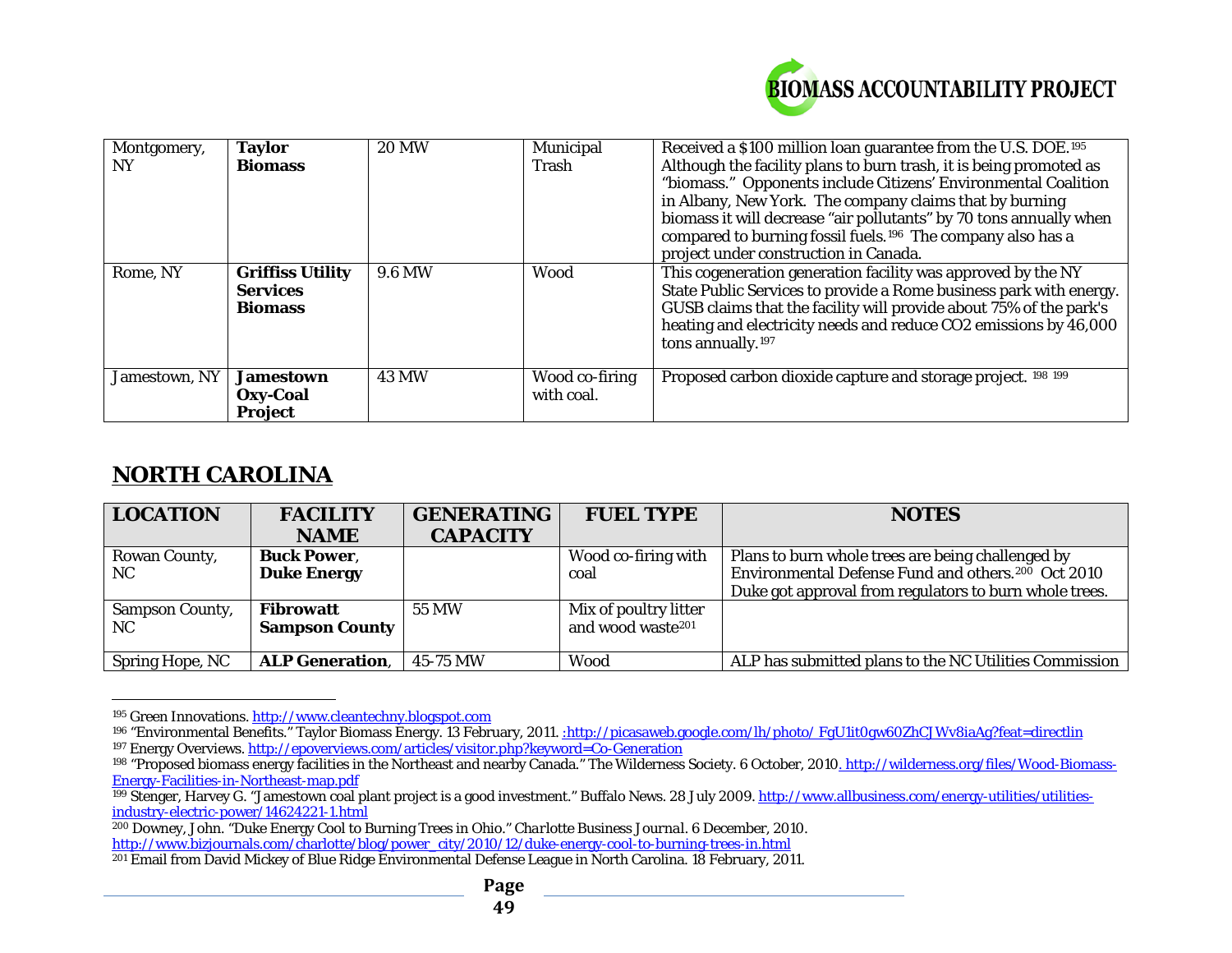<span id="page-49-6"></span><span id="page-49-5"></span><span id="page-49-4"></span><span id="page-49-3"></span><span id="page-49-2"></span><span id="page-49-1"></span><span id="page-49-0"></span>

|                         | LLC                      |              |                              | for permission to operate the \$54 million facility. <sup>202</sup> |
|-------------------------|--------------------------|--------------|------------------------------|---------------------------------------------------------------------|
| <b>Hertford County,</b> | <b>Hertford</b>          | 50 MW        | <b>Wood burning</b>          | Hertford Renewable Energy is a subsidiary of Decker                 |
| NC.                     | <b>Renewable</b>         |              |                              | Energy International, Inc. Decker has developed six                 |
|                         | <b>Energy</b>            |              |                              | "renewable energy biomass facilities." Company claims               |
|                         |                          |              |                              | solar energy is "not feasible" for the state. Requested             |
|                         |                          |              |                              | assistance from Rural Utilities Service of USDA. 203                |
| Biscoe, NC              | <b>Poultry Power /</b>   | <b>36 MW</b> | <b>Poultry litter</b>        | Progress signed a contract with Poultry Power to                    |
| (Montgomery             | <b>Progress Energy</b>   |              |                              | develop a \$125 million biogas plant using poultry litter           |
| County)                 |                          |              |                              | as fuel. <sup>204</sup>                                             |
| Charlotte, NC           | <b>ReVenture Park</b>    | <b>10 MW</b> | <b>Municipal waste</b>       | In August 2010, the governor signed a bill giving                   |
|                         | <b>Incinerator</b>       |              | primary, wood                | ReVenture triple credits under the state's Renewable                |
|                         |                          |              | supplemental. <sup>205</sup> | Portfolio Standard. Energy Justice Network and Blue                 |
|                         |                          |              |                              | Ridge Environmental Defense League are among the                    |
|                         |                          |              |                              | groups opposing the facility. In May 2011, the plant                |
|                         |                          |              |                              | faced major opposition from local residents, and has                |
|                         |                          |              |                              | been denied using municipal waste for fuel, and is                  |
|                         |                          |              |                              | expected to cut output at least in half. <sup>206</sup>             |
| Riegelwood, NC          | <b>Sterling Planet /</b> | 40-50MW      | Wood scraps /                | The \$130-\$160 million project would utilize wood                  |
|                         | <b>International</b>     |              | <b>Forest Waste</b>          | scraps from the paper mills operations, as well as                  |
|                         | <b>Paper</b>             |              |                              | branches and trimmings from forest operations. <sup>207</sup>       |

# **OHIO**

Eight early proposals to co-fire forest biomass with coal and one proposed biomass-dedicated facility, totaling 2,130 megawatts, are pending in Ohio. [208](#page-49-6) If all of these co-firing and dedicated facilities started burning biomass, they would nearly double the biomass combustion capacity of the U.S and annually consume more than five times the growth of all forest in Ohio, public and private. Duke Energy, which proposed burning biomass at three of the existing power stations

 $\overline{a}$  $^{202}$  According to the managing director, contracts are in place for the wood supply to the plant, financing contracts for the project are ready to be signed and the company is negotiating with Progress Energy to purchase the power.

<sup>&</sup>lt;sup>203</sup> Alternatives Evaluation and Site Selection Study for the Proposed Hertford Renewable Energy, LLC, Biomass Power Plant, Hertford County, North Carolina. Decker Energy International, Inc. May 2008.

<sup>204</sup> [http://www.montgomeryherald.com/articles/2011/04/20/news/top\\_stories/doc4dade0022239d769573450.txt](http://www.montgomeryherald.com/articles/2011/04/20/news/top_stories/doc4dade0022239d769573450.txt)

<sup>205</sup> Henderson, Bruce. "House panels gives extra energy credits to ReVenture Park." *Charlotte Observer.* 30 June, 2010. <http://www.charlotteobserver.com/2010/06/30/1533992/house-panel-gives-extra-energy.html>

<sup>206</sup> [http://www.bizjournals.com/charlotte/blog/going\\_green/2011/05/reventure-drops-county-deal.html?page=all](http://www.bizjournals.com/charlotte/blog/going_green/2011/05/reventure-drops-county-deal.html?page=all)

<sup>207</sup> <http://www.starnewsonline.com/article/20090829/ARTICLES/908299946>

<sup>208</sup> "Big Biomass Loses Steam in Ohio." *Biomass Busters*. January 2011.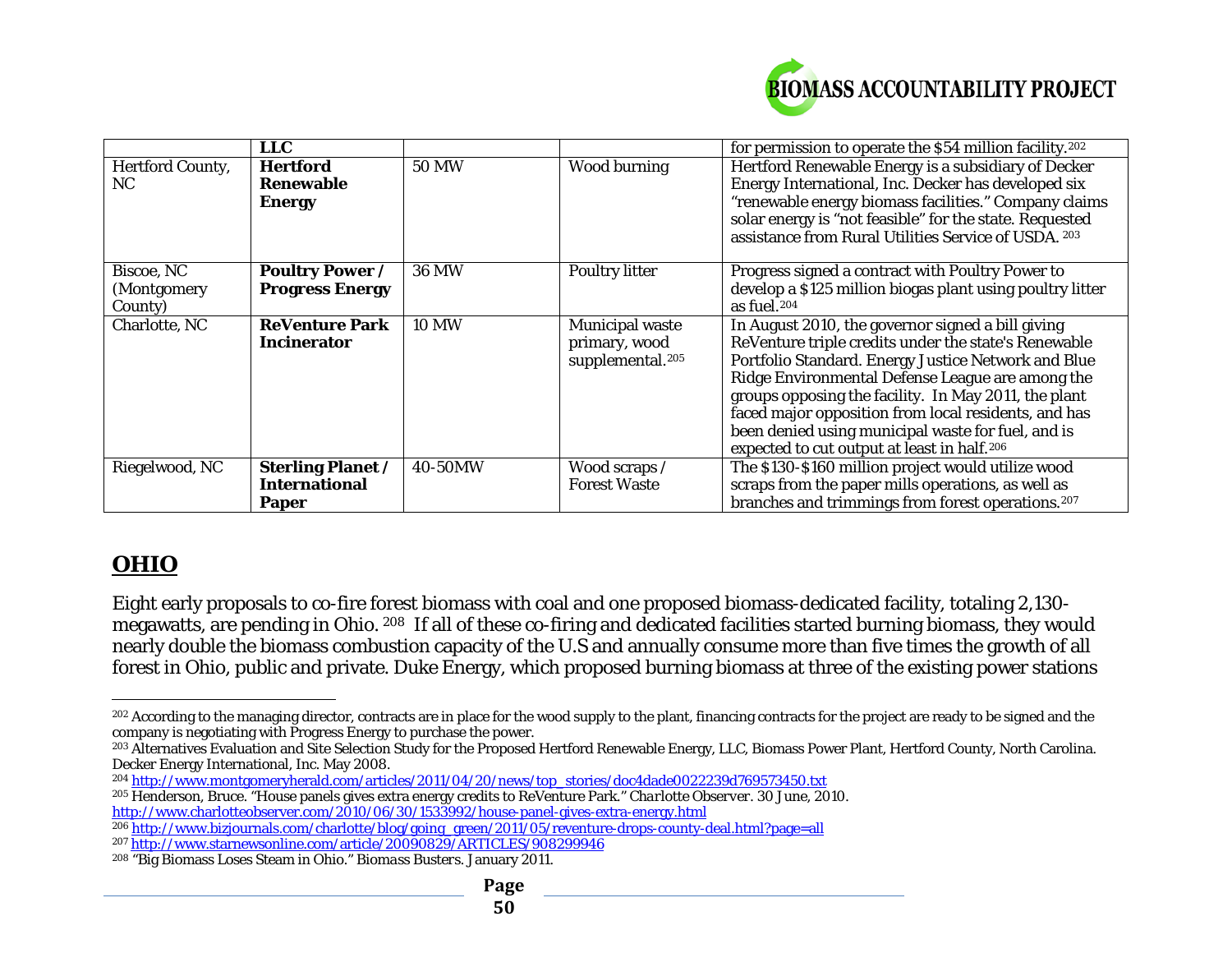<span id="page-50-3"></span><span id="page-50-2"></span><span id="page-50-1"></span><span id="page-50-0"></span>

along the Ohio River, cited cost as a reason for placing its projects on the back burner. FirstEnergy announced that converting its coal-fired Burger power plant into "biomass" would cost too much, and withdrew its renewables certification during a recent legal challenge at the Ohio Supreme Court. According to American Electric Power, which had recently proposed burning forest biomass at three facilities, the cost of burning biomass is not competitive enough with other renewable energy options.

At the same time, AEP released a report in December 2010, stating that it plans to generate 150 MW of biomass energy by 2018 and 466 MW by 2027. [209](#page-50-0) The Ohio Environmental Protection Agency issued an air permit that would let Dayton Power and Light burn biomass at its Killen plant in Adams County, although the company has stated that it must first resolve several issues, including finding a reliable fuel source. [210](#page-50-1)

The proposed South Point Biomass Generation plant in Lawrence County has yet to file for an air permit and may not be built. [211](#page-50-2) South Point Biomass also was the only company willing to publicly disclose the source locations of its fuel, including Ohio, Kentucky and West Virginia. Six of these electricity-generating co-firing (with coal) biomass facilities, and the single biomass-dedicated facility, have received permits for Renewable Energy Credit approval from the Public Utilities Commission of Ohio (PUCO) [212](#page-50-3) Two of the co-firing facilities have REC applications pending before the PUCO. Only the DP&L Killen facility has applied for an air permit. The issuance of the Killen permit is currently being litigated. Regional opposition is spearheaded by Buckeye Forest Council, Ohio Environmental Council, Sierra Club Ohio Chapter, and Ohio Consumers Council, which questioned whether biomass would be affordable.

# **OREGON**

Proposals for new biomass facilities are strongly supported by the Governor. Groups involved in opposing facilities are Cascadia's Ecosystem Advocates, Oregon Toxics Alliance, and Save Our Rural Oregon.

| <b>LOCATION</b> | FACILITY NAME   GENERATING   FUEL |                 |             | <b>NOTES</b> |
|-----------------|-----------------------------------|-----------------|-------------|--------------|
|                 |                                   | <b>CAPACITY</b> | <b>TYPE</b> |              |

 $\overline{a}$ <sup>209</sup> Supplement to the 2010 Long Term Forecast Report to the Public Utilities Commission of Ohio. Columbus Southern Power Company.21 December, 2010. [https://docs.google.com/viewer?a=v&pid=explorer&chrome= true&srcid=0B7zrAtQjLhBGYWUyNWFhODQtYzllNy00ODdiLTk3YjEtYTgyYjIyMTI2Yzk1&hl=en](https://docs.google.com/viewer?a=v&pid=explorer&chrome=%20true&srcid=0B7zrAtQjLhBGYWUyNWFhODQtYzllNy00ODdiLTk3YjEtYTgyYjIyMTI2Yzk1&hl=en) <sup>210</sup> Hunt, Spencer. "Plan to use wood at power plants now on back burner." The Columbus Dispatch. 5 December 2010.

[http://www.dispatch.com/live/content/local\\_news/stories/2010/12/05/plan-to-use-wood-now-on-back-burner.html?sid=101](http://www.dispatch.com/live/content/local_news/stories/2010/12/05/plan-to-use-wood-now-on-back-burner.html?sid=101)

<sup>211</sup> Email correspondence with Cheryl Johncox, Buckeye Forest Council. 18 Feb., 2011

<sup>212</sup> "Ohio Faces Biomass Onslaught." *Biomass Busters*. December 2010.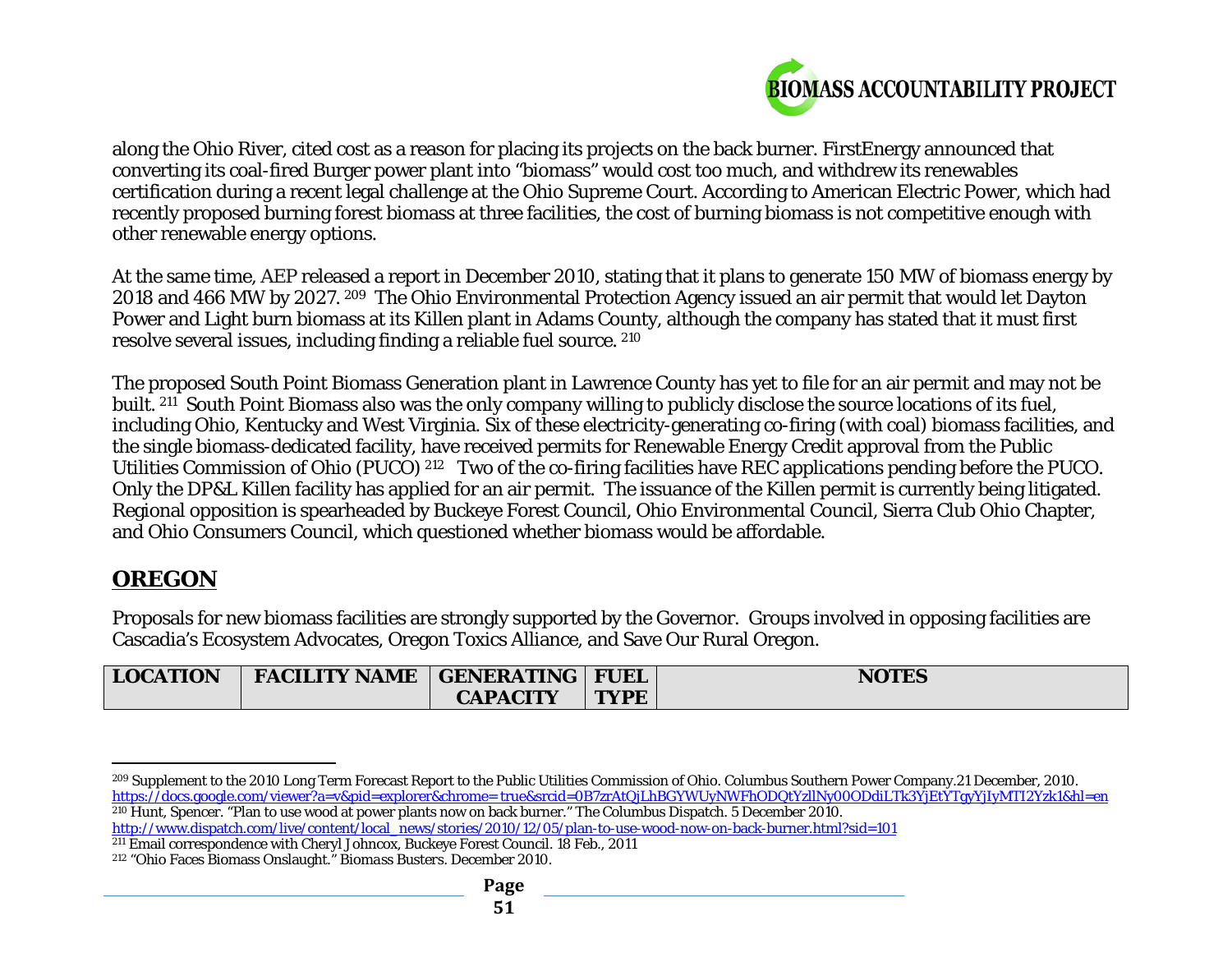<span id="page-51-5"></span><span id="page-51-4"></span><span id="page-51-3"></span><span id="page-51-2"></span><span id="page-51-1"></span><span id="page-51-0"></span>

| Klamath Falls,<br><b>OR</b> | <b>Northwest Energy</b><br><b>Systems Company</b> | 37 MW        | Wood | This \$130 million facility with burn wood from a nearby 600,000<br>acre lot. 213 Save Our Rural Oregon is challenging the proposal,<br>based in part on the plan to sell the electricity to California. 214                                  |
|-----------------------------|---------------------------------------------------|--------------|------|-----------------------------------------------------------------------------------------------------------------------------------------------------------------------------------------------------------------------------------------------|
| Klamath Falls,<br><b>OR</b> | <b>Northwest Energy</b><br><b>Systems Company</b> | 35 MW        | Wood | Plans for a 542 MW gas facility are being restructured to propose<br>a 35 MW wood-burning facility, located one mile from another<br>proposed biomass facility. This plant is specifically being<br>proposed to fulfill RPS requirements. 215 |
| <b>Warm Springs,</b><br>0R  | <b>Northwest Energy</b><br><b>Systems Company</b> | <b>40 MW</b> | Wood | Confederated Tribes of Warm Springs will provide 40 percent of<br>the needed biomass. <sup>216</sup>                                                                                                                                          |
| Eugene, OR                  | <b>University of Oregon</b>                       |              |      | Proposed as part of the University's climate action plan.                                                                                                                                                                                     |
| LaPine, OR                  | <b>Biogreen</b>                                   | 25 MW        | Wood |                                                                                                                                                                                                                                               |

#### **PENNSYLVANIA**

| <b>LOCATION</b> | <b>FACILITY NAME</b>    | <b>GENERATING</b><br><b>CAPACITY</b> | <b>FUEL</b><br><b>TYPE</b> | <b>NOTES</b> |
|-----------------|-------------------------|--------------------------------------|----------------------------|--------------|
| Mt. Carmel      | <b>IntelliWatt</b>      | <b>13 MW</b>                         | Wood                       |              |
| Township, PA    | <b>Renewable Energy</b> |                                      |                            |              |

# **SOUTH CAROLINA**

| <b>LOCATION</b>                    | <b>FACILITY</b><br><b>NAME</b>      | <b>GENERATING</b><br><b>CAPACITY</b> | <b>FUEL TYPE</b>    | <b>NOTES</b> |
|------------------------------------|-------------------------------------|--------------------------------------|---------------------|--------------|
| <b>Orange County,</b><br><b>SC</b> | Orangeburg<br><b>County Biomass</b> | 35 MW                                | wood <sup>217</sup> |              |
| Aiken, SC                          | <b>US DOE Savannah</b>              | Expanding by as                      | wood <sup>218</sup> |              |

 $\overline{a}$ <sup>213</sup> <http://www.columbian.com/news/2011/jun/07/s-ore-biomass-plant-nearing-approval/>

<sup>214</sup> <http://www.forest2market.com/f2m/us/f2m1/free/forest2fuel-archive/story/2011-Apr-BioPower>

<sup>215</sup> <u>[http://www.heraldandnews.com/news/article\\_fc959326-9262-11e0-84a1-001cc4c03286.html](http://www.heraldandnews.com/news/article_fc959326-9262-11e0-84a1-001cc4c03286.html)</u>

216 <http://www.forest2market.com/f2m/us/f2m1/free/forest2fuel-archive/story/2011-Apr-BioPower>

<sup>218</sup> Energy Justice Network. <u>http://www.energyjustice.net/map/nationalmap</u>

<sup>217</sup> Proposed for John Matthews Industrial Park in Orangeburg, South Carolina. The company plans to invest about \$98 million. Orangeburg County Council provided a "first reading" to an agreement that would give the company an option to buy the required land and hold a public hearing on the issue on April 19, 2010. Energy Justice Network. <u>http://www.energyjustice.net/map/nationalmap</u>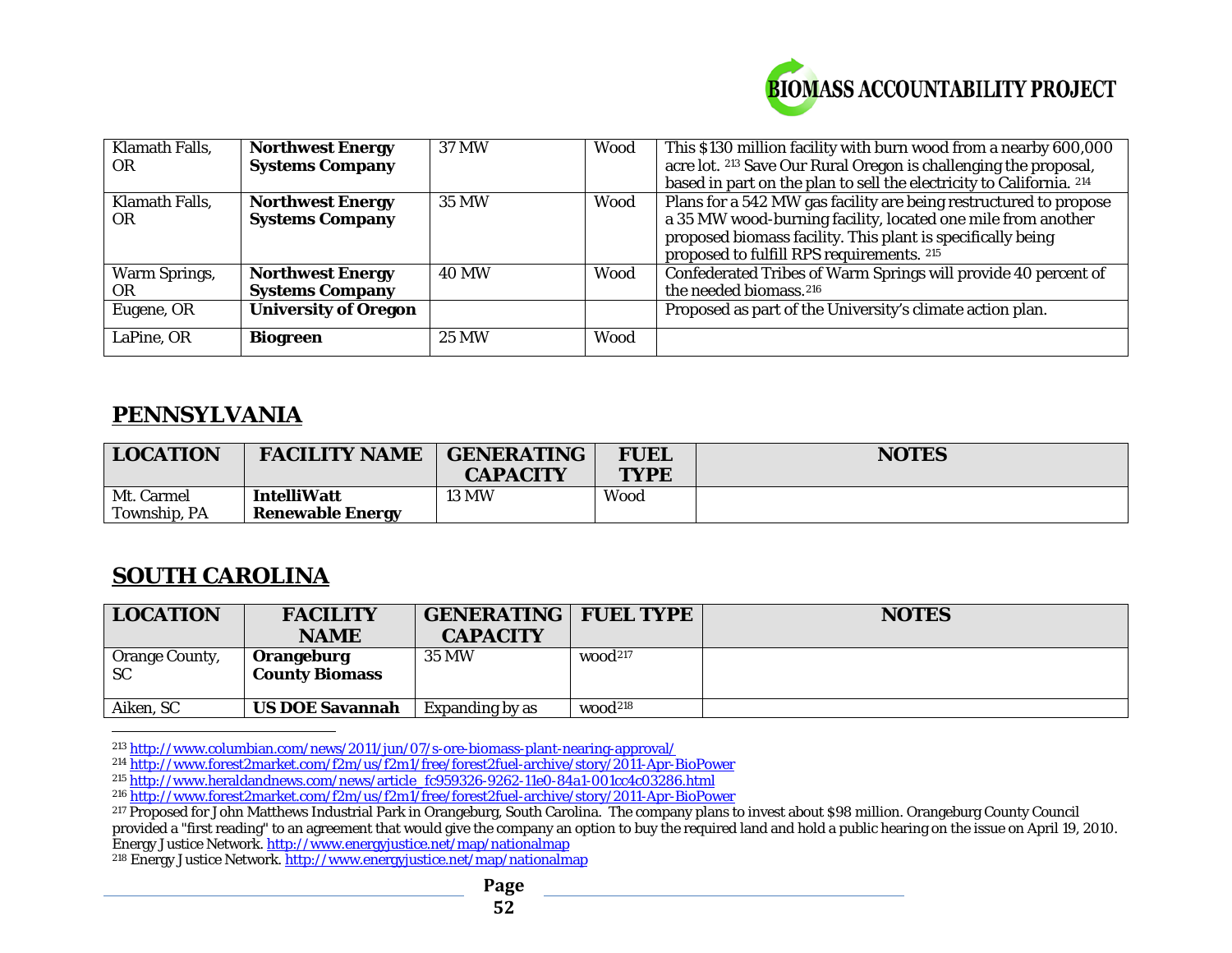<span id="page-52-7"></span><span id="page-52-6"></span><span id="page-52-5"></span><span id="page-52-4"></span><span id="page-52-3"></span><span id="page-52-2"></span><span id="page-52-1"></span><span id="page-52-0"></span>

|                           | <b>River Site (D Area)</b>                                       | much as 20 MW |                                 |                                                                                                                                                                                                                                                                                                                                                                                                                                                      |
|---------------------------|------------------------------------------------------------------|---------------|---------------------------------|------------------------------------------------------------------------------------------------------------------------------------------------------------------------------------------------------------------------------------------------------------------------------------------------------------------------------------------------------------------------------------------------------------------------------------------------------|
| Williamston, SC           | <b>Lee (Duke Energy)</b>                                         |               | wood (including<br>whole trees) | Duke Energy plans to burn whole trees to co-fire coal<br>plants (Buck Power Plant in Rowan County, North<br>Carolina, and Lee plant in Williamston, SC) were<br>challenged by Southern Environmental Defense Center and<br>the Environmental Defense Fund in Fall 2010. 219 The<br>groups seek to reverse a ruling by the NC Utilities<br>Commission that whole trees could be chipped and mixed<br>with coal to help run the plants. <sup>220</sup> |
| Hartsville, SC            | <b>Peregrine Biomass</b><br><b>Development</b><br><b>Company</b> | <b>50 MW</b>  | wood <sup>221</sup>             |                                                                                                                                                                                                                                                                                                                                                                                                                                                      |
| Florala/Lockhart,         | <b>Southeast</b>                                                 | <b>15 MW</b>  | Wood waste,                     | \$55 million in capital costs, 16 full-time employees                                                                                                                                                                                                                                                                                                                                                                                                |
| $SC^{222}$                | <b>Renewable Energy</b>                                          |               | wood chips,                     | expected                                                                                                                                                                                                                                                                                                                                                                                                                                             |
|                           | (SRE)                                                            |               | energy crops                    |                                                                                                                                                                                                                                                                                                                                                                                                                                                      |
| TBD <sup>223</sup>        | <b>Southeast</b>                                                 | <b>15 MW</b>  | Wood waste,                     | 30-year Power Purchase Agreement signed with Santee                                                                                                                                                                                                                                                                                                                                                                                                  |
|                           | <b>Renewable Energy</b>                                          |               | wood chips,                     | Cooper. Expected to come online 2012/2013 <sup>224</sup>                                                                                                                                                                                                                                                                                                                                                                                             |
|                           | (SRE)                                                            |               | energy crops                    |                                                                                                                                                                                                                                                                                                                                                                                                                                                      |
| <b>Dorchester</b>         | <b>Southeast</b>                                                 | <b>15 MW</b>  | Wood waste,                     | 30-year Power Purchase Agreement signed with Santee                                                                                                                                                                                                                                                                                                                                                                                                  |
| County, SC <sup>225</sup> | <b>Renewable Energy</b>                                          |               | wood chips,                     | Cooper. Expected to come online 2012/2013                                                                                                                                                                                                                                                                                                                                                                                                            |
|                           | (SRE)                                                            |               | energy crops                    |                                                                                                                                                                                                                                                                                                                                                                                                                                                      |
| <b>Kershaw County,</b>    | <b>Southeast</b>                                                 | <b>15 MW</b>  | Wood waste,                     | 30-year Power Purchase Agreement signed with Santee                                                                                                                                                                                                                                                                                                                                                                                                  |
| SC <sup>226</sup>         | <b>Renewable Energy</b>                                          |               | wood chips,                     | Cooper. Expected to come online 2012/2013                                                                                                                                                                                                                                                                                                                                                                                                            |
|                           | (SRE)                                                            |               | energy crops                    |                                                                                                                                                                                                                                                                                                                                                                                                                                                      |

# **TENNESSEE**

 $\overline{a}$ 

<sup>219</sup> Portillo, Ely. "Environmental Groups Appeal Wood-Burning Power Ruling." *Charlotte Observer*. 12 November, 2010. "The commission's decision allows utilities to cut and burn our state's forests, with no questions asked," said EDF wood biomass specialist Will McDow in a statement. "Giving unrestricted access to burn thousands of acres of natural forest is imprudent." <u>http://www.charlotteobserver.com/2010/11/12/v-print/1831143/environmental-groups-appeal-wood.html</u> <sup>220</sup> Schwartz, Joe. "N.C. Utilities Commission Clears Way for Duke Energy to Blaze Whole Trees for Energy."<br><sup>221</sup> Energy Justice Network. <u>http://www.energyjustice.net/map/nationalmap</u>

<sup>222</sup> <http://www.andalusiastarnews.com/2010/10/12/sre-to-open-3-biomass-fuel-plants-in-south-carolina/>

 $223$  Ibid.

<sup>224</sup> <http://www.lowcountrybizsc.com/articles/982/>

 $225$  Ibid.

<sup>226</sup> Ibid.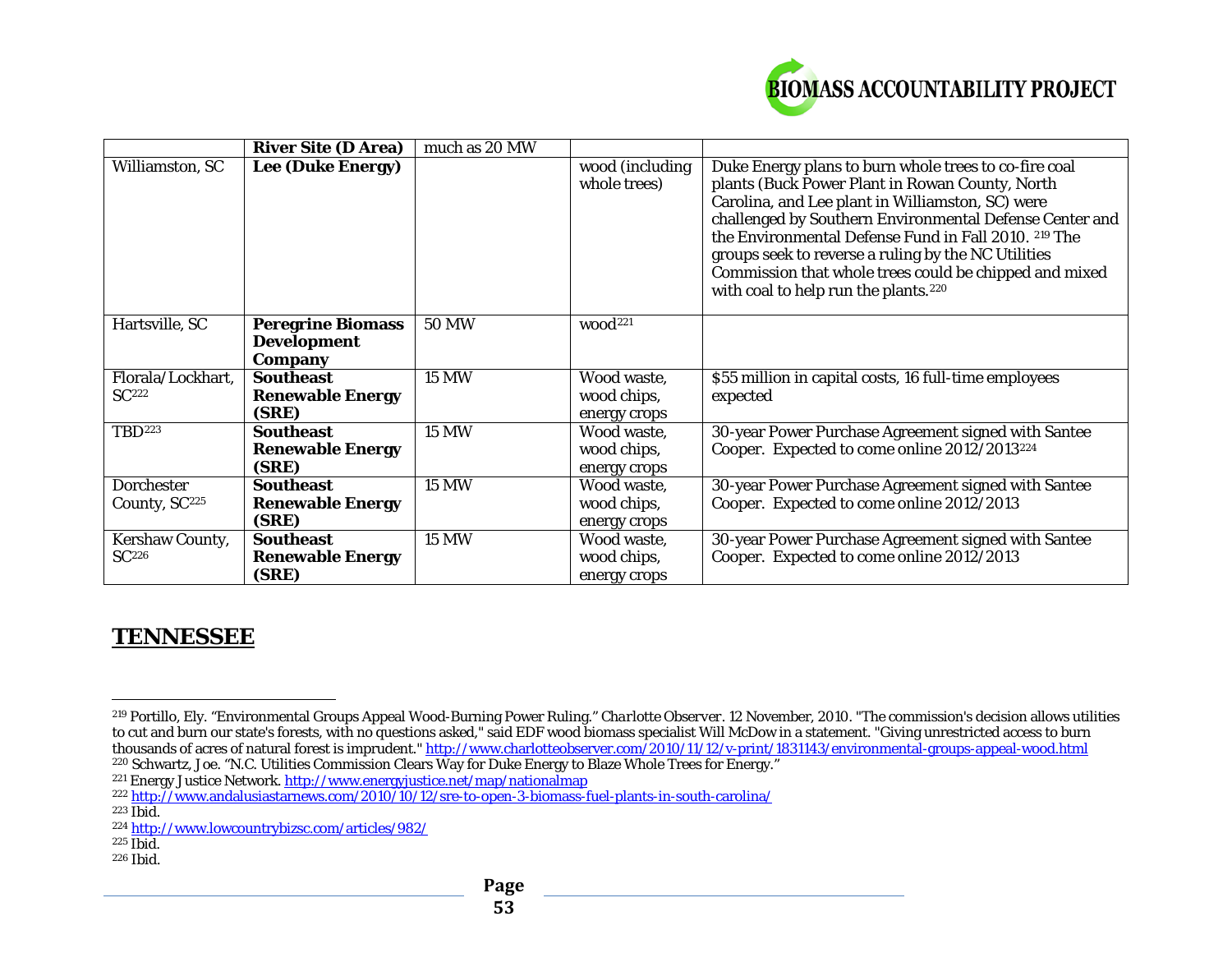<span id="page-53-6"></span><span id="page-53-5"></span><span id="page-53-4"></span><span id="page-53-3"></span><span id="page-53-2"></span><span id="page-53-1"></span><span id="page-53-0"></span>

The Tennessee Valley Authority's (TVA's) Integrated Resource Plan is proposing another 460 MW of biomass power in its 20-year plan.[227](#page-53-0) To accomplish this will require the equivalent of 6,000,000 acres of forests—there are 14,000,000 acres of forests in the Tennessee Valley.[228](#page-53-1) This 460 MW will only provide 1/80th of current electricity demand and provide only a small portion of the 8-16,000 MW increase in demand during the 20-year period. Chip mills are also proposed in order to supply new coal facilities that will start co-firing with biomass. This new proposal comes two decades after TVA's last chip mill proposal was defeated by citizen involvement and an ESA ruling.[229](#page-53-2)

Opponents are concerned that beetle kill will prompt the Forest Service and Bureau of Land Management to open up millions of acres of public forests to logging to supply biomass and co-firing facilities. The public comment deadline on the plan was November 8, 2010.

# **TEXAS**

Texas is the state with the majority of, if not all, the proposed biomass facilities for the Southwest. These facilities are some of the largest proposed in the U.S. Texas provides a favorable regulatory climate for biomass, particularly since the Governor announced in December 2010 that the state will not implement the Clean Air Act regulations for greenhouse gases (as described in the "Tailoring Rule"), but rather will challenge the law in court. As a result, electrical generating facilities which use biomass combustion will potentially be able to emit large volumes of  $CO<sub>2</sub>$  and other greenhouse gases. On the other hand, the proposed ruling by the State's Public Utility Commission on the Texas legislature's Goal for Renewable Energy (Project 35792; the non-wind carve out creating a tiered Renewable Energy Credit system) purportedly concerns biomass energy companies who want more outright incentives.[230](#page-53-3)

| <b>LOCATION</b> | <b>FACILITY</b>    | <b>GENERATING</b> | <b>FUEL</b>    | <b>NOTES</b>                                                                |
|-----------------|--------------------|-------------------|----------------|-----------------------------------------------------------------------------|
|                 | <b>NAME</b>        | <b>CAPACITY</b>   | <b>TYPE</b>    |                                                                             |
| Sacul, TX       | <b>Nacogdoches</b> | <b>100 MW</b>     | Wood (may      | The facility will reportedly use scrap timber and forest residue from       |
|                 | <b>Power LLC</b>   |                   |                | also still plan to Texas logging operations by Angelina Fuels. 232 American |
|                 |                    |                   | burn natural   | Renewables is developing this \$300 million facility through its            |
|                 |                    |                   | $gas)$ . $231$ | subsidiary, <sup>233</sup> Nacogdoches Power, LLC. Nagodoches was recently  |

 $\overline{a}$ <sup>227</sup> "Integrated Resource Plan." Tennessee Valley Authority.<http://www.tva.gov/environment/reports/irp/index.htm>

<sup>228</sup> Report from citizen, Denny Haldeman, Chattanooga, TN.

<sup>229</sup> Haldeman, Denny. "TVA's Plan for Deforestation Does Not Involve Long Term Planning." *The Chattanoogan.* 2 October, 2010. [http://www.chattanoogan.com/articles/article\\_186845.asp](http://www.chattanoogan.com/articles/article_186845.asp)

<sup>&</sup>lt;sup>230</sup> Aspen Power's 50 MW Biomass Green Power Generator.[" http://www.youtube.com/watch?v=KeRWuGH5SRE](http://www.youtube.com/watch?v=KeRWuGH5SRE)

<sup>231</sup> Energy Justice Network.<http://www.energyjustice.net/map/nationalmap>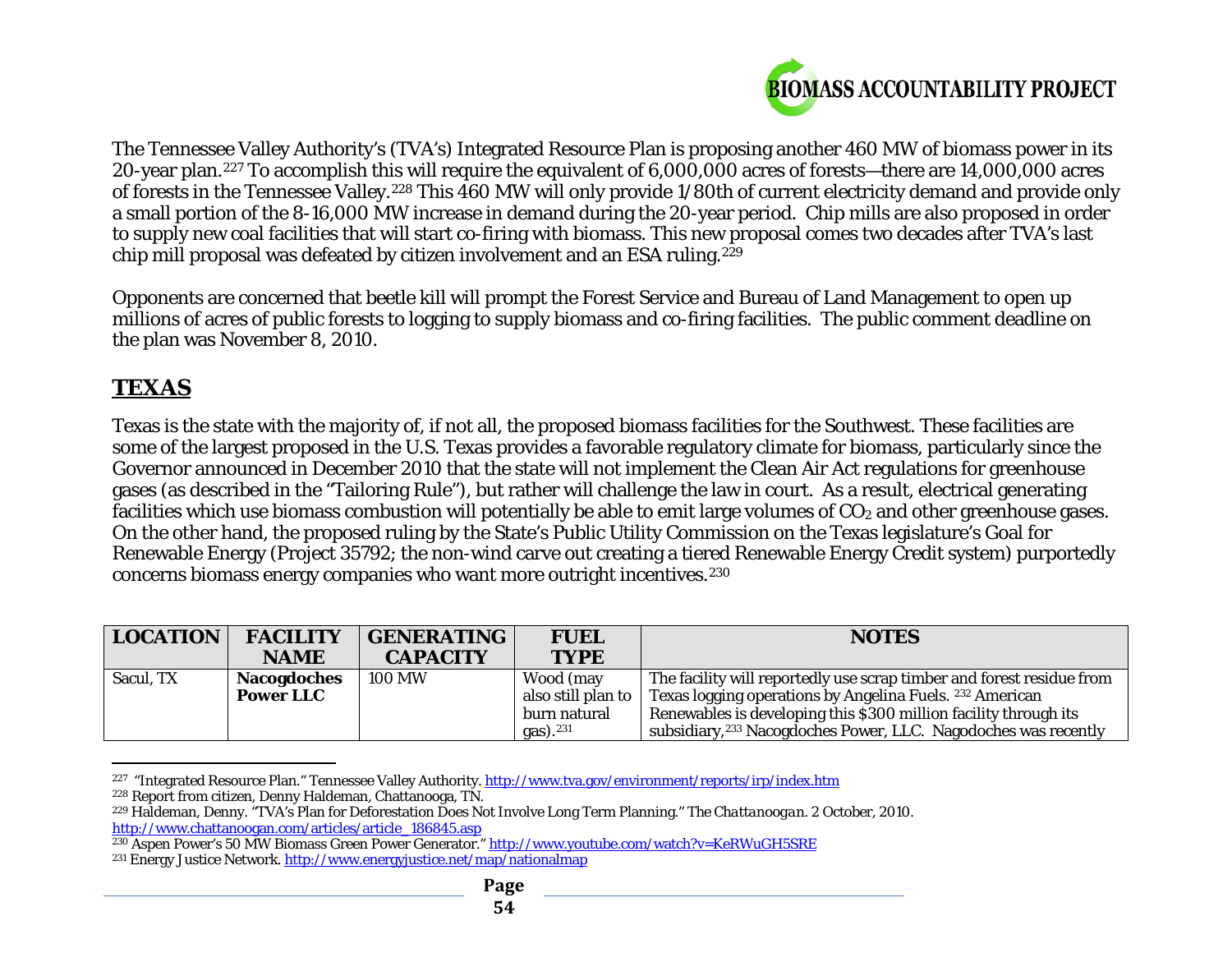<span id="page-54-10"></span><span id="page-54-9"></span><span id="page-54-8"></span><span id="page-54-7"></span><span id="page-54-6"></span><span id="page-54-5"></span><span id="page-54-4"></span><span id="page-54-3"></span><span id="page-54-2"></span><span id="page-54-1"></span><span id="page-54-0"></span>

|            |                    |       |                     | acquired by Southern Power (Southern Company) <sup>234</sup> Austin Energy<br>signed a 20-year PPA at a projected cost of \$2.3 billion. The facility<br>is expected to be complete by 2014. <sup>235</sup> Nacogdoches has acquired<br>necessary environmental permits, water permits, construction<br>contracts, and biomass supply contracts. County commissioners<br>approved tax abatement. Cushing Residents Against Biomass are<br>opposing this facility. <sup>236</sup>                                                                                                                                                                                                                                                                                                                                                                                                                                                                                                                                                                                                                                                                                                                                                                                                                                           |
|------------|--------------------|-------|---------------------|----------------------------------------------------------------------------------------------------------------------------------------------------------------------------------------------------------------------------------------------------------------------------------------------------------------------------------------------------------------------------------------------------------------------------------------------------------------------------------------------------------------------------------------------------------------------------------------------------------------------------------------------------------------------------------------------------------------------------------------------------------------------------------------------------------------------------------------------------------------------------------------------------------------------------------------------------------------------------------------------------------------------------------------------------------------------------------------------------------------------------------------------------------------------------------------------------------------------------------------------------------------------------------------------------------------------------|
| Lufkin, TX | <b>Aspen Power</b> | 57 MW | Wood <sup>237</sup> | This was the first biomass facility in TX, 238 expecting to have full<br>operation by June 2011, costing an estimated \$107-112 million. <sup>239</sup><br>Litigation and poor weather conditions considerably slowed<br>progress in 2009. <sup>240</sup> An air quality permit was suspended by the TX<br>Commission on Environmental Quality in March 2009. That permit<br>was re-issued on Oct. 26, 2009, authorizing construction and<br>operation. The first test burn was planned for August 2010 with<br>commercial operations starting that November. <sup>241</sup> Residents<br>expressed concerns with the health of students at three schools in<br>the area, and elderly citizens in nearby senior living facilities. The<br>company reportedly installed upgraded pollution controls, but<br>Aspen Power's air permit has been revoked pending the results of a<br>continuing investigation by the TX officials. <sup>242</sup> The Travis County<br>District Attorney's office is pressing forgery charges before a grand<br>jury. The EPA Agency halted construction, although Aspen Power<br>appealed that decision. A video suggests whole tree burning at the<br>facility while making claims of "carbon neutrality."243 The TX<br>Department of Agriculture provided a \$750,000 grant. <sup>244</sup> |

 $\overline{a}$  $^{232}$  The facility is anticipated to provide for about 7 percent of Austin's electricity needs. A company spokesperson has admitted that the economy is making things difficult in terms of lending, but that plans are moving forward.

- <sup>233</sup> Also developing the 100 MW facility in Gainesville, FL in a similar arrangement in which the facility has an owner/operator arrangement with a municipality <sup>234</sup> *Energy Overviews*. 13 October, 2009.
- <sup>235</sup> Austin Energy[. http://www.austinenergy.com/About%20Us/Company%20Profile/nacogdochesBiomassProposal.htm](http://www.austinenergy.com/About%20Us/Company%20Profile/nacogdochesBiomassProposal.htm)
- <sup>236</sup> Energy Justice Network[. http://www.energyjustice.net/map/nationalmap](http://www.energyjustice.net/map/nationalmap)

<sup>244</sup> [http://lufkindailynews.com/news/local/article\\_e66950ba-9664-11df-8016-001cc4c002e0.html](http://lufkindailynews.com/news/local/article_e66950ba-9664-11df-8016-001cc4c002e0.html)

<sup>&</sup>lt;sup>237</sup> The Akeida Capital Management, LLC, an investment firm, has closed on a \$14.1 million secured financing of Aspen Power's 57-MW waste wood-fired biomass electric generation combustion facility in Lufkin<br><sup>238</sup> Energy Overviews. 4 August, 2010.

<sup>&</sup>lt;sup>239</sup> [http://lufkindailynews.com/news/local/article\\_c9537cf2-8421-11e0-9948-001cc4c002e0.html](http://lufkindailynews.com/news/local/article_c9537cf2-8421-11e0-9948-001cc4c002e0.html)

<sup>240</sup> Lufkin Daily News, 4 March, 2010.

<sup>&</sup>lt;sup>241</sup> The Texas Department gave a \$750,000 grant from the Texas Capital Fund to the city of Lufkin to be used for road, parking, engineering and administrative services related to the combustion facility.

<sup>&</sup>lt;sup>242</sup> Phillips, Cristel. "Construction halted: Aspen power denied air quality permit." KTRE. 30 September, 2009. <http://www.ktre.com/Global/story.asp?S=11011278> <sup>243</sup> Aspen Power's 50 MW Biomass Green Power Generator." <u>http://www.youtube.com/watch?v=KeRWuGH5SRE</u>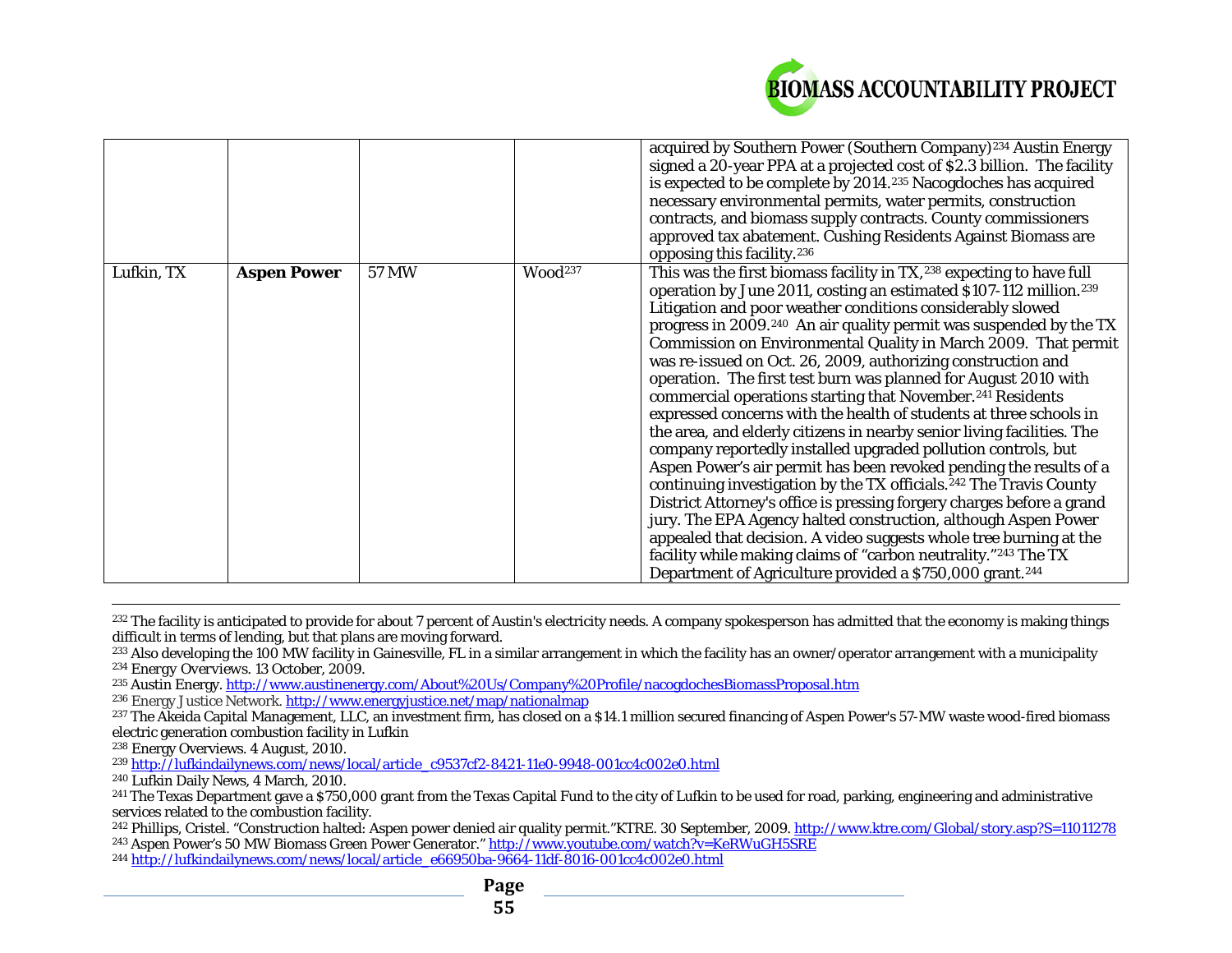<span id="page-55-4"></span><span id="page-55-3"></span><span id="page-55-2"></span><span id="page-55-1"></span><span id="page-55-0"></span>

| Woodville, TX  | North               | <b>50 MW</b> | Wood                | East Texas Electrical Cooperative finalized a deal with North                    |
|----------------|---------------------|--------------|---------------------|----------------------------------------------------------------------------------|
|                | American            |              |                     | American Procurement Company for the development of this                         |
|                | <b>Procurement</b>  |              |                     | facility. <sup>245</sup> North American Procurement will be the sole provider of |
|                | Company             |              |                     | woody biomass for the combustion facility, to be constructed                     |
|                |                     |              |                     | adjacent to the company's existing operations. The company has                   |
|                |                     |              |                     | also mentioned the towns of Lindale and Greenville in Texas as                   |
|                |                     |              |                     | other possible biomass projects.                                                 |
| Santa Rosa, TX | <b>Rio Grande</b>   | 7.5 MW       | Agricultural        | This 7.5 MW facility received a \$10,232,261 ARRA 1603 grant on 21               |
|                | <b>Valley Sugar</b> |              | waste / energy      | September, 2009.                                                                 |
|                | <b>Growers</b>      |              | crops               |                                                                                  |
|                |                     |              | (primary),          |                                                                                  |
|                |                     |              | natural gas         |                                                                                  |
|                |                     |              | $(secondary)^{246}$ |                                                                                  |

# **VERMONT**

In late 2010, citizens from Massachusetts and Vermont formed Bennington-Berkshire Citizens' Coalition and Southern Vermont Citizens for Environmental Conservation & Sustainable Energy (SVCECSE) in response to the Beaver Wood Energy proposals.[247](#page-55-2) In December, 2010, the state denied the company's request for a "partial permit" which it alleged it needed to qualify for a grant of about \$54 million under ARRA.<sup>248</sup> According to news reports, the permit application lacked basic air or water impact information. The Pownal project involves both wood pellet production and electricity, complicating permitting. The public service utility board is withholding its decision on the permit application until its authority over wood pellet manufacturing is resolved.<sup>[249](#page-55-4)</sup>

| <b>LOCATION</b> | <b>FACILITY NAME</b>      | <b>GENERATING</b><br><b>CAPACITY</b> | <b>FUEL</b><br><b>TYPE</b> | <b>NOTES</b>                                             |
|-----------------|---------------------------|--------------------------------------|----------------------------|----------------------------------------------------------|
| Pownal, VT      | <b>Beaver Wood Energy</b> | 29.5                                 | Wood                       | Project suspended by developer. March 2011.              |
| Fairhaven, VT   | <b>Beaver Wood Energy</b> | 29.5                                 | Wood                       |                                                          |
| Montepelier, VT | Montpelier                | 1.25 MW                              | Wood                       | This combined heat and power project may not be built as |

<sup>245</sup> Energy Overviews. 3 August, 2009.

 $\overline{a}$ 

<sup>246</sup> Energy Justice Network.<http://www.energyjustice.net/map/nationalmap>

<sup>&</sup>lt;sup>247</sup> Bennington Berkshire Citizens Coalition[. http://benningtonberkshirecc.org](http://benningtonberkshirecc.org/)

<sup>&</sup>lt;sup>248</sup> Vermont Public Service Board[. http://psb.vermont.gov/sites/psb/files/orders/2010/76787679OrderrePartial Construction.pdf.](http://psb.vermont.gov/sites/psb/files/orders/2010/76787679OrderrePartial%20Construction.pdf)

<sup>249</sup> Bennington Banner. [http://www.benningtonbanner.com/ci\\_16983048](http://www.benningtonbanner.com/ci_16983048)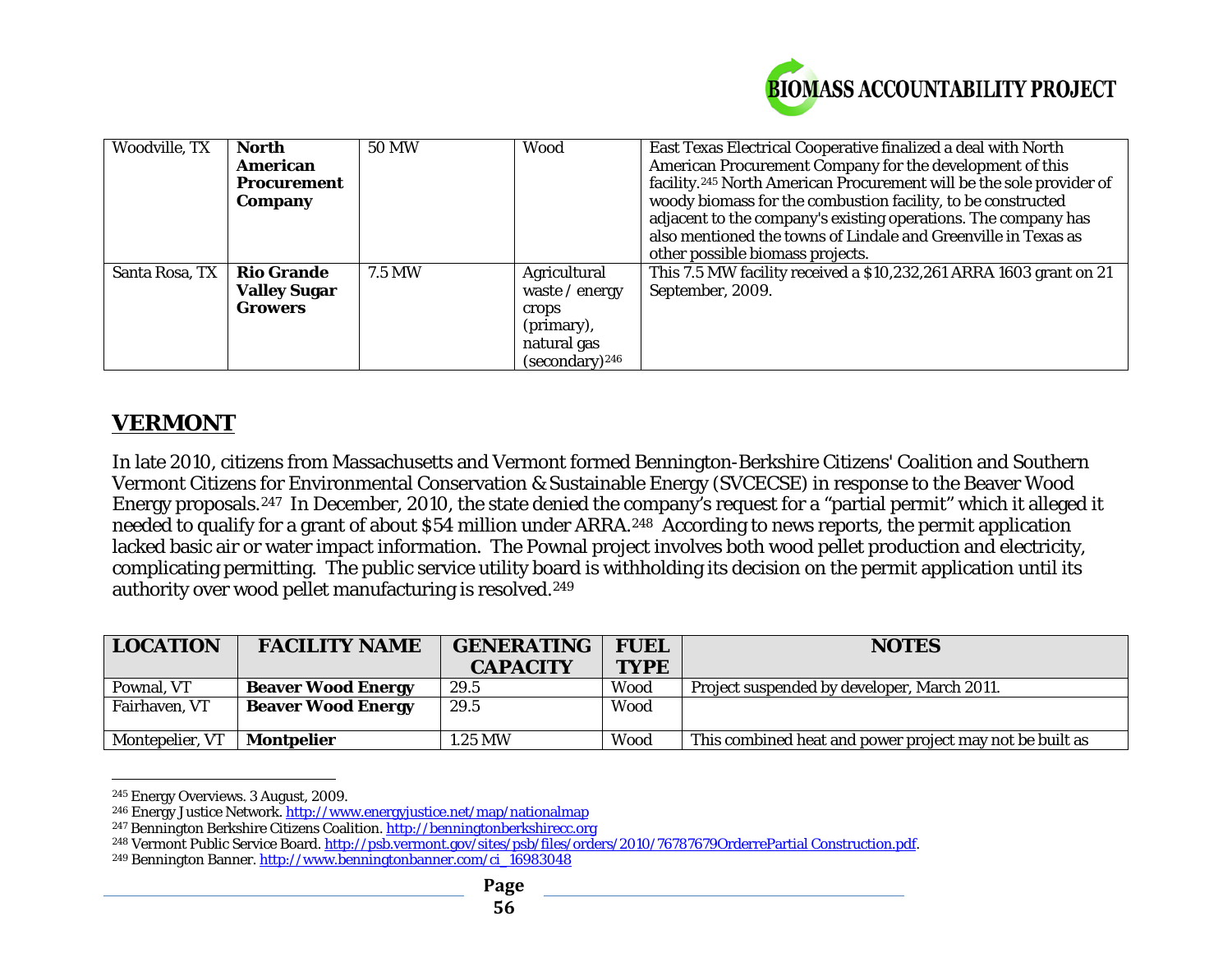<span id="page-56-9"></span><span id="page-56-8"></span><span id="page-56-7"></span><span id="page-56-6"></span><span id="page-56-5"></span><span id="page-56-4"></span><span id="page-56-3"></span><span id="page-56-2"></span><span id="page-56-1"></span><span id="page-56-0"></span>

| <b>Community Renewable</b> |  | construction plans were discovered to be for a larger facility |
|----------------------------|--|----------------------------------------------------------------|
| Energy                     |  | than necessary and the State decided not to put a bond vote on |
|                            |  | the ballot to fund construction. $250$                         |

# **VIRGINA**

One facility in Virginia proposes to use wood waste, while several are proposing to use wood to co-fire with coal.

| <b>LOCATION</b>   | <b>FACILITY NAME</b>                                                            | <b>GENERATING</b><br><b>CAPACITY</b>                                              | <b>FUEL TYPE</b>                       | <b>NOTES</b>                                                                                                                                         |
|-------------------|---------------------------------------------------------------------------------|-----------------------------------------------------------------------------------|----------------------------------------|------------------------------------------------------------------------------------------------------------------------------------------------------|
| Virginia City, VA | Virginia City Hybrid<br><b>Energy Center (Wise</b><br><b>County Coal Plant)</b> | 585 MW (coal), up to<br>20% biomass (117 MW)                                      | Wood co-firing with coal               | Facility is facing local opposition from Sierra<br>Club groups, Chesapeake Climate Action<br>Network and Southern Environmental Law<br>Center. $251$ |
| Dendron, VA       | <b>Cypress Creek</b><br><b>(Surry County Coal</b><br>Plant)                     | 750-1,000 MW coal, 252<br><sup>253</sup> (2%) Wood <sup>254</sup> 15<br><b>MW</b> | Wood co-firing with coal               |                                                                                                                                                      |
| Radford, VA       | American<br><b>Cogeneration, LLC</b>                                            | $<$ 1 MW <sup>255</sup> by<br>gasification                                        | Utility poles, railroad<br>ties. $256$ |                                                                                                                                                      |
| Hurt, VA          | <b>Dominion</b><br>Pittsylvania                                                 | <b>80 MW</b>                                                                      | Wood chips. <sup>257</sup>             | Would be one of the largest biomass power<br>incinerators on east coast.                                                                             |
| Altavista, VA     | <b>Dominion Virgina</b><br><b>Power</b>                                         | <b>50 MW</b>                                                                      | Waste wood                             | Converting coal boilers to waste wood from<br>logging <sup>258</sup>                                                                                 |
| Hopewell, VA      | <b>Dominion Virgina</b><br><b>Power</b>                                         | <b>50 MW</b>                                                                      | Waste wood                             | Converting coal boilers to waste wood from<br>logging <sup>259</sup>                                                                                 |

 $\overline{a}$  $^{250}$  Moats, Thatcher. "Biomass plant hits roadblock." The Barre Montpelier Times Argus. 27, December, 2010.

<sup>251</sup> "Wise County Plant." *Sourcewatch*. [http://www.sourcewatch.org/index.php?title=Wise\\_County\\_Plant](http://www.sourcewatch.org/index.php?title=Wise_County_Plant)

<sup>&</sup>lt;sup>252</sup> Dominion.<http://www.dom.com/about/stations/fossil/virginia-city-hybrid-energy-center.jsp>

<sup>253</sup> Project No Project." *US Chamber of Commerce*.<http://pnp.uschamber.com/2009/03/cypress-creek-dendron-va.html#more>

<sup>&</sup>lt;sup>254</sup> "Surry County Coal Plant Will Leave Virginia in the Dust.". http://flathatnews.com/content/69771/surry-county-coal-plant-will-leave-virginia-dust-and-fly-ash <sup>255</sup> American Cogeneration, LLC.<http://acccogeneration.com/wordpress/>

<sup>&</sup>lt;sup>256</sup> Energy Justice Network[. http://www.energyjustice.net/map/nationalmap](http://www.energyjustice.net/map/nationalmap)

<sup>&</sup>lt;sup>257</sup> Dominion[, http://www.dom.com/about/stations/renewable/biomass-stations.jsp](http://www.dom.com/about/stations/renewable/biomass-stations.jsp)

<sup>258</sup> <http://www.forest2market.com/f2m/us/f2m1/free/forest2fuel-archive/story/2011-Apr-BioPower>

 $259$  Ibid.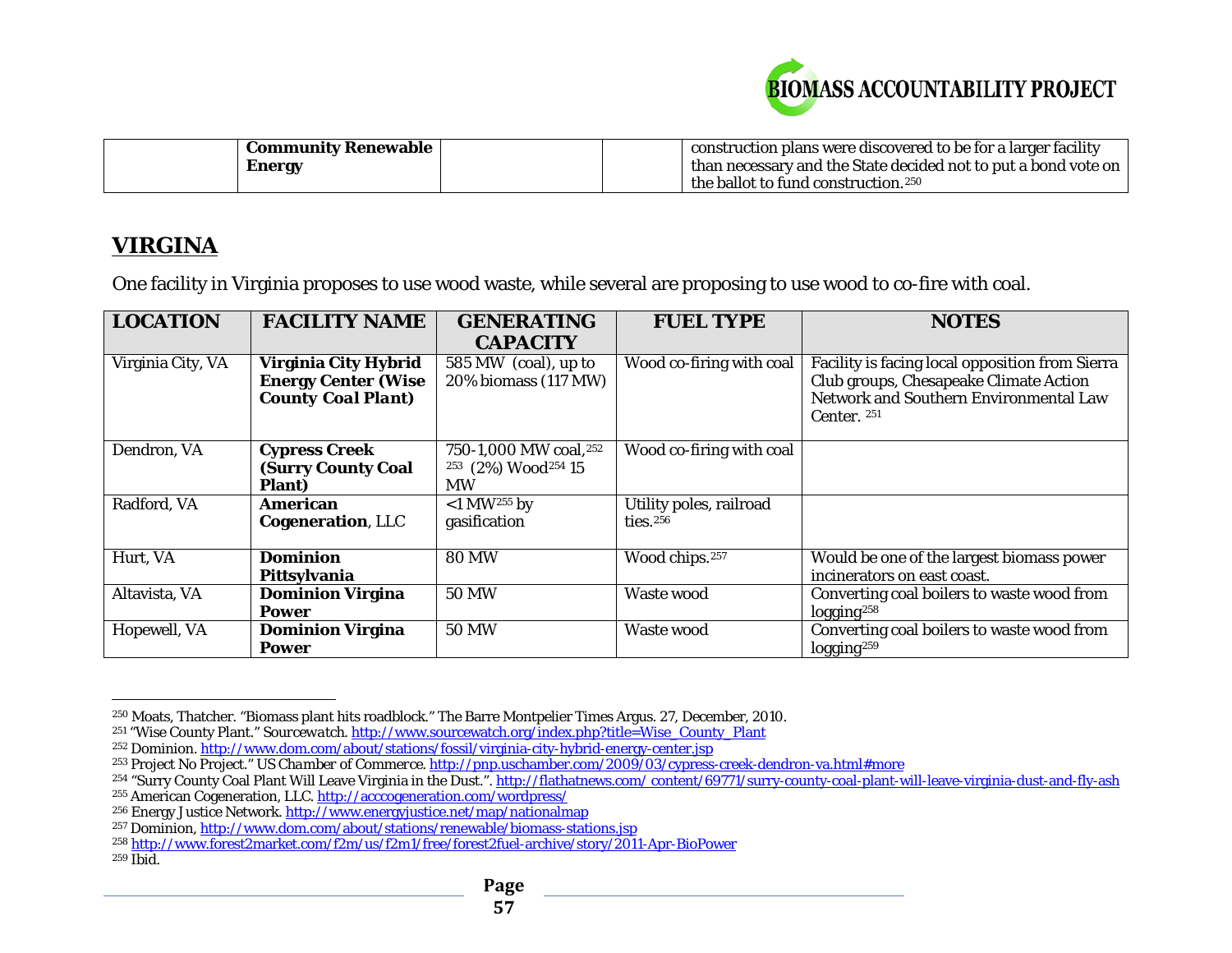<span id="page-57-3"></span><span id="page-57-2"></span><span id="page-57-1"></span><span id="page-57-0"></span>

| Southhampton,  | <b>Dominion Virgina</b> | <b>50 MW</b> | Waste wood     | Converting coal boilers to waste wood from     |
|----------------|-------------------------|--------------|----------------|------------------------------------------------|
| VA.            | Power                   |              |                | logging <sup>260</sup>                         |
| VA (Rockingham | <b>Fibrowatt</b>        | 40-55 MW     | Poultry litter | After being defeated in Page County, the       |
| or Augusta     |                         |              |                | company is pressing state officials to explore |
| county)        |                         |              |                | options in other counties. <sup>261</sup>      |

# **WASHINGTON**

Washington has the largest wood-only facility receiving ARRA 1603 funding, the Simpson Kraft facility in Tacoma. A \$17,368,882 ARRA Section 1603 grant was awarded on 20 November, 2009.

At least five grassroots groups are opposing biomass facilities in Washington using legal challenges and advocacy at the local and state levels.<sup>[262](#page-57-2)</sup> <sup>[263](#page-57-3)</sup> There are challenges to the Nippon facility in Port Angeles and the air pollution permit for the Port Townsend project being proposed by Sterling Energy Assets (see also, Valdosta, GA). In response to a biomass facility in Olympia proposed to be sited on the Evergreen College campus, on December 2010, the Thurston County Commissioners imposed a one year moratorium on approvals for new biomass power facilities. Opponents of biomass projects include Concerned Citizens of Mason County (opposing two facilities in Shelton WA, including one proposed by ADAGE), No Biomass Burn of Seattle, Port Townsend AirWatchers, World Temperate Rainforest Network the Olympic Forest Coalition, the Olympic Environmental Council, the Center for Environmental Law and Policy of Spokane, and the Cascade Chapter of the Sierra Club.

| <b>LOCATION</b> | <b>FACILITY NAME</b>     | <b>GENERATING</b> | <b>FUEL</b> | <b>NOTES</b>                                                |
|-----------------|--------------------------|-------------------|-------------|-------------------------------------------------------------|
|                 |                          | <b>CAPACITY</b>   | <b>TYPE</b> |                                                             |
| Port Townsend,  | <b>Port Townsend</b>     | 25 MW (expansion) | Wood        | An existing paper mill is adding 25 MW to sell to the grid. |
| <b>WA</b>       | <b>Paper/PT Holdings</b> |                   |             | Five citizens groups appealed the air permit issued by the  |
|                 |                          |                   |             | State and are challenging the state's failure to require an |
|                 |                          |                   |             | environmental impact statement. The mill is owned by        |
|                 |                          |                   |             | international investors including Thale, and the biomass    |

 $\overline{a}$ <sup>260</sup> Ibid.

<sup>261</sup> <http://hburgnews.com/2011/05/04/state-agencies-weighing-benefits-of-burning-poultry-litter-to-generate-electricity/>

<sup>262</sup> Gates, Janine. "Thurston County Commissioners Adopt Biomass Facility Moratorium." *Little Hollywood*. 21 December, 2010.

<http://janineslittlehollywood.blogspot.com/2010/12/thurston-county-commissioners-adopt.html> ; Port Townshend Air Watchers[. http://airwatchers.ning.com](http://airwatchers.ning.com/) <sup>263</sup> Five Environmental Groups Appeal Port Townshend Paper Incinerator Permit." *Seattle Indymedia*. 24 November, 2010.

<http://seattle.indymedia.org/features/environment/82-5-environmental-groups-appeal-port-townsend-paper-incinerator-permit>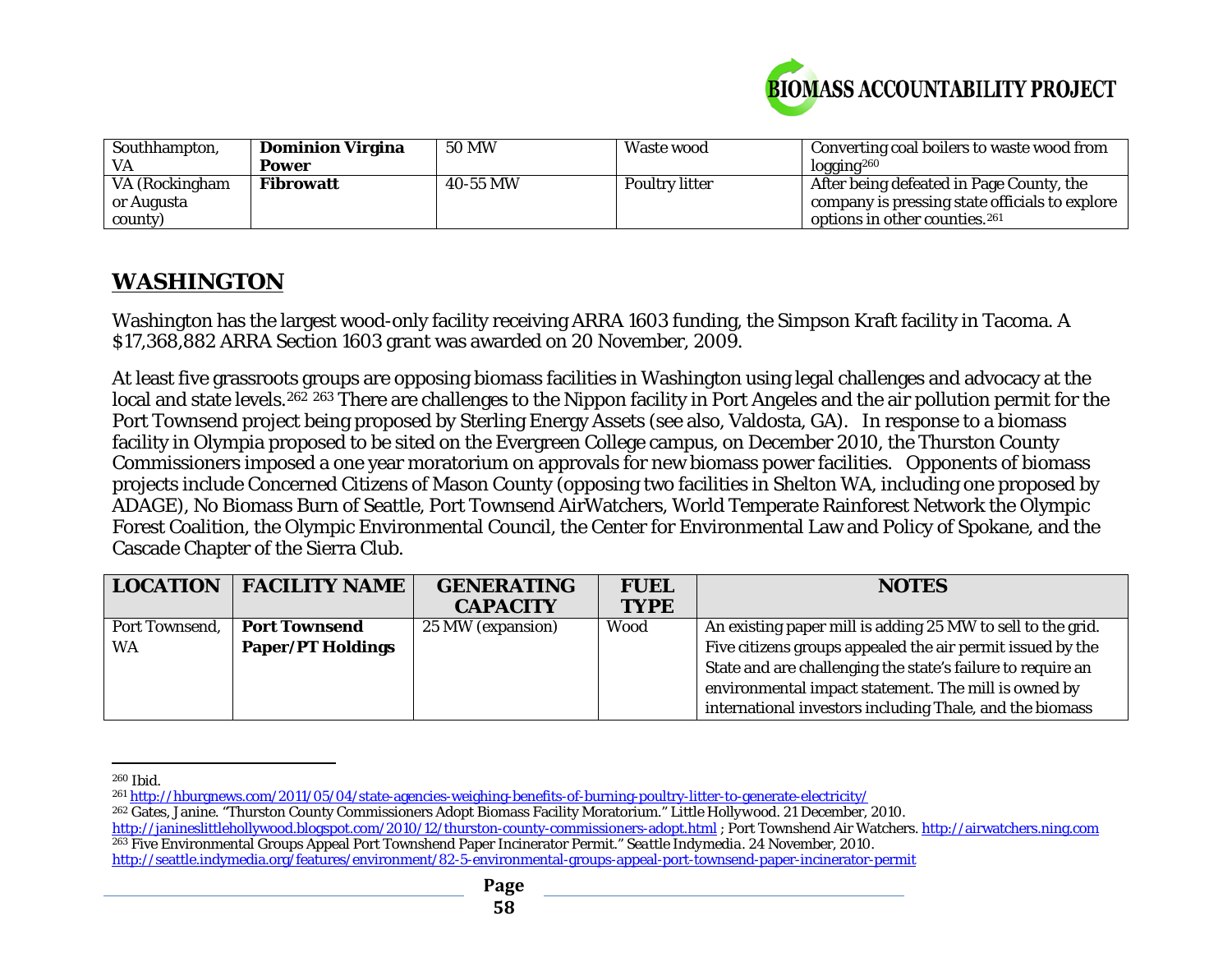<span id="page-58-2"></span><span id="page-58-1"></span><span id="page-58-0"></span>

|                   |                          |                 |                     | project is a joint venture with Sterling Energy Assets.           |
|-------------------|--------------------------|-----------------|---------------------|-------------------------------------------------------------------|
| Port Angeles,     | <b>Nippon Paper</b>      | <b>20 MW</b>    | <b>Wood</b>         | This co-generation project has a capital cost of \$71 million.    |
| <b>WA</b>         | Industries               |                 |                     | The plant would burn waste wood known as hog fuel. <sup>264</sup> |
| Forks, WA         | <b>Quilayeute School</b> |                 |                     |                                                                   |
| Ellensburg, WA    | <b>Central WA</b>        |                 |                     |                                                                   |
|                   | <b>University</b>        |                 |                     |                                                                   |
| <b>Shelton WA</b> | <b>Solomon Renewable</b> | 14 MW (minimum) | Wood                |                                                                   |
|                   | <b>Energy</b>            |                 |                     |                                                                   |
| Seattle, WA       | <b>Simpson Lumber</b>    | <b>8 MW</b>     | Urban               | This plant had difficulty obtaining fuel in 2010, with            |
|                   | <b>Company / Seattle</b> |                 | waste wood          | multiple periods of burning natural gas. A new 75 MW plant        |
|                   | <b>Steam</b>             |                 |                     | was announced as biomass combustion, but current                  |
|                   |                          |                 |                     | information cites natural gas as likely.                          |
| Longview, WA      | <b>Northwest</b>         | <b>24 MW</b>    | Wood                |                                                                   |
|                   | <b>Renewables</b>        |                 |                     |                                                                   |
| Longview, WA      | <b>Mint Farm</b>         | <b>24 MW</b>    | Wood <sup>265</sup> | ICM, Inc. is the developer                                        |
|                   | <b>Industrial Park</b>   |                 |                     |                                                                   |
| Longview, WA      | <b>Longview Fibre</b>    | 65 MW           | Wood                |                                                                   |
| Longview, WA      | <b>Swanson Bark</b>      | <b>25 MW</b>    | Wood                |                                                                   |

# **WISCONSIN**

| <b>LOCATION</b> | <b>FACILITY</b>      | <b>GENERATING</b> | <b>FUEL</b> | <b>NOTES</b>                                                              |
|-----------------|----------------------|-------------------|-------------|---------------------------------------------------------------------------|
|                 | <b>NAME</b>          | <b>CAPACITY</b>   | <b>TYPE</b> |                                                                           |
| Rothschild, WI, | <b>WE Energies /</b> | 50 MW             | Wood        | This is a proposed cogeneration project at the Domtar                     |
| <b>Marathon</b> | <b>Domtar Corp.</b>  |                   |             | Mill. <sup>266</sup> The facility has support from city officials, and an |
| County          | <b>Paper Mill</b>    |                   |             | air permit issued. Save Our Air Resources and citizens have               |
|                 |                      |                   |             | raised concerns about the impact of air emissions from the                |

 $\overline{a}$ <sup>264</sup> Dickerson, Paige. "Protest groups mulling further appeal of Nippon's biomass permit." *Peninsula Daily News*. 7 December, 2010.

<http://www.peninsuladailynews.com/article/20101208/news/312089990/protest-groups-mulling-further-appeal-of-nippons-biomass-permit>

<sup>&</sup>lt;sup>265</sup> "Biomass plan energizes Mint Farm, region." Daily News. 31 Aug., 2009. <u>http://tdn.com/news/opinion/editorial/ article\_73007d71-dcd6-5dbe-bd35-</u> [c596ad7962cd.html](http://tdn.com/news/opinion/editorial/%20article_73007d71-dcd6-5dbe-bd35-c596ad7962cd.html)

<sup>266</sup> Content, Thomas. "Biomass power plant at Juncture." *Milwaukee-Wisconsin Journal Sentinel.* 27 November, 2010. <http://www.jsonline.com/business/110890709.html>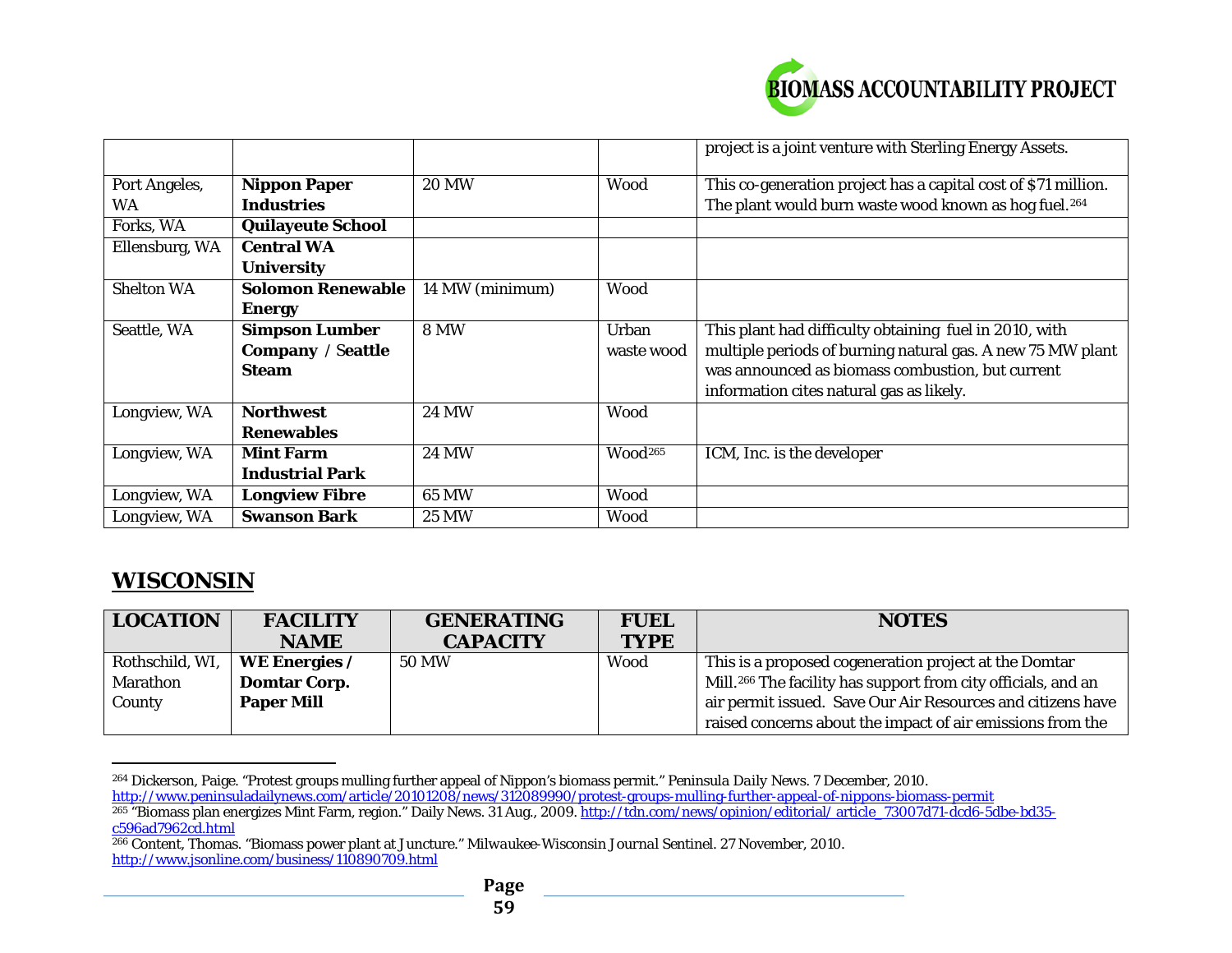<span id="page-59-2"></span><span id="page-59-1"></span><span id="page-59-0"></span>

|               |                           |               |            | facility and fuel supply trucks, since it is across the street     |
|---------------|---------------------------|---------------|------------|--------------------------------------------------------------------|
|               |                           |               |            | from the Rothschild Elementary School, near five additional        |
|               |                           |               |            | schools, and adjacent homes. <sup>267</sup>                        |
| Madison, WI   | <b>Madison's</b>          |               | Conversion | Governor Walker withdrew approval for this facility in             |
|               | <b>Charter Street</b>     |               | to biomass | January, 2011, citing excessive costs to taxpayers.                |
|               | Power                     |               |            | Administration officials said the changes will save taxpayers      |
|               |                           |               |            | \$100 million in construction costs. <sup>268</sup>                |
| Cassville, WI | <b>Nelson Dewey</b>       | <b>200 MW</b> | Biomass /  | Granted permission by Wisconsin DNR to burn 50% wood               |
|               | <b>Generating</b>         |               | coal co-   | chips, agricultural pellets and native grasses over a twelve       |
|               | <b>Station</b> (Wisconsin |               | firing in  | month period pending results of test burns in 2010. <sup>269</sup> |
|               | Power & Light             |               | 50:50 mix  |                                                                    |
|               | <b>Alliant Energy</b> )   |               |            |                                                                    |

 $\overline{a}$ <sup>267</sup> Saving Our Air Resources. <u>http://www.nobiomass.org/info.html</u>

<sup>268</sup> "Charter Street power plant switches from biomass to natural gas." *Channel 3000*. 21 January, 2011. <http://www.channel3000.com/news/26573483/detail.html>

<sup>269</sup> "Wisconsin power plant approved for biomass co-firing tests." *Brighter Energy.org*. 4 Jan., 2011. <http://www.brighterenergy.org/21564/news/bioenergy/wisconsin-power-plant-approved-for-biomass-co-firing-tests/>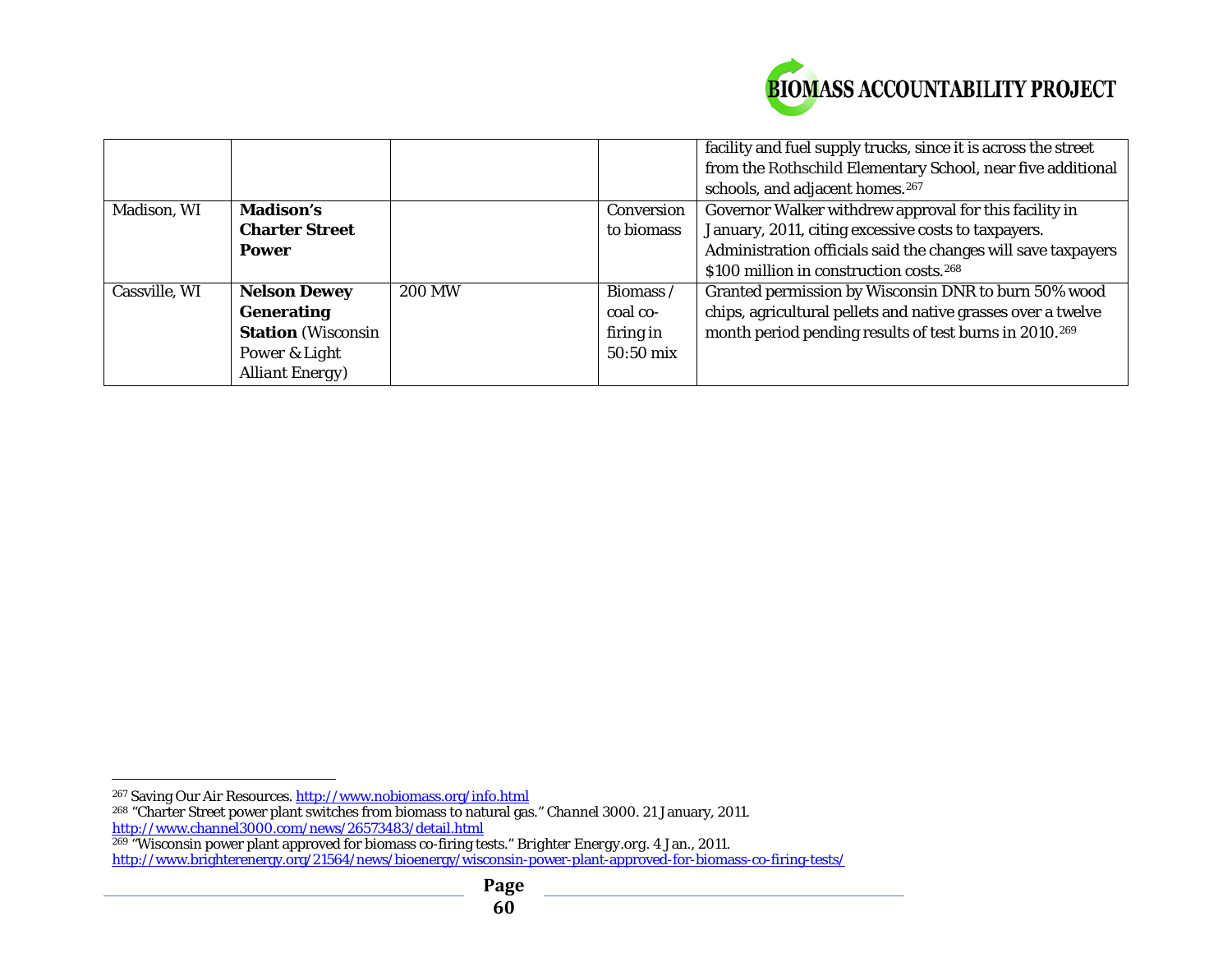<span id="page-60-0"></span>

*Appendix D:* 

# **Letters from Biomass Opponents To Congress**

**Anti-Biomass Incineration and Forest Protection Campaign**

July 29, 2010

#### **President Obama**  The White House

**Senator Harry Reid**  Majority Leader, United States Senate

#### **Representative Nancy Pelosi**

Speaker of the House, United States House of Representatives

#### **Re: Request to Exclude Dirty Biomass Incinerators from Renewable Electricity Standard (RES), Farm, and Energy Bills**

Dear President Obama, Majority Leader Reid, and Speaker Pelosi,

We write to express our deep concern about the inclusion of dirty biomass and garbage burning incinerators in the Renewable Electricity Standard (RES) of proposed energy legislation. We are also concerned about industry efforts to expand the definition of "biomass" in the Farm Bill and Energy Independence and Security Acts.[270](#page-60-0) We similarly oppose industry efforts to avoid EPA

 $\overline{a}$ <sup>270</sup> Our position on the RES differs from that of the coalition of business leaders and environmental groups including Audubon, Environmental Defense Fund, and the Natural Resources Defense Council that wrote Senator Reid on July 15, 2010 urging a 25% RES by 2025. That coalition failed to seek an exclusion of biomass incinerators from the RES, and instead seeks only vague provisions for "sustainable biomass sourcing." Such biomass "protections" will not protect the public health and the environment.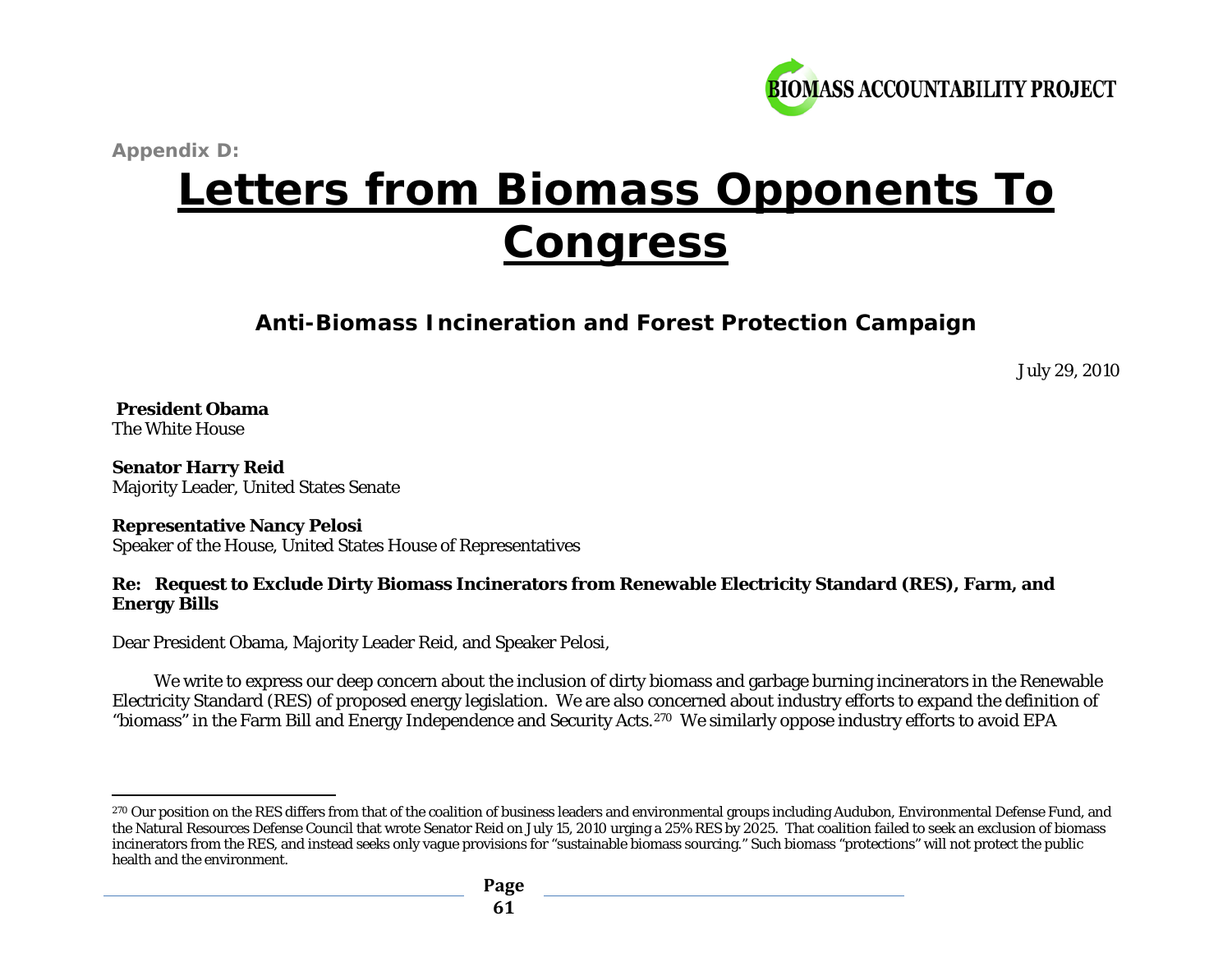<span id="page-61-3"></span><span id="page-61-2"></span><span id="page-61-1"></span><span id="page-61-0"></span>

regulation under the Clean Air Act greenhouse gas "Tailoring Rule" and proposed rules to reduce hazardous air pollution emissions.[271](#page-61-0)

Currently, the United States already gets 50% of its so-called "renewable energy" (electricity) from dirty biomass incinerators that make people sick, emit toxic chemicals into our air, dry up and pollute our rivers, and cause our forests to be cut down. Instead of promoting more tree and garbage burning incinerators in the RES and other proposed legislation, we urge Congress to direct our taxpayer and ratepayer funds to truly clean and green energy – solar, wind, and ocean energy – not polluting incinerators. Incinerators are a step backward for our country, not the way to a renewable "clean and green" future.

The evidence is clear, from industry reports and permits, that so called "renewable energy" biomass and garbage incinerators emit a lethal mix of toxic chemicals to our air and water – this includes deadly particulates, such as PM 2.5 and nanoparticulates, mercury, lead, dioxins and greenhouse gases. Leading medical organizations including the American Lung Association, Massachusetts Medical Society, North Carolina Academy of Family Physicians, the Florida Medical Association and Physicians for Social Responsibility oppose incentives for biomass incinerators because they present an "unacceptable health risk".[272](#page-61-1) An RES or other legislation to further subsidize these incinerators will lock in new and continuing sources of smokestack emissions for the next thirty years.

Burning biomass is not "carbon neutral" in any timeframe that is meaningful to climate change. Our nation's forests are natural "carbon sinks" and our best defense against the climate crisis. When forests are cut for biomass incinerators, they will not resequester the amount of carbon released for decades or centuries, if at all. Groundbreaking scientific reports issued in June 2010 by the Manomet Center for Conservation Science and Environmental Working Group conclusively show that biomass incineration using forests as fuel will undermine efforts to curb carbon emissions. [273](#page-61-2) The destructive impacts on forest biological diversity have been documented from Oregon to Massachusetts. Burning garbage and wood for electricity is terribly inefficient; biomass incinerators are about 25% efficient – that is, for every 100 trees burned, only 25 are converted into energy. Finally, available data shows biomass burning smokestacks emit more carbon dioxide per unit of energy than coal, oil and natural gas, and in some cases up to 50% more carbon dioxide than coal, per unit of energy.[274](#page-61-3)

l <sup>271</sup> The ACELA RES and the Securing America's Future with Energy and Sustainable Technologies Act (SAFEST), qualify burning forests and garbage as "renewable" and so-called "clean and green" electricity. In hearings before the Senate Committee on Agriculture, Nutrition and Forestry on July 21, 2010, industry representatives urged the committee to provide further preferential treatment for biomass incinerators under panoply of legislative initiatives and regulatory programs.

<sup>&</sup>lt;sup>272</sup> <http://www.stopspewingcarbon.com/images/content/newsletter/BiomassBusters-July2010.pdf?ml=4&mlt=system&tmpl=component> ; <http://www.massmed.org/AM/Template.cfm?Section=Search8&template=/CM/HTMLDisplay.cfm&ContentID=33653>

<sup>&</sup>lt;sup>273</sup> "Biomass Sustainability and Carbon Policy Study," Manomet Center for Conservation Sciences, June 2010; "Clearcut Disaster: Carbon Loophole Threatens U.S. Forests," Environmental Working Group, June 2010.

<sup>&</sup>lt;sup>274</sup> [http://nobiomassburning.org/docs/Plant\\_Data\\_Chart\\_2.pdf](http://nobiomassburning.org/docs/Plant_Data_Chart_2.pdf) ; [www.maforests.org](http://www.maforests.org/) ; [www.massenvironmentalenergy.org](http://www.massenvironmentalenergy.org/)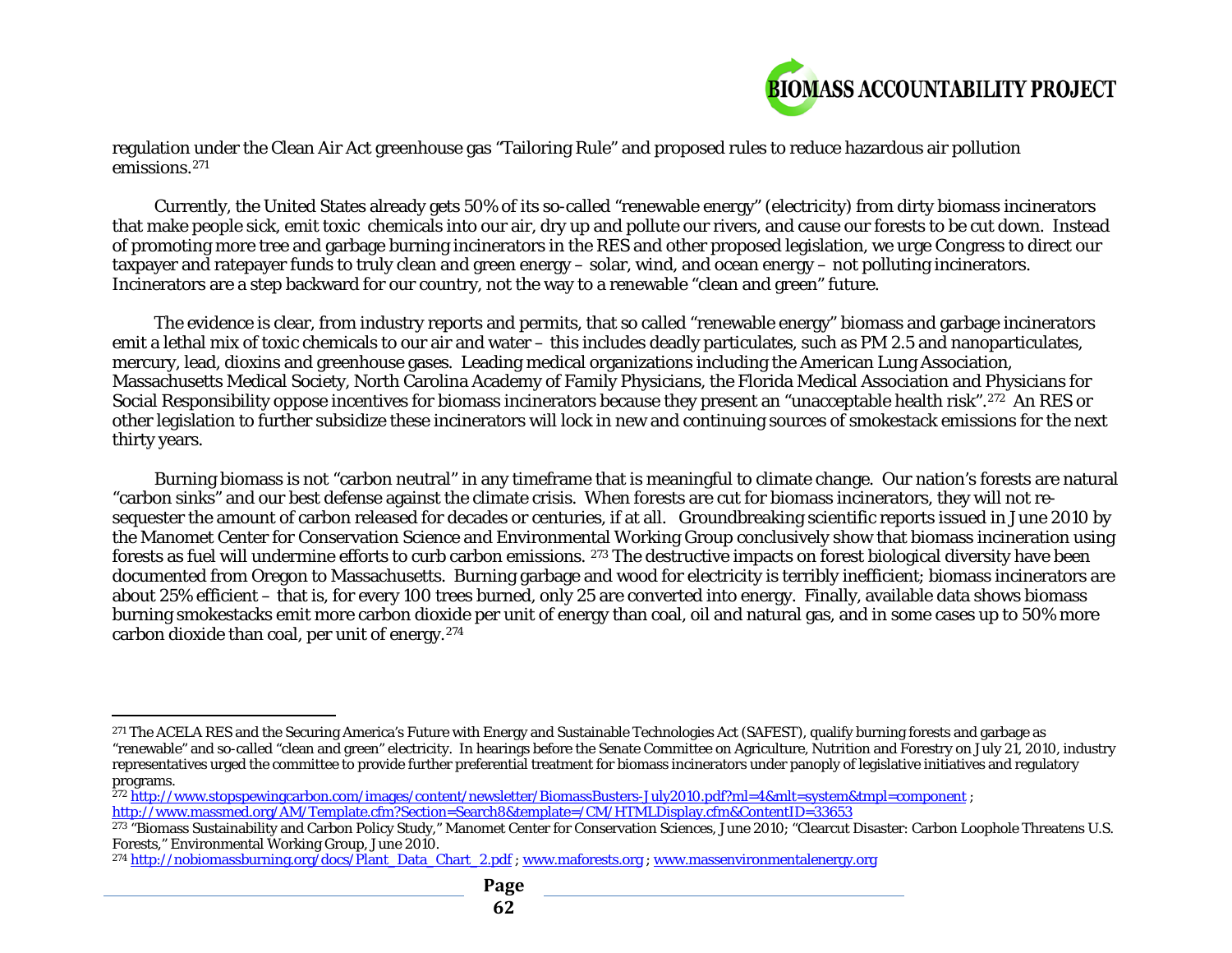<span id="page-62-2"></span><span id="page-62-1"></span><span id="page-62-0"></span>

In the face of the new science showing that cutting down forests and burning them in biomass incinerators makes climate change worse, on July 7, 2010 Massachusetts Secretary of Energy and Environmental Affairs announced that the state's Department of Energy Resources will proceed with regulations to exclude commercial electricity-only biomass incinerators from the state renewable portfolio standard. [275](#page-62-0) This directive followed years of citizen opposition to so called "clean and green" biomass incinerator proposals, culminating with a ballot question to eliminate ratepayer subsidies. Americans understand that biomass and garbage incinerators have destructive impacts on their health, their communities and the environment, and new incinerator proposals are increasingly viewed as politically infeasible in cities and towns across the country.<sup>[276](#page-62-1)</sup> Similarly, national legislative and regulatory efforts to promote biomass incinerators are neither legally nor scientifically defensible. The Massachusetts decision is an important bellwether for Congress, both politically and scientifically.

Incinerators are a poor job creation vehicle and do little to support rural economies. First, we must weigh industry speculation about potential job benefits against the certainty that toxic air emissions from incinerators drive up health care costs by causing diseases such as asthma, COPD, heart disease, cancer, and premature death. Second, industry documents show that the typical 50 megawatt biomass electricity incinerator creates only twenty permanent jobs. Third, these few jobs come at a tremendous cost to the American taxpayer: the typical biomass incinerator is eligible for a cash grant of one third of its capital costs in the form of an American Reinvestment and Recovery Act – that's 3.5 million dollars spent for each of the twenty permanent jobs. These taxpayer funds can be used in a more fiscally responsible manner to create far more than twenty jobs. Fourth, the sweeping, unsubstantiated industry assertions about "job creation" wholly ignore the societal costs to local communities burdened with incinerators: including the noise impacts from a 24/7/365 operation with at least two hundred daily diesel truck trips, and pollution of our air, water and destruction of our forests.

With its massive taxpayer and ratepayer subsidies, biomass and garbage burning for electricity is a highly lucrative industry. ARRA cash grants are being given to international joint ventures such as Iberdrola and ADAGE. Very little of the public funds spent on incinerators actually goes to American workers. The global incinerator industry does not need our "clean energy" subsidies. This is a profoundly poor use of taxpayer money and is contrary to the interests of the American people.

Finally, incinerators are not the answer to "energy independence" as industry argues. Climate change has national security impacts and subsidizing incinerators that make climate change worse undermines national security. Nor does the biomass industry acknowledge that biomass incinerators are heavily dependent on foreign oil to operate the heavy equipment used to extract wood from forests, chip trees, and operate diesel trucks to get the biomass to the incinerators. In addition, tree plantations and biomass crop production relies on imported fossil fuel energy in the form of nitrogen fertilizer<sup>[277](#page-62-2)</sup>, undermining claims that biomass burning increases y independence.

 $\overline{a}$ 

<sup>275</sup> [www.stopspewingcarbon.org](http://www.stopspewingcarbon.org/)

 $^{276}$  Biomass incinerators also face fierce opposition in Indiana[, www.scottsburgbiomass.info](http://www.scottsburgbiomass.info/) , Florida[, www.floridiansagainstincineratorsindisguise.com](http://www.floridiansagainstincineratorsindisguise.com/) , Ohio, Washington, Oregon, and Michigan, for example.

<sup>&</sup>lt;sup>277</sup> Between 1991 and 2008, U.S. nitrogen fertilizer imports tripled from 14% to 42%. Se[e http://minerals.usgs.gov/minerals/pubs/commodity/nitrogen/mcs-](http://minerals.usgs.gov/minerals/pubs/commodity/nitrogen/mcs-2010-nitro.pdf)[2010-nitro.pdf](http://minerals.usgs.gov/minerals/pubs/commodity/nitrogen/mcs-2010-nitro.pdf) and<http://minerals.usgs.gov/minerals/pubs/commodity/nitrogen/>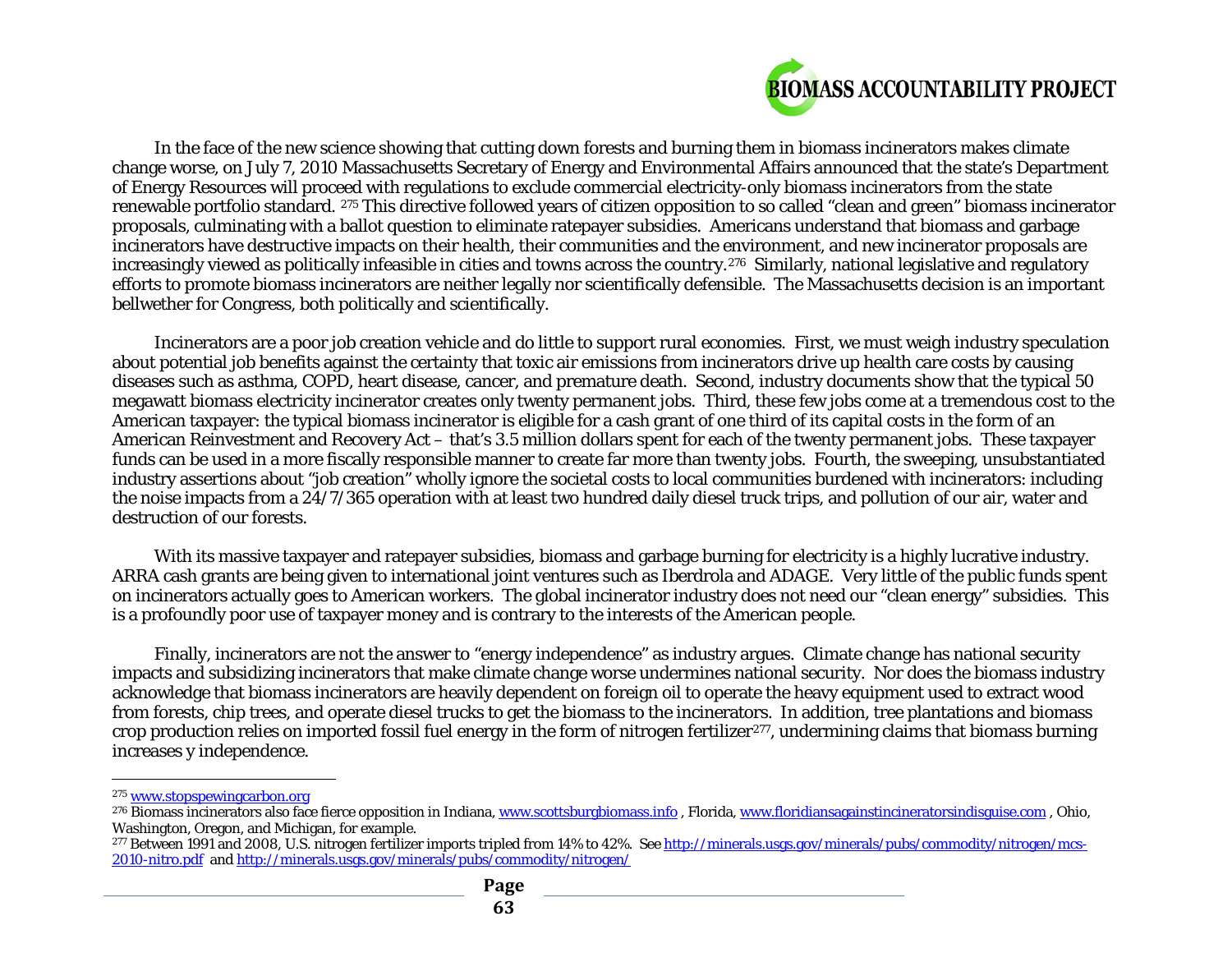<span id="page-63-0"></span>

As EPA Administrator Lisa Jackson said earlier this year,

*"There is no denying our responsibility to protect the planet for our children and grandchildren. It's long past time we unleashed our American ingenuity and started building the efficient, prosperous clean energy economy of the future." [278](#page-63-0)*

America cannot achieve this goal by building more tree and garbage incinerators. We urge you to put the health, economic and environmental interests of American citizens first and to exclude biomass and garbage burning incinerators from any RES and limit further expansion under other federal legislation.

#### *Signed,*

Arise for Social Justice (MA) **Biofuelwatch** Blue Ridge Environmental Defense Fund Buckeye Forest Council (OH) Cascadia's Ecosystem Advocates (OR) Center for Sustainable Living (IN) Center for Biological Diversity Citizens' Alliance for Clean Healthy Economy (NC) Coalition Against Chemical Trespass (FL) Concerned Citizens of Crawford County (IN) Concerned Citizens of Orange County (IN) Concerned Citizens of Florida (FL) Concerned Citizens of Franklin County (MA) Concerned Citizens of Gadsden County, Inc. (FL) Concerned Citizens of Russell (MA) Concerned Citizens of Scott County (IN) Dogwood Alliance Earth Circle Conservation and Recycling (MA) Energy Justice Network Environmental Alliance of North Florida Floridians Against Incinerators in Disguise Florida League of Conservation Voters Friends of the Fenholloway River (FL)

l <sup>278</sup> <http://www.nytimes.com/gwire/2010/05/13/13greenwire-epa-issues-final-tailoring-rule-for-greenhouse-32021.html>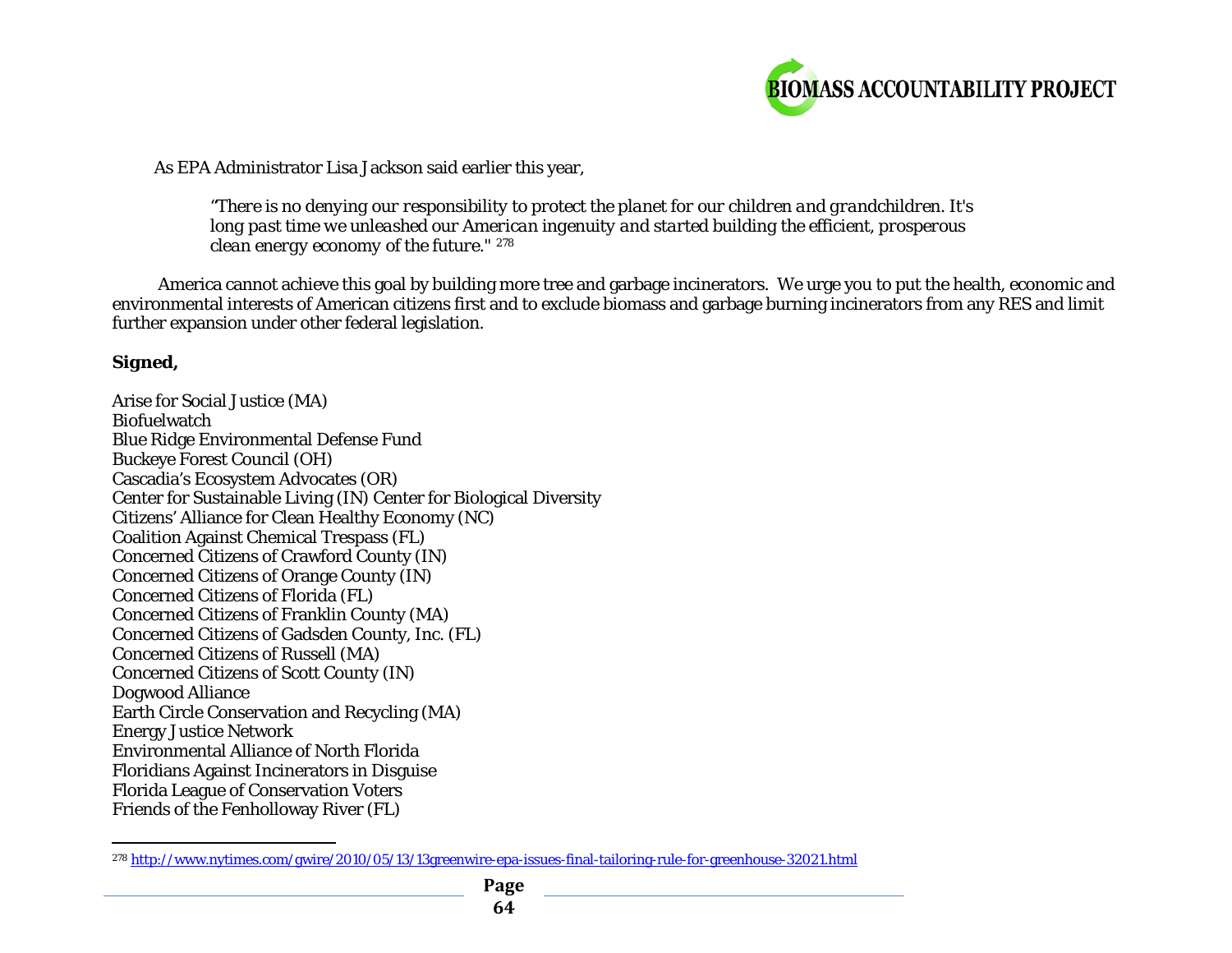

Friends of Robinson State Park (MA) Friends of the Earth Global Exchange Global Justice Ecology Project Green Berkshires, Inc. Green Delaware Green Press Initiative Gulf Oil Spill Remediation Conference (International Citizens' Initiative) HOPE (Help Our Polluted Environment) in Taylor County, FL Healthcare Professionals for Clean Environment (FL) **Heartwood** Institute for Local Self Reliance Massachusetts Forest and Park Friends Network Massachusetts Forest Watch Native Forest Council No Biomass Burn (WA) Person County People Rising in Defense of Ecology (NC) Protect Biodiversity in Public Forests Real Majority Project of the Hudson Valley (NY) RESTORE: The North Woods (ME) Save America's Forests Sequoia ForestKeeper Saving Our Air Resource (MI) Sound Resource Management Southwest Ohio Green PAC Stop Spewing Carbon Campaign (MA) Stop Toxic Incineration in Springfield (MA) Sustain Charlotte (NC) Sustainable Energy & Economy Network, Institute for Policy Studies The Biomass Accountability Project Texas Campaign for the Environment World Temperate Rainforest Network

#### *CC:*

**Secretary of Agriculture Thomas Vilsack Secretary of Energy Steven Chu Secretary of Treasury Timothy Geithner**